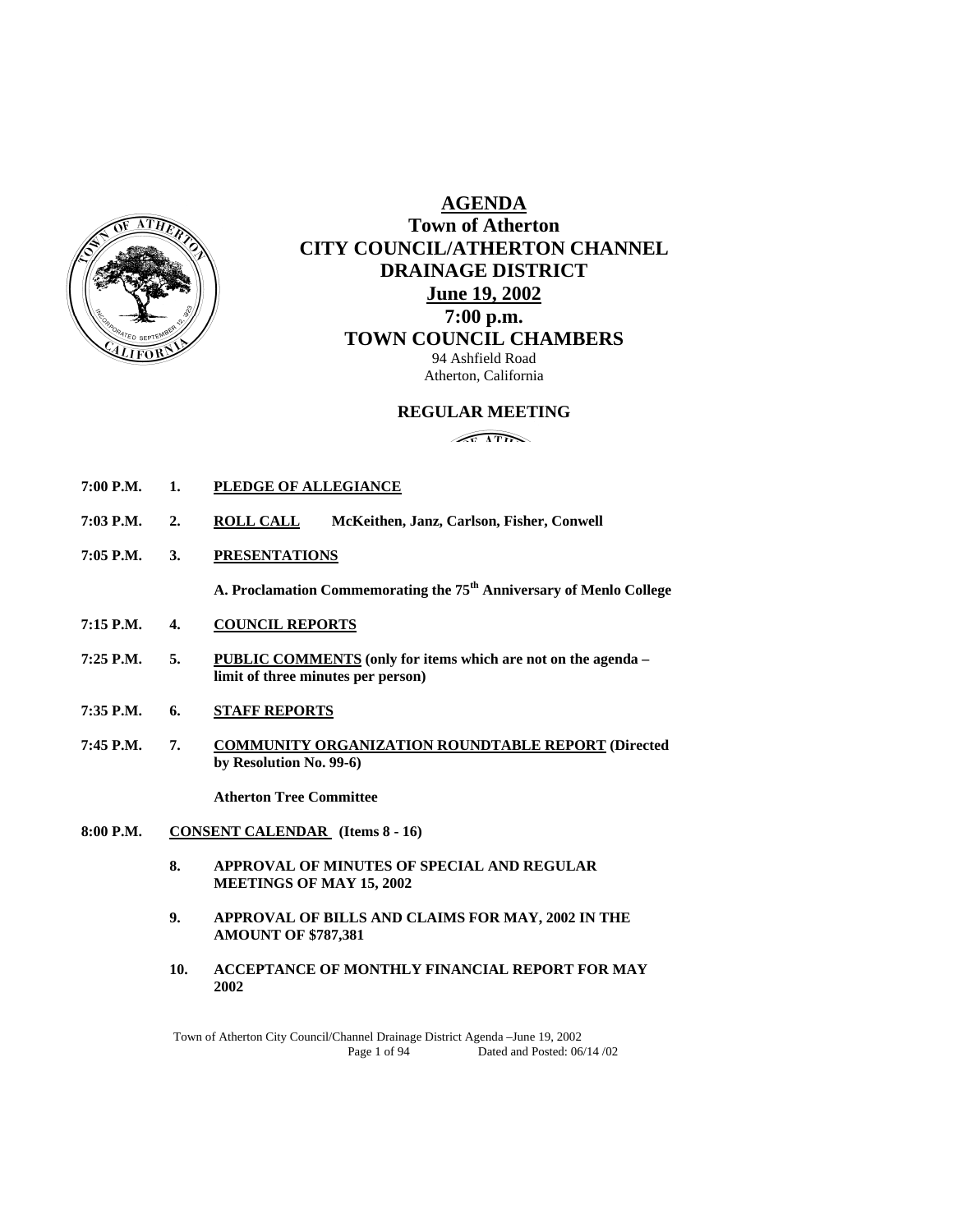### **11. ADOPTION OF AN ORDINANCE AMENDING ATHERTON MUNICIPAL CODE REGARDING HERITAGE TREES**

 **Recommendation: Adopt an Ordinance amending Atherton Municipal Code Section 8.10 regarding Heritage Trees and Section 1.16, General Provisions.** 

### **12. ACCEPTANCE OF WORK HOLBROOK-PALMER PARK PLAY AREA RENOVATION, PROJECT 01-005**

 **Recommendation: Accept the work of Holbrook-Palmer Park Play Area Renovation – Project 01-005.** 

# **13. ADOPTION OF A RESOLUTION AUTHORIZING MAYOR TO EXECUTE AGREEMENTS WITH THE CALIFORNIA DEPARTMENT OF TRANSPORTATION APPLICABLE TO THE MIDDLEFIELD ROAD REHABILITATION PROJECT**

 **Recommendation: Adopt Resolution No. 02-\_\_ authorizing the Mayor to execute all agreements with the California Department of Transportation applicable to the Middlefield Road Rehabilitation Project.** 

**14. ADOPTION OF A RESOLUTION RECOMMENDING THAT THE SAN MATEO COUNTY FLOOD CONTROL DISTRICT IMPOSE CHARGES FOR FUNDING THE 2002/03 COUNTYWIDE NATIONAL POLLUTION DISCHARGE ELIMINATION SYSTEM (NPDES) GENERAL PROGRAM** 

 **Recommendation: Adopt Resolution No. 02-\_\_ recommending that the San Mateo County Flood Control District impose charges for funding the 2002/03 Countywide National Pollution Discharge Elimination System (NPDES) General Program.** 

**15. ADOPTION OF A RESOLUTION STATING INTENT TO CONSIDER THE VACATION OF A PUBLIC UTILITIES EASEMENT AT 57 BROAD ACRES ROAD AND SETTING A PUBLIC HEARING FOR AUGUST 21, 2002** 

 **Recommendation: Adopt Resolution No. 02-\_\_\_ stating intent to consider the vacation of that certain Public Utility Easement located at 57 Broad Acres Road, and setting a public hearing for August 21, 2002.**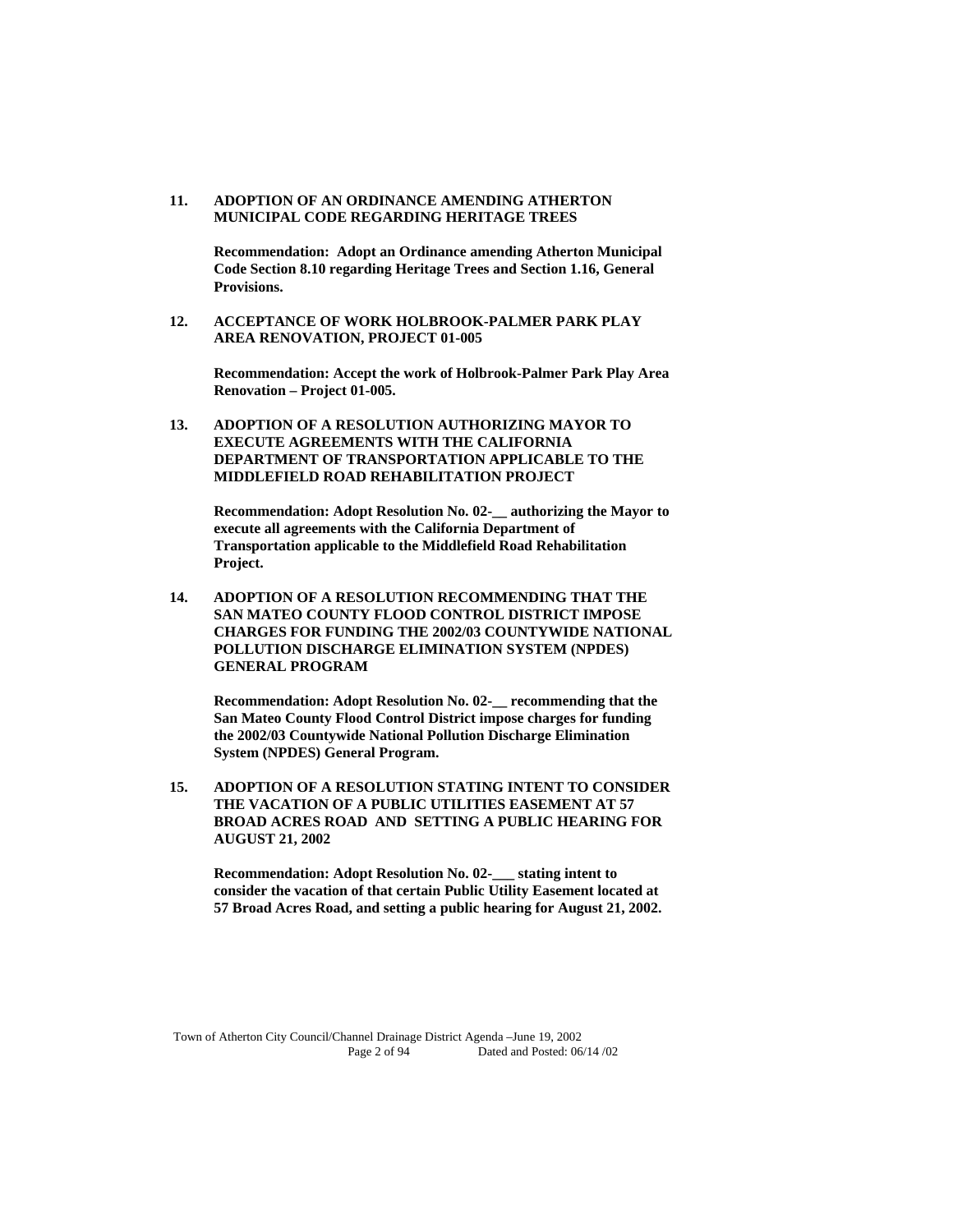#### **16. APPROVAL OF POLICE TOWING CONTRACT**

 **Recommendation: Approve a contract adding Specialty Towing to the list of approved towing companies established by the Police Department.** 

#### **PUBLIC HEARING (Item 17)**

**8:05 P.M. 17. PUBLIC HEARING AND ADOPTION OF RESOLUTION ORDERING VACATION OF A PORTION OF MCCORMICK LANE RIGHT-OF-WAY** 

> **Recommendation: Open public hearing, hear testimony, close public hearing.** After consideration, adopt Resolution No. 02-<br>ordering the **vacation of McCormick Lane right-of-way, with reservation of easements for bicycles, pedestrians, public utilities and sanitary sewers.**

#### **REGULAR AGENDA (Items 18 - 27)**

**8:15 P.M. 18. APPROVAL OF AMENDMENT TO AGREEMENT FOR PROFESSIONAL SERVICES FOR FISCAL YEAR 2002/03 - NEAL MARTIN AND ASSOCIATES** 

> **Recommendation: Approve amendment to agreement for professional services for FY 2002/03 for Neal Martin and Associates.**

**8:25 P.M. 19. APPROVAL OF PLANS AND SPECIFICATIONS AND AWARD OF CONTRACT FOR 2002 STREET RECONSTRUCTION – PHASE I, PROJECT 2001-01** 

> **Recommendation: Approve the plans and specifications for 2002 Street Reconstruction, Phase I, and award a contract for construction.**

**8:35 P.M. 20. DISCUSSION OF PROPOSED FISCAL YEAR 2002-03 INTEGRATED OPERATING/CAPITAL BUDGET** 

 **ADOPTION OF RESOLUTION ADOPTING FY 2002-03 BUDGET** 

**ADOPTION OF RESOLUTION APPROVING THE FISCAL YEAR 2002-03 APPROPRIATIONS LIMIT AND CALCULATIONS** 

 **Recommendation: Consider proposed FY 2002-03 Integrated Operating/Capital Budget and adopt Resolution No. 02-\_\_\_ adopting the FY 2002-03 Budget, and Resolution No. 02-\_\_\_ approving the FY 2002- 03 Appropriations Limit and Calculations.**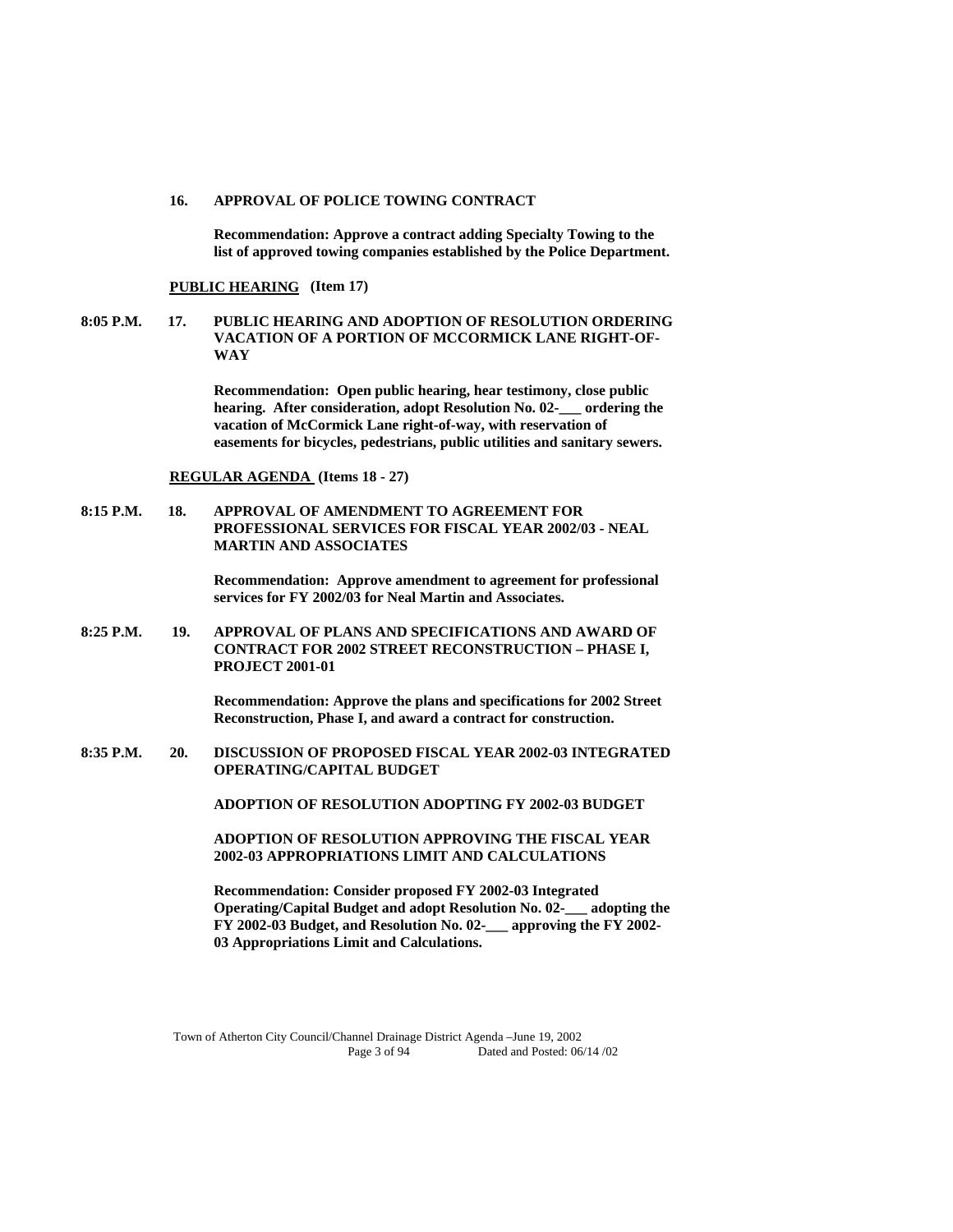# **8:55 P.M. 21. CONSIDER SETTING A DATE FOR A PUBLIC HEARING TO ADOPT A RESOLUTION ESTABLISHING A SPECIAL TAX FOR MUNICIPAL SERVICES FOR THE FISCAL YEAR 2002/03**

 **Recommendation: Set a date for a public hearing for adoption of a resolution establishing a Special Tax for Municipal Services for FY 2002-03 as per Ordinance No. 520.** 

**9:05 P.M. 22. ADOPTION OF RESOLUTION CALLING FOR A GENERAL MUNICIPAL ELECTION TO BE HELD ON TUESDAY, NOVEMBER 5, 2002 FOR THE ELECTION OF THREE MEMBERS OF THE CITY COUNCIL, REQUESTING THE SERVICES OF THE REGISTRAR OF VOTERS, REQUESTING CONSOLIDATION OF ELECTIONS, AND REQUIRING PAYMENT OF PRORATED COSTS OF CANDIDATES' STATEMENTS** 

> **Recommendation: Adopt Resolution No. 02-\_\_\_ calling for a General Municipal Election to be held on Tuesday, November 5, 2002 for three members of the City Council, requesting the services of the Registrar of Voters, requesting consolidation of elections, and requiring payment of prorated costs of candidates' statements, and authorize the Mayor to sign the service agreement with the County Elections Officer.**

**9:15 P.M. 23. DISCUSSION AND POSSIBLE ACTION – REVIEW OF UPDATED CITY COUNCIL RULES OF PROCEDURE** 

> **Recommendation: Review City Council Rules of Procedure as revised by the City Attorney, and consider adoption.**

**9:30 P.M. 24. UPDATE ON CITY COUNCIL GOALS AND OBJECTIVES** 

 **Recommendation: Review and accept the status report on goals/objectives previously identified and prioritized.** 

**9:50 P.M. 25. APPROVAL OF LETTER REGARDING PROPOSED SKATE PARK IN FLOOD PARK, CITY OF MENLO PARK** 

> **Recommendation: Authorize the Mayor to sign a letter to the City of Menlo Park regarding the position of the Atherton City Council with respect to the proposed Skate Park in Flood Park.15. ADOPTION OF RESOLUTION NO. 01-\_\_\_, INTENT TO ABANDON PORTION OF McCORMICK LANE**

**16. ADOPTION OF RESOLUTION NO. 01-\_\_\_, INTENT TO ABANDON PORTION OF FAXON ROAD**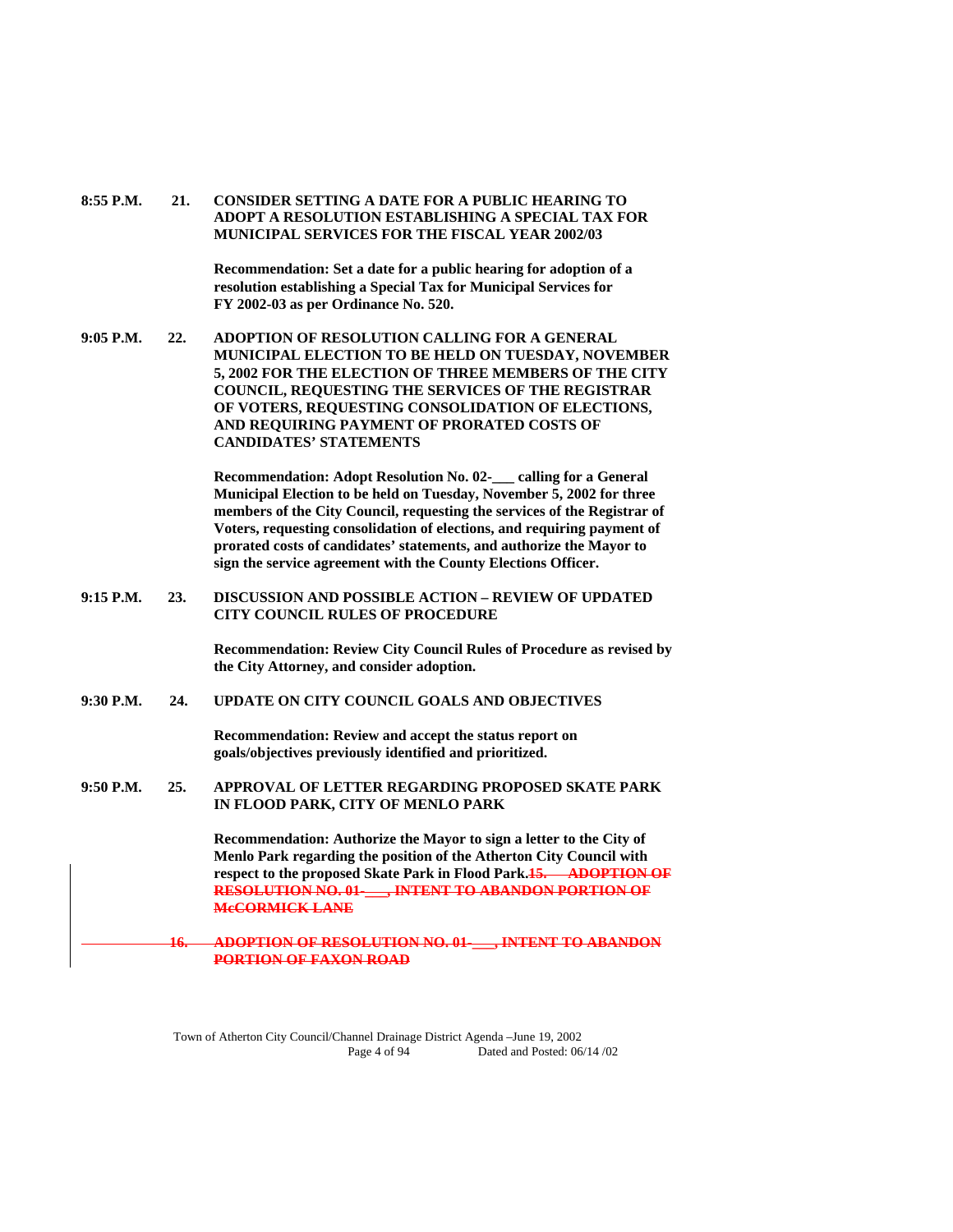### **10:00 P.M. 26. CONSIDER RESPONSE TO LETTER FROM ASSOCIATION OF BAY AREA GOVERNMENTS (ABAG) – COUNCIL POSITION ON SB 1243**

 **Recommendation: Authorize the Mayor to sign a letter in opposition to SB 1243, legislation which proposes a study and merger of ABAG (Association of Bay Area Governments) and MTC (Metropolitan Transportation Commission).** 

# **10:10 P.M. 27. DISCUSSION AND DIRECTION TO STAFF – ENFORCEMENT OF CONSTRUCTION NOISE AND MATERIALS AND DELIVERY ORDINANCES**

 **Recommendation: Consider and give direction to staff regarding enforcement of Ordinance No. 514 pertaining to noise control, and Ordinance No. 526 regarding retrieval and delivery of construction materials.** 

- **10:20 P.M. 28. PUBLIC COMMENTS**
- **10:30 P.M. 29. ADJOURNMENT**

*Agendas and staff reports may be accessed on the Town website at: www.ci.atherton.ca.us*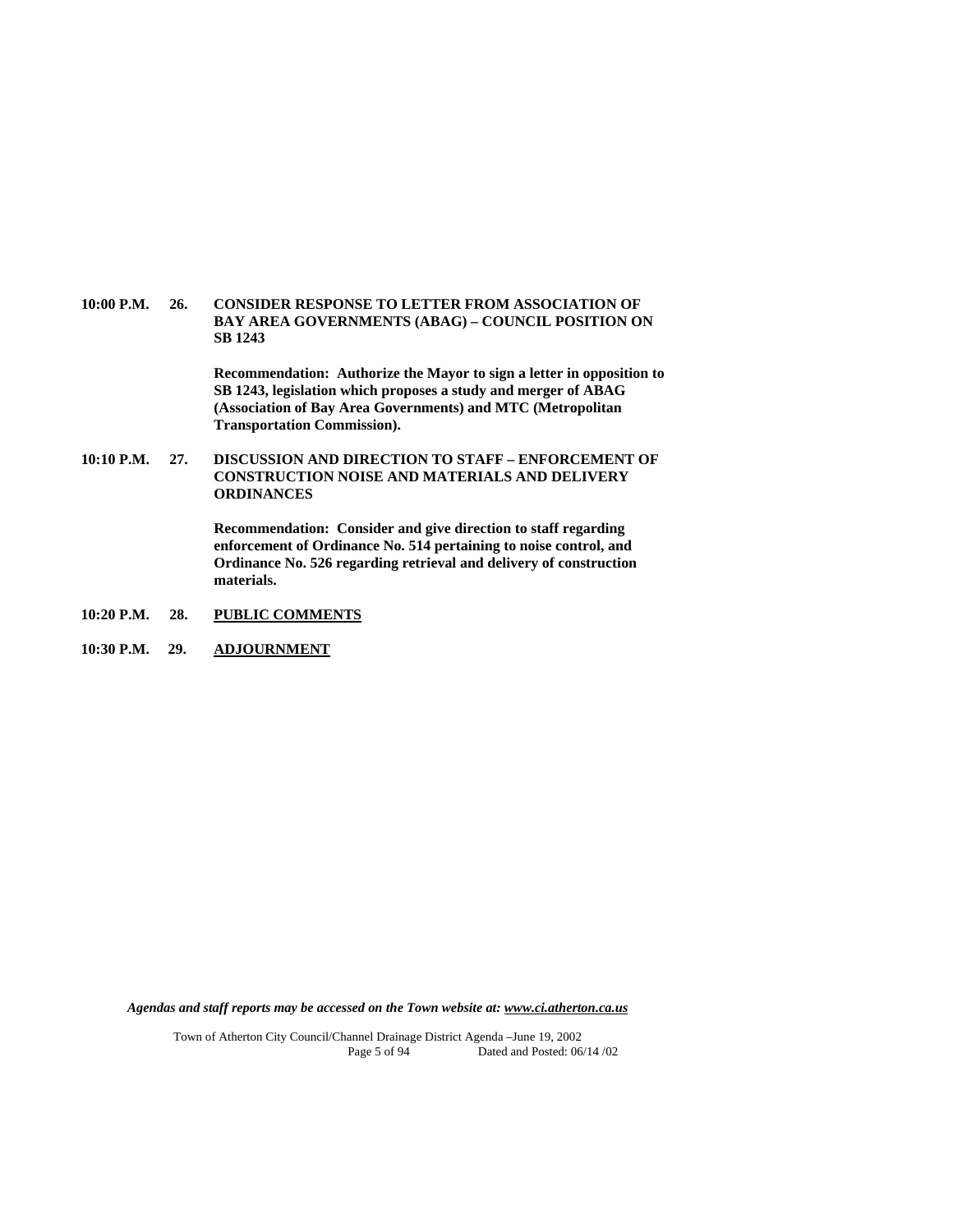*Please contact the City Clerk's Office at 650.752.0529 with any questions* 

Pursuant to the Americans with Disabilities Act, if you need special assistance in this meeting, please contact the City Clerk's Office at (650) 752-0529. Notification of 48 hours prior to the meeting will enable the City to make reasonable arrangements to ensure accessibility to this meeting. (29 CRF 35.104 ADA Title II)



**Minutes Town of Atherton CITY COUNCIL/ATHERTON CHANNEL DRAINAGE DISTRICT May 15, 2002 6:00 P.M. Meeting Room Town Administrative Offices 91 Ashfield Road, Atherton Special Meeting** 

**Mayor Carlson called the meeting to order at 6:00 p.m.** 

- **1. ROLL CALL** 
	- **PRESENT: Kathy McKeithen James R. Janz Dianne M. Fisher William R. Conwell Alan B. Carlson**

 **City Manager Jim Robinson and City Attorney Marc Hynes were also present.** 

- **2. PUBLIC COMMENTS None**
- **3. CLOSED SESSION The Council adjourned to closed session at 6:05 p.m.**
- **4. RECONVENE TO OPEN SESSION The Council reconvened to open session at 6:55 p.m. Action was taken on the following items:** 
	- **A. CONFERENCE WITH LEGAL COUNSEL Existing Litigation pursuant to Government Code Section 54956.9 (a) Stephen Chaput v. Town of Atherton Patrick McTaggart v. Town of Atherton**

 **No action, status report only.** 

**B. CONFERENCE WITH LABOR NEGOTIATOR – pursuant to Government Code Section 94957.6 Agency Negotiator: James H. Robinson, City Manager**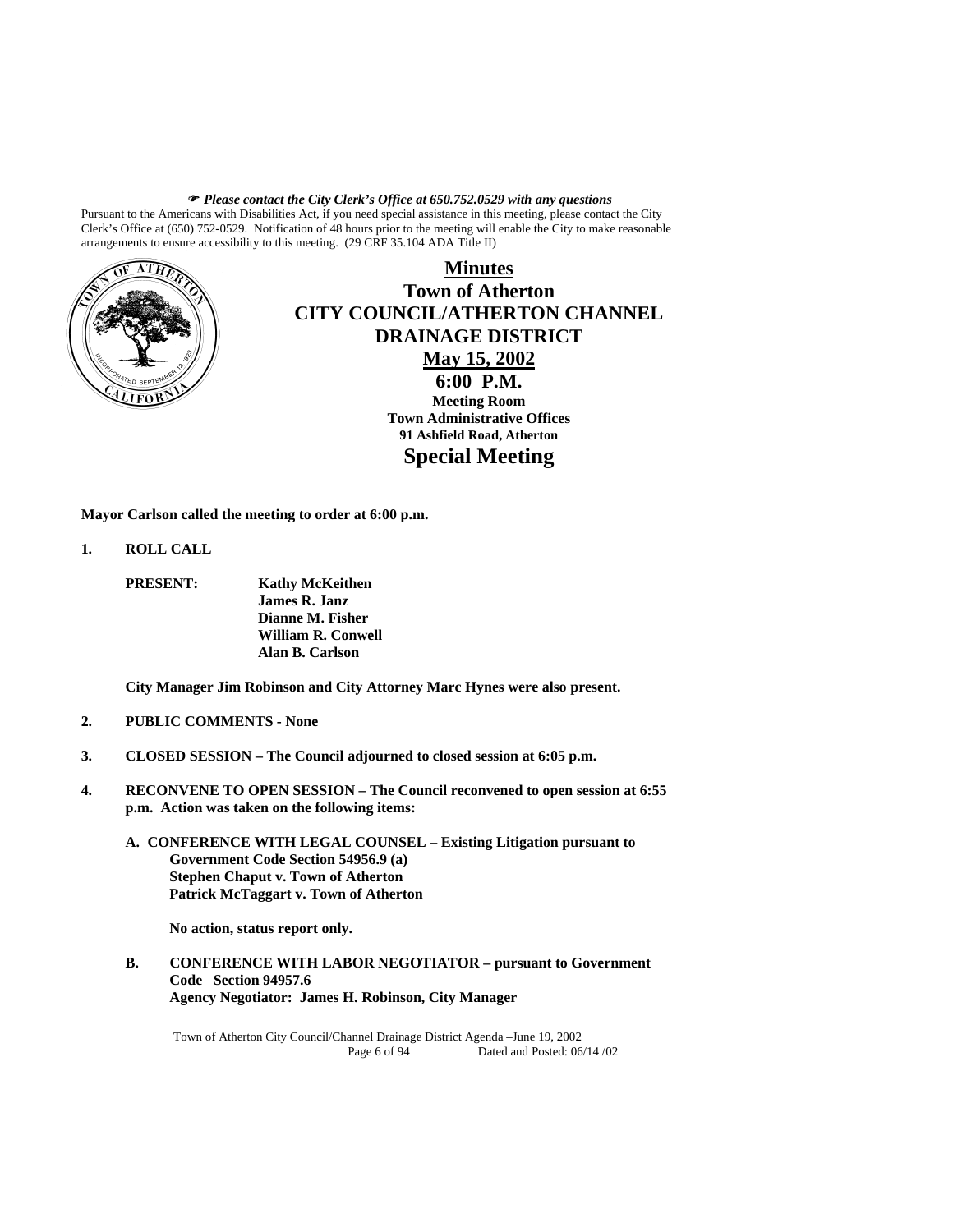**Employee Organization: Management Employees** 

**Direction was given to the City Manager.** 

 **C. CONFERENCE WITH LABOR NEGOTIATOR – pursuant to Government Code Section 94957.6 Agency Negotiator: James H. Robinson, City Manager Employee Organization: Part Time Employees** 

 **Direction was given to the City Manager.** 

**D. LIABILITY CLAIM – pursuant to Government Code Section 54956.95** 

 **Claimant: Systems Business Machines, Inc. Agency Claimed Against: Town of Atherton** 

 **Direction was given to the City Attorney.** 

# **5. ADJOURNMENT**

**The meeting adjourned at 7:00 p.m.** 

**Respectfully submitted,** 

**Alan B. Carlson, Mayor** 

**\_\_\_\_\_\_\_\_\_\_\_\_\_\_\_\_\_\_\_\_\_\_\_\_\_\_\_\_\_\_**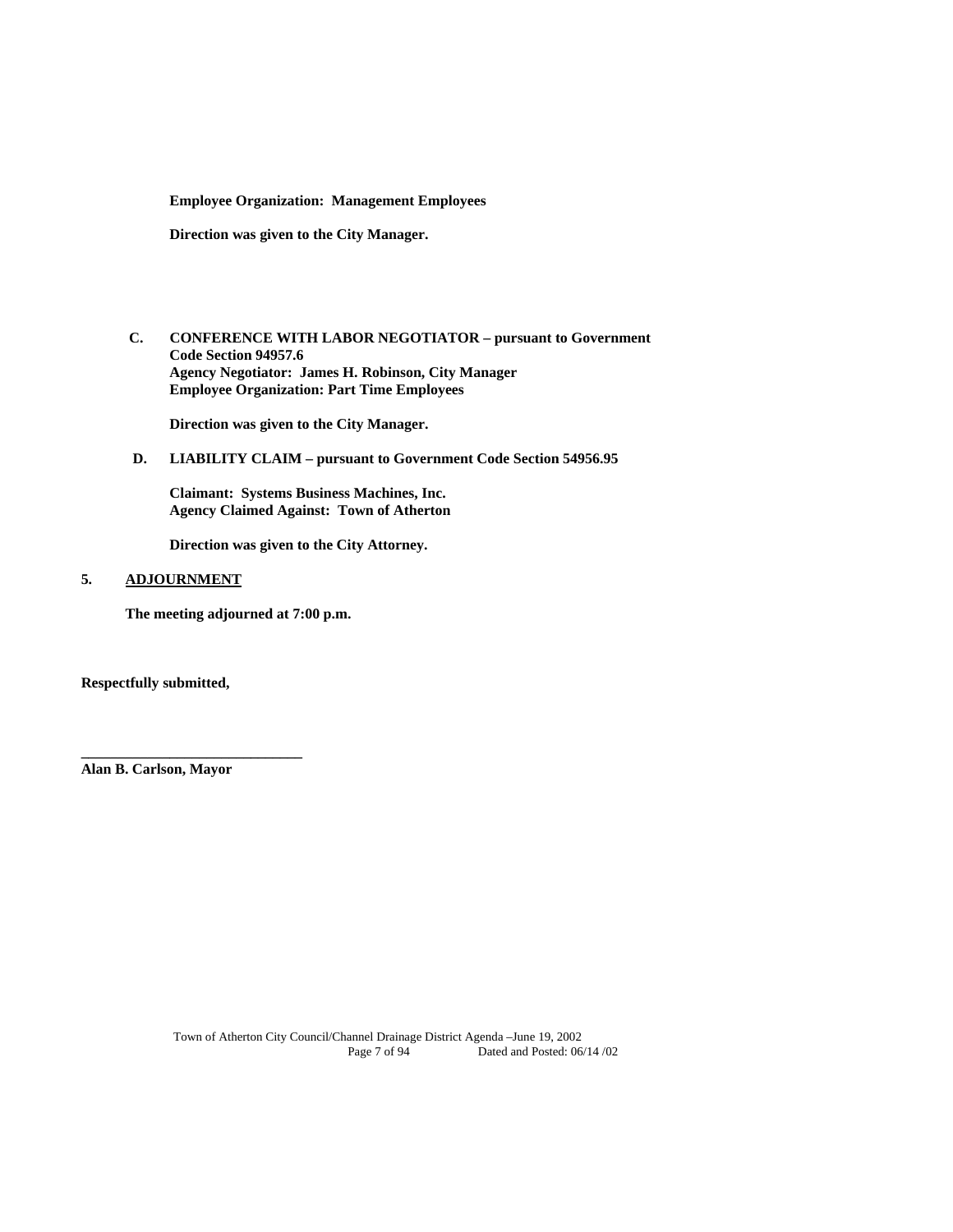

# **Draft Minutes Town of Atherton CITY COUNCIL/ATHERTON CHANNEL DRAINAGE DISTRICT May 15, 2002 7:00 p.m. TOWN COUNCIL CHAMBERS** 94 Ashfield Road

Atherton, California

# **REGULAR MEETING**

**Mayor Carlson called the meeting to order at 7:05 p.m.** 

- **1. PLEDGE OF ALLEGIANCE**
- **2. ROLL CALL**

 **PRESENT: Kathy McKeithen James R. Janz Alan B. Carlson Dianne M. Fisher William R. Conwell** 

 **City Manager James Robinson and City Attorney Marc Hynes were also present.** 

# **3. PRESENTATIONS**

 **Mayor Carlson presented the following proclamations and certificates:** 

- **A. Proclamation recognizing Laurel Elementary School Crossing Guard, Carl Jones**
- **B. Proclamation for American Cancer Society Relay for Life, May 18 –19, 2002**
- **C. Certificates of Recognition for Eagle Scouts:**

| <b>Chris Child</b>    |                        | <b>Ted Enns</b>           |
|-----------------------|------------------------|---------------------------|
| <b>Garrett Jacobs</b> |                        | <b>Amarnath Santhanam</b> |
|                       | <b>John Sutherland</b> | <b>Greg Vallarino</b>     |
|                       | <b>Anthony Schoch</b>  | <b>Scott Norton</b>       |
| <b>Mike Merrill</b>   |                        |                           |

# **4. COUNCIL REPORTS**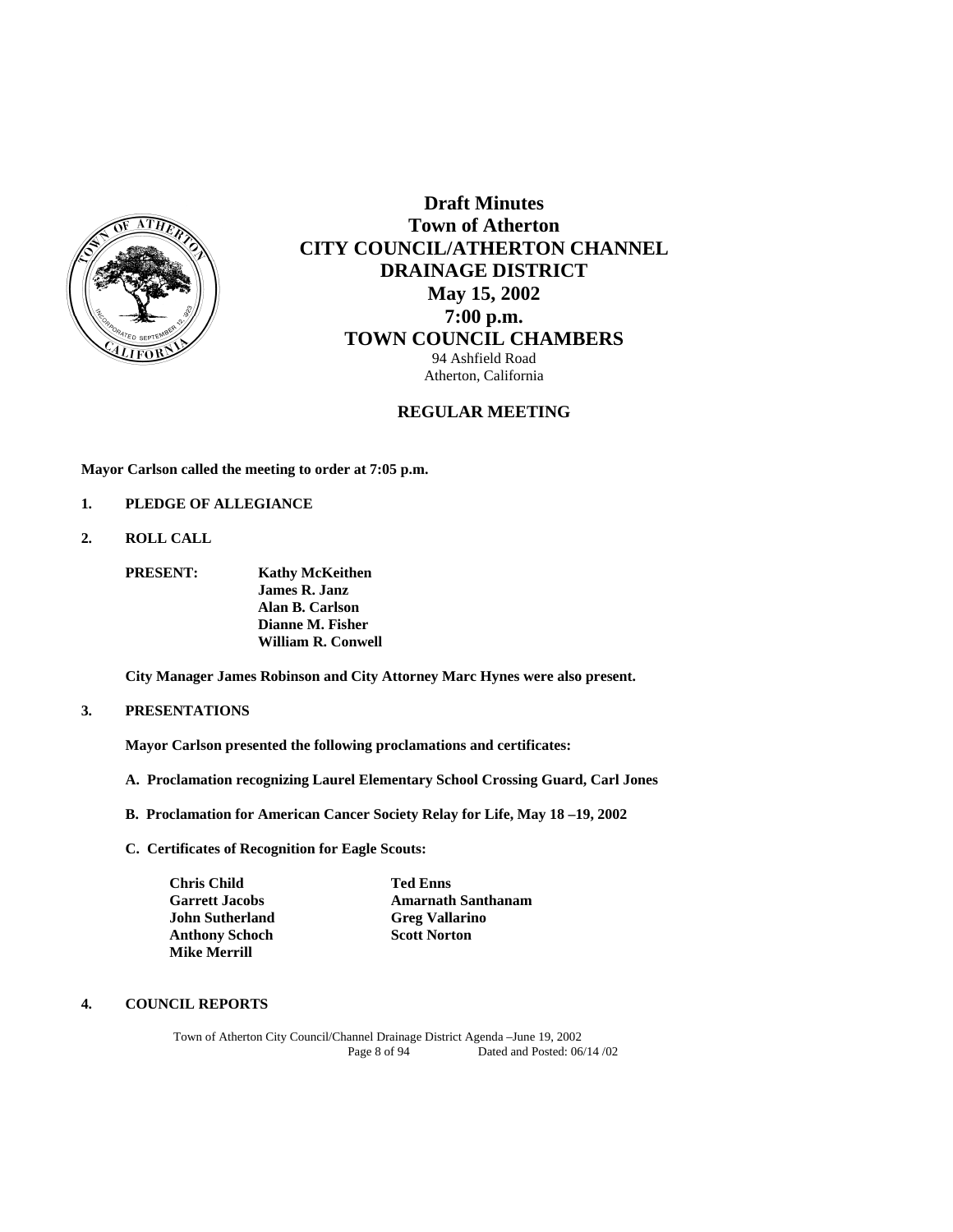- **Council Member Conwell reported on the City/County Association of Governments meeting held last week. The Criminal Justice Council met today and heard a presentation by the San Mateo County Options Program. The San Francisco Airport Roundtable met and is working on the "Fly-quiet" Program.**
- **Council Member Fisher attended the Library JPA Board meeting. The Library budget has been submitted to the County, and the Library Board has authorized the two donor cities (Atherton and Woodside) to have control of their donor city monies.**
- **Vice Mayor Janz attended the General Assembly of the Association of Bay Area Governments (ABAG) on April 25th. The Board approved the ABAG budget and adopted a resolution opposing a bill to combine ABAG with the Metropolitan Transportation Commission. On April 26th, the Council of Cities City Selection Committee met and recommended three candidates to the State for appointment to the Coastal Commission. Vice Mayor Janz attended a workshop on May 11th sponsored by ABAG on the need for Bay Area governments to provide jobs and housing.**
- **Council Member McKeithen attended a San Mateo County Emergency Services meeting on April 18th. The radio microwave installation replacement project is on**  schedule. A countywide disaster exercise was held April  $11<sup>th</sup>$  with emphasis on the **effects a disaster would have on water service. Atherton's annual assessment for the Council increased 15.4%, to \$2304. Council Member McKeithen announced that the next Channel Drainage District Committee meeting is scheduled for**  Monday, May 20<sup>th</sup>, at 8:00 a.m. She asked the City Manager to report back to the **Council on the Town's system for reporting creek spills.**
- **Mayor Carlson announced that this is National Police Recognition Week. He commended the Atherton Police Department for the excellent job they do for the community. Mayor Carlson and Council Member Fisher of the Facilities Committee met yesterday with a Los Altos Hills council member to discuss the use of private funds for building new municipal facilities. Mayor Carlson asked the City Manager and the Public Works Director to meet and return to the Council with a presentation on the road and drainage studies that were done last year.**

# **5. PUBLIC COMMENTS**

- **Marion Oster, Atherton Heritage Association, thanked the Council and staff for providing the Council Chambers Conference Room for the Association, and for working to clean it up. She reported that she is trying to find someone to restore a 100 year old concrete bench from the Flood Estate that has been damaged. She will meet with the City Manager to determine if the bench is on city property and to determine ownership.**
- **John Sisson, 26 Belleau, on maintenance of the Lloyden Gates.**
- **Jim Dobbie on the posting of signs on construction noise (referred to staff).**
- **Bob Huber One Frederick Ave**
- **Charles Marsala announced the Arts Committee concert, Jazz in the Meadow, on June 2 in Holbrook-Palmer Park.**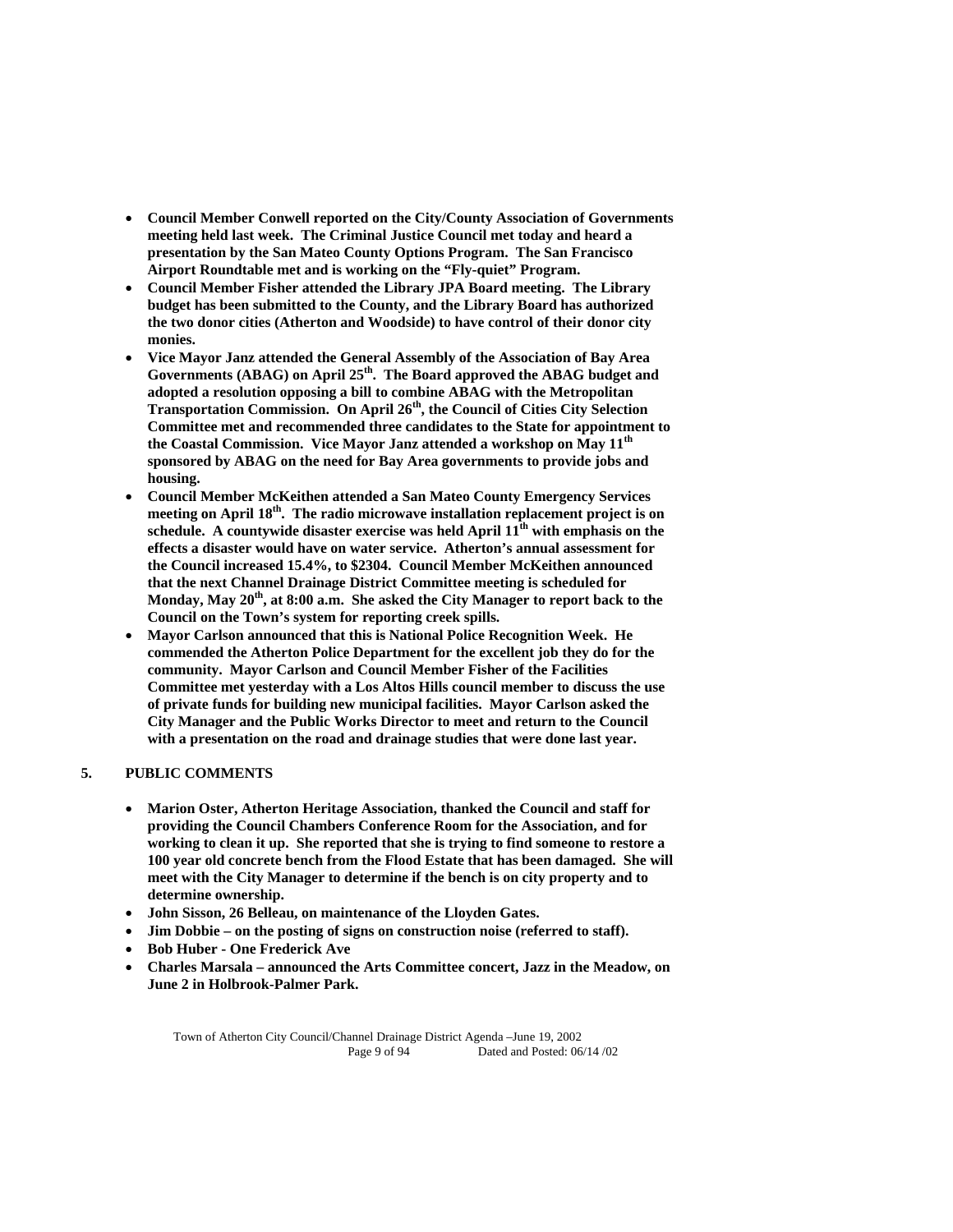**John Ruggeiro, Stockbridge Avenue, announced a Town meeting to be sponsored by ACIL will be held on May 16th in Holbrook-Palmer Park.** 

# **6. STAFF REPORTS**

- **City Attorney Marc Hynes reported out on the Closed session items:**
- **B. CONFERENCE WITH LEGAL COUNSEL Existing Litigation pursuant to Government Code Section 54956.9 (a) Stephen Chaput v. Town of Atherton Patrick McTaggart v. Town of Atherton**

 **No action, status report only.** 

**B. CONFERENCE WITH LABOR NEGOTIATOR – pursuant to Government Code Section 94957.6 Agency Negotiator: James H. Robinson, City Manager Employee Organization: Management Employees** 

**Direction was given to the City Manager.** 

**C. CONFERENCE WITH LABOR NEGOTIATOR – pursuant to Government Code Section 94957.6 Agency Negotiator: James H. Robinson, City Manager Employee Organization: Part Time Employees** 

 **Direction was given to the City Manager.** 

**D. LIABILITY CLAIM – pursuant to Government Code Section 54956.95** 

 **Claimant: Systems Business Machines, Inc. Agency Claimed Against: Town of Atherton** 

 **Direction was given to the City Attorney.** 

- **City Manager Jim Robinson reported on the warrant list. He reported that animal control costs will be reduced next year to reflect actual services provided. A special Park and Recreation Commission meeting will be held on May 23rd to review the Holbrook-Palmer Park survey. He announced that Caltrain will be sending notices to Atherton homeowners' associations regarding construction activity which will take place this summer.**
- **City Clerk Sharon Barker reported that the filing dates for nomination papers for the November 5, 2002 City Council election are July 15 to August 9. If an incumbent does not file papers, the last day to file will be extended to August 14.**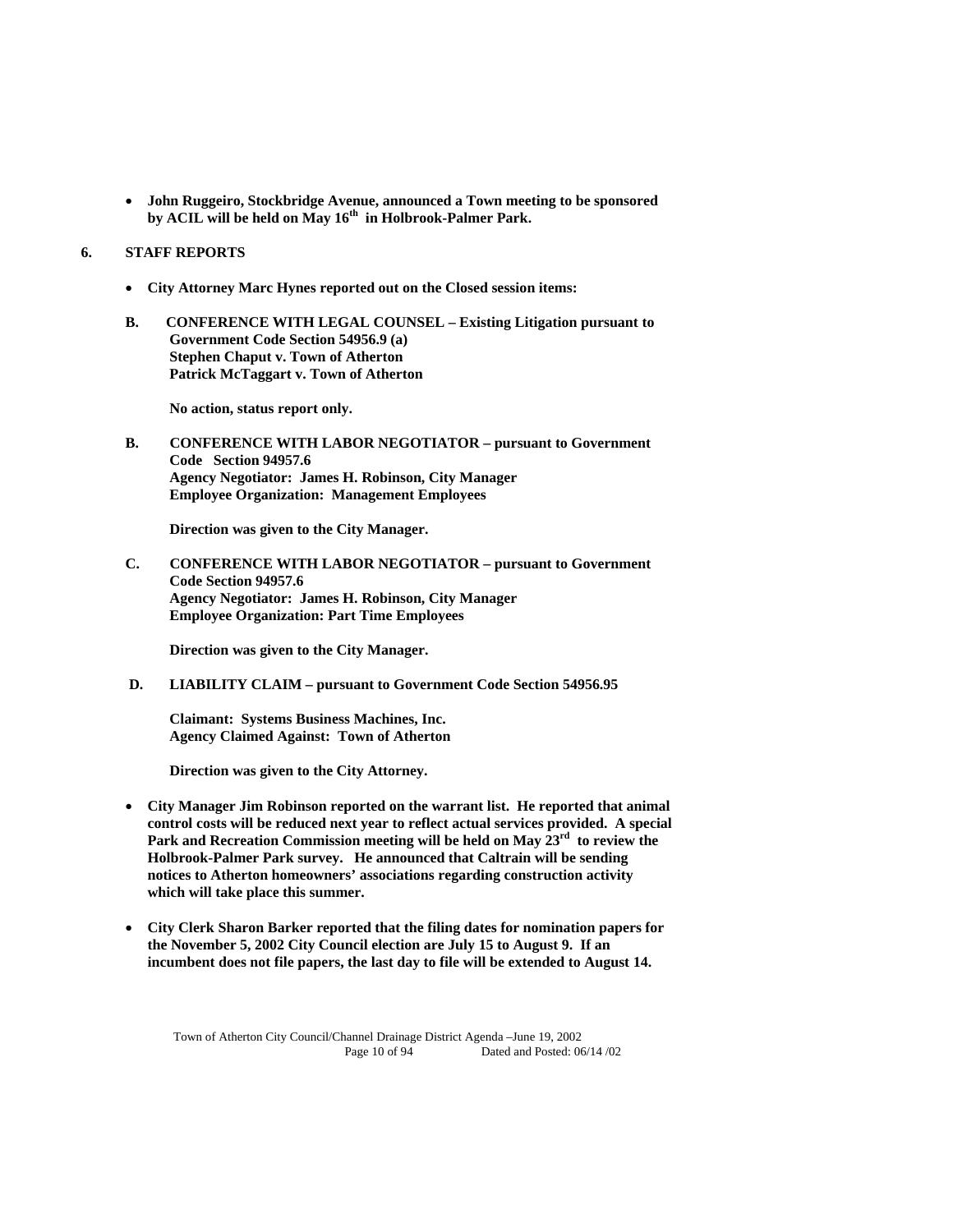- **Linda Kelly, Assistant to the City Manager, reported that the Town's Workers' Compensation premium will not increase next year due to the low number of claims the Town has experienced this year.**
- **7. COMMUNITY ORGANIZATION ROUNDTABLE REPORT No report.**

# **CONSENT CALENDAR**

**Council Member McKeithen asked Finance Director John Johns to report on Atherton Channel District revenues. Approximately \$51,000 in revenues will be received this year.** 

 **MOTION – to approve the items on the consent agenda as presented.** 

 **M/S Fisher/Janz Ayes: 5 Noes: 0 Abstain: 0 Absent: 0** 

- **8. APPROVED MINUTES OF SPECIAL AND REGULAR MEETINGS OF APRIL 17, 2002, AND SPECIAL MEETING OF MAY 1, 2002**
- **9. APPROVED BILLS AND CLAIMS FOR APRIL, 2002 IN THE AMOUNT OF \$520,403**
- **10. ACCEPTED MONTHLY FINANCIAL REPORT FOR APRIL 2002**
- **11. ADOPTED RESOLUTION NO. 02-12 APPROVING THE CHANGE OF THE FISCAL YEAR DATE OF THE SOUTH BAYSIDE WASTE MANAGEMENT AUTHORITY (SBWMA) TO THE PERIOD COMMENCING EACH JULY 1 AND ENDING THE FOLLOWING JUNE 30, AND AMENDING THE SBWMA JOINT POWERS AGREEMENT**

# **REGULAR AGENDA**

**The following item was considered out of order.** 

# **22. DISCUSSION OF PROPOSED SKATE PARK IN FLOOD PARK, MENLO PARK**

 **City Manager Jim Robinson reported that a meeting was held by the City of Menlo Park regarding their master plan which includes plans for the construction of a skate park. City of Menlo Park staff has informed the City Manager that the project has been in the discussion stages for a few years. They will notify the Town of any future meetings regarding the proposed project.** 

 **Bob Huber, of Lindenwood Homeowners Association, reported that he attended the public meeting on the skate park. Jim Dobbie also attended the meeting and spoke.**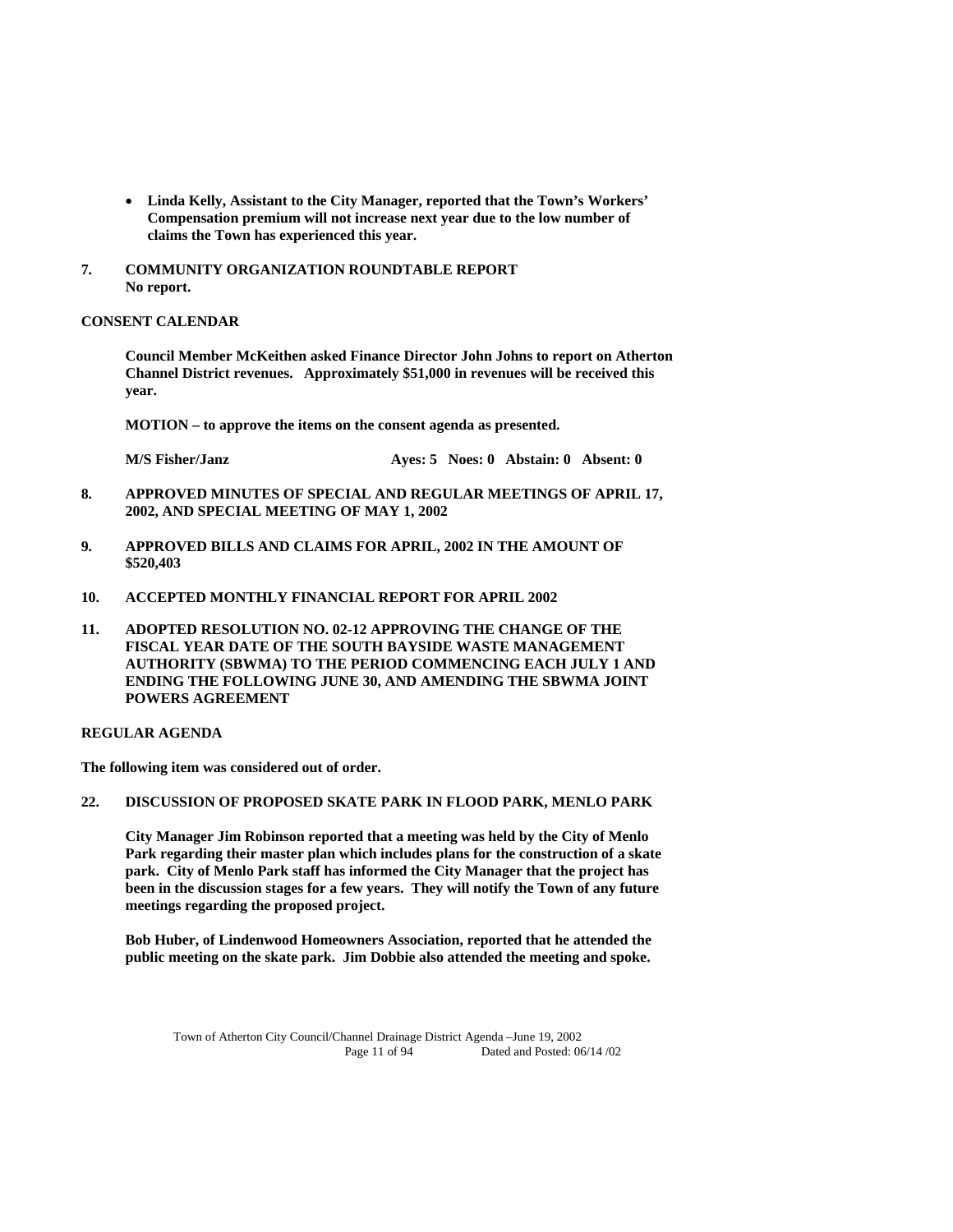**Council asked staff to return to the next Council meeting with a draft letter stating the Town's concerns regarding the noise and safety implications of locating the skate park at the Flood Park site.** 

# **12. CONSIDERATION OF RECOMMENDATION OF PARK AND RECREATION COMMISSION TO PROCEED WITH SCULPTURE PROJECT IN LIBRARY READING PARK**

**City Manager Jim Robinson stated that the sculpture project proposed by the Arts Committee has received approval by the Park and Recreation Commission. The proposed location for the sculpture has been designated in the Library Reading Park. Fran Eastman, Chair of the Arts Committee, stated that the project is designed to allow hands-on participation by the community. An artist will direct the carving of the sculpture at the site several times a week.** 

 **MOTION – to approve the recommendation of the Park and Recreation Commission to place the sculpture in the Library Reading Park, and give appropriate direction to staff.** 

**M/S McKeithen/Fisher Ayes: 5 Noes: 0 Abstain: 0 Absent: 0** 

## **13. CONSIDER APPROVAL OF CONSTRUCTION OF POLICE STORAGE BUILDING**

**Senior Planner Lisa Costa Sanders presented the staff report for this item. The storage building project is included in the 2001/02 through 2004/05 Capital Improvement Program, and has been reviewed by the Planning Commission. Staff is asking for authorization to prepare the construction drawings necessary for a bid package. Once the plans are prepared, staff would return to the Council for approval of the plans and specifications and to authorize bids.** 

**Chief Brennan responded to questions from the Council regarding the request for the building which is to be constructed to house police vehicles. The existing storage containers behind the Town Administrative Offices would be removed and replaced with a new 40' by 36' building.** 

**Mr. Fennell, the neighboring property owner at 76 Fair Oaks Lane, referred to a letter he wrote to the Planning Commission requesting that the Town install a sound barrier between his property and the Town's. Mr. Fennell also expressed concerns with the cell phone tower located behind the Police Department. Staff was asked to research the safety of the tower.** 

 **MOTION – authorized staff to prepare bid specifications plans for the construction of a new police storage building behind the Town Administrative Office building.** 

 **M/S McKeithen/Janz <br> Ayes: 5 Noes: 0 Abstain: 0 Absent: 0**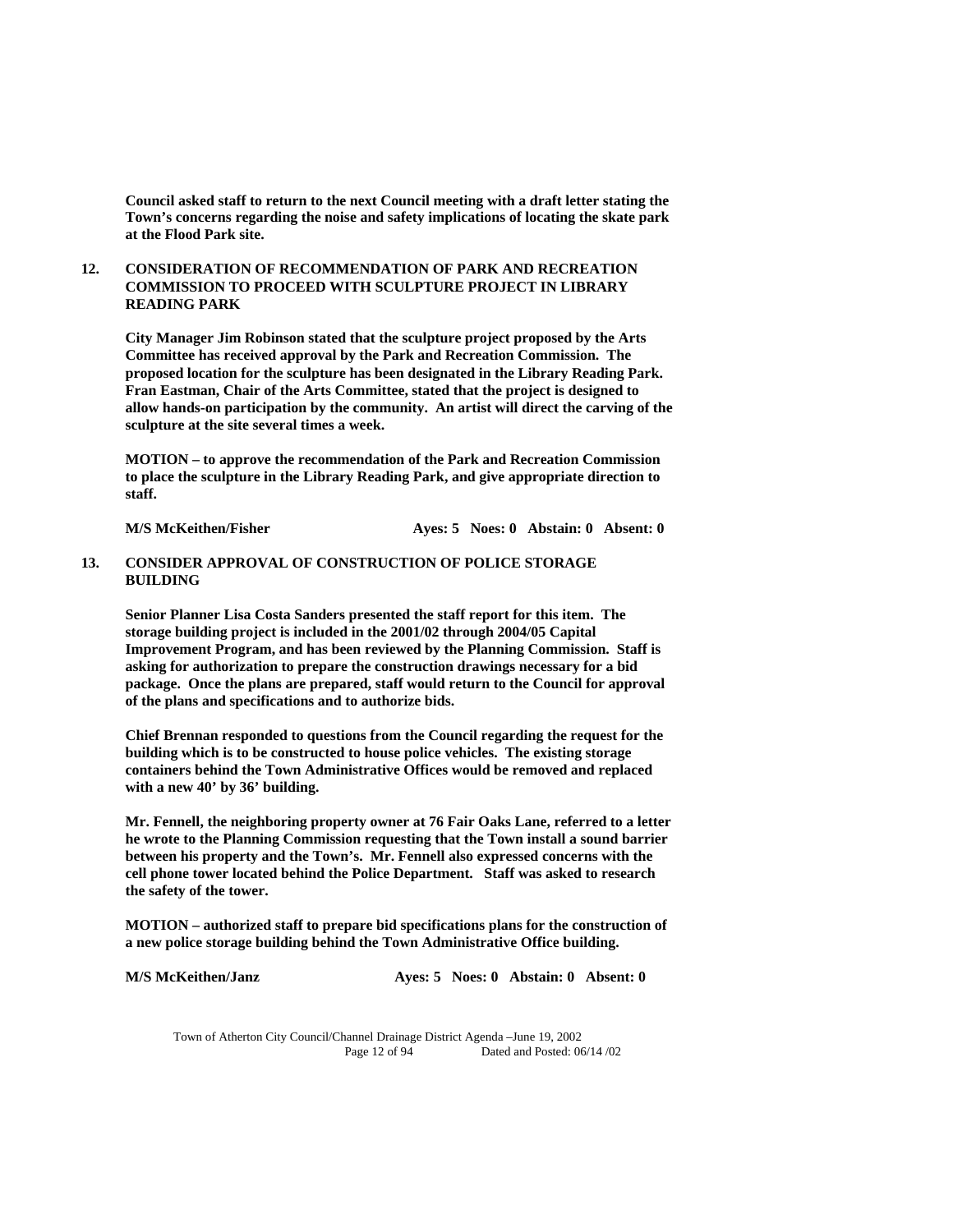**MOTION – to direct staff to work with Mr. Fennell, the neighbor on the adjacent property, to determine the most effective method of the Town's construction of a sound barrier wall along the common property line where the existing concrete wall is now. Staff is authorized to obtain a survey to determine the property line. Staff is to report back to the Council with recommendations and a cost analysis.** 

 **M/S Carlson/McKeithen Ayes: 5 Noes: 0 Abstain: 0 Absent: 0** 

### **14. REACT TASK FORCE – SIX MONTH REPORT**

**Chief of Police, Bob Brennan, presented a six month update of the Town's participation in the REACT Task Force. Officer Jeff Hunter, who is assigned to the Task Force, gave an overview of his work involving high technology crime.** 

### **15. INTRODUCTION AND FIRST READING OF AN ORDINANCE AMENDING ATHERTON MUNICIPAL CODE REGARDING HERITAGE TREES**

 **Senior Planner Lisa Costa Sanders presented the proposed ordinance which has been approved by the General Plan Committee and the Planning Commission. Attorney Marc Hynes discussed the court's interest in hearing heritage tree cases. Council Member McKeithen asked the City Attorney to expand the title to clarify the intent of the ordinance, and to make several minor corrections.** 

 **MOTION – to introduce an Ordinance amending Atherton Municipal Code Section 8.10 regarding Heritage Trees and Section 1.16, General Provisions based on the findings listed in the staff report for the reasons listed in the staff report, and waive further reading.** 

| <b>M/S Fisher/McKeithen</b>                                                                                                                                                                                  | Aves: 5 Noes: 0 Abstain: 0 Absent: 0                                                                   |
|--------------------------------------------------------------------------------------------------------------------------------------------------------------------------------------------------------------|--------------------------------------------------------------------------------------------------------|
| A DOPTION OF PESOL HTION NO. 01.                                                                                                                                                                             | INTENT TO ARANDON POPTION OF<br><u> ADOI HON OF RESOLUTION NO. 01 — , INTENT TO ADAMDON FOR HON OF</u> |
| $M_{o}$ $\cap$ $\cap$ $\cap$ $M$ $\cap$ $\cap$ $\cap$ $\cap$ $\cap$ $\cap$ $\cap$<br><b>IN A REPORT OF A REPORT OF A REPORT OF A REPORT OF A REPORT OF A REPORT OF A REPORT OF A REPORT OF A REPORT OF A</b> |                                                                                                        |

**16. ADOPTION OF RESOLUTION NO. 01-\_\_\_, INTENT TO ABANDON PORTION OF FAXON ROAD**

**16. RESOLUTION APPROVING THE FIRST AMENDMENT TO THE FRANCHISE AGREEMENT BETWEEN THE TOWN OF ATHERTON AND BFI WASTE SYSTEMS OF NORTH AMERICA** 

 **The change of designated clean-up days to on-call clean-ups was implemented in February, 2001. After review of the last rate application, the Agency's Rate Consultant recommended that the jurisdictions approve an amendment to the Franchise Agreement to clearly delineate the service.** 

 **MOTION – to adopt Resolution No. 02-13 approving the First Amendment to the Franchise Agreement between the Town of Atherton and BFI Waste Systems of North America to reflect the change of designated clean-up days to on-call clean-ups.**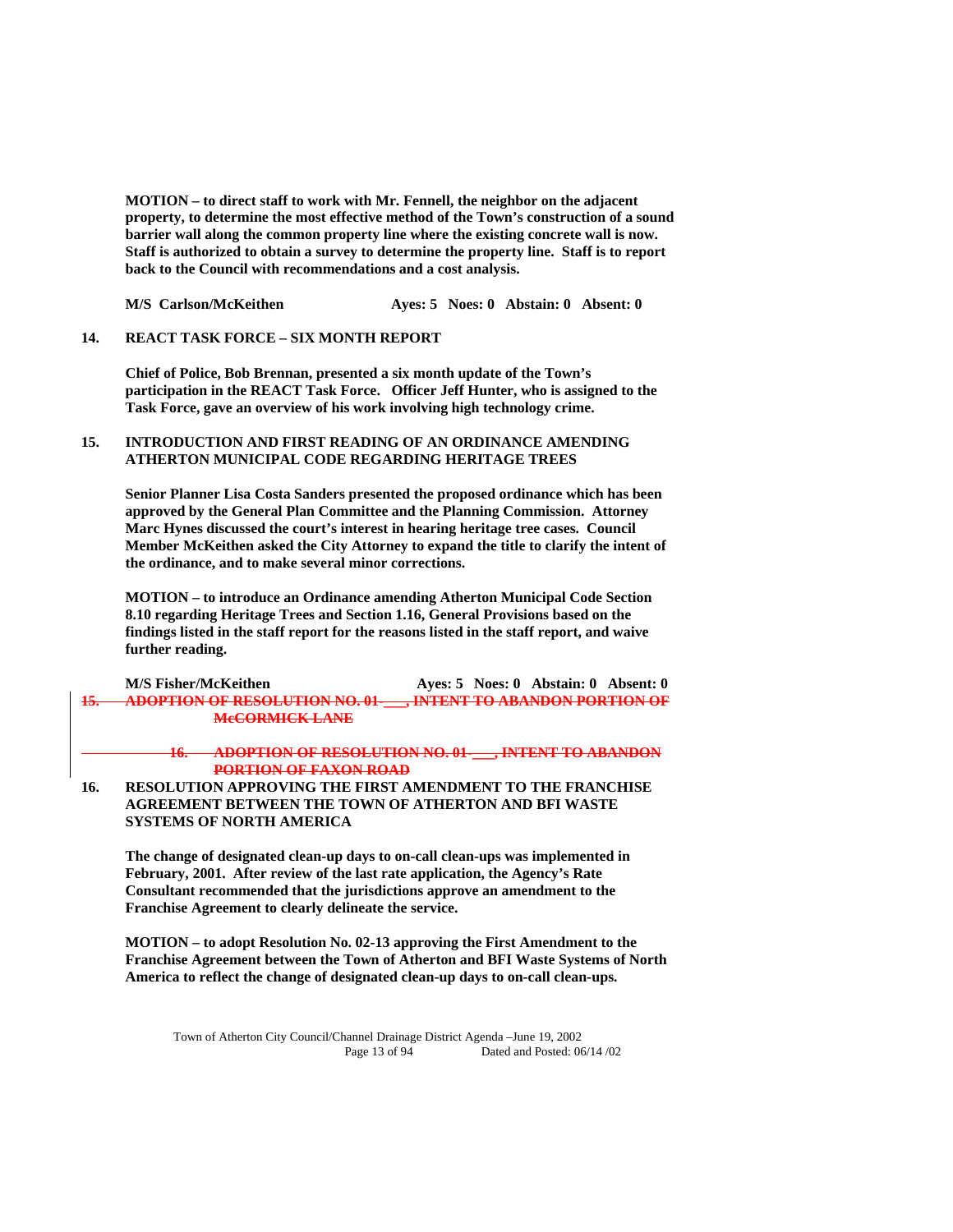# **17. APPROVAL OF THE PURCHASE OF AN UNMARKED POLICE VEHICLE AND AUTHORIZATION TO SURPLUS FLEET VEHICLES**

 **Police Chief Brennan answered questions on this item. The Police Department is asking to replace a vehicle that was scheduled to be replaced in July, 2002. The current vehicle sustained engine failure which requires its replacement in the current budget year.** 

**MOTION – to approve the purchase of an unmarked police vehicle from Serramonte Ford for an amount not to exceed \$25,617, and authorize the Police Department to surplus five vehicles as listed in the staff report, and that money from the surplused vehicles go back into the Vehicle Replacement Fund.** 

 **M/S McKeithen/Fisher Ayes: 5 Noes: 0 Abstain: 0 Absent: 0** 

**18. DISCUSSION AND POSSIBLE ACTION - REVIEW OF UPDATED CITY COUNCIL RULES OF PROCEDURE** 

 **A revised copy of the City Council Rules of Procedure was presented for review. Discussion ensued regarding including a policy on mayoral proclamations. Other changes were recommended to make the Rules more consistent.** 

The Council asked the City Attorney to return to the June 19<sup>th</sup> regular meeting with **revisions as discussed.** 

**19. SET DATE FOR CONSIDERATION OF TOWN OF ATHERTON OPERATING AND CAPITAL BUDGET FOR FISCAL YEAR 2002/03** 

 **The Council agreed to set a meeting date of Monday, June 17, 2002 at 5:00 p.m. for a public hearing for consideration of the Fiscal Year 2002/03 Budget.** 

# **20. SET DATE FOR COMMUNITY ROUNDTABLE MEETING**

 **The Council agreed to set Tuesday, September 10, 2002 at 7:00 p.m. for the annual meeting of the Community Organization Roundtable. Staff will contact the organizations and check with the Park Manager for conflicts at the Pavilion.** 

## **21. APPOINTMENT OF A REPRESENTATIVE FROM THE CITY COUNCIL TO ATTEND AND VOTE AT A CITY SELECTION COMMITTEE SPECIAL MEETING TO BE HELD MAY 17, 2002**

 **MOTION – to appoint Vice Mayor Janz to attend the San Mateo County City Selection Committee meeting on May 17, 2002, and authorize him to vote for city representatives to certain County commissions.**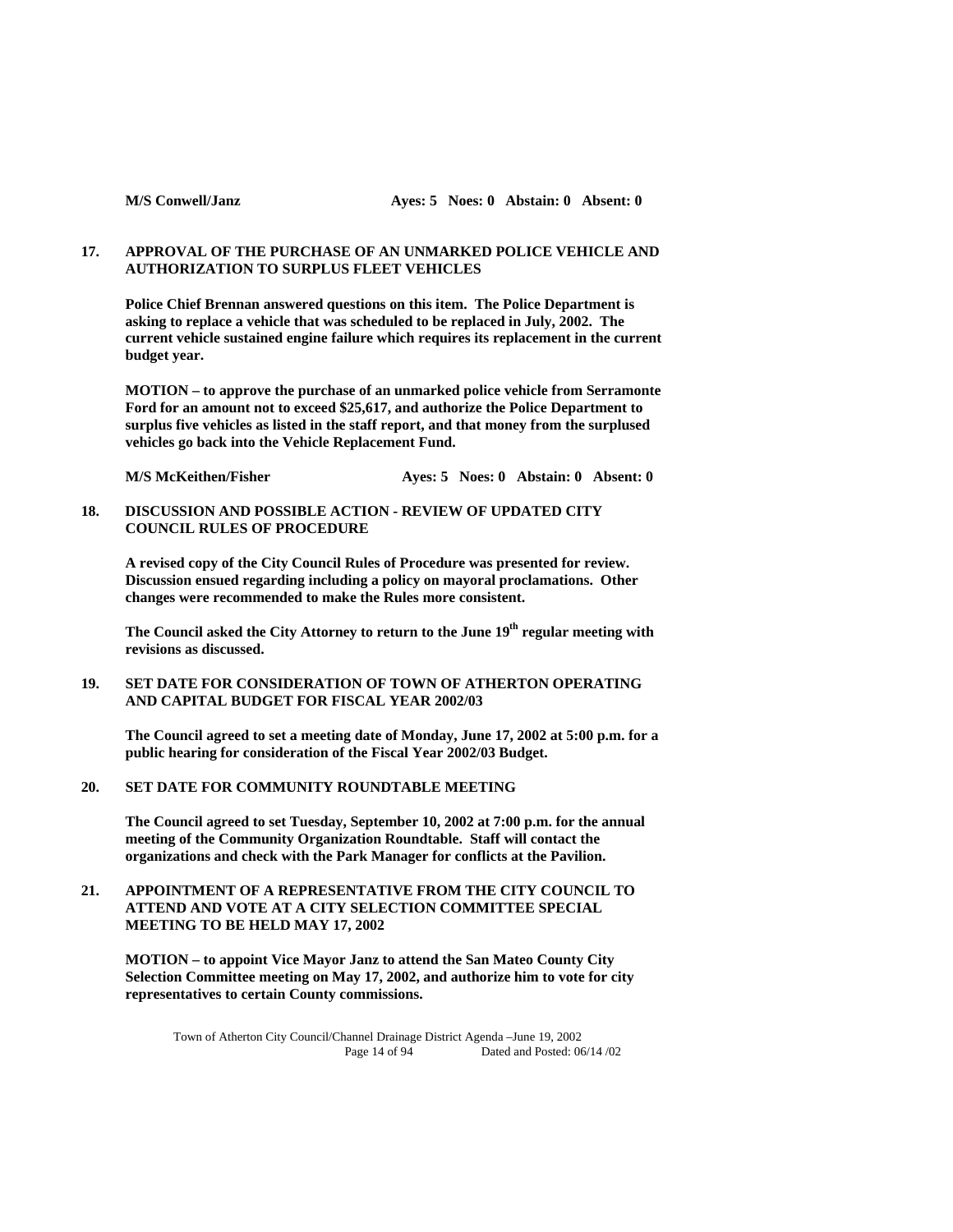# **23. PUBLIC COMMENTS**

 **No comments.** 

# **24. ADJOURNMENT**

 **The meeting adjourned at 11:05 p.m.** 

**Respectfully submitted,** 

**Sharon Barker, City Clerk** 

**\_\_\_\_\_\_\_\_\_\_\_\_\_\_\_\_\_\_\_\_\_\_\_\_\_\_**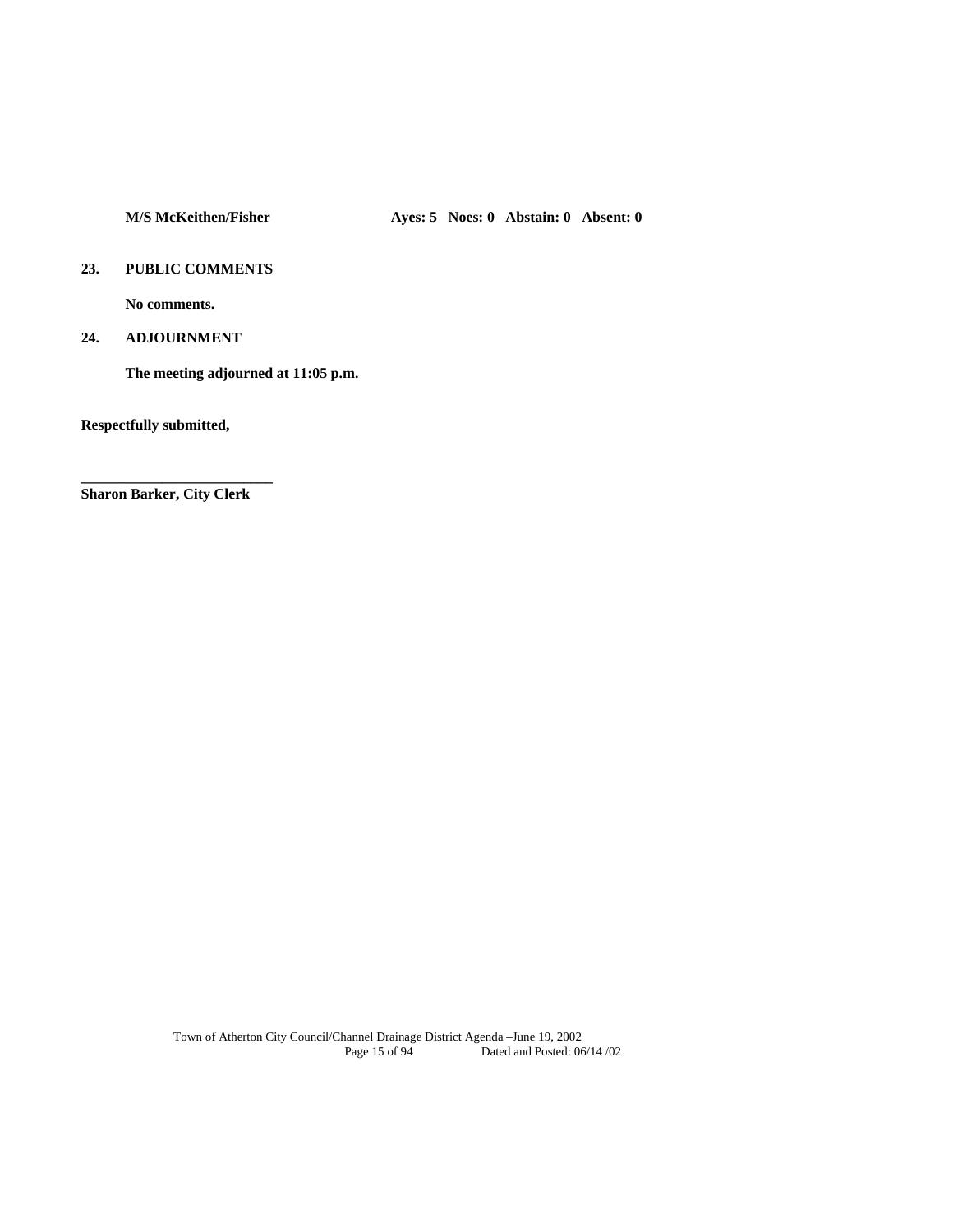#### **TOWN OF ATHERTON**

CLAIMS LIST

May, 2002

| Payroll Checks<br>Electronic Transfers | 598 - 745       | \$54,586<br>228,230 |
|----------------------------------------|-----------------|---------------------|
| $A/P$ Checks                           | $12653 - 12923$ | 504.565             |
|                                        |                 |                     |

TOTAL \$787,381

I, James H. Robinson, City Manager of the Town of Atherton, do hereby certify under penalty of perjury that the demands listed above, check numbers 598 through 745 (Payroll) and 12653 through 12923 (Accounts Payable), and Electronic Transfers for Employees Federal Payroll Taxes and fees, inclusive, amount to \$787,381 are true and correct, and that there are funds for payment.

> James H. Robinson City Manager

\_\_\_\_\_\_\_\_\_\_\_\_\_\_\_\_\_\_\_\_\_\_\_\_\_\_\_\_\_\_\_

\_\_\_\_\_\_\_\_\_\_\_\_\_\_\_\_\_\_\_\_\_\_\_\_\_\_\_\_\_\_\_

The above claims, Payroll check numbers 598 through 745, Accounts Payable check numbers 12653 through 12923 and Electronic Transfers for employees federal payroll taxes and fees, amount to \$787,381; and are hereby approved for payment.

> Alan B. Carlson Mayor, Town of Atherton

#### SOURCE OF FUNDS

| 101 | General Fund                          |              | \$632,844 |
|-----|---------------------------------------|--------------|-----------|
| 105 | Tennis Fund                           |              | 3,928     |
| 201 | Special Parcel Tax                    |              |           |
| 202 | Transportation                        |              | 41,627    |
| 203 | Gas Tax Fund                          |              |           |
| 210 | Road Construction Impact Fees         |              |           |
| 401 | <b>General Capital Projects</b>       |              |           |
| 402 | <b>Storm Drainage</b>                 |              | 12,111    |
| 403 | <b>Atherton Channel District</b>      |              |           |
| 404 | Park Playground Improvement           |              | 32,779    |
| 610 | Vehicle Replacement                   |              | 25,618    |
| 611 | Computer Maint. & Replacement         |              | 1,050     |
| 612 | <b>Administrative Services</b>        |              | 6,698     |
| 614 | <b>Workers Compensation Insurance</b> |              |           |
| 715 | <b>Evans Estate</b>                   |              | 29,652    |
| 730 | H-P Park Improvement                  |              |           |
| 740 | <b>Tree Committee</b>                 |              | 1,074     |
|     |                                       | <b>TOTAL</b> | \$787,381 |

### **Item No. 10**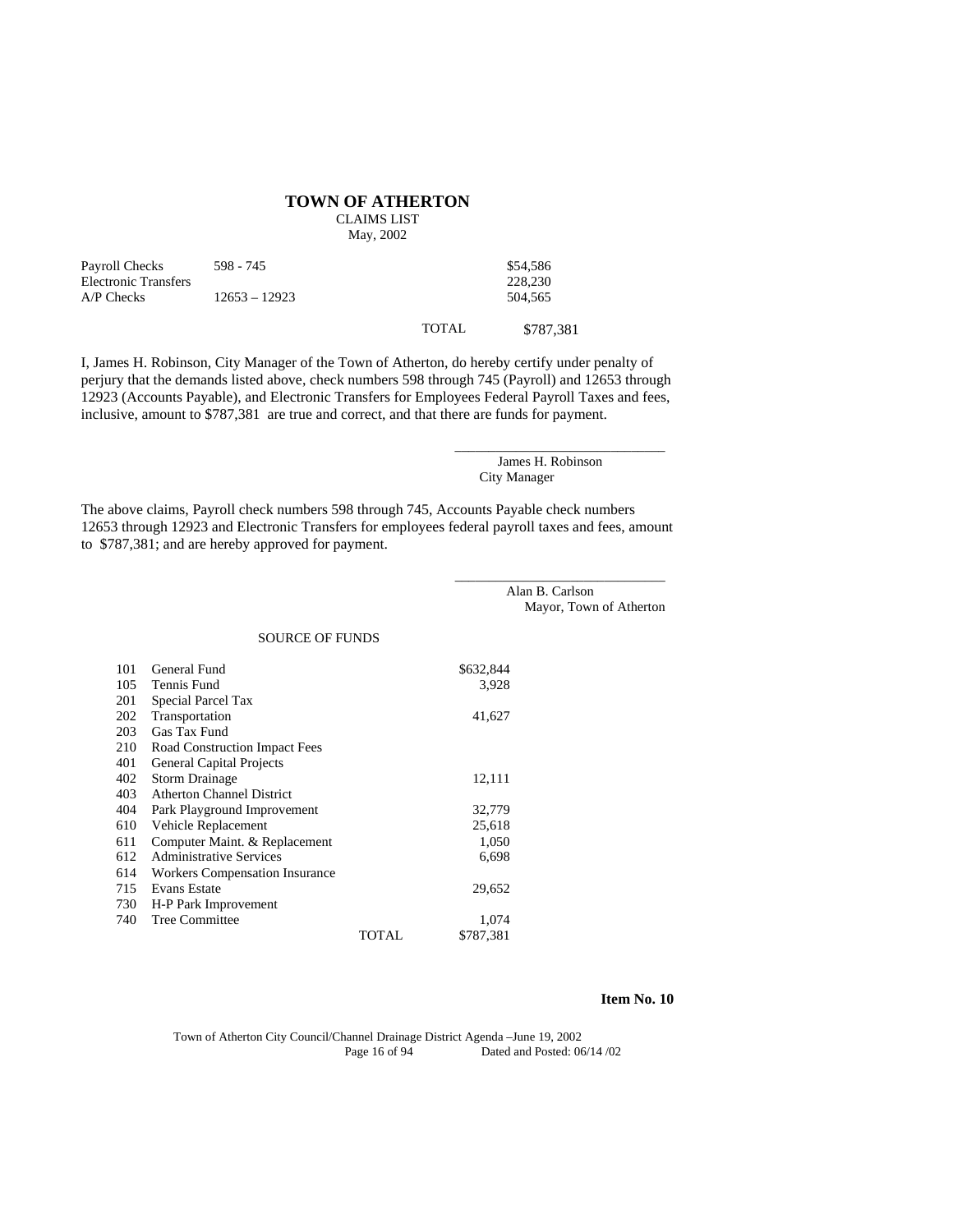

# **CITY COUNCIL STAFF REPORT**

**TO: HONORABLE MAYOR AND CITY COUNCIL** 

**FROM: JOHN P. JOHNS, FINANCE DIRECTOR** 

**DATE: FOR THE MEETING OF JUNE 19, 2002** 

**SUBJECT: MONTHLY FINANCIAL REPORT, MAY, 2002** 

# **RECOMMENDATION:**

Receive and file Monthly Financial Report for May, 2002.

# **INTRODUCTION:**

The attached schedules show revenues and expenditures and fund balance for all funds as of May 31, 2002.

# **HIGHLIGHTS**

General Fund revenues and expenditures continue to track favorably with respect to the budgetary estimates prepared at the beginning of the year.

\_\_\_\_\_\_\_\_\_\_\_\_\_\_\_\_\_\_\_\_\_\_\_\_ \_\_\_\_\_\_\_\_\_\_\_\_\_\_\_\_\_\_\_\_\_\_\_\_\_

# **FISCAL IMPACT:**

Informational only.

Prepared by: Approved by:

Finance Director City Manager

John P. Johns James H. Robinson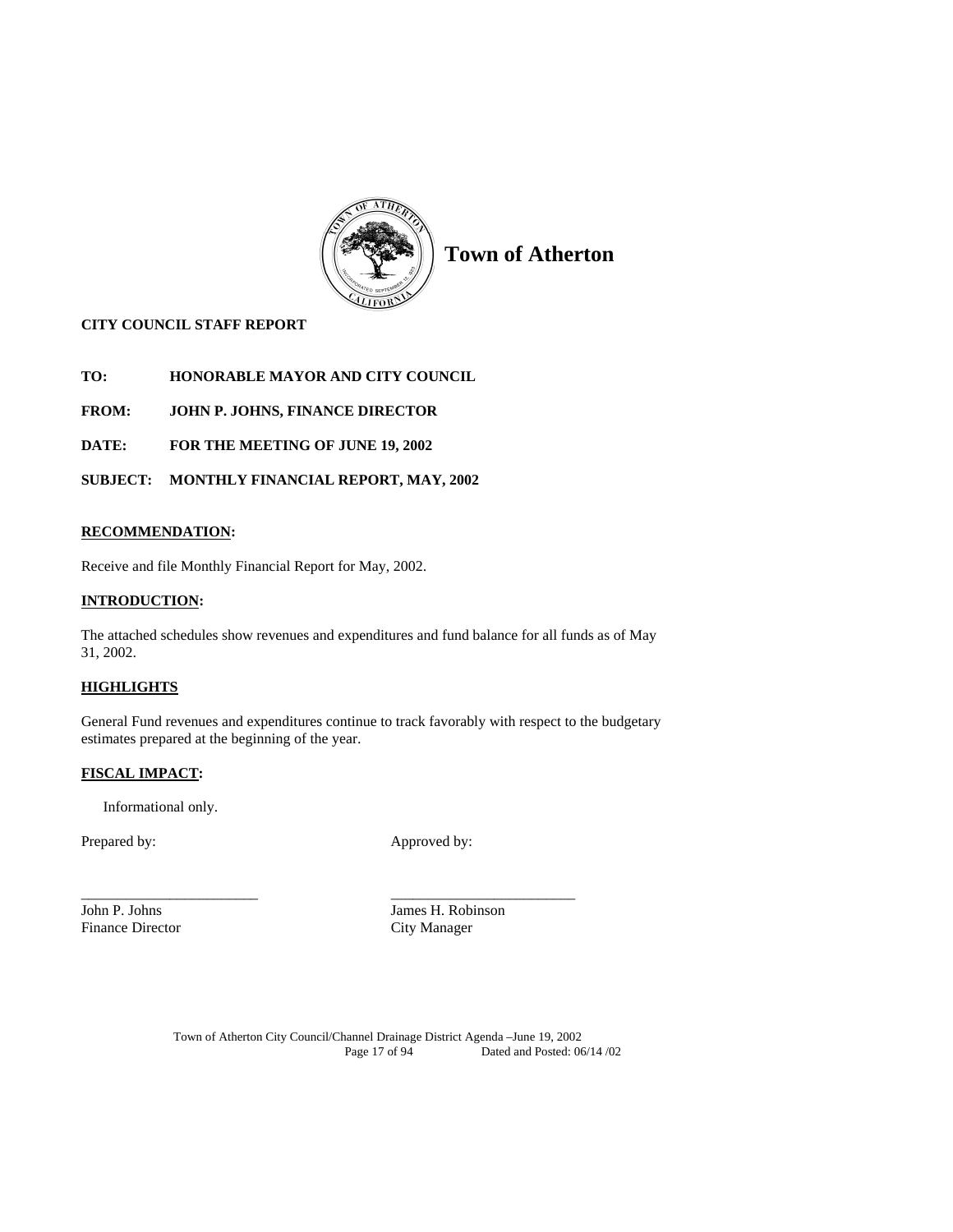# **TOWN OF ATHERTON Revenue Summary For the Eleven Months Ended May 31st, 2002**

| Fund | <b>Revenue Source</b>                        | 2001-02<br><b>Estimate</b> | <b>Current Period</b><br><b>Revenues</b> | <b>Year to Date</b><br><b>Revenues</b> | $\frac{0}{0}$<br><b>Received</b> |
|------|----------------------------------------------|----------------------------|------------------------------------------|----------------------------------------|----------------------------------|
|      | Property Tax                                 | \$<br>2,624,563            | 22,357                                   | \$<br>2,794,906                        | 106%                             |
|      | Sales and Use Tax                            | 306,000                    | 15,983                                   | 128,816                                | 42%                              |
|      | <b>Other Taxes</b>                           | 481,133                    | 55,145                                   | 489,405                                | 102%                             |
|      | Licenses & Permits                           | 1,316,200                  | 109,180                                  | 1,309,166                              | 99%                              |
|      | Fines & Forfeitures                          | 110,000                    | 5,833                                    | 88,590                                 | 81%                              |
|      | Investment & Rental Income                   | 358,200                    | 44,428                                   | 325,897                                | 91%                              |
|      | Revenue from Other Agencies                  | 484,124                    | 24                                       | 338,082                                | 70%                              |
|      | <b>Charges for Services</b>                  | 502,700                    | 45,725                                   | 413,932                                | 82%                              |
|      | <b>Other Revenues</b>                        | 12,150                     | 205                                      | 2,182                                  | 18%                              |
|      | <b>Total General Fund Revenues</b>           | 6,195,070                  | 298,880                                  | 5,890,976                              | 95%                              |
|      | Interfund (Operating) Transfers In           | 450,000                    |                                          |                                        | 0%                               |
|      | 101 General Fund Total                       | 6,645,070                  | 298,880                                  | 5,890,976                              | 89%                              |
|      | <b>Special Revenue Funds:</b>                |                            |                                          |                                        |                                  |
| 105  | Tennis                                       | 9,000                      | 1,350                                    | 10,474                                 | 116%                             |
| 201  | Special Parcel Tax                           | 1,600,000                  |                                          | 1,358,609                              | 85%                              |
| 202  | Transportation                               | 270,000                    | 19,793                                   | 186,218                                | 69%                              |
| 203  | Street Improvement (Gas Tax)                 | 200,000                    | 13,618                                   | 139,075                                | 70%                              |
| 208  | Police on the Street                         | L.                         | ä,                                       | 23,500                                 | 100%                             |
| 209  | Law Enforcement                              | 100,000                    |                                          | 100,000                                | 100%                             |
| 210  | Road Construction Impact Fees                | 450,000                    | 35,395                                   | 394,267                                | 88%                              |
| 211  | <b>State Park Grants Fund</b>                | 89,910                     |                                          |                                        | $0\%$                            |
|      | Total                                        | 2,718,910                  | 70,156                                   | 2,212,143                              | 81%                              |
|      | <b>Capital Project Funds:</b>                |                            |                                          |                                        |                                  |
| 401  | Capital Improvement                          | 10,000                     |                                          |                                        | 0%                               |
| 402  | <b>Storm Drainage</b>                        | 10,000                     |                                          | 230                                    | 2%                               |
| 403  | Channel Drainage District                    | 38,000                     | 322                                      | 38,978                                 | 103%                             |
| 404  | Park Playground Improvement                  | 325,000                    | 250                                      | 29,542                                 | 9%                               |
| 405  | Middlefield Road Grants                      | 600,000                    | ÷,                                       | L,                                     | 0%                               |
| 406  | <b>Facilities Construction</b>               | 220,000                    | ×.                                       | ä,                                     | $0\%$                            |
|      |                                              |                            | 572                                      |                                        | 6%                               |
|      | Total                                        | 1,203,000                  |                                          | 68,750                                 |                                  |
|      | <b>Internal Service Funds:</b>               |                            |                                          |                                        |                                  |
| 610  | Vehicle Replacement                          | 243,020                    |                                          | 143,020                                | 59%                              |
| 611  | <b>Information Technology</b>                | 77,610                     |                                          | 77,837                                 | 100%                             |
| 612  | <b>Administrative Services</b>               | 213,300                    |                                          | 213,097                                | 100%                             |
| 614  | Workers Compensation Insurance               | 170,000                    |                                          | 35,056                                 | 21%                              |
|      | Total                                        | 703,930                    | ä,                                       | 469,010                                | 67%                              |
|      | Total Revenues and Transfers -- All Funds \$ | 11,270,910                 | 369,608                                  | \$<br>8,640,879                        | 77%                              |
|      | <b>Trust and Agency Funds:</b>               |                            |                                          |                                        |                                  |
| 715  | <b>Evans Creative Design</b>                 | 53,040                     | 16,594                                   | 97,808                                 | 31%                              |
| 720  | <b>Library Extension</b>                     |                            |                                          |                                        | 0%                               |
| 727  |                                              |                            |                                          | 1,000                                  | 100%                             |
| 730  | Colley Trust Fund<br>H-P Park Improvement    |                            |                                          | ä,                                     | 0%                               |
| 731  | <b>MA Little League</b>                      |                            |                                          |                                        | 0%                               |
| 740  | <b>Tree Committee</b>                        |                            |                                          |                                        | 0%                               |
|      |                                              |                            |                                          |                                        |                                  |
|      | Total                                        | 53,040                     | 16,594                                   | 98,808                                 | 186%                             |
|      | <b>Total Revenues</b>                        | 11,323,950                 | 386,202                                  | 8,739,687                              | 77%                              |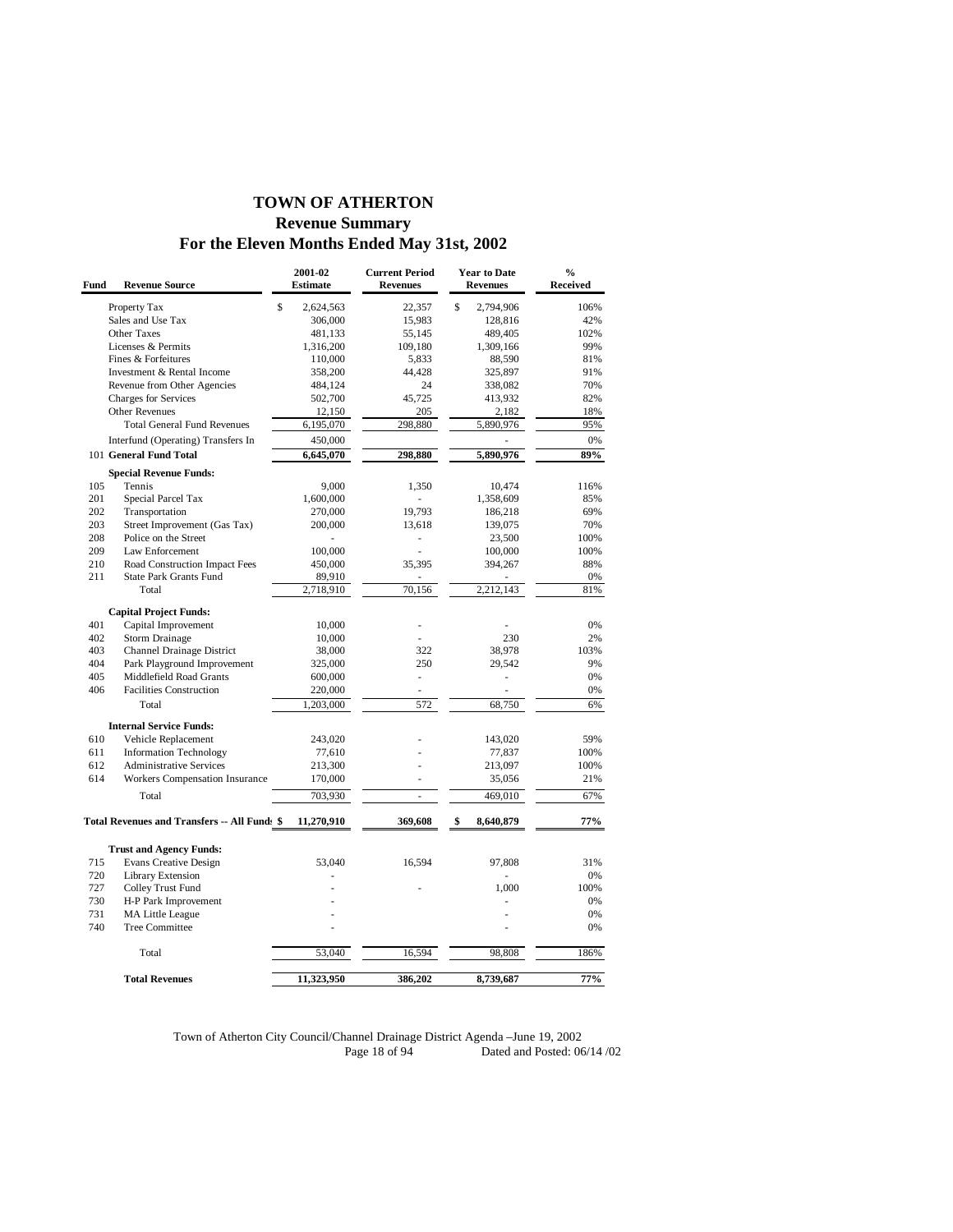# **TOWN OF ATHERTON Expenditure Summary For the Eleven Months Ended May 31st, 2002**

| Fund | <b>Description</b><br><b>Department</b>              | 2001-02<br><b>Budget</b> | <b>Current Period</b><br><b>Expenditures</b> | <b>Year to Date</b><br><b>Expenditures</b> | $\frac{0}{0}$<br><b>Spent</b> |
|------|------------------------------------------------------|--------------------------|----------------------------------------------|--------------------------------------------|-------------------------------|
| 101  | General Fund                                         |                          |                                              |                                            |                               |
|      | 11 City Council                                      | \$<br>21,739             | \$<br>1,735                                  | $\mathsf{\$}$<br>21,523                    | 99%                           |
|      | 12 City Manager                                      | 442,708                  | 44,061                                       | 390,368                                    | 88%                           |
|      | 16 City Attorney                                     | 196,199                  | 25,742                                       | 140,805                                    | 72%                           |
|      | 18 Finance                                           | 362,598                  | (28,602)                                     | 369,296                                    | 102%                          |
|      | 25 Building                                          | 713,814                  | 77,662                                       | 746,141                                    | 105%                          |
|      | 40 Police                                            | 3,371,582                | 322,418                                      | 3,001,444                                  | 89%                           |
|      | 50 Public Works                                      | 1,632,102                | 180,785                                      | 1,413,022                                  | 87%                           |
|      | Contingency                                          | 100,000                  |                                              |                                            | 0%                            |
|      | <b>Total General Fund Expenditures</b>               | 6,840,742                | 623,801                                      | 6,082,599                                  | 89%                           |
|      | Interfund (Operating) Transfers Out                  | 320,000                  |                                              |                                            | 0%                            |
|      | 101 General Fund Total                               | 7,160,742                | \$<br>623,801                                | 6,082,599<br>\$                            | 85%                           |
|      | <b>Special Revenue Funds:</b>                        |                          |                                              |                                            |                               |
| 105  | Tennis                                               | 7,500                    | 3,928                                        | 8,954                                      | 119%                          |
| 201  | Special Parcel Tax                                   | 1,600,000                |                                              | 286,231                                    | 18%                           |
| 202  | Transportation                                       | 267,950                  | 41,627                                       | 229,020                                    | 85%                           |
| 203  | Street Improvement (Gas Tax)                         | 330,700                  | ÷,                                           | 233,997                                    | 71%                           |
| 208  | Police on the Street                                 |                          | L                                            |                                            |                               |
| 209  | Law Enforcement                                      | 199,424                  | 28,113                                       | 154,641                                    | 78%                           |
| 210  | Road Impact Fees                                     | 450,000                  | ä,                                           | 2,845                                      | 1%                            |
| 211  | <b>State Park Grants</b>                             | 89,910                   | L.                                           |                                            | 0%                            |
|      | Total                                                | 2,945,484                | 73,668                                       | 915,688                                    | 31%                           |
|      |                                                      |                          |                                              |                                            |                               |
|      | <b>Capital Project Funds:</b>                        |                          |                                              |                                            |                               |
| 401  | Capital Improvement                                  |                          |                                              | 472                                        |                               |
| 402  | <b>Storm Drainage</b>                                | 162,409                  | 12,111                                       | 65,140                                     | 40%                           |
| 403  | Channel Drainage District                            | 251,000                  |                                              | 32                                         | 0%                            |
| 404  | Park Playground Fund                                 | 325,000                  | 32,779                                       | 187,463                                    | 58%                           |
| 405  | Middlefield Road Grants                              | 600,000                  |                                              | 173                                        | 0%                            |
|      | Total                                                | 1,338,409                | 44,890                                       | 253,280                                    | 19%                           |
|      | <b>Internal Service Funds:</b>                       |                          |                                              |                                            |                               |
| 610  | Vehicle Replacement                                  | 106,041                  | 53,659                                       | 133,697                                    | 126%                          |
| 611  | <b>Information Technology</b>                        | 90,166                   | 29,091                                       | 54,404                                     | 60%                           |
| 612  | <b>Administrative Services</b>                       | 233,756                  | 48,389                                       | 269,836                                    | 115%                          |
| 614  | Workers Compensation Insurance                       | 135,000                  |                                              | 61,691                                     | 46%                           |
|      | Total                                                | 564,963                  | 131,139                                      | 519,628                                    | 92%                           |
|      |                                                      |                          |                                              |                                            |                               |
|      | <b>Total Expenditures and Transfers -- All Funds</b> | \$12,009,598             | \$<br>873,498                                | \$7,771,195                                | 65%                           |
|      |                                                      |                          |                                              |                                            |                               |
|      | <b>Trust and Agency Funds:</b>                       |                          |                                              |                                            |                               |
| 715  | <b>Evans Creative Design</b>                         | 54,010                   | 3,827                                        | 65,193                                     | 121%                          |
| 727  | Colley Reward Fund                                   |                          |                                              |                                            |                               |
| 730  | H-P Park Improvement                                 |                          |                                              | 583                                        |                               |
| 731  | MA Little League                                     |                          |                                              | 480                                        |                               |
| 740  | <b>Tree Committee</b>                                |                          |                                              | 302                                        |                               |
|      | Total                                                | 54,010                   | 3,827                                        | 66,558                                     |                               |
|      | <b>Total Expenditures</b>                            | 12,063,608               | 877,325                                      | 7,837,753                                  | 65%                           |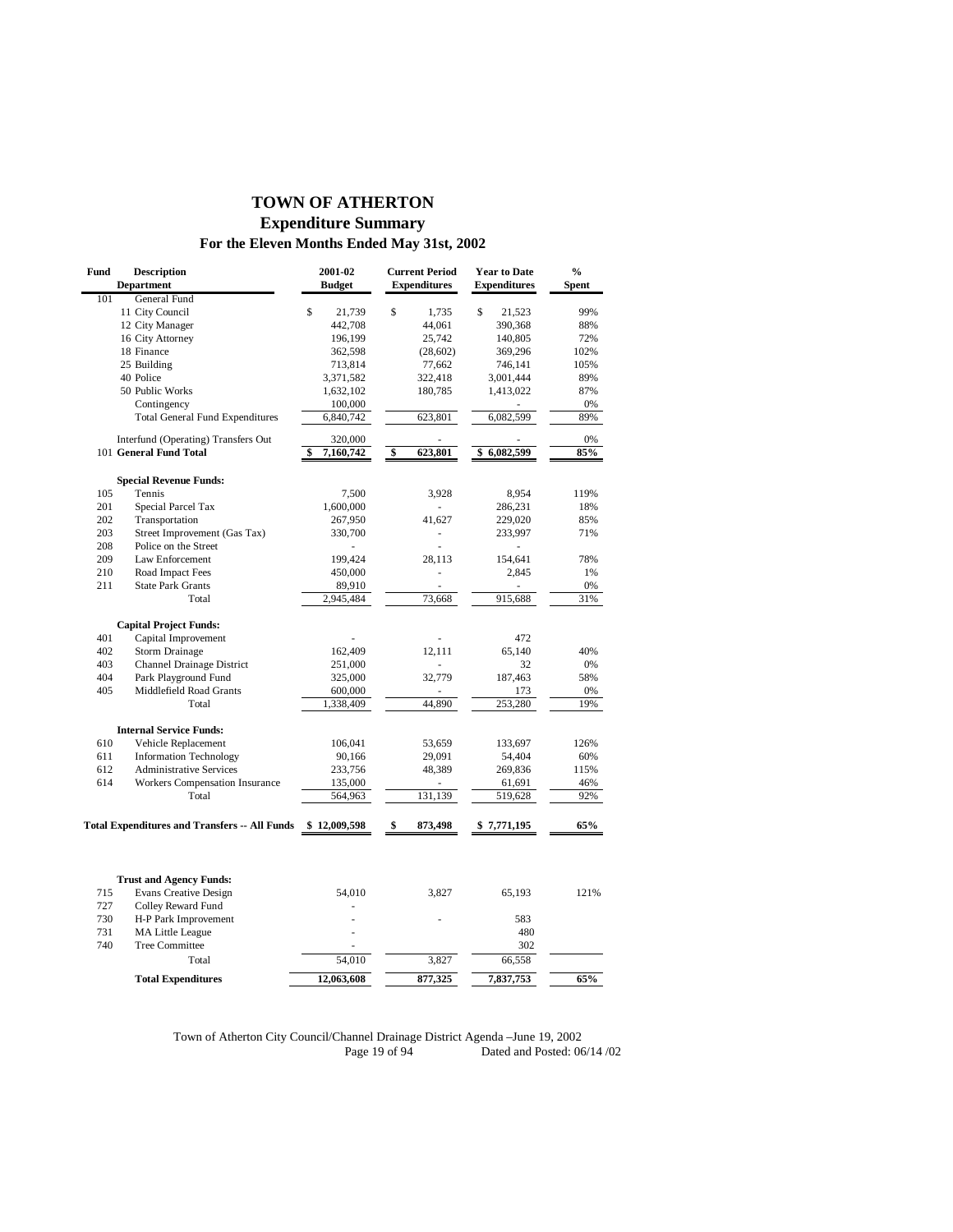# **TOWN OF ATHERTON**

### **As of May 3st, 2002 Fiscal Year 2001-02 Budget Summary**

| Fund | <b>Description</b>               | <b>Beginning</b><br><b>Fund Balance</b><br><b>July 1, 2001</b> | <b>Revenues</b><br>to Date | <b>Transfers</b><br>to Date | <b>Expenditures</b><br><b>To Date</b> | Ending<br><b>Fund Balance</b><br>to Date |
|------|----------------------------------|----------------------------------------------------------------|----------------------------|-----------------------------|---------------------------------------|------------------------------------------|
|      | 101 General Fund                 | 5,070,783                                                      | 5,890,976                  |                             | 6,082,599                             | 4,879,160                                |
|      | <b>Special Revenue Funds:</b>    |                                                                |                            |                             |                                       |                                          |
| 105  | Tennis                           | 19,496                                                         | 10,474                     |                             | 8.954                                 | 21,016                                   |
| 201  | Special Municipal Tax            |                                                                | 1,358,609                  |                             | 286,231                               | 1,072,378                                |
| 202  | Transportation                   | 235.556                                                        | 186,218                    |                             | 229,020                               | 192,754                                  |
| 203  | Street Improvement (Gas Tax)     | 257,225                                                        | 139,075                    |                             | 233,997                               | 162,303                                  |
| 208  | Police on the Street             | 20,235                                                         | 23,500                     |                             |                                       |                                          |
| 209  | Law Enforcement                  | 105,350                                                        | 100,000                    |                             | 154,641                               | 50,709                                   |
| 210  | Road Construction Impact Fees    | 378,028                                                        | 394,267                    |                             | 2,845                                 | 769,450                                  |
| 211  | <b>State Park Grants Fund</b>    |                                                                |                            |                             |                                       |                                          |
|      | Sub Total                        | 1,015,890                                                      | 2,212,143                  |                             | 915,688                               | 2,268,610                                |
|      | <b>Capital Projects Funds:</b>   |                                                                |                            |                             |                                       |                                          |
| 401  | Capital Improvement              | 432,662                                                        | ٠                          |                             | 472                                   | 432,190                                  |
| 402  | <b>Storm Drainage</b>            | 120,286                                                        | 230                        |                             | 65,140                                | 55,376                                   |
| 403  | <b>Channel Drainage District</b> | 377,396                                                        | 38,978                     |                             | 32                                    | 416,342                                  |
| 404  | Park Playground Improvement      | 305,774                                                        | 29,542                     |                             | 187,463                               | 147,853                                  |
| 405  | Middlefield Road Grants          |                                                                |                            |                             | 173                                   | (173)                                    |
| 406  | <b>Facilities Construction</b>   | 220,000                                                        |                            |                             | ٠                                     | 220,000                                  |
|      | Sub Total                        | 1,456,118                                                      | 68,750                     | $\bar{a}$                   | 253,280                               | 1,271,588                                |
|      | <b>Internal Service Fund</b>     |                                                                |                            |                             |                                       |                                          |
| 610  | Vehicle Replacement              | 147,415                                                        | 143,020                    |                             | 133,697                               | 156,738                                  |
| 611  | <b>Information Technology</b>    | 19,890                                                         | 77,837                     |                             | 54,404                                | 43,323                                   |
| 612  | <b>Administrative Services</b>   | 9,125                                                          | 213,097                    |                             | 269,836                               | (47, 614)                                |
| 614  | Workers Compensation Insurance   | (31,794)                                                       | 35,056                     |                             | 61,691                                | (58, 429)                                |
|      | Sub Total                        | 144,636                                                        | 469,010                    | $\omega$                    | 519,628                               | 94,018                                   |
|      | <b>Trust and Agency Funds</b>    |                                                                |                            |                             |                                       |                                          |
| 715  | <b>Evans Creative Design</b>     | 110,464                                                        | 97,808                     |                             | 98,037                                | 110,235                                  |
| 727  | Colley Reward Fund               | 66,931                                                         |                            |                             |                                       | 66,931                                   |
| 730  | H-P Park Improvement             | 6,339                                                          |                            |                             |                                       | 6,339                                    |
| 731  | <b>MA Little League</b>          | (1,571)                                                        |                            |                             |                                       | (1,571)                                  |
| 740  | <b>Tree Committee</b>            | 1,137                                                          |                            |                             |                                       | 1,137                                    |
|      | Sub Total                        | 183,300                                                        | 97,808                     | $\overline{\phantom{a}}$    | 98,037                                | 183,071                                  |
|      | <b>Grand Total</b>               | 7,870,727<br>\$                                                | 8,738,687<br>\$            | \$<br>$\blacksquare$        | 7,869,232<br>\$                       | \$<br>8,696,447                          |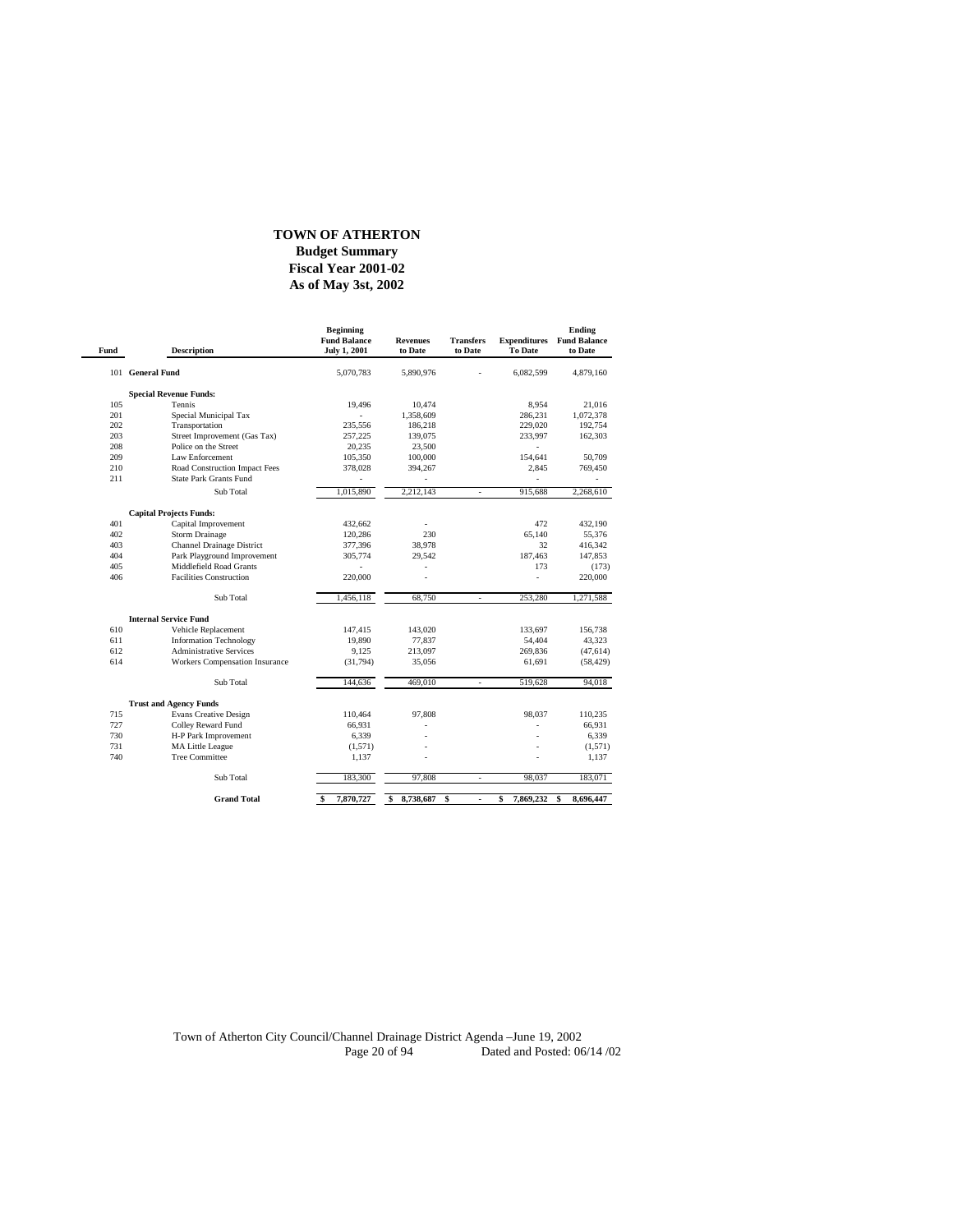

 **Item No. 11** 

# **Town of Atherton**

# **CITY COUNCIL STAFF REPORT**

**TO: HONORABLE MAYOR AND CITY COUNCIL** 

**FROM: MARC G. HYNES, CITY ATTORNEY** 

**DATE: CITY COUNCIL MEETING OF JUNE 19, 2002** 

# **SUBJECT: HERITAGE TREE ORDINANCE**

Attached for second reading and adoption is the ordinance amending the Heritage Tree regulations. The title has been revised to provide some more information regarding the changes. Corrections noted by City Councilmembers have been incorporated as well.

It is recommended that reading of the ordinance be waived, other than the title, and that it be adopted.

Respectfully,

 *Marc G. Hynes* Marc G. Hynes

Attachment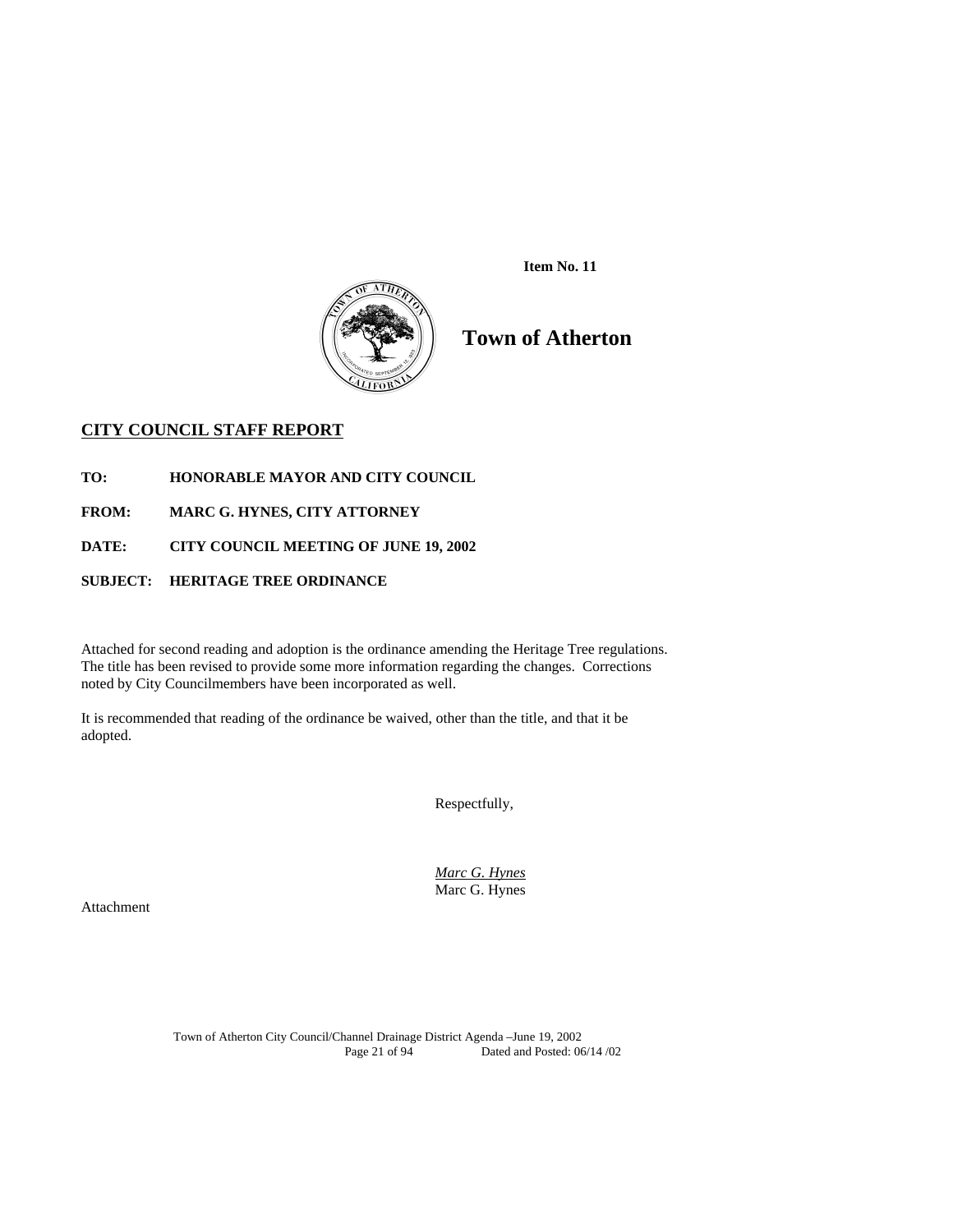#### **ORDINANCE NO. \_\_\_\_\_\_**

#### **AN ORDINANCE OF THE CITY COUNCIL OF THE TOWN OF ATHERTON AMENDING**

**CHAPTER 8.10 (HERITAGE TREES) AND 1.16 (GENERAL PROVISIONS) OF THE ATHERTON MUNICIPAL CODE TO MORE CLEARLY DEFINE TREE DAMAGE, ESTABLISH CIVIL PENALTY PROVISIONS AND TO AUTHORIZE CITATION AUTHORITY FOR THE BUILDING OFFICIAL AND ARBORIST** 

The City Council of the Town of Atherton does ordain as follows:

**SECTION 1:** Amendment of Code. Section 8.10.020 of the Atherton Municipal Code is hereby amended to read as follows:

\_\_\_\_\_\_\_\_\_\_\_\_\_\_\_\_\_\_\_\_\_\_\_\_\_\_\_\_\_\_\_\_\_\_\_\_\_\_\_\_\_\_\_\_\_\_\_\_\_\_\_\_\_\_\_\_\_\_\_\_\_\_\_\_\_\_\_\_\_\_\_\_\_\_\_

#### "8.10.020 **Definitions.**

As used in this Chapter:

A. "Heritage tree" means either:

1. A tree, located in the Tree Preservation Area, or a native oak tree

(*Quercus lobata, Quercus agrifolia* or *Quercus douglasii*) located anywhere on a lot, which has a trunk circumference of forty-eight inches or more, when measured forty-eight inches above the natural grade;

 2. A tree so designated by the City Council, based upon findings that the particular tree is unique and of importance to the public due to its unusual age, appearance, location or other factions.

3. The trees listed below shall not be classified as heritage trees:

 *Acacia baileyana-Bailey Acacia (Mimosa) Acacia decurrens-Green Wattle Acacia melanoxylon-Black Acacia Ailanthus altissima-Tree of Heaven*

 B. "Tree preservation area" means the area outside the building area of the lot, as defined in Section 17.08.080 of this code.

 C. "Damage to a heritage tree" means any action, in the judgment of the Building Official or Town Arborist, which will cause damage to its health including, by way of example, but not limited to, excess pruning, topping, cutting, girdling, poisoning, overwatering, unauthorized relocation or transportation of a tree, or trenching, excavating, altering the grade, compaction or paving near the tree."

**SECTION 2:** Amendment of Code. Section 8.10.030 of the Atherton Municipal Code is hereby amended to read as follows:

### "8.10.030 **Prohibitions and protections.**

 A. No person shall remove a heritage tree unless a permit has first been issued in accordance with Section 8.10.040.

 B. All heritage trees must be shown and designated on every plot map that may be required by the Town in connection with any application for subdivision, variance, use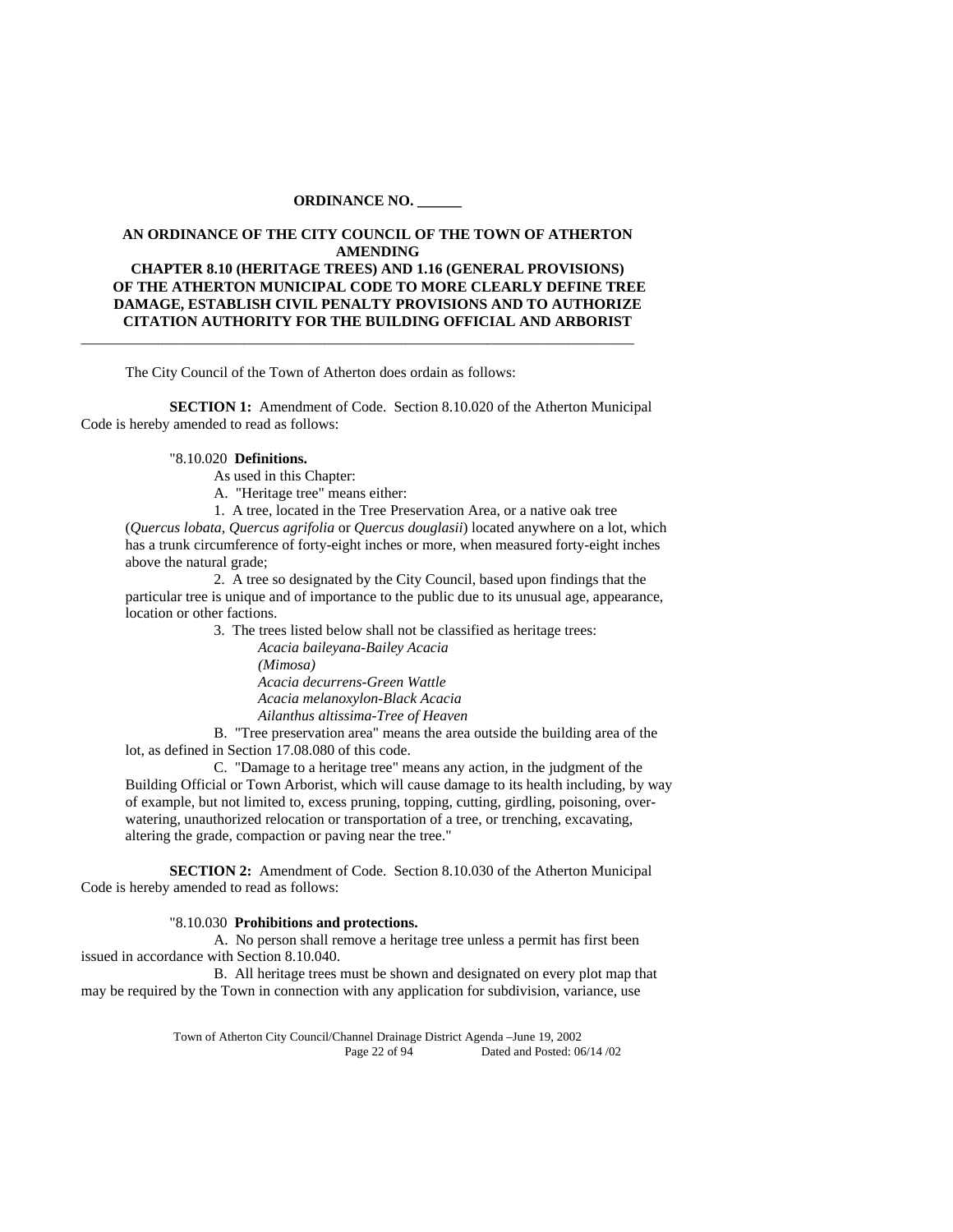permit, or building permit. In addition, a Heritage Tree Protection and Preservation Plan may be required with each application. The Heritage Tree Protection and Preservation Plan shall be prepared by a certified arborist to assess impacts to trees; recommend mitigation to reduce impacts to a less than significant level and identify construction guidelines to be followed through all phases of a construction project.

 C. It is unlawful for any person to damage or harm a heritage tree by any means whatever, including, without limitation, those actions defined in Section 8.10.020(C) above.

 D. The provisions of this Chapter shall not be deemed to repeal or otherwise affect the provisions of Chapter 8.08 of this code, relating to dead or dangerous trees."

 **SECTION 3:** Amendment of Code. Section 8.10.040 of the Atherton Municipal Code is hereby amended by revising Subsections A, D, F, and H to read as follows:

 "A. The application for a heritage tree removal permit shall be filed with the Building Department on a prescribed form. The Building Department may require the applicant, at the applicant's expense, to furnish a written report from a licensed tree expert acceptable to the Building Department.

 D. The application shall be heard and considered at a public meeting of the Planning Commission. Notice of the meeting shall be mailed by the Town at least ten days before the meeting, to the owners of each property described in Subsection  $(C)(2)$  of this Section.

 F. At the discretion of the Planning Commission, for each heritage tree permitted to be removed the permittee may be required to plant three trees of fifteen gallon container size, or two trees of twenty-four inch box container size, or one tree of fifteen gallon container size and one tree of thirty-six inch container size. Where native heritage oak trees are allowed to be removed from within the buildable area, they shall each be replaced with one or more trees of 48 inch container size of native oak species at a location approved by the Planning Commission. The Planning Commission may also attach other reasonable conditions to ensure compliance with the intent and purpose of this Chapter.

 H. It is strongly recommended that the trees listed below not be planted in the Town of Atherton:

> *Acacia baileyana – Bailey Acacia Acacia decurrens – Green Wattle*.  *Acacia melanoxylon – Black Acacia Ailanthus altissima – Tree of Heaven Eucalyptus globulus – Blue Gum Eucalyptus Pinus radiata – Monterey Pine*

Except as here amended, all other provisions of Section 8.10.040 of the Atherton Municipal Code continue to remain in effect."

 **SECTION 4:** Amendment of Code. Section 8.10.060 of the Atherton Municipal Code is hereby amended by revising Subsections A, C, and D to read as follows: "A. Any person causing a heritage tree to be removed or damaged in violation of this Chapter shall submit a fee as determined by City Council resolution to be deposited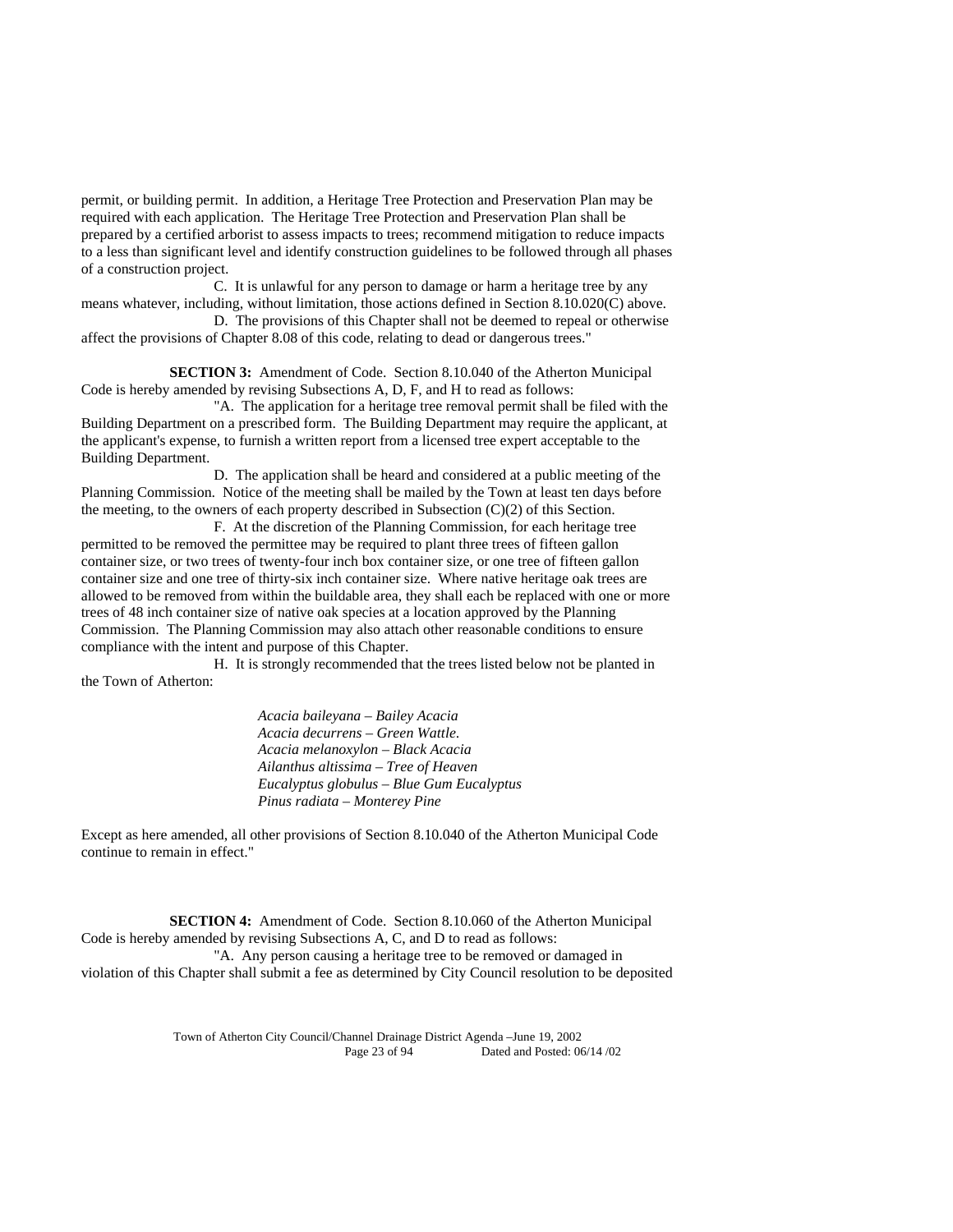into a fund for the planting and maintenance of community trees, as a civil penalty in addition to the penalties as outlined in Chapter 1.20.

 C. As part of a civil action brought by the Town, a court may assess against any person who commits, allows, or maintains violation of any provision of this Chapter a civil penalty in an amount not to exceed five thousand dollars per violation. Where the violation has resulted in removal of a tree, the civil penalty shall be in an amount not to exceed five thousand dollars per tree unlawfully removed, or the replacement value of each such tree, whichever amount is higher. Such amount shall be payable to the Town as described in Subsection A above. Replacement value for the purposes of this Section shall be determined utilizing the most recent edition of the Guide for Plant Appraisal. A civil action may be commenced to abate, enjoin, or otherwise compel the cessation of violation of any provision in this Chapter. In a civil action brought pursuant to this Chapter in which the Town prevails, the court may award to the Town all costs of investigation and preparation for trial, the costs of trial, reasonable expenses including overhead and administrative costs incurred in prosecuting the action, and reasonable attorney fees..

 D. Upon any guilty plea or judgment or conviction, in any criminal proceeding brought for the violation of this ordinance, the defendant is entitled by law to probation, then the court may require the payment to the Town of the costs and expenses as described above and the code provision incorporated by reference as one of the conditions of such probation.

Except as here amended, all other provisions of 8.10.060 of the Atherton Municipal Code continue to remain in effect."

 **SECTION 5:** Amendment of Code. Chapter 1.16 of the Atherton Municipal Code is hereby amended by adding thereto a new Section 1.16.060 to read as follows:

# "1.16.060 **Arrest Authority of Building Official and Arborist.**

 Pursuant to the provisions of California Penal Code Section 836.5, the Building Official and the Town Arborist are authorized to arrest a person without a warrant where either the Building Official or the Town Arborist has reasonable cause to believe that the person to be arrested has committed a misdemeanor in the presence of said officer or employee that is a violation of a statute or ordinance that the Building Official or the Town Arborist has the duty to enforce which includes the provisions of Chapter 8.10 (Heritage Trees.)

Except as here amended, all other provisions of Chapters 8.10 and 1.16 of the Atherton Municipal Code continue to remain in effect."

**SECTION 6:** The City Council hereby declares that it would have passed this Ordinance sentence by sentence, paragraph by paragraph, and section by section, and does hereby declare that any provisions of this Ordinance are severable and, if for any reason any sentence, paragraph or section of this Ordinance shall be held invalid, such decision shall not affect the validity of the remaining parts of this Ordinance.

**SECTION 7:** This Ordinance shall be posted in at least three public places according to law and shall take effect and be in force from and after 30 days after its passage and adoption.

Introduced this \_\_\_\_\_\_\_\_ day of \_\_\_\_\_\_\_\_\_\_, 2002.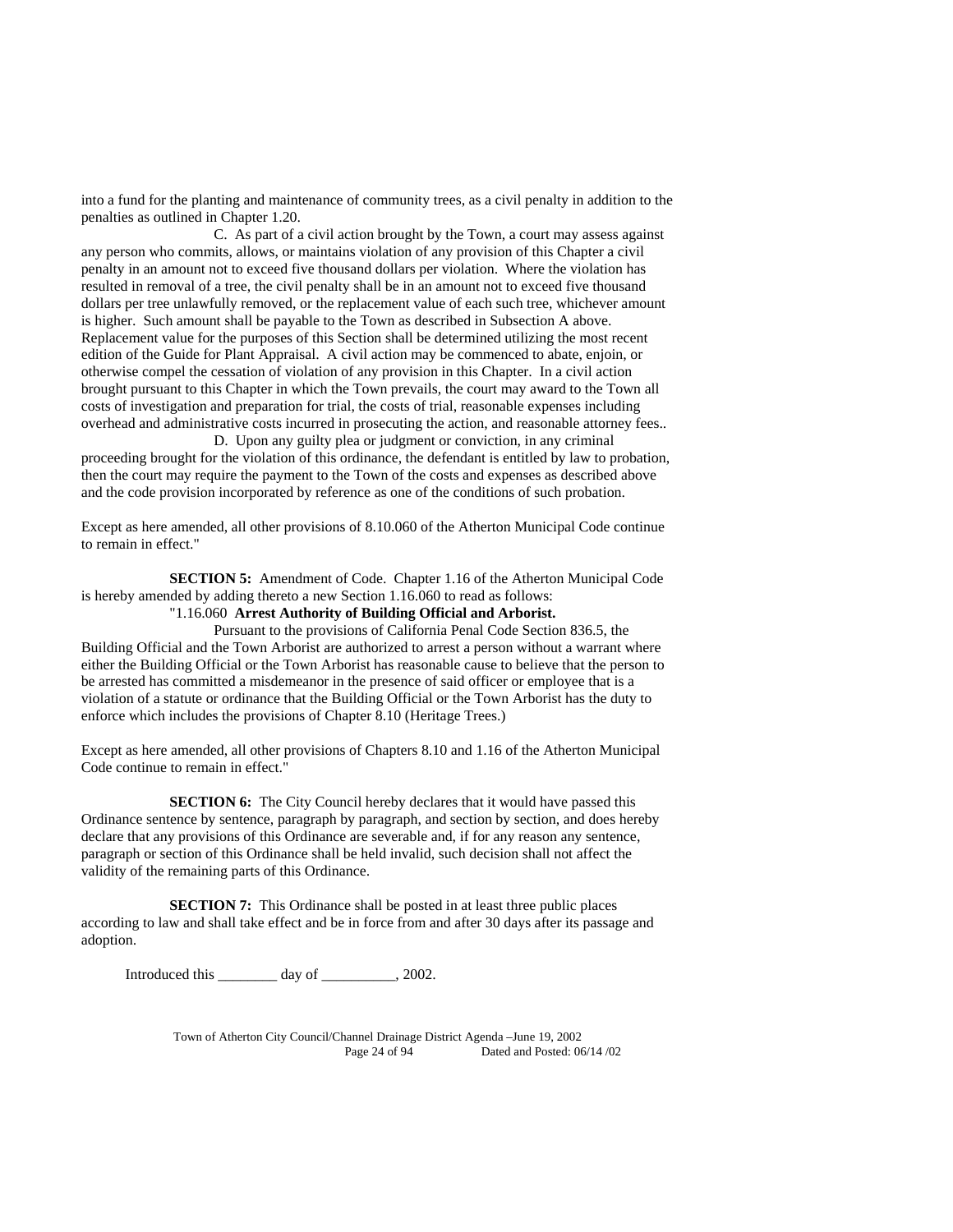Passed and adopted as an Ordinance of the Town of Atherton at a regular meeting thereof held on the \_\_\_\_\_\_\_\_\_\_ day of \_\_\_\_\_\_\_\_\_\_\_\_\_, 2002, by the following vote:

| AYES:    | <b>COUNCILMEMBERS</b> |  |
|----------|-----------------------|--|
| NOES:    | <b>COUNCILMEMBERS</b> |  |
| ABSTAIN: | <b>COUNCILMEMBERS</b> |  |
| ABSENT:  | <b>COUNCILMEMBERS</b> |  |

ATTEST:

Mayor, Town of Atherton

Sharon Barker, City Clerk

\_\_\_\_\_\_\_\_\_\_\_\_\_\_\_\_\_\_\_\_\_\_\_\_\_\_\_\_\_\_

# APPROVED AS TO FORM:

Marc G. Hynes, City Attorney

\_\_\_\_\_\_\_\_\_\_\_\_\_\_\_\_\_\_\_\_\_\_\_\_\_\_\_\_\_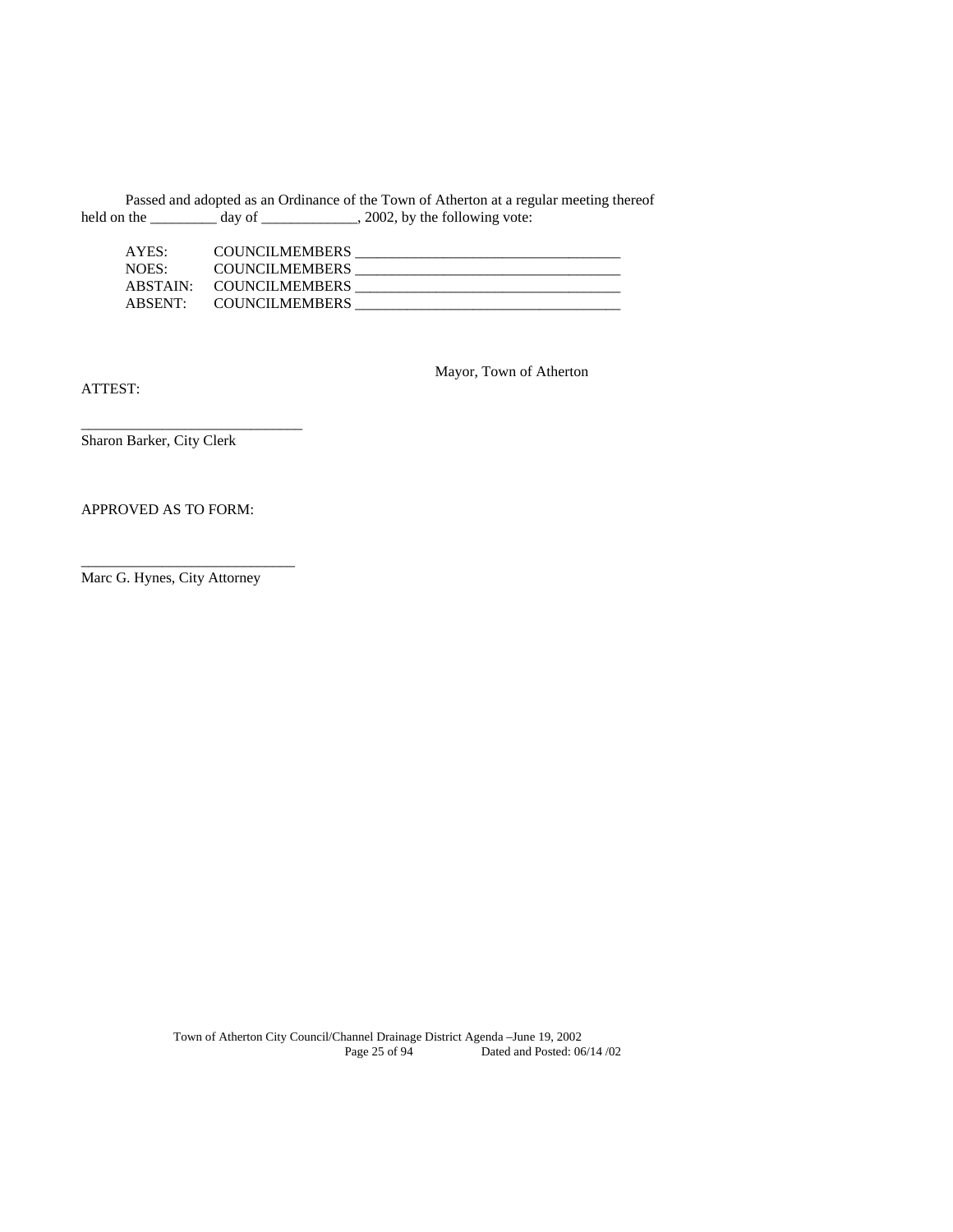**Item No. 12** 



**Town of Atherton** 

# **CITY COUNCIL STAFF REPORT**

- **TO: HONORABLE MAYOR AND CITY COUNCIL JAMES ROBINSON, CITY MANAGER**
- **FROM: CLIFF TEMPS, PUBLIC WORKS DIRECTOR**
- **DATE: FOR THE MEETING OF JUNE 19, 2002**

# **SUBJECT: ACCEPTANCE OF WORK – HOLBROOK PALMER PARK PLAY AREA RENOVATION - PROJECT 01-005**

# **RECOMMENDATION**

Pass a motion accepting work of Holbrook Palmer Park Play Area Renovation - Project 01-005.

# **INTRODUCTION**

The Council awarded a contract to Nexgen Builders, Inc. for building the new playground at Holbrook Palmer Park. The authorized contract amount was \$243,651.00. Work under the contract has been completed, and the final contract amount is \$247,491.84.

# **ANALYSIS**

Nexgen's work consisted of the playground itself, paths and basic landscaping. More landscaping, consisting of large field-grown trees was added to the project and contracted for separately. One of the added trees arrived in poor condition and will be replaced. Nexgen has no responsibility for this tree.

# **FISCAL IMPACT**

Landscape Architect services, Nexgen's work, the added trees and making and installing handprint tiles made by the children of financial donors is being paid for with money raised by donations for the project. The sum of all these costs will be covered by these donations. There has been no expenditure by the Town, except for a significant amount of staff time.

# **CONCLUSION:**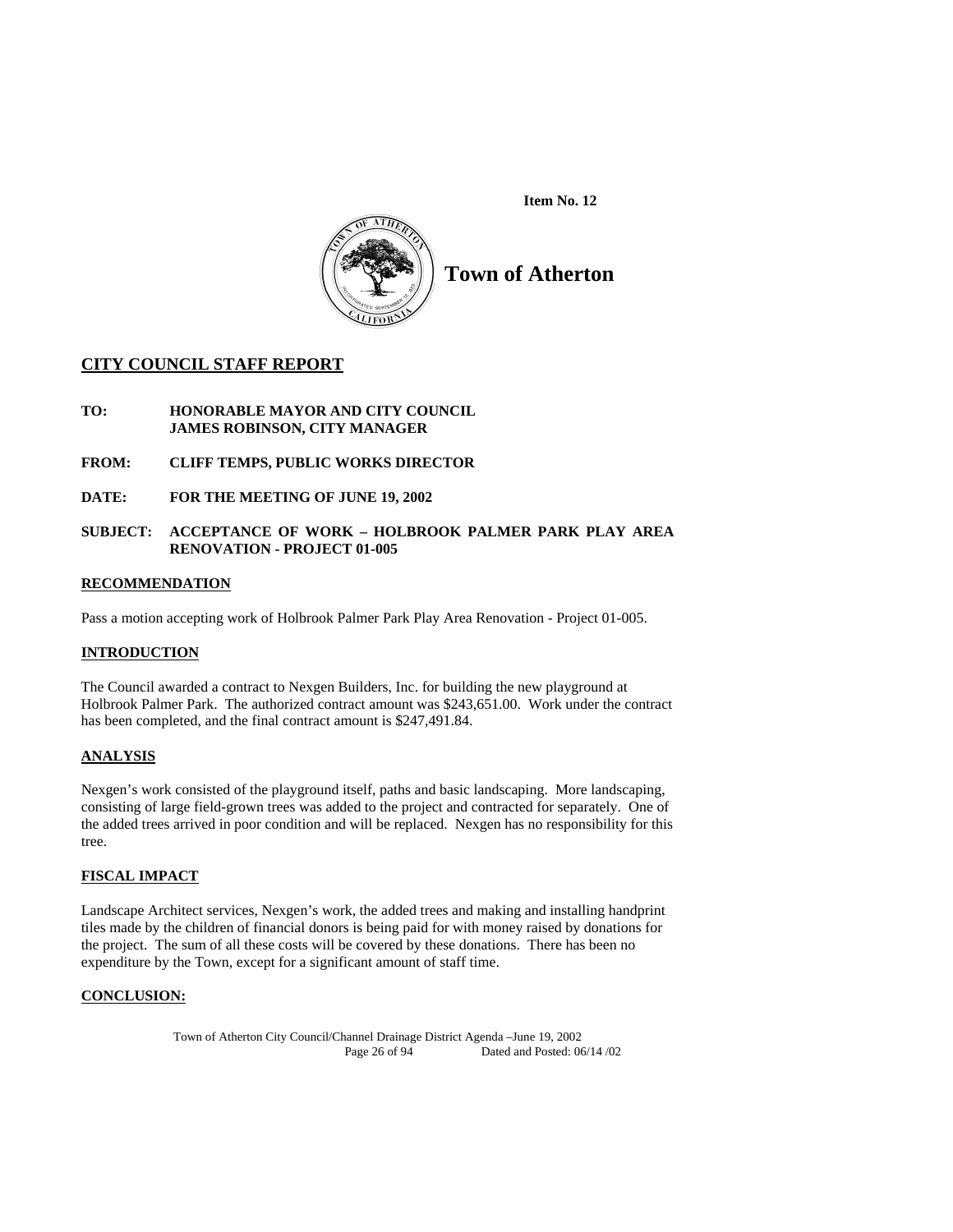It is appropriate for the Council to accept the work.

Respectfully submitted: Reviewed/Approved:

Cliff Temps James Robinson Public Works Director City Manager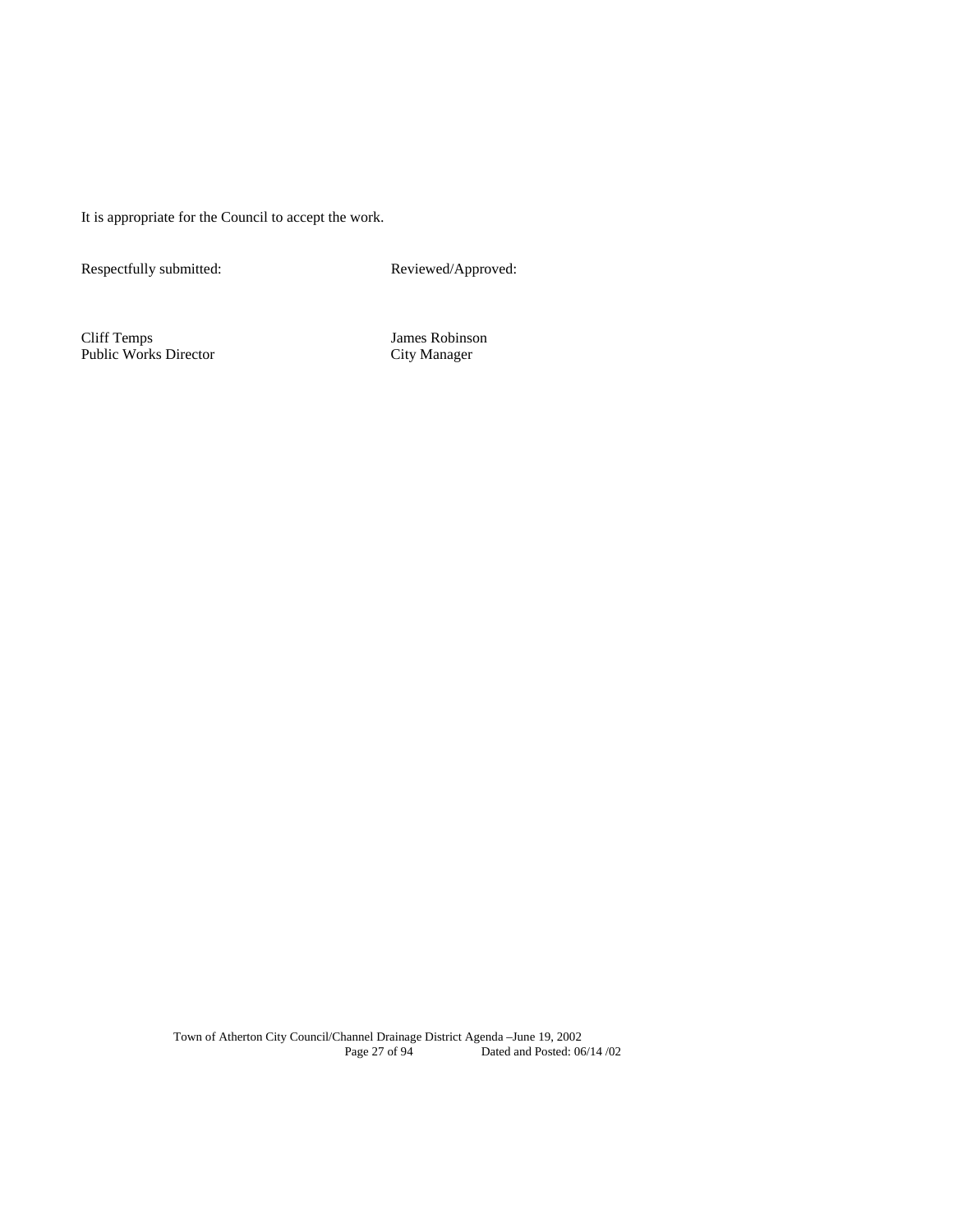**Item No. 13** 



**Town of Atherton** 

# CITY COUNCIL STAFF REPORT

- **TO: HONORABLE MAYOR AND CITY COUNCIL JAMES H. ROBINSON, CITY MANAGER**
- **FROM: CLIFFORD TEMPS, PUBLIC WORKS DIRECTOR**
- **DATE: FOR THE MEETING OF JUNE 19, 2002**
- **SUBJECT: RESOLUTION FOR THE CITY COUNCIL OF THE TOWN OF ATHERTON AUTHORIZING THE MAYOR TO EXECUTE ALL MASTER AGREEMENTS, PROGRAM SUPPLEMENTAL AGREEMENTS, FUND EXCHANGE AGREEMENTS, FUND TRANSFER AGREEMENTS, AND ANY AMENDMENTS THERETO WITH THE CALIFORNIA DEPARTMENT OF TRANSPORTATION APPLICABLE TO MIDDLEFIELD ROAD REHABILITATION PROJECT**

# **RECOMMENDATION**

Adopt Resolution No. 02-\_\_\_ authorizing the Mayor to execute all master agreements, program supplemental agreements, fund exchange agreements, fund transfer agreements, and any amendments thereto with the California Department of Transportation applicable to the Middlefield Road Rehabilitation Project.

#### **BACKGROUND**

The Town has been awarded state and federal grants, administered by CalTrans, for the Middlefield Road Rehabilitation Project. The project is now under construction and the first progress payment will be made in June. The Town expected to be eligible to start billing the State for reimbursement for grant eligible portions of the cost as soon as it started paying construction bills.

In May, we received notice from the State that a change in their procedures requires the Town to execute a program supplement agreement before receiving payments. A copy of the program supplement agreement is attached. The State requires that the person executing the agreement on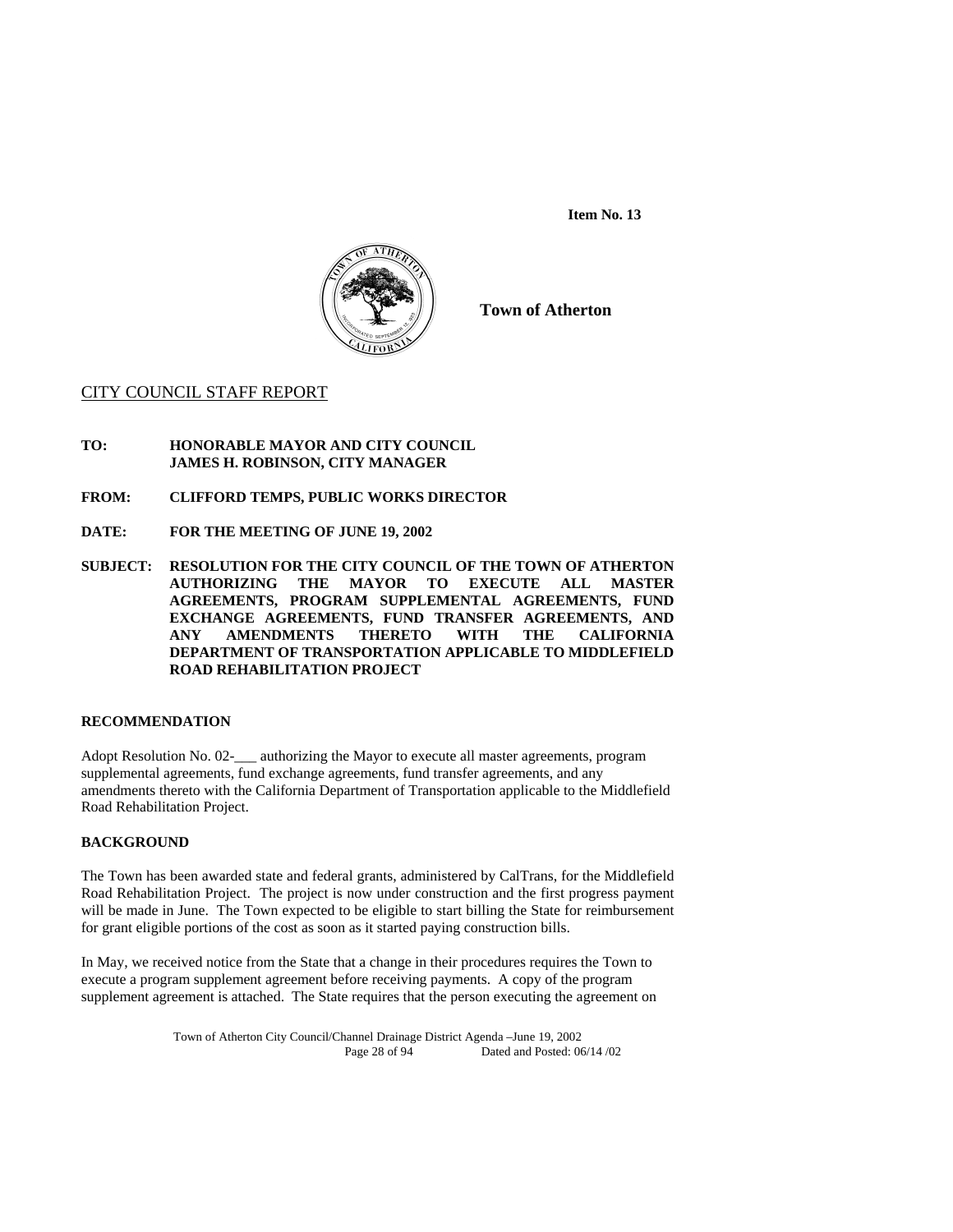behalf of the Town be authorized by the Council to do so and recommends that the language in the attached resolution be used to provide that authorization.

# **ANALYSIS**

There is nothing in the supplemental agreement that is different than was originally required or that affects the amount of grant money the Town will receive. The resolution is broad, rather than limited to this particular supplemental agreement, to avoid the need to go back to the Council if CalTrans comes up with another benign agreement change request.

# **FINANCIAL IMPACT**

Adopting the resolution and signing the supplemental agreement enables the Town to receive grant funds as expected.

\_\_\_\_\_\_\_\_\_\_\_\_\_\_\_\_\_\_\_\_\_\_\_\_\_\_\_ \_\_\_\_\_\_\_\_\_\_\_\_\_\_\_\_\_\_\_\_\_\_\_\_\_\_\_\_\_\_

# **CONCLUSION**

The resolution should be adopted.

Respectfully submitted, Received and Approved,

Clifford Temps James Robinson Public Works Director City Manager

Attachments: Program Supplement No. M-001 Resolution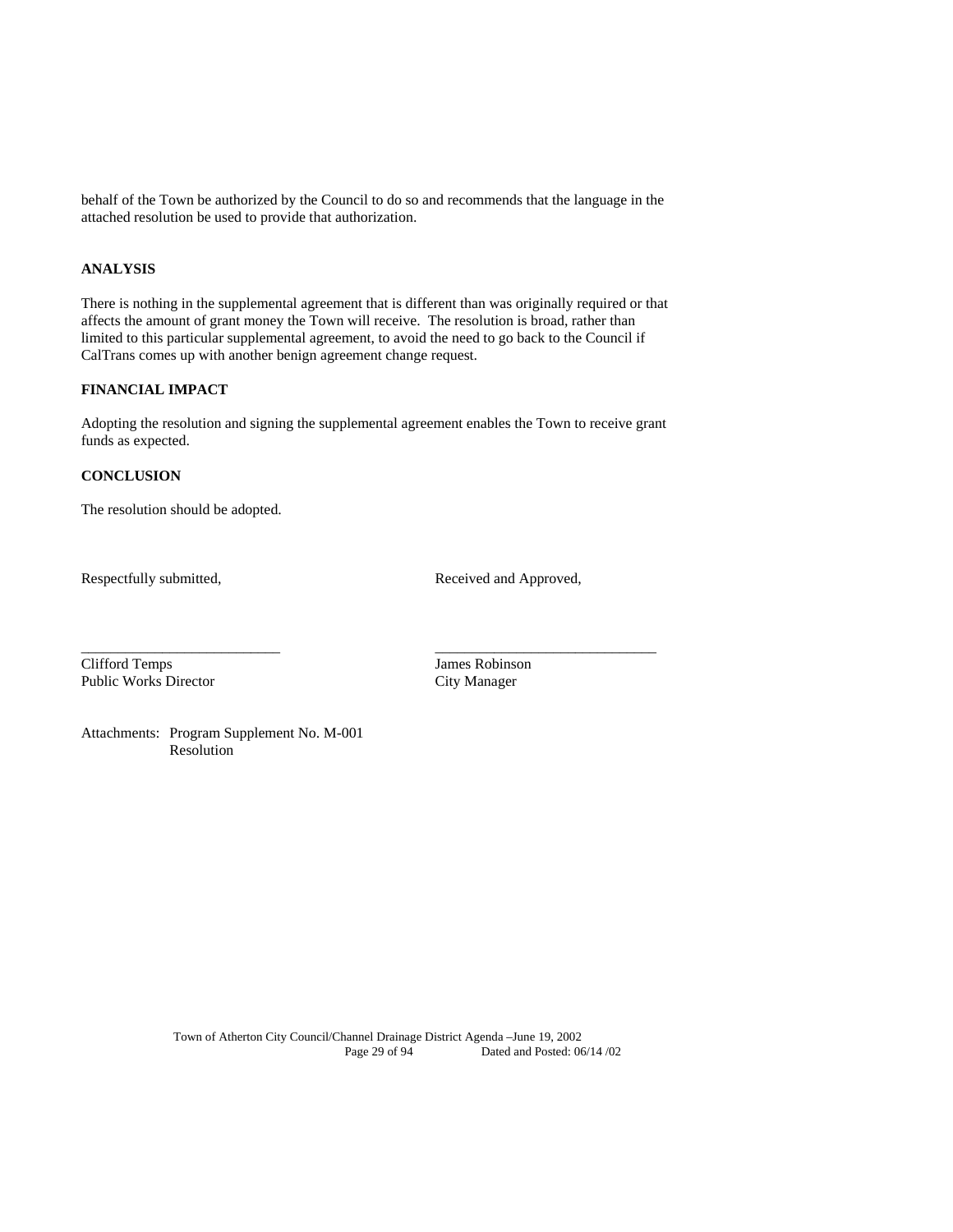#### **RESOLUTION NO. 02-**

# **A RESOLUTION FOR THE CITY COUNCIL OF THE TOWN OF ATHERTON AUTHORIZING THE MAYOR TO EXECUTE ALL MASTER AGREEMENTS, PROGRAM SUPPLEMENTAL AGREEMENTS, FUND EXCHANGE AGREEMENTS, FUND TRANSFER AGREEMENTS, AND ANY AMENDMENTS THERETO WITH THE CALIFORNIA DEPARTMENT OF TRANSPORTATION APPLICABLE TO MIDDLEFIELD ROAD REHABILITATION PROJECT**

 **The City Council of the Town of Atherton hereby resolves as follows:** 

 **WHEREAS, the Town of Atherton is eligible to receive federal and/or state funding for certain transportation projects through the California Department of Transportation; and** 

 **WHEREAS, master agreements, program supplemental agreements, fund exchange agreements, and or fund transfer agreements need to be executed with the California Department of Transportation before such funds can be claimed; and** 

 **WHEREAS, the Town wishes to authorize the Mayor to execute these agreements and any amendments thereto; and** 

 **THEREFORE BE IT RESOLVED by the City Council of the Town of Atherton that the Mayor of Atherton is authorized to execute all master agreements, program supplemental agreements, fund exchange agreements, fund transfer agreements, and any amendments thereto with the California Department of Transportation.** 

 **\* \* \* \* \* \* \* \* \* \* \* \*** 

*I hereby certify that the foregoing Resolution was duly and regularly passed and adopted by the City Council of the Town of Atherton at a regular meeting thereof held on the 19th day of June, 2002, by the following vote.* 

 **\_\_\_\_\_\_\_\_\_\_\_\_\_\_\_\_\_\_\_** 

| <b>AYES:</b>    | Councilmembers: |
|-----------------|-----------------|
| <b>NOES:</b>    | Councilmembers: |
| <b>ABSENT:</b>  | Councilmembers: |
| <b>ABSTAIN:</b> | Councilmembers: |

**Sharon Barker, City Clerk Approved to form:** 

**\_\_\_\_\_\_\_\_\_\_\_\_\_\_\_\_\_\_\_\_\_\_\_\_\_\_\_\_** 

**\_\_\_\_\_\_\_\_\_\_\_\_\_\_\_\_\_\_\_\_\_\_\_\_\_\_\_ Marc Hynes, City Attorney** 

 **Alan B. Carlson, Mayor ATTEST:** Town of Atherton **Town of Atherton** 

**Item No. 14**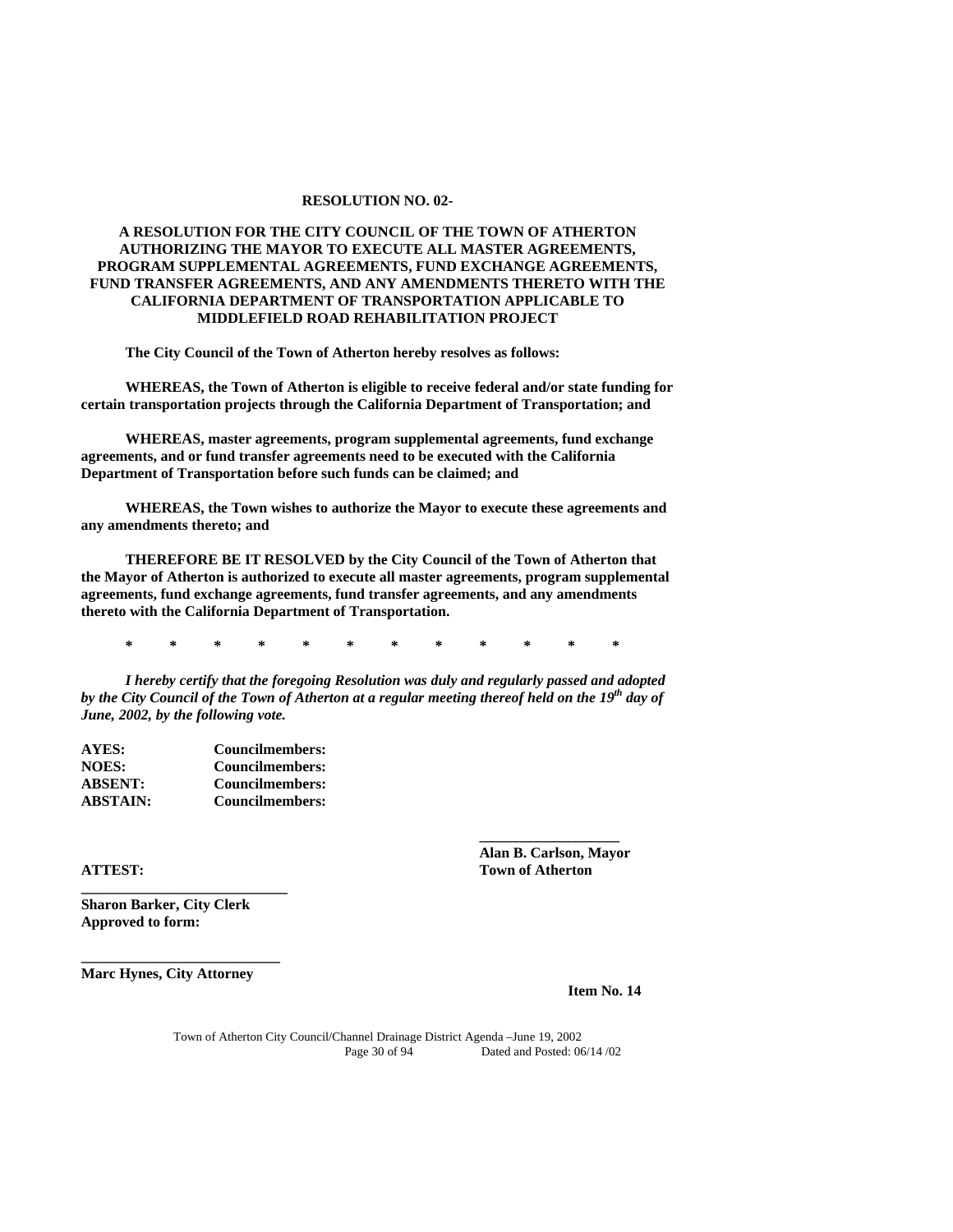

**Town of Atherton** 

# **CITY COUNCIL STAFF REPORT**

- **TO: HONORABLE MAYOR AND CITY COUNCIL JAMES H. ROBINSON, CITY MANAGER**
- **FROM: CLIFF TEMPS, PUBLIC WORKS DIRECTOR**
- **DATE: FOR THE COUNCIL MEETING OF JUNE 19, 2002**

# **SUBJECT: RESOLUTION RECOMMENDING THAT THE SAN MATEO COUNTY FLOOD CONTROL DISTRICT IMPOSE CHARGES FOR FUNDING THE 2002/03 COUNTYWIDE NATIONAL POLLUTION DISCHARGE ELIMINATION SYSTEM (NPDES) GENERAL PROGRAM**

# **RECOMMENDATION**

Adopt Resolution No. 02-\_\_ recommending that the San Mateo County Flood Control District impose charges for funding the Fiscal Year 2002/03 Countywide National Pollution Discharge Elimination System (NPDES) General Program.

# **BACKGROUND**

The NPDES Program requires certain permit compliance activities be undertaken on a Countywide basis. The budget for these activities in FY 2002/2003 is \$1,295,348. Each city is required to pay its proportionate share of the cost, based on a parcel charge approach. All but four cities in the County elect to pay their share of the cost by having the County collect the charge. The other four pay either from their general fund or have their own parcel tax that covers more than the County NPDES Program. Last year the fee was raised to \$5.9242 single family parcel, whether improved or vacant. The FY 2002/2003 fee is unchanged. In order to have the charge collected by the County, each year, the Town must adopt a resolution requesting the County to do so.

# **FISCAL IMPACT**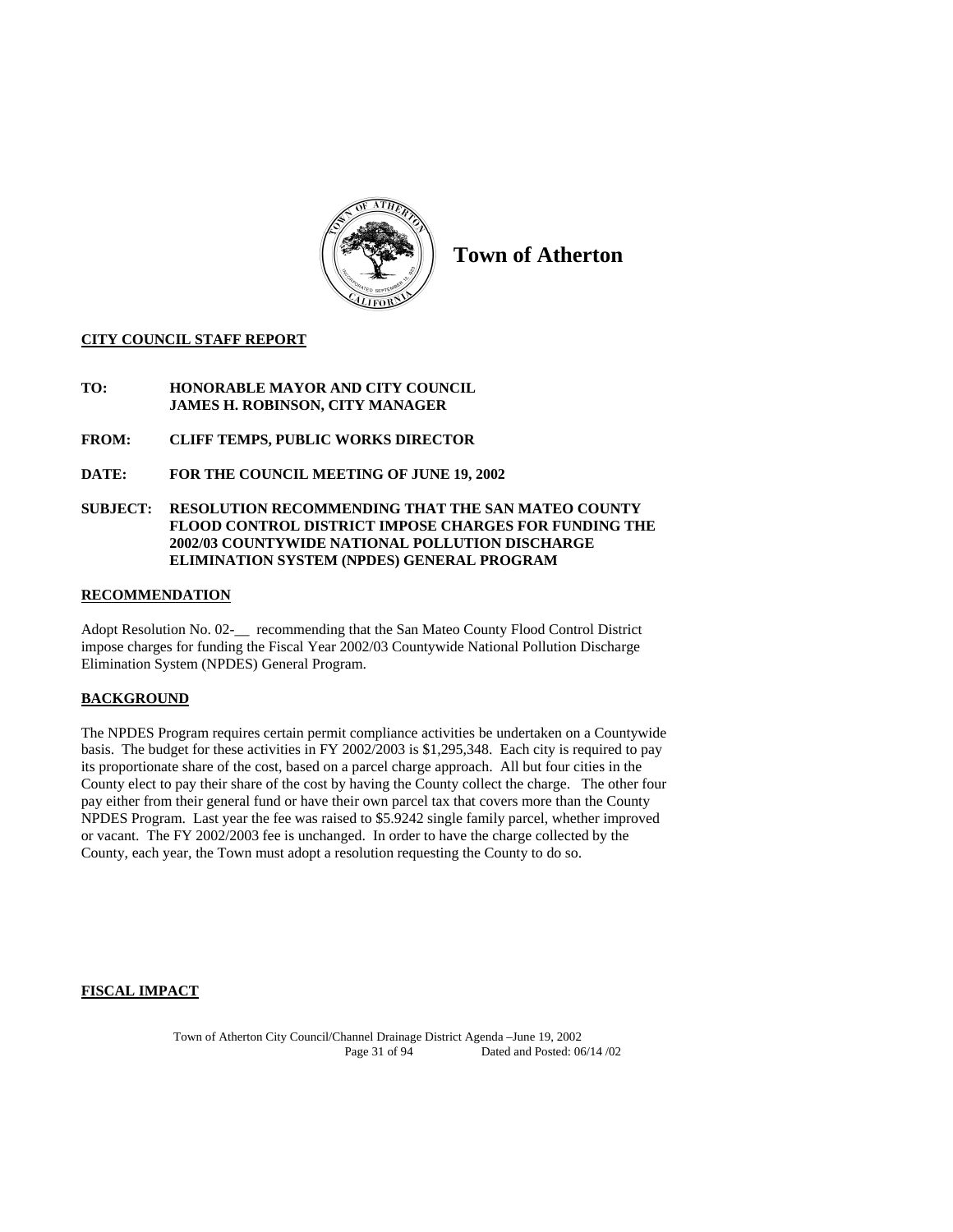There is no fiscal impact to the Town.

Respectfully Submitted Reviewed/Approved

Cliff Temps James Robinson Public Works Director

Attachments: Resolution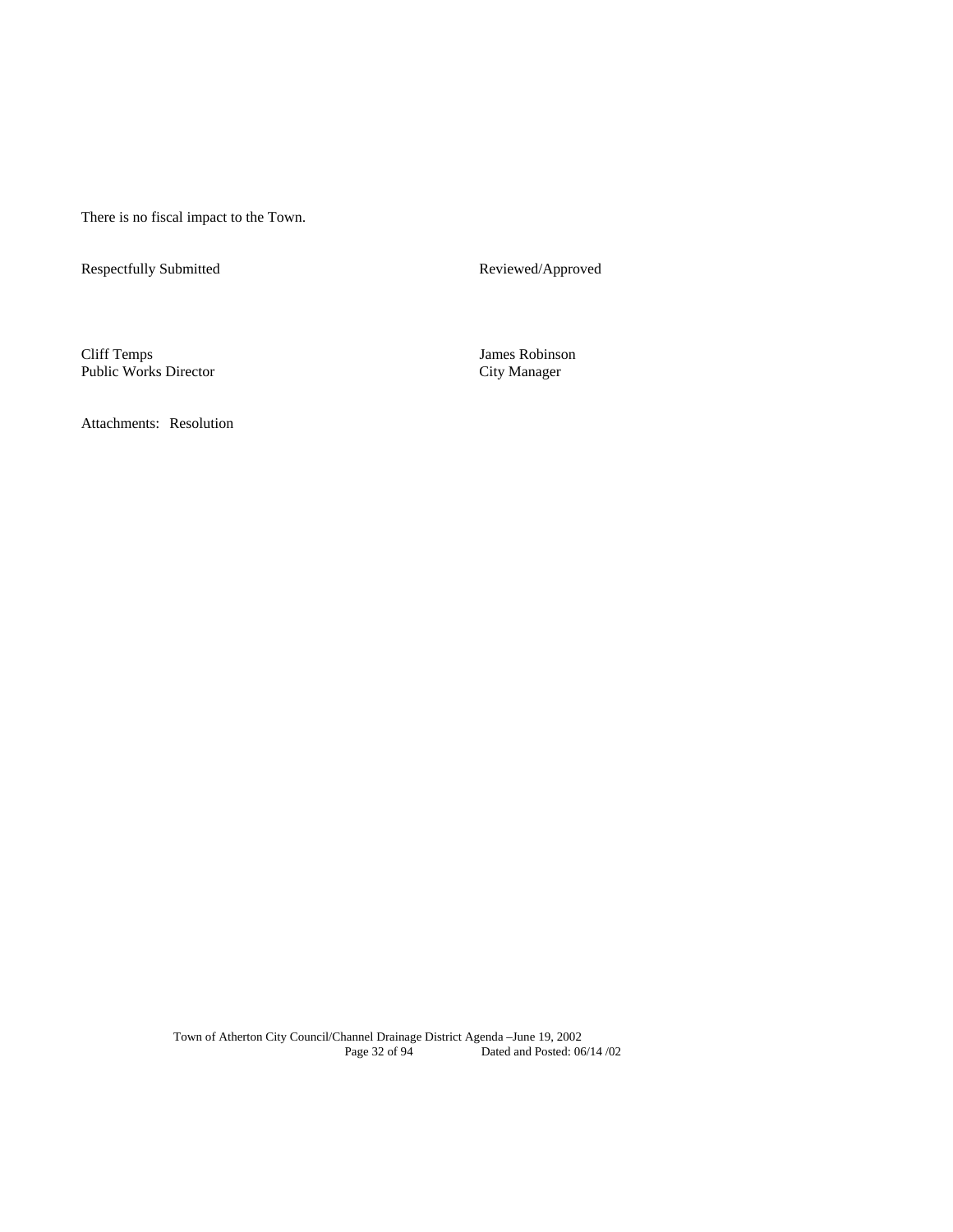#### **RESOLUTION NO. 02-\_\_\_\_**

# **A RESOLUTION OF THE CITY COUNCIL OF THE TOWN OF ATHERTON RECOMMENDING THAT THE SAN MATEO COUNTY FLOOD CONTROL DISTRICT IMPOSE CHARGES FOR FUNDING THE 2002/03 COUNTY-WIDE NATIONAL POLLUTION DISCHARGE ELIMINATION SYSTEM (NPDES) GENERAL PROGRAM**

 WHEREAS, The Environmental Protection Agency, under amendments to the 1987 Federal Clean Water Act, imposed regulations that mandate local governments to control and reduce the amount of storm water pollutant runoff into receiving waters; and

 WHEREAS, under the authority of California Porter-Cologne Water Quality Act, the State Water Resources Control Board has delegated authority to its regional boards to invoke permitting requirements upon counties and cities; and

 WHEREAS, in July 1991, the San Francisco Bay Regional Water Quality Control Board notified San Mateo County of the requirement to submit an NPDES Permit Application by November 30, 1992; and

 WHEREAS, in furtherance of the NPDES Permit Process, San Mateo County in conjunction with all incorporated cities in San Mateo County has prepared a San Mateo Countywide Stormwater Management Plan which has a General Program as a fundamental component of the Management Plan; and

 WHEREAS, the San Mateo Countywide Stormwater Management Plan has been submitted to the San Francisco Bay Regional Water Quality Control Board and the Management Plan has been approved by the Board and made part of the NPDES Waste Discharge Permit CA 0029921, issued September 13, 1993 and remaining in effect through June 30, 1998; and

 WHEREAS, the San Mateo Countywide Stormwater Management Plan and NPDES Waste Discharge Permit CA 0029921 required that San Mateo County submit a renewal application by March 31, 1998 which shall include a Stormwater Management Plan for 1998 through 2003; and

 WHEREAS, The San Mateo County NPDES Technical advisory Committee has prepared the San Mateo Countywide Stormwater Management Plan for 1998-2003; and

 WHEREAS, the Town of Atherton has accepted, adopted and committed to implement the San Mateo Countywide Stormwater Management Plan for 1998-2003 and the renewal application and Plan was submitted to the San Francisco Regional Water Quality Control Board on March 18, 1998; and

 WHEREAS, the San Francisco Bay Regional Water Quality Control Board, after Public Hearing, approved the Renewed NPDES Permit effective July 21, 1999 and which expires July 20, 2004; and

 WHEREAS, the San Mateo County Flood Control District Act, as amended by the State Legislature in 1992 (Assembly Bill 2635), authorized the San Mateo County Flood Control District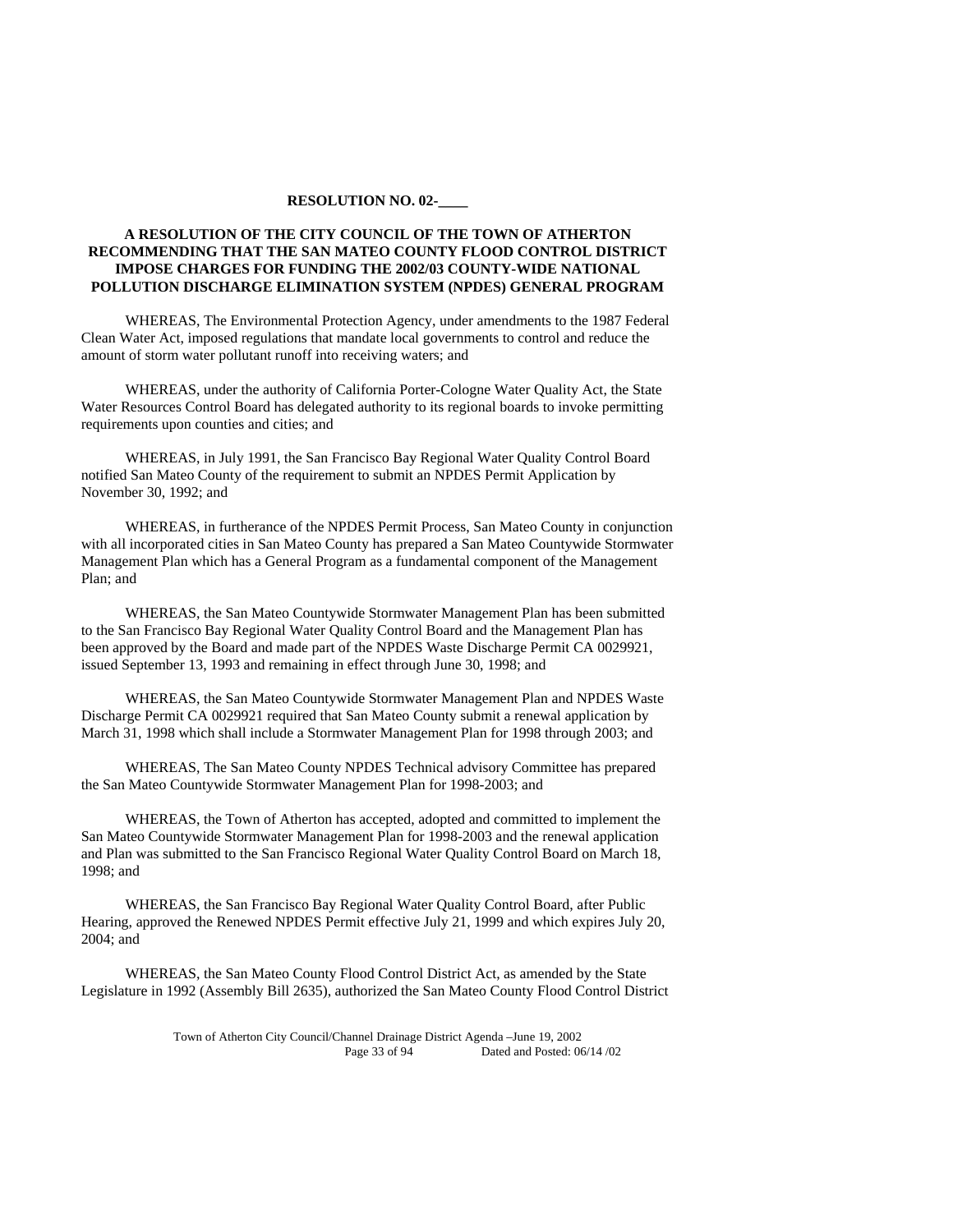to impose charges to fund storm drainage programs such as the NPDES Program; Countywide General Program charges for Fiscal Year 2002/03 to fund a \$1,295,348 Budget are; Single Family Resident: \$5.9242/APN; Miscellaneous, Agriculture, Vacant and Condominium: \$2.9621/APN; all other land uses a base rate of \$5.9242/APN for the first 11,000 square feet plus \$0.5367 per 1,000 additional square feet of parcel area.

 NOW, THEREFORE, BE IT RESOLVED by the City Council of the Town of Atherton that:

> 1. The Town of Atherton respectfully requests the San Mateo County Board of Supervisors, acting as the governing board of the San Mateo County Flood Control District, to impose those charges necessary to fund the Countywide NPDES General Program; and

> 2. The City Clerk is hereby directed to forward a copy of this Resolution to the San Mateo County Board of Supervisors and to the NPDES Coordinator of C/CAG.

\* \* \* \* \* \* \* \* \* \* \* \* \*

 $\frac{1}{\sqrt{2}}$  , and the set of the set of the set of the set of the set of the set of the set of the set of the set of the set of the set of the set of the set of the set of the set of the set of the set of the set of the

*I, hereby certify that the foregoing Resolution was duly and regularly passed and adopted by the City Council of the Town of Atherton at a regular meeting held on the19th day of June, 2002, by the following vote:*

| AYES:    | Councilmembers: |
|----------|-----------------|
| NOES:    | Councilmembers: |
| ABSENT:  | Councilmembers: |
| ABSTAIN: | Councilmembers: |

 Alan B. Carlson, Mayor ATTEST: Town of Atherton

Sharon Barker, City Clerk

\_\_\_\_\_\_\_\_\_\_\_\_\_\_\_\_\_\_\_\_\_\_\_\_\_

APPROVED AS TO FORM

\_\_\_\_\_\_\_\_\_\_\_\_\_\_\_\_\_\_\_\_\_\_\_\_\_\_ Marc G. Hynes, City Attorney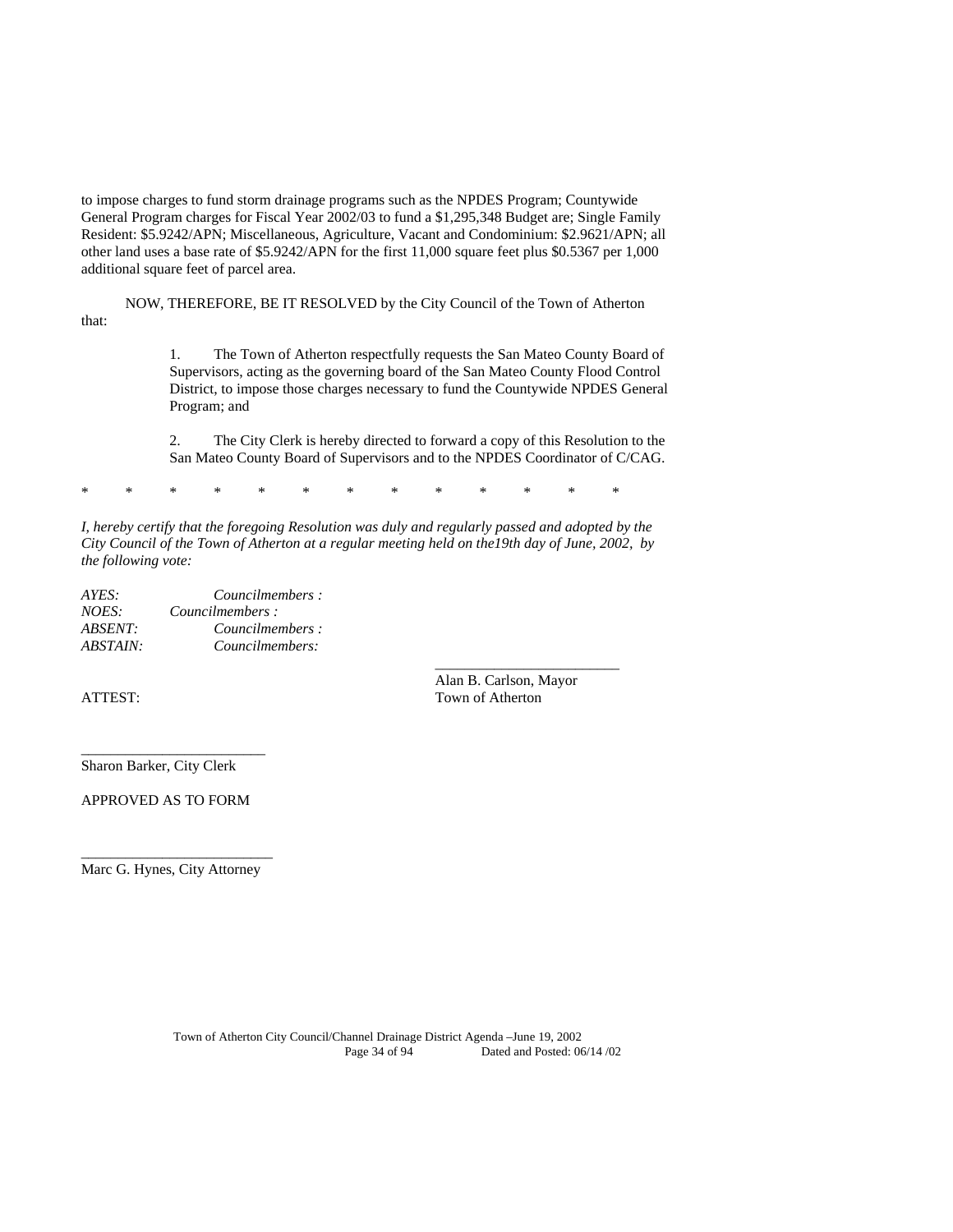**Item No. 15** 



# **Town of Atherton**

# **CITY COUNCIL STAFF REPORT**

# **TO: HONORABLE MAYOR AND CITY COUNCIL JAMES H. ROBINSON, CITY MANAGER**

# **FROM: CLIFF TEMPS, PUBLIC WORKS DIRECTOR**

# **DATE: FOR THE MEETING OF JUNE 19, 2002**

# **SUBJECT: ADOPTION OF RESOLUTION STATING INTENT TO CONSIDER THE VACATION OF A PUBLIC UTILITIES EASEMENT AT 57 BROAD ACRES ROAD AND SETTING A PUBLIC HEARING FOR AUGUST 21, 2002.**

# **RECOMMENDATION**

Adopt Resolution No. 02-<br>stating intent to consider the vacation of that certain Public Utility Easement located at 57 Broad Acres Road, and setting a public hearing for August 21, 2002.

# **INTRODUCTION**

The owners of the property at 57 Broad Acres Road have renewed the request they made in 1986 that the Public Utility Easement (PUE) crossing their land be vacated. A copy of their original request is attached. After receiving the 1986 request, the Town approved a permit for a structure to be built over the easement, but there is no record of the easement's formal vacation.

# **ANALYSIS**

The area proposed to be vacated is shown on the attached Exhibit "B." The vacation process will include seeking a finding from the Planning Commission that the vacation is not inconsistent with the Town's General Plan and informing every utility agency serving the area of the intended vacation. Presuming that the Planning Commission can make the finding and that the utilities have no interest in preserving the easement, this matter will be brought back to the Council for a public hearing and adoption of a resolution vacating the easement. The Resolution of Intent sets the date of the hearing for August 21, 2002.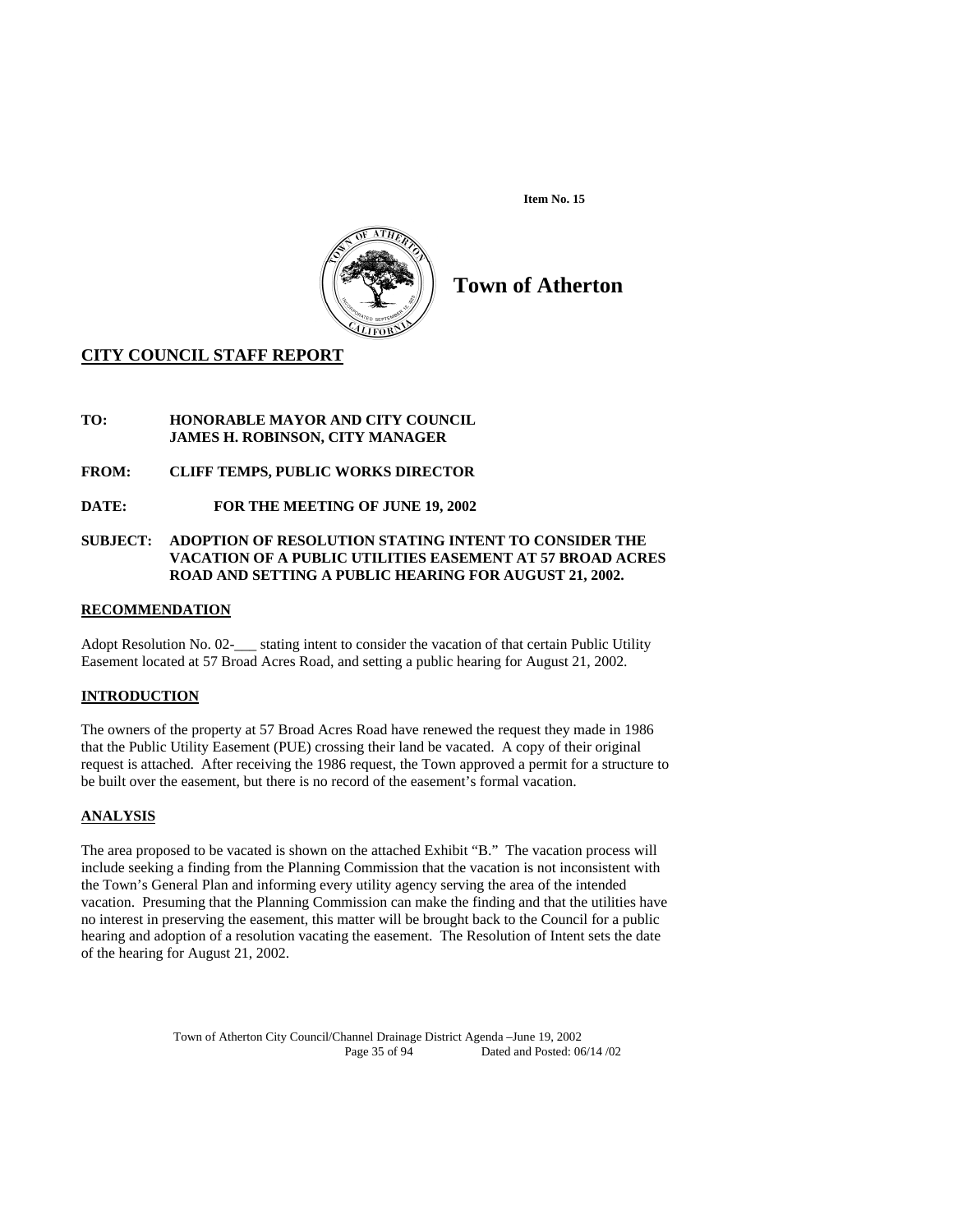# **FISCAL IMPACT**

Vacating the easement has no fiscal impact on the Town.

# **CONCLUSION:**

Adoption of the resolution setting a public hearing is appropriate to bring this PUE vacation to its overdue conclusion.

Respectfully submitted: Reviewed/Approved:

Cliff Temps James Robinson Public Works Director City Manager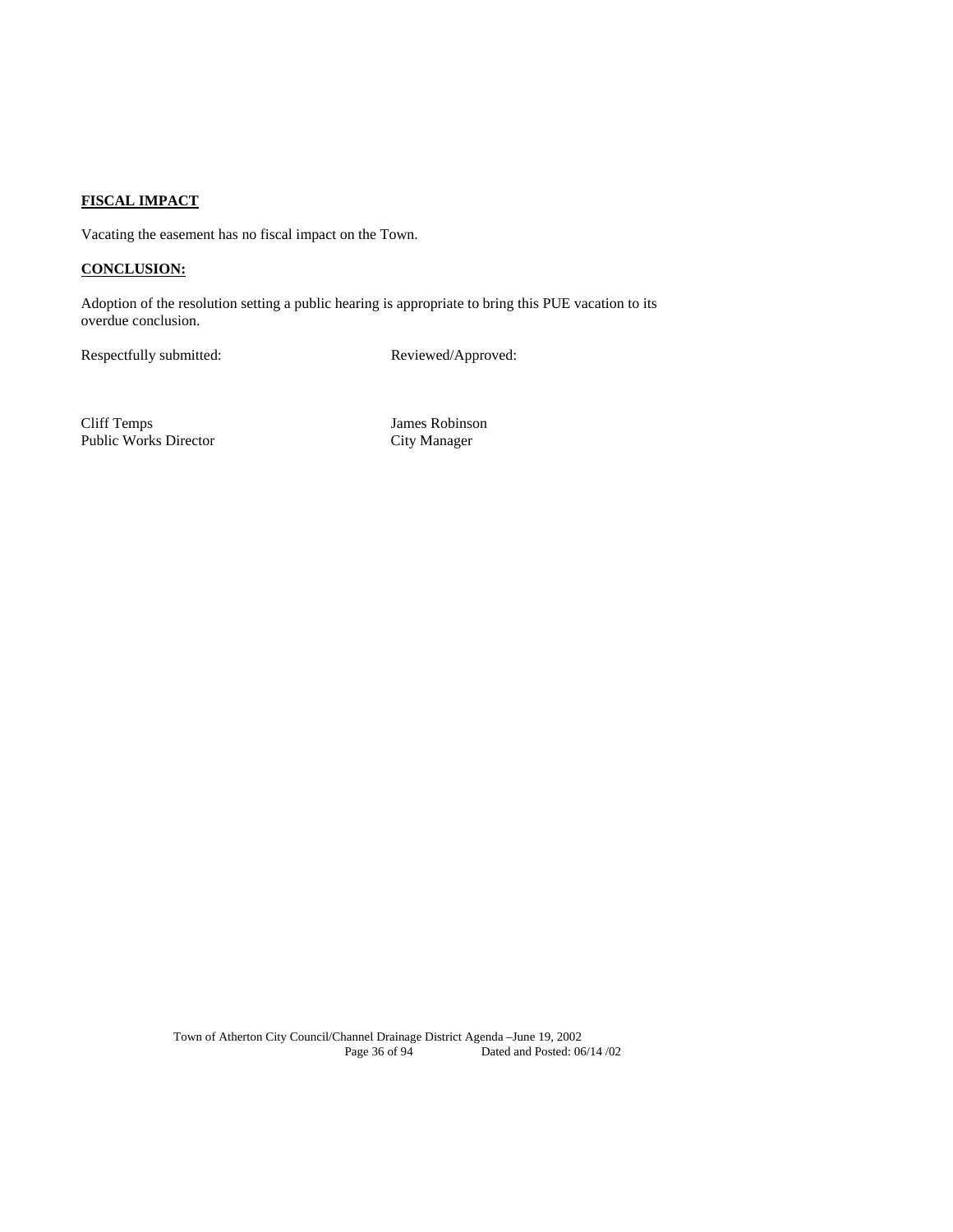#### **RESOLUTION NO. \_\_\_\_\_\_**

# **A RESOLUTION OF THE CITY COUNCIL OF THE TOWN OF ATHERTON STATING ITS INTENT TO CONSIDER THE VACATION OF THE PUBLIC UTILITIES EASEMENT ON LOT 11 OF BROAD ACRES SUBDIVISION, AND SETTING A PUBLIC HEARING FOR AUGUST 21, 2002**

WHEREAS, the Town of Atherton has received a request from the owners of the property at 57 Broad Acres Roads, otherwise known as Lot 11 of Broad Acres Subdivision, recorded in the office of the San Mateo County Recorder on February 28, 1945 in Volume 24 of Maps at Page 36, to vacate that certain Public Utility Easement shown on said Lot 11, pursuant to Part 3, Chapter1, Section 8300 et.seq. of the California Streets and Highways Code; and

WHEREAS, the description and location of the Public Utility Easement proposed to be vacated is described and shown in Exhibits "A" and "B" attached hereto; and

WHEREAS, said California Streets and Highways Code requires public hearing to hear evidence to determine if the portion of street right-of-way proposed for vacation is unnecessary for present or prospective public use,

NOW, THEREFORE, BE IT RESOLVED by the City Council of the Town of Atherton that: The City Council intends to consider the vacation of the Public Utility Easement on Lot 11 of Broad Acres Subdivision and will conduct a public hearing on this matter at its regular meeting, commencing at 7:00 p.m. on Wednesday, August 21, 2002, to be held at the City Council Chambers located at 94 Ashfield Road in Atherton California.

*I hereby certify that the foregoing Resolution was duly and regularly passed and adopted by the City Council of the Town of Atherton at a regular meeting thereof held on the 19th day of June, 2002, by the following vote:* 

| AYES:    | COUNCILMEMBERS: |
|----------|-----------------|
| NOES:    | COUNCILMEMBERS: |
| ABSENT:  | COUNCILMEMBERS: |
| ABSTAIN: | COUNCILMEMBERS: |

ATTEST: \_\_\_\_\_\_\_\_\_\_\_\_\_\_\_\_\_\_\_\_\_\_\_\_\_\_\_\_

 Alan B. Carlson, Mayor \_\_\_\_\_\_\_\_\_\_\_\_\_\_\_\_\_\_\_\_\_\_\_ Town of Atherton

Sharon Barker, City Clerk

APPROVED AS TO FORM

\_\_\_\_\_\_\_\_\_\_\_\_\_\_\_\_\_\_\_\_\_\_\_ Marc Hynes, City Attorney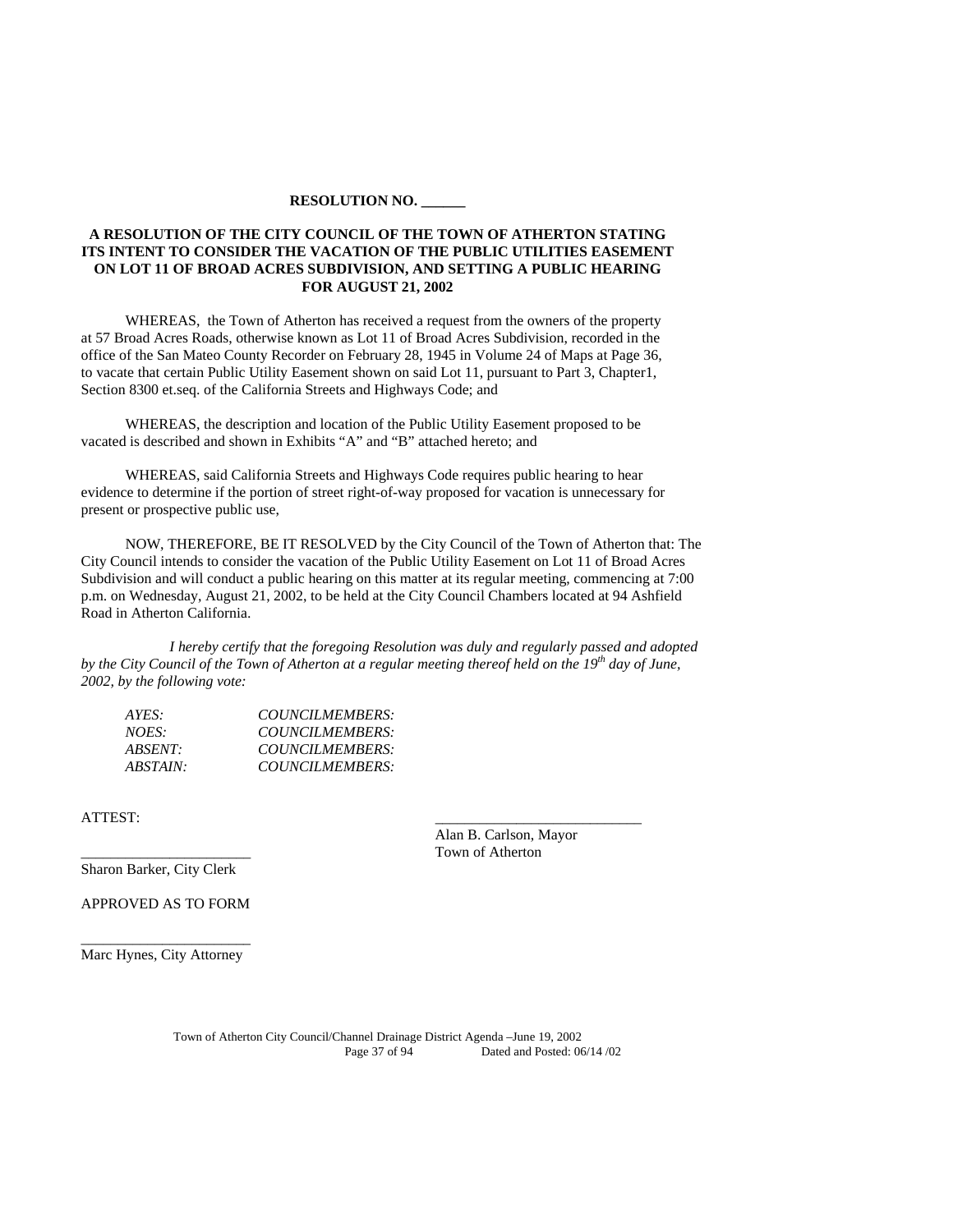# EXHIBIT "A" DESCRIPTION OF PUBLIC UTILITY EASEMENT TO BE VACATED

All of that 10' P.U.E (Public Utility Easement) lying on Lot 11 as shown on that map entitled "Broad Acres, Atherton, San Mateo County, Calif." recorded on February 28, 1945 in the office of the San Mateo County Recorder in Volume 24 of Maps at Page 36.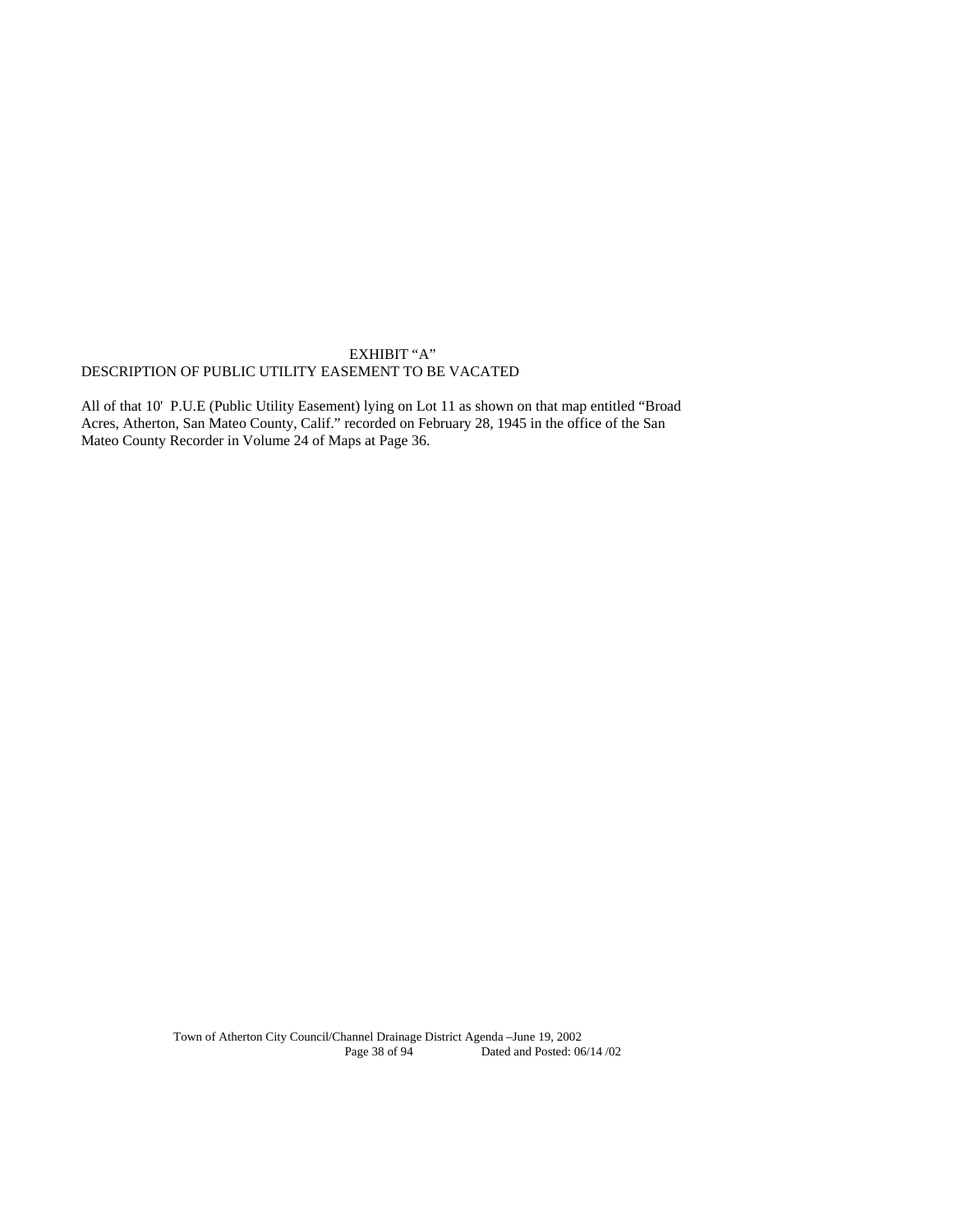



**Town of Atherton** 

# **CITY COUNCIL STAFF REPORT**

**TO: HONORABLE MAYOR AND CITY COUNCIL JAMES H. ROBINSON, CITY MANAGER FROM: ROBERT J. BRENNAN, CHIEF OF POLICE DATE: FOR THE COUNCIL MEETING OF JUNE 19, 2002 SUBJECT: APPROVAL OF TOW COMPANY CONTRACT** 

# **RECOMMENDATION:**

Approve the contract of Specialty Towing for addition to the Atherton Police Department Tow Rotation List.

# **INTRODUCTION:**

A representative of Specialty Towing approached the Atherton Police Department, asking that they be added to the Police Department's Rotation Tow List. The representative was given an application form, as well as a contract to review, complete, sign and return. Both of these items have been returned and reviewed by Staff, who have given initial approval for the addition of this company, pending Council approval. In addition, this company has obtained a business license with the Town, and has provided Staff with evidence of current Liability Insurance.

The Police Department currently has two openings on the Rotation Tow List, and the addition of this company would fill one of the current vacancies.

# **ANALYSIS:**

Specialty Towing has been in business for 10 years in Redwood City. They are currently on the rotation list of the Redwood City and Menlo Park Police Departments. This tow company will be subject to a probation period of 3 months, at which time their performance will be evaluated to determine whether their contract will be continued. Approving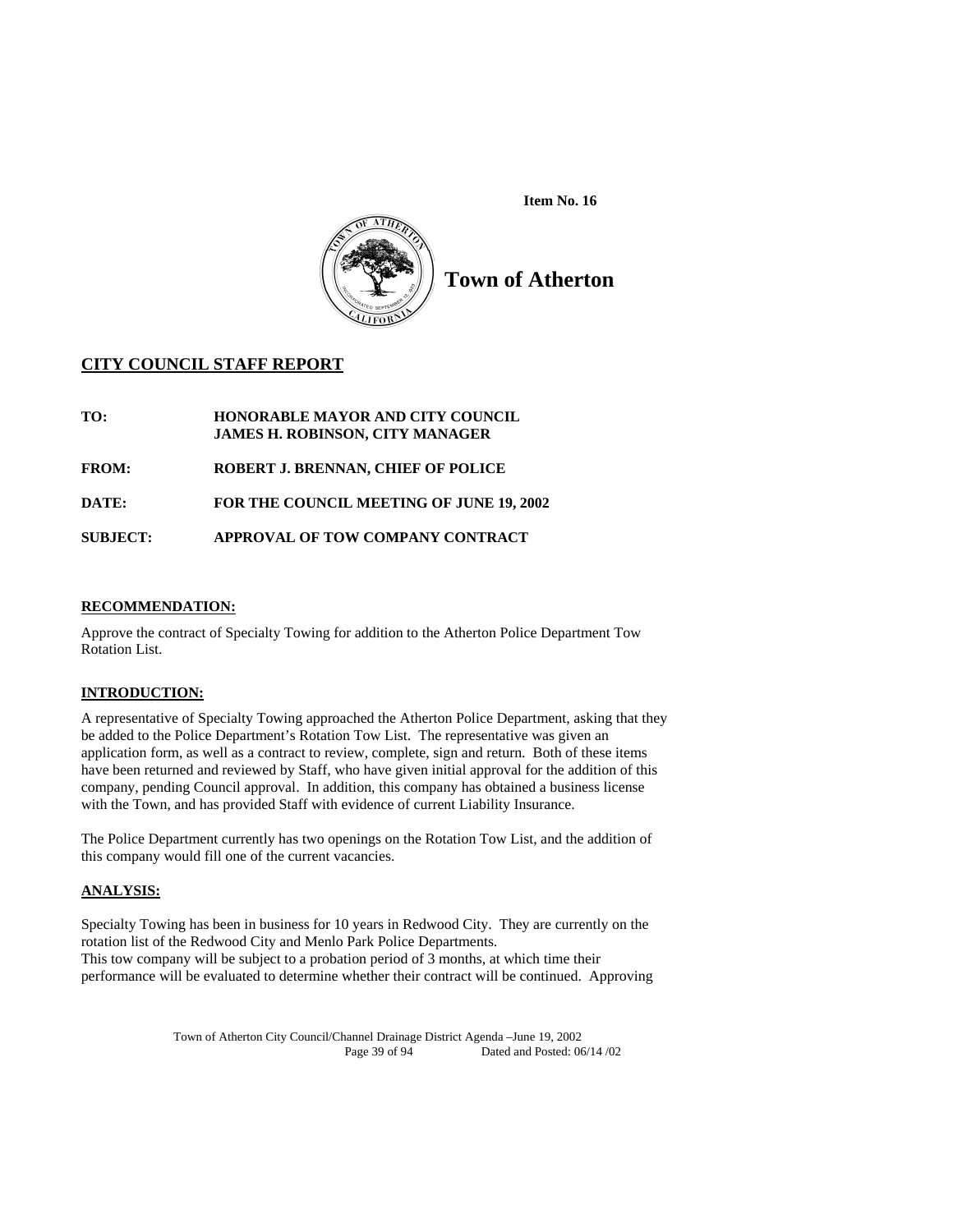the contract of Specialty Towing will allow for an additional resource to be available to the Atherton Police Department.

# **FISCAL IMPACT:**

None.

l

Prepared by: Approved:

Robert J. Brennan Maria James Robinson<br>
Chief of Police City Manager

City Manager

Attachment: Contract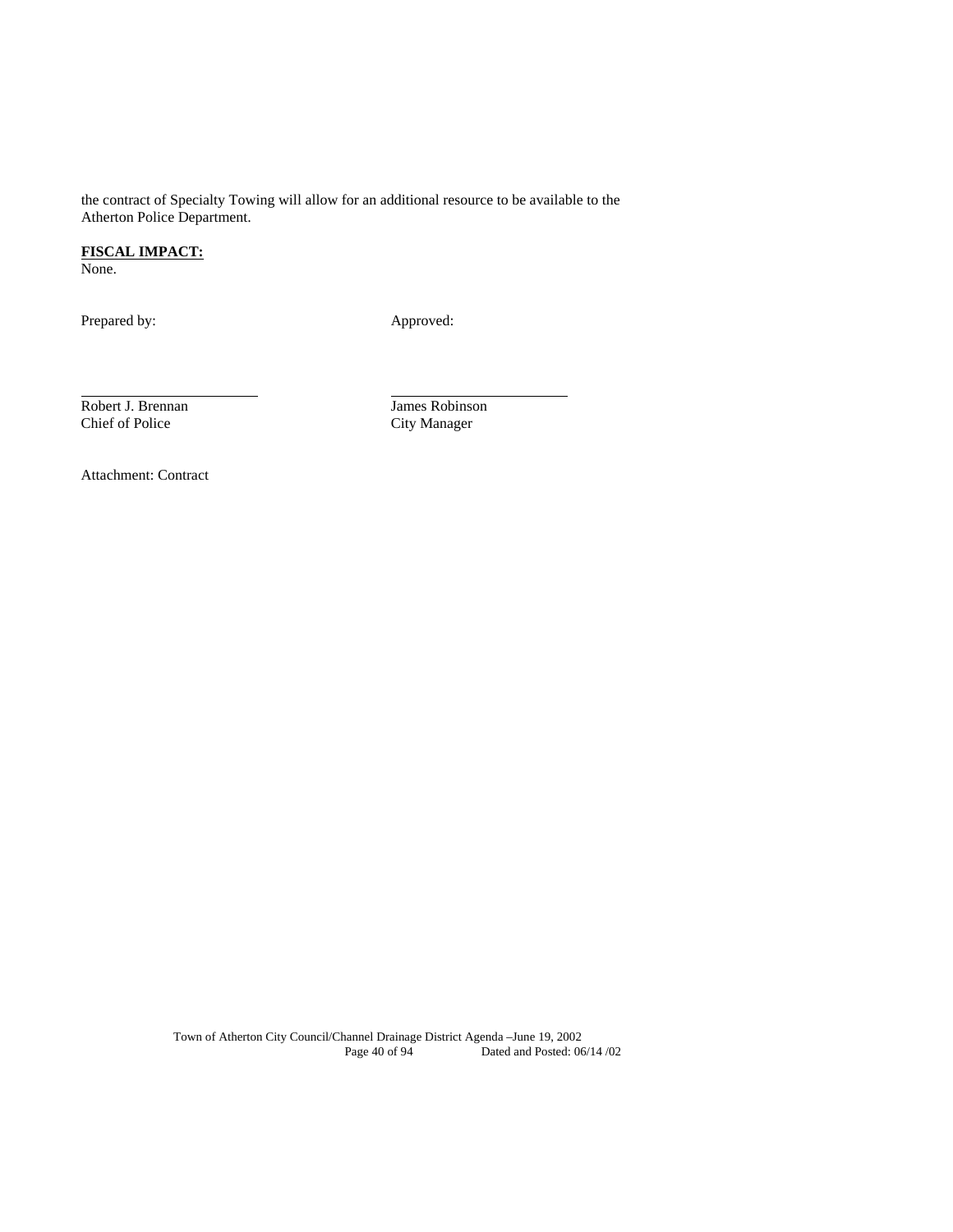**Item No. 17** 



# **Town of Atherton**

# **CITY COUNCIL STAFF REPORT**

- **TO: HONORABLE MAYOR AND CITY COUNCIL CITY MANAGER, JAMES ROBINSON**
- **FROM: CLIFF TEMPS, PUBLIC WORKS DIRECTOR**
- **DATE: FOR THE MEETING OF JUNE 19, 2002**

# **SUBJECT: PUBLIC HEARING AND ADOPTION OF A RESOLUTION ORDERING VACATION OF A PORTION OF MC CORMICK LANE RIGHT-OF-WAY**

## **RECOMMENDATION**

Hold a public hearing on the vacation of a portion of McCormick Lane, then adopt Resolution No. 02- ordering the vacation of McCormick Lane right-of-way, with reservation of easements for public utilities and sanitary sewers.

# **INTRODUCTION**

 The vacation of the section of McCormick Lane street right-of-way, between Burns Avenue and the barricade across McCormick Lane that separates Villa Oaks and Mariana Park Subdivisions, has been set for a public hearing at this Council meeting. Previously, the Transportation Committee approved the vacation and the Planning Commission found the vacation to not be inconsistent with the General plan. The public hearing has been noticed by posting at three places along the area proposed to be vacated, as required by the Streets and Highways Code.

# **ANALYSIS**

The area proposed to be vacated is shown on the attached Exhibit "B." Number 65 McCormick Lane is the only property that gets access from this section of street, and the owners of that property support the vacation. All utilities were contacted to determine if they have facilities in the area proposed for vacation, and reservations will be provided for easements to accommodate their present and future needs. These reservations are described in Exhibit "A." An easement for bicycle and pedestrian use over the entire area to be vacated is also reserved. The vacation requires a public hearing with notices posted physically on the property to be vacated. At its April 17, 2002 meeting, the Council adopted a resolution setting a public hearing on the matter.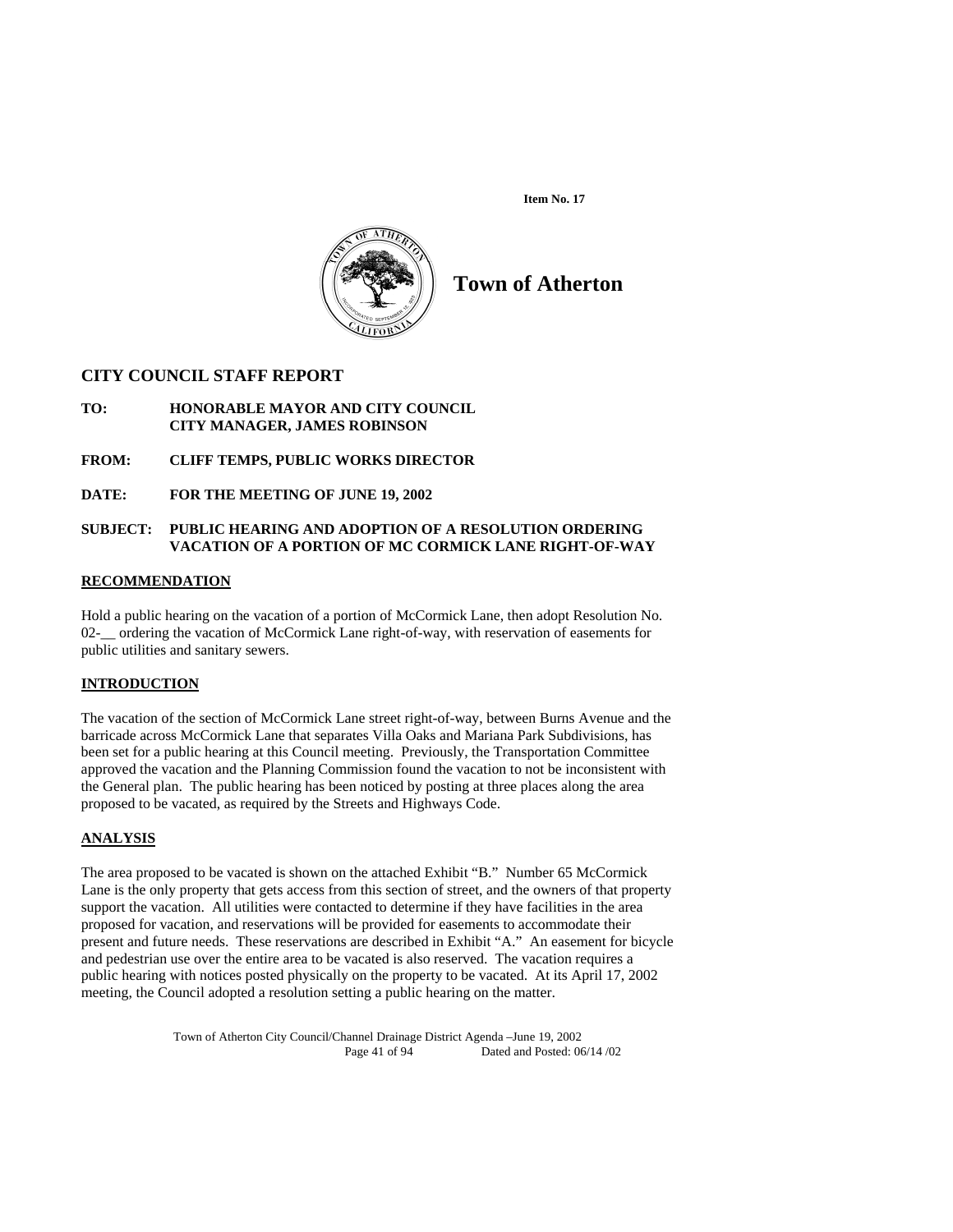If the Council approves the vacation, the resolution ordering it will be recorded at the County. After this happens, the two property owners adjacent to the abandoned section of street will have the ability to file quiet title actions to acquire title to the portions of vacated right-of-way lying between their respective McCormick Lane frontages and the center of the former street. Any removal or change in existing improvements within the vacated area will thereafter be the responsibility of its new owners and will need to accommodate access by utilities with rights to the reservations.

# **FISCAL IMPACT**

There is no direct fiscal impact to the Town. Removal of the short section of paved street from the Town's responsibility for maintenance will not be noticeable in the street maintenance budget.

# **CONCLUSION:**

Adoption of the resolution vacating this portion of McCormick Lane can be done without any impact to other Town facilities or resources.

Respectfully submitted: Reviewed/Approved:

Cliff Temps James Robinson Public Works Director City Manager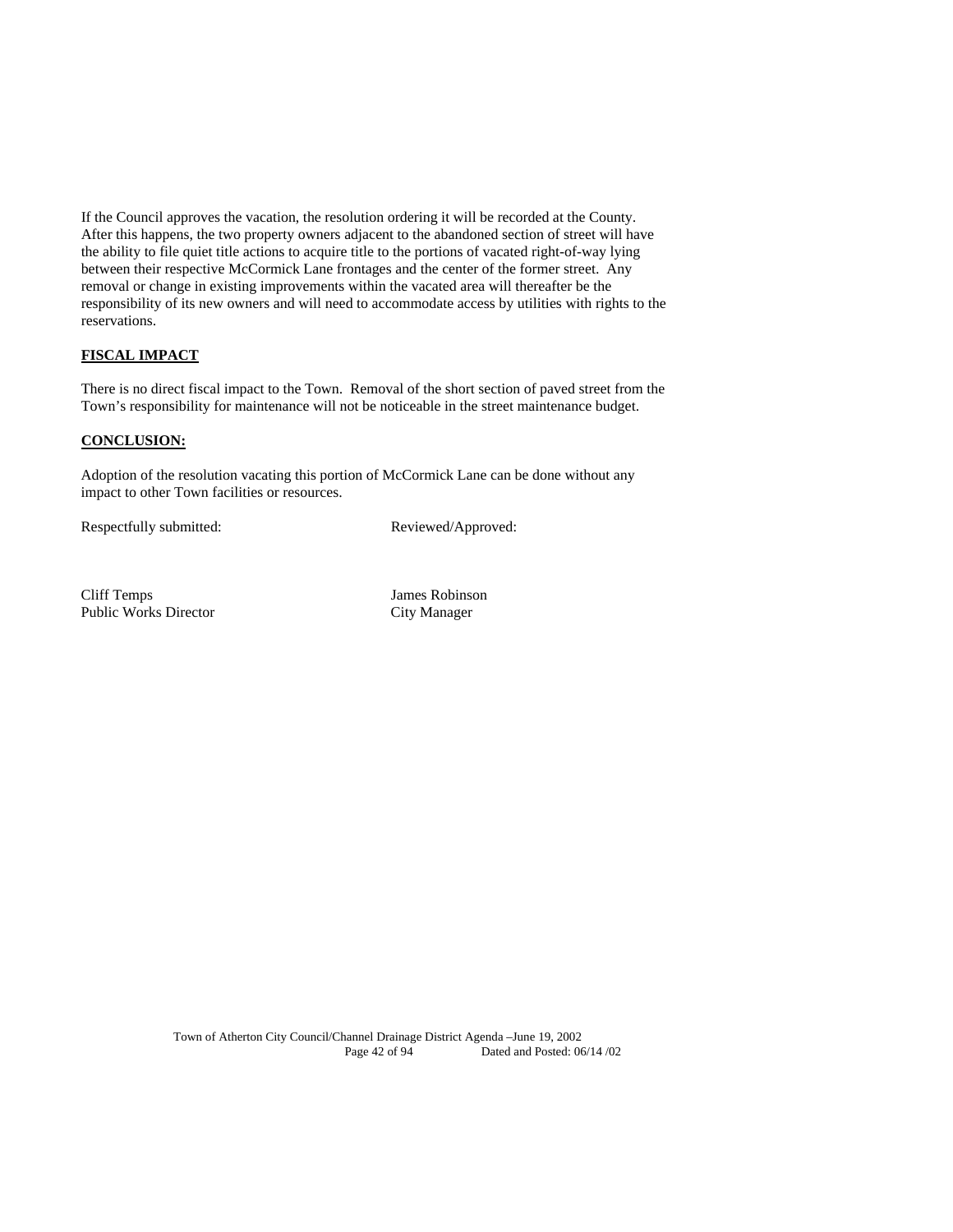#### **RESOLUTION NO. 02-\_\_\_**

# **A RESOLUTION OF THE CITY COUNCIL OF THE TOWN OF ATHERTON ORDERING THE VACATION OF A PORTION OF MC CORMICK LANE RIGHT-OF-WAY, WITH RESERVATION OF EASEMENTS FOR BICYCLES, PEDESTRIANS, PUBLIC UTILITIES AND SANITARY SEWERS, SAID PORTION AND EASEMENT RESERVATIONS BEING MORE PARTICULARLY DESCRIBED IN EXHIBITS "A" AND "B" ATTACHED HERETO AND MADE A PART HEREOF.**

WHEREAS, Notice of a Public Hearing concerning the vacation of a portion of Mc Cormick Lane right-of-way was published and posted pursuant to he requirements of Part 3, Chapter 1, Section 8300 et.seq. of the California Streets and Highways Code; and

WHEREAS, the City Council has duly conducted a Public Hearing on the 19<sup>th</sup> day of June, 2002 , and all persons interested in the proposed vacation appearing at the hearing were heard; and

WHEREAS, utility companies serving properties in the area have been notified regarding the proposed vacation and have requested the reservation of easements and imposition of conditions.

| The City Council finds from all the evidence submitted, that the portion of                                                                                                                                                        |
|------------------------------------------------------------------------------------------------------------------------------------------------------------------------------------------------------------------------------------|
| McaCormick Lane right-of-way described and shown in Exhibits "A" and "B" is<br>unnecessary for public use, except for use by bicycles, pedestrians, utilities and<br>sanitary sewers for which reservations are therein described. |
| The portion of McCormick Lane right-of-way described and shown in<br>Exhibits "A" and "B" is hereby declared vacated, except for the bicycle, pedestrian,                                                                          |
| Public Utilities and Sanitary Sewer easements described and reserved therein.                                                                                                                                                      |
| Said vacation is subject to the condition that private fencing or landscaping<br>of all or any portion of the area being vacated shall be constructed or installed in                                                              |
| such a way as to permit reasonable access by bicyclists, pedestrians, and utility<br>workers to any utility or sanitary sewer within the vacated area for use, maintenance,                                                        |
|                                                                                                                                                                                                                                    |

and/or sewer.

replacement or repair, by the public agency or entity having authority over the utility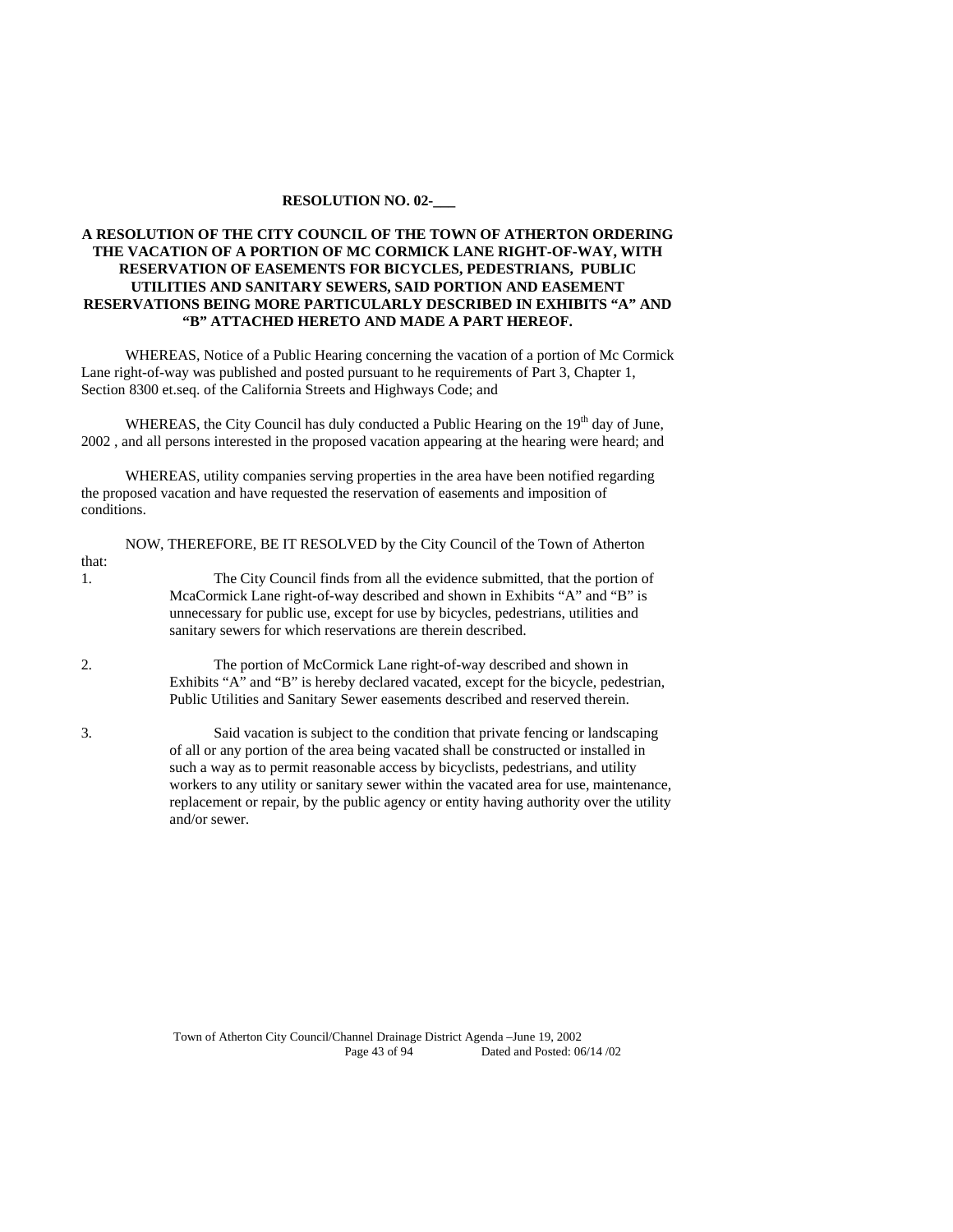\* \* \* \* \* \* \* \* \* \* \* \* \* \*

*I hereby certify that the foregoing Resolution was duly and regularly passed and adopted by the City Council of the Town of Atherton at a regular meeting thereof held on the 19<sup>th</sup> day of June, 2002, by the following vote:* 

\_\_\_\_\_\_\_\_\_\_\_\_\_\_\_\_\_\_\_\_\_\_

| AYES:           | COUNCILMEMBERS: |
|-----------------|-----------------|
| $NOES^+$        | COUNCILMEMBERS: |
| <i>ABSENT:</i>  | COUNCILMEMBERS: |
| <i>ABSTAIN:</i> | COUNCILMEMBERS: |

ATTEST: Alan B. Carlson, Mayor Town of Atherton

 $\overline{\phantom{a}}$  , which is a set of the set of the set of the set of the set of the set of the set of the set of the set of the set of the set of the set of the set of the set of the set of the set of the set of the set of th Sharon Barker, City Clerk

Approved to form:

\_\_\_\_\_\_\_\_\_\_\_\_\_\_\_\_\_\_\_\_\_\_\_\_ Marc G. Hynes, City Attorney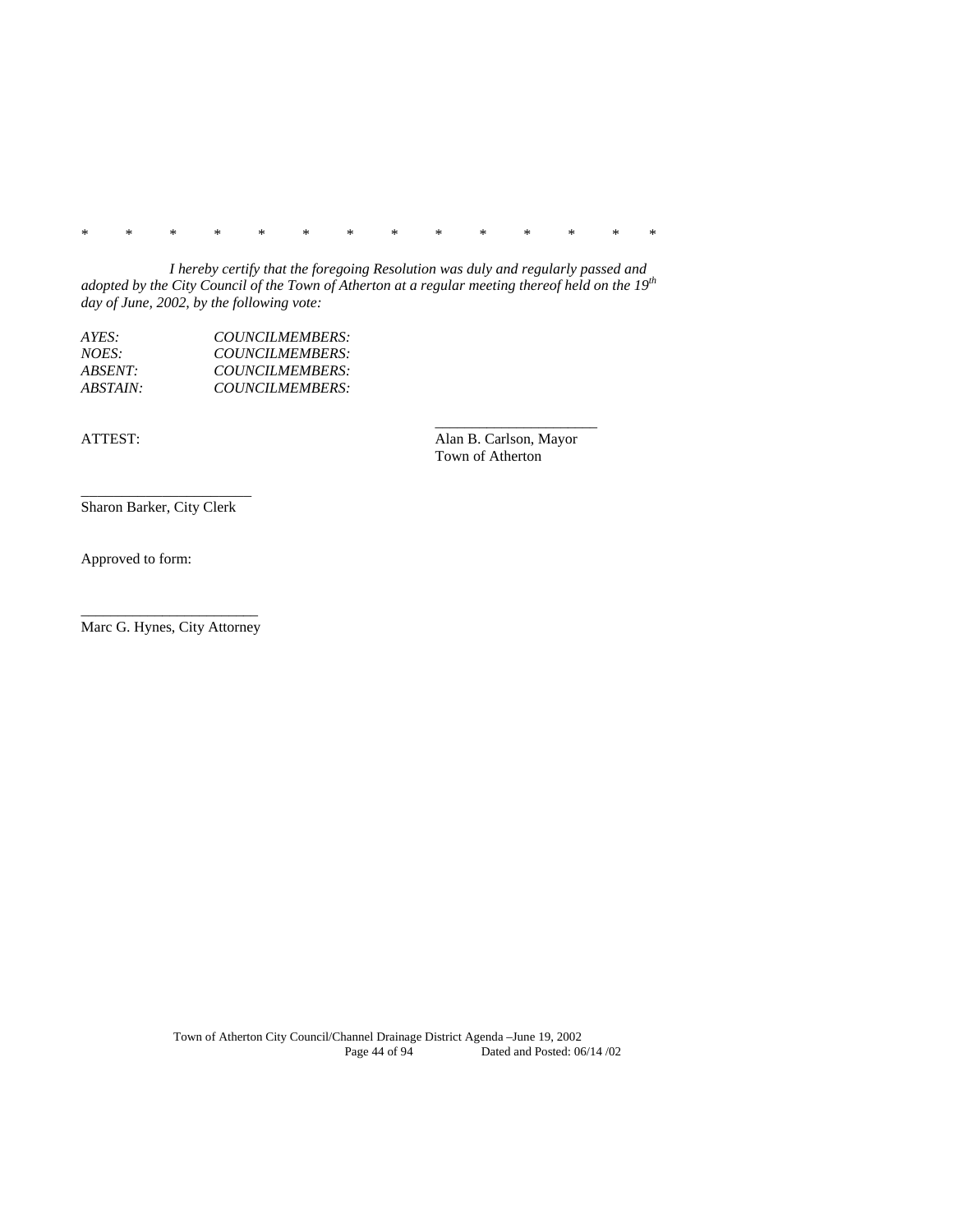#### EXHIBIT "A" MC CORMICK LANE VACATION LEGAL DESCRIPTION

A portion of Mc Cormick Lane shown on that certain subdivision map entitled "Villa Oaks, Atherton, San Mateo County, California, Being a Resubdivision of Lots 9, 10, and 11 of Villa Lots at Fair Oaks" Recorded February 25, 1954 in San Mateo County Records File Number 38670L, Volume 39 of Maps, Page 20.

BEGINNING at the most westerly corner of Lot 4 of said Villa Oaks, said point being a point on the northeast street right-of-way Line of Mc Cormick Lane, thence along said Mc Cormick Lane right-of- way line south  $45E 40'$  east,  $30.00$  feet, thence along a curve to the right with a radius of 280.00 feet, through an angel of  $9E 07' 40''$ , a distance of 44.61 feet, thence along a curve to the left with a radius of 30.00 feet, through an angle of 79E 43' 06" a distance of 42.26 feet, thence, leaving the right-of-way line of Mc Cormick Lane and proceeding south 62E44'35" west a distance of 59.36 feet along a line parallel to and 20.00 feet northwest of the center line of Burns Avenue, to a point on the southwest street right-of-way line of Mc Cormick Lane, thence in a generally northwest direction, along the said Mc Cormick Lane right-of-way line, on a curve with a center that lies south 57E 57' 46" west 240.00 feet, with a radius of 240.00 feet, through and angle of 13E 37' 46" a distance of 57.09 feet, thence north 45E 40" west to the most northerly corner of Lot 5 of said Villa Oaks, thence leaving the southwest street right-of-way line of Mc Cormick Lane north 3123'40" east to the point of beginning and containing 3925.59 square feet, and

RESERVING therefrom a bicycle, pedestrian and Public Utility Easement over the entire area of the parcel described above, and also

RESERVING therefrom am easement 10 feet wide for sanitary sewers lying immediately adjacent to and southeast of the line connecting the most northerly corner of Lot 5 and the most westerly corner of Lot 4 of said Villa Oaks.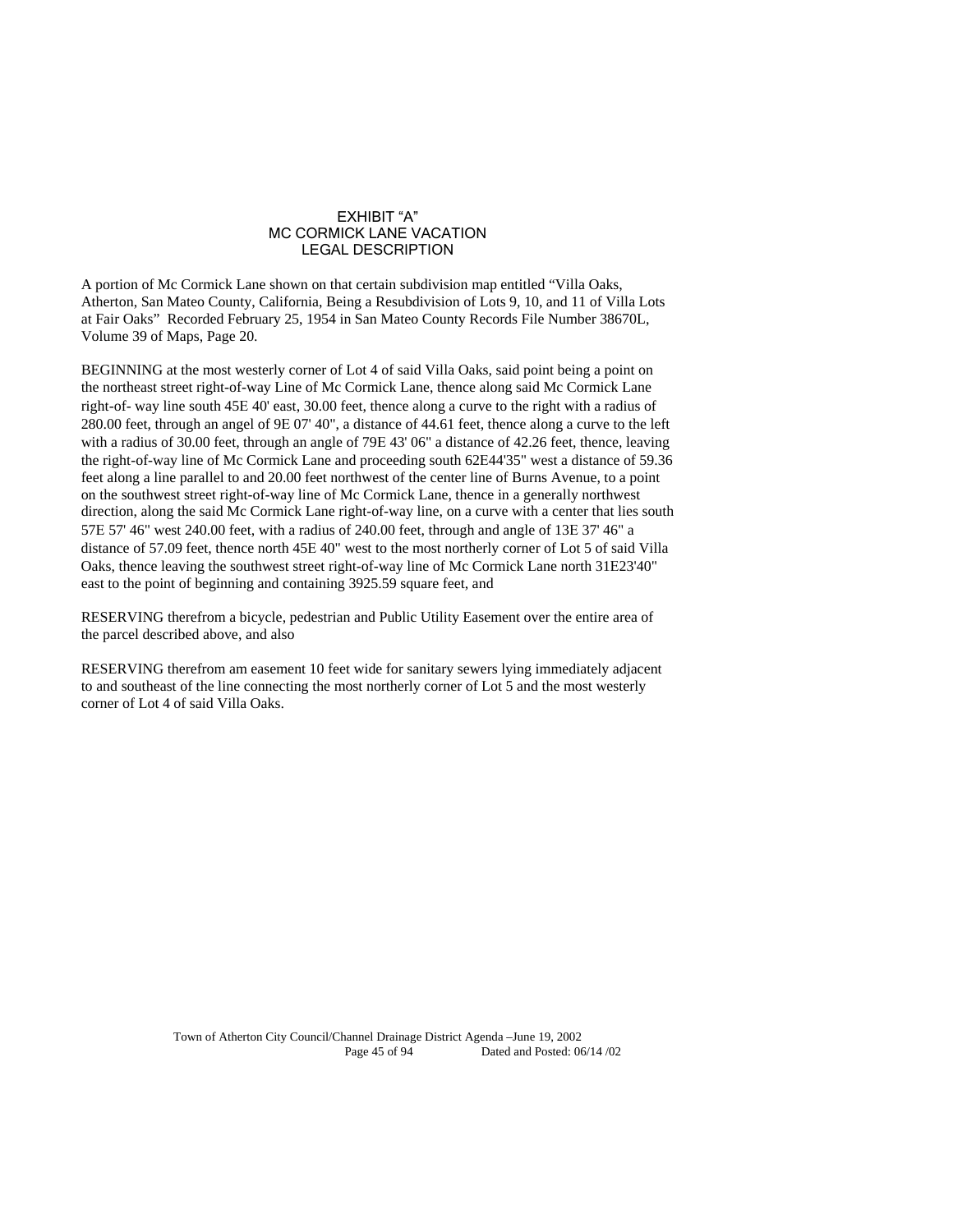**Item No. 18** 



# **Town of Atherton**

# **CITY COUNCIL STAFF REPORT**

**TO: HONORABLE MAYOR AND CITY COUNCIL** 

**FROM: JAMES H. ROBINSON, CITY MANAGER** 

**DATE: FOR THE MEETING OF JUNE 19, 2002** 

# **SUBJECT: AMENDMENT TO AGREEMENT FOR PROFESSIONAL SERVICES FOR FISCAL YEAR 2002/03 – NEAL MARTIN AND ASSOCIATES**

# **RECOMMENDATION:**

It is recommended that the City Council approve and authorize the Mayor to execute the attached Agreement For Professional Services with Neal Martin and Associates for Fiscal Year 2002-2003. Also included within the agreement is Exhibit A (Outline of Services) and Exhibit B (FY 2002- 2003 fee schedule).

# **BACKGROUND:**

Neal Martin and Associates has provided professional planning services on a contractual basis since 1983. Planning services provided include preparation of Agendas, Staff Reports etc., for the Planning Commission and General Plan Committee. They are also actively involved in reviewing applications for CUP's, Use Permits, Variances, Subdivisions, Heritage Tree Removal Permits, Ordinance Amendments and other applications as well as taking minutes for the Planning Commission and General Plan Committee. Details of services provided by Neal Martin and Associates are contained within the attached Exhibit A of their proposed agreement.

Under the terms of the agreement it is proposed that Lisa Costa Sanders be reclassified from Senior Planner to Deputy Town Planner which more accurately reflects her role in providing most of the planning services. Neal Martin will continue to provide services for any of the more complex planning matters. As an example, Neal is currently involved in completing our draft Housing Element.

The agreement also provides for general liability insurance in the amount of \$2,000,000.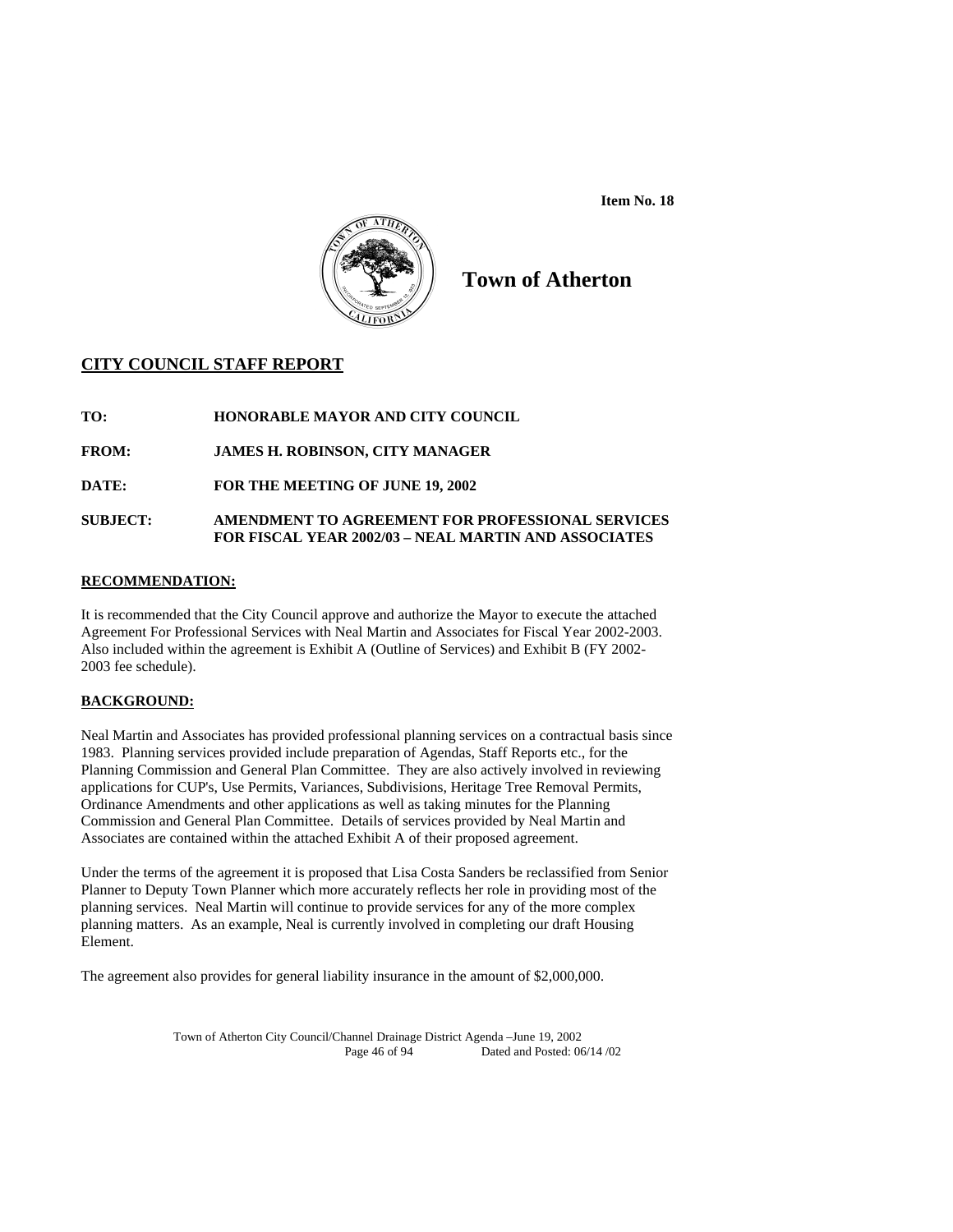# **FISCAL IMPACT:**

Last year's agreement did not reflect any increase in hourly rates. The proposed agreement would include a change from Senior Planner to Deputy Town Planner with a change in rate of \$75.00 to \$85.00 per hour. However, the projected annual planning costs for FY 2002-2003 reflects a reduction in overall costs. It is also anticipated that Neal Martin and Associates will assist staff in evaluating improvements in cost recovery for Planning Services. Our fee schedule is currently under review and staff will recommend that we consider creating collecting a deposit for projects to insure that project costs do not exceed staff time plan review. Staff will explore these options at our budget review scheduled for June 14, 2002.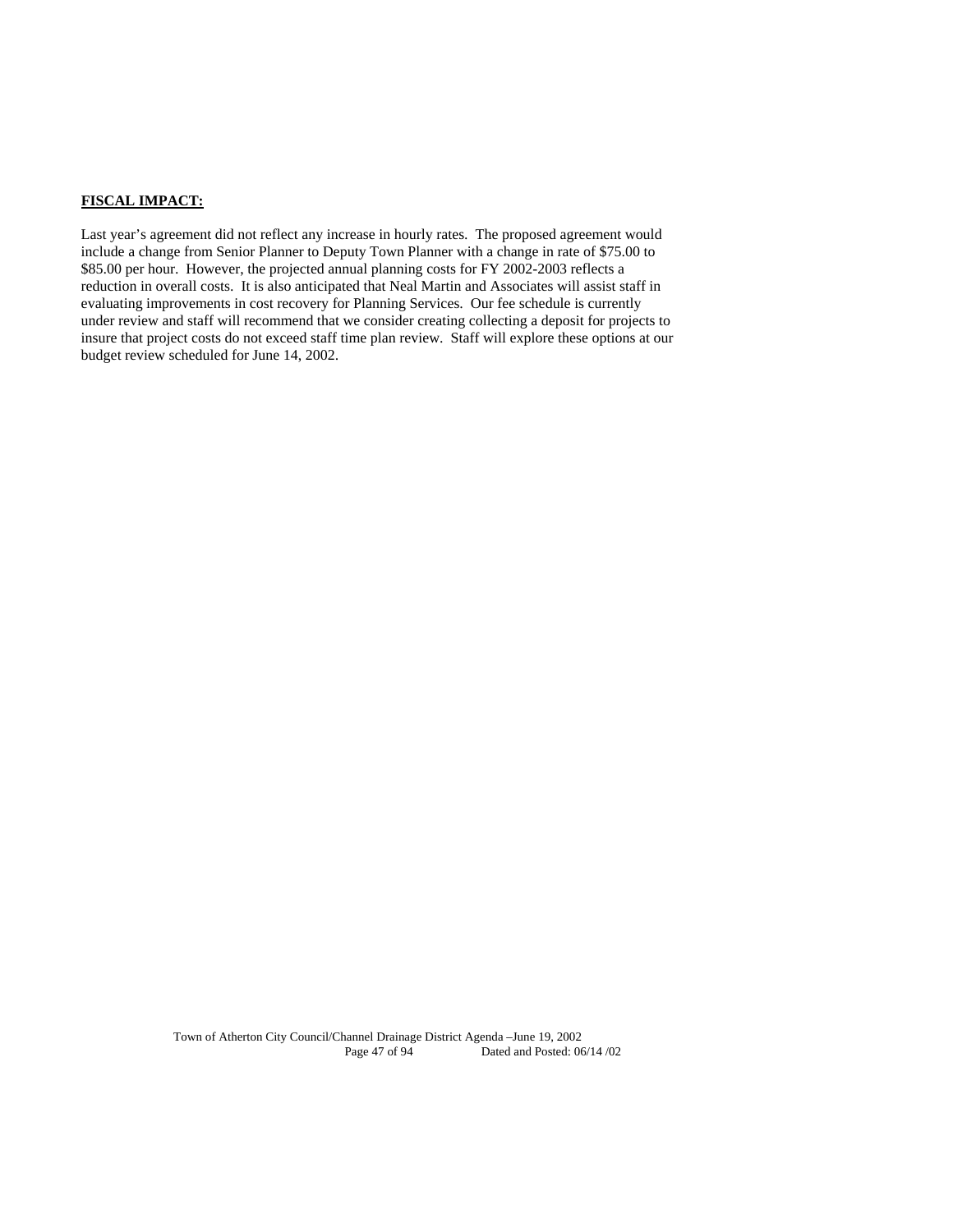**Item No. 19** 



# **Town of Atherton**

# **CITY COUNCIL STAFF REPORT**

- **TO: HONORABLE MAYOR AND CITY COUNCIL JAMES H. ROBINSON, CITY MANAGER**
- **FROM: CLIFF TEMPS, PUBLIC WORKS DIRECTOR**
- **DATE: FOR THE MEETING OF JUNE 19, 2002**

#### **SUBJECT: APPROVAL OF PLANS AND SPECIFICATIONS AND AWARD OF CONTRACT FOR 2002 STREET RECONSTRUCTION - PHASE 1 PROJECT 2001-01**

### **RECOMMENDATION**

Approve the plans and specifications for 2002 Street Reconstruction - Phase 1 and award a contract for its construction to the low bidder (to be named at the Council meeting) for an amount no to exceed \$(to be provided at the Council meeting).

## **INTRODUCTION**

The FY 01/02 CIP includes \$1,128,816 for reconstruction of nine streets. Staff was able to have the survey work needed to prepare plans for all theses streets done. However, the delay in finding engineering help rendered it impossible to get all of the planned work out to bid in time to complete construction before the onset of the rainy season. Staff decided to focus its efforts on getting the work on three streets out to bid in time for assuring dry-weather construction. The three streets are Irving and James Avenue cul-de-sacs and Magnolia Drive, between Irving and James, and including its cul-de-sac. Their estimated construction cost is \$300,000.

## **ANALYSIS**

The three streets selected will serve as prototypes to test the construction method selected, with the expectations that the method will minimize the time and degree to which adjacent property owners are subjected to inconvenience and that it will be cost effective. The plans call for all asphalt concrete structural sections to minimize the depth of cut. This is expected to lessen construction time, facilitate providing low slope temporary ramps so people will be able to use their driveways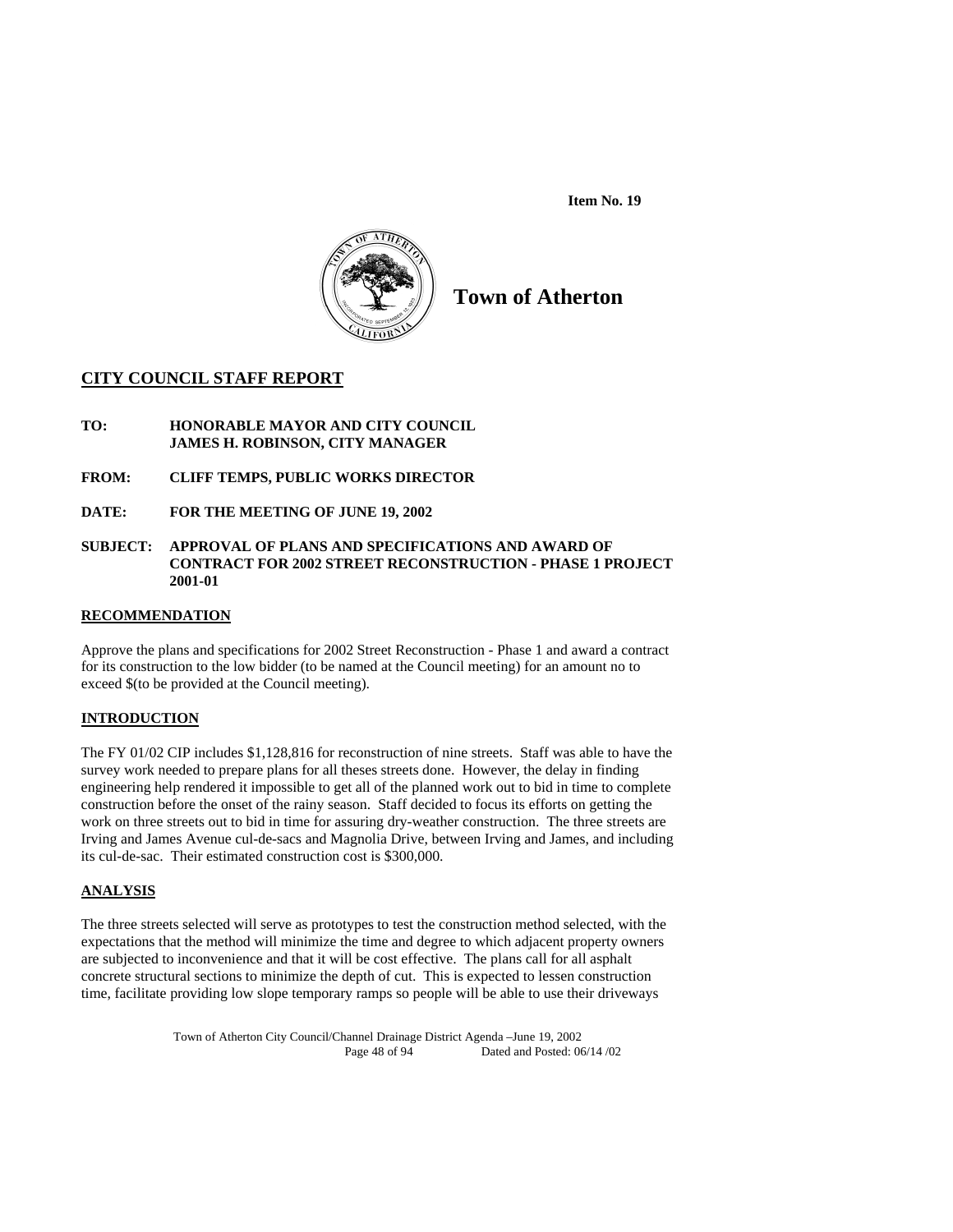more easily during construction, and to reduce the chance of digging down into expected soft material under existing pavements. The plans also call for treated wood headers along roadsides to provide some of the edge support benefit that would be furnished by much more expensive concrete gutters. Plans and specifications are available at the Town Hall counter for anyone who wants to see them.

Bids will not be opened until the day before the Council meeting. At the time this report was written, six local paving contractors have taken out plans. Staff will present a summary of the bids received and a recommendation regarding awarding a contract at the Council meeting.

# **FISCAL IMPACT**

Funds reconstructing these streets are provided in the FY 2001/2002 Capital Improvement Budget.

# **CONCLUSION:**

Provided the bids are in line with available funding, the contract for 2002 Street Reconstruction - Phase 1 should be awarded.

Respectfully submitted: Reviewed/Approved:

Cliff Temps James Robinson Public Works Director City Manager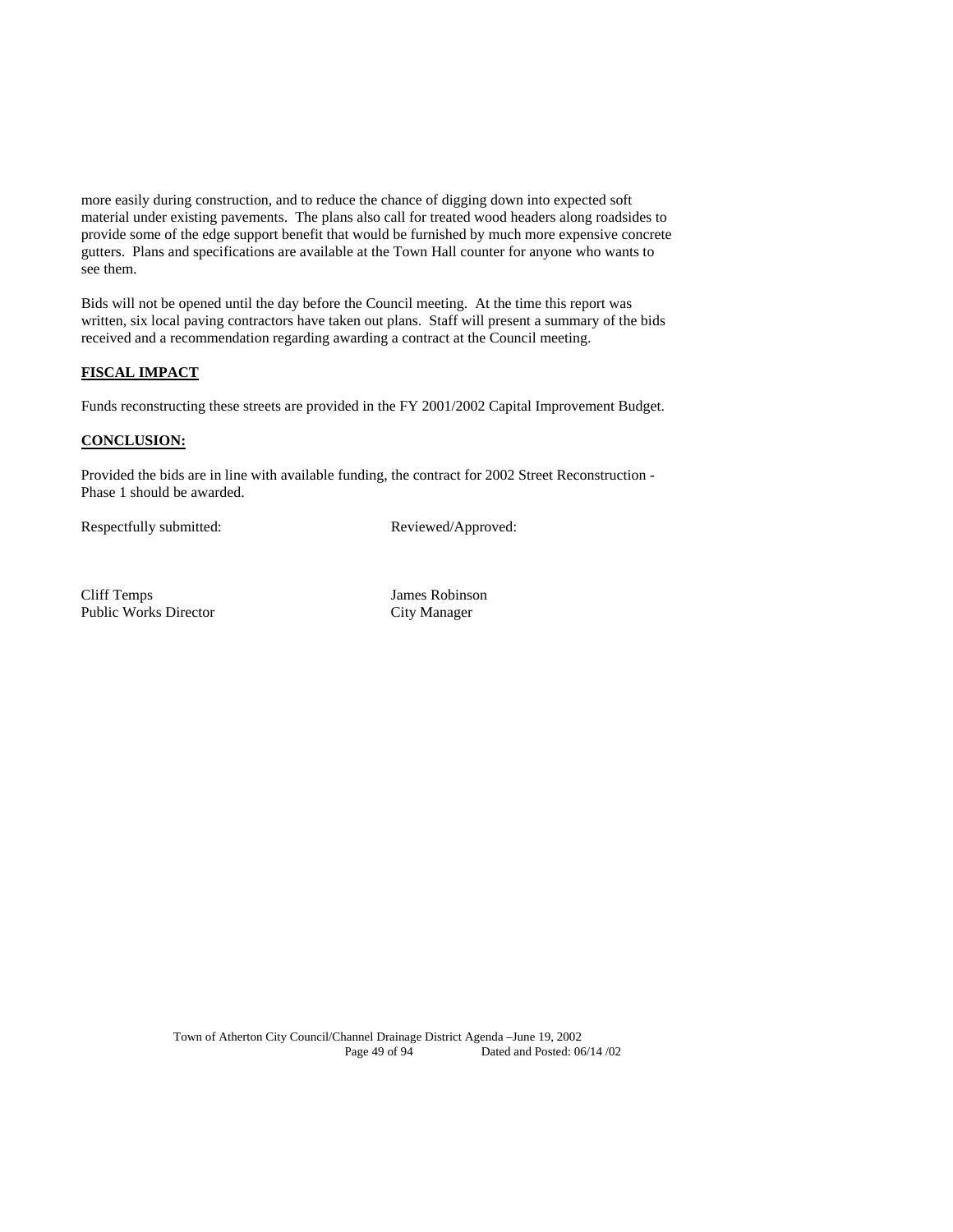**Item No. 20** 



**Town of Atherton** 

## **CITY COUNCIL STAFF REPORT**

**TO: HONORABLE MAYOR AND CITY COUNCIL** 

**FROM: JAMES H. ROBINSON** 

**DATE: FOR THE MEETING OF JUNE 19, 2002** 

## **SUBJECT: CONSIDER PROPOSED FY 2002-03 INTEGRATED OPERATING AND CAPITAL BUDGET AND ADOPT A RESOLUTION APPROVING THE FY 2002-03 OPERATING AND CAPITAL BUDGET**

## **RECOMMENDATION:**

Consider the proposed FY 2002-2003 Integrated Operating and Capital Budget and adopt a Resolution approving the FY 2002-2003 Operating and Capital Budget, and a Resolution approving the FY 2002-2003 Appropriations Limit and Calculations.

# **BACKGROUND:**

The City Council held a special meeting to consider the proposed FY 2002 -2003 Operating and Capital Budget on June 17, 2002. If the Council was unable to complete its review of the proposed budget, this item was continued to our regular meeting of June 19, 2002 for further discussion and adoption if necessary.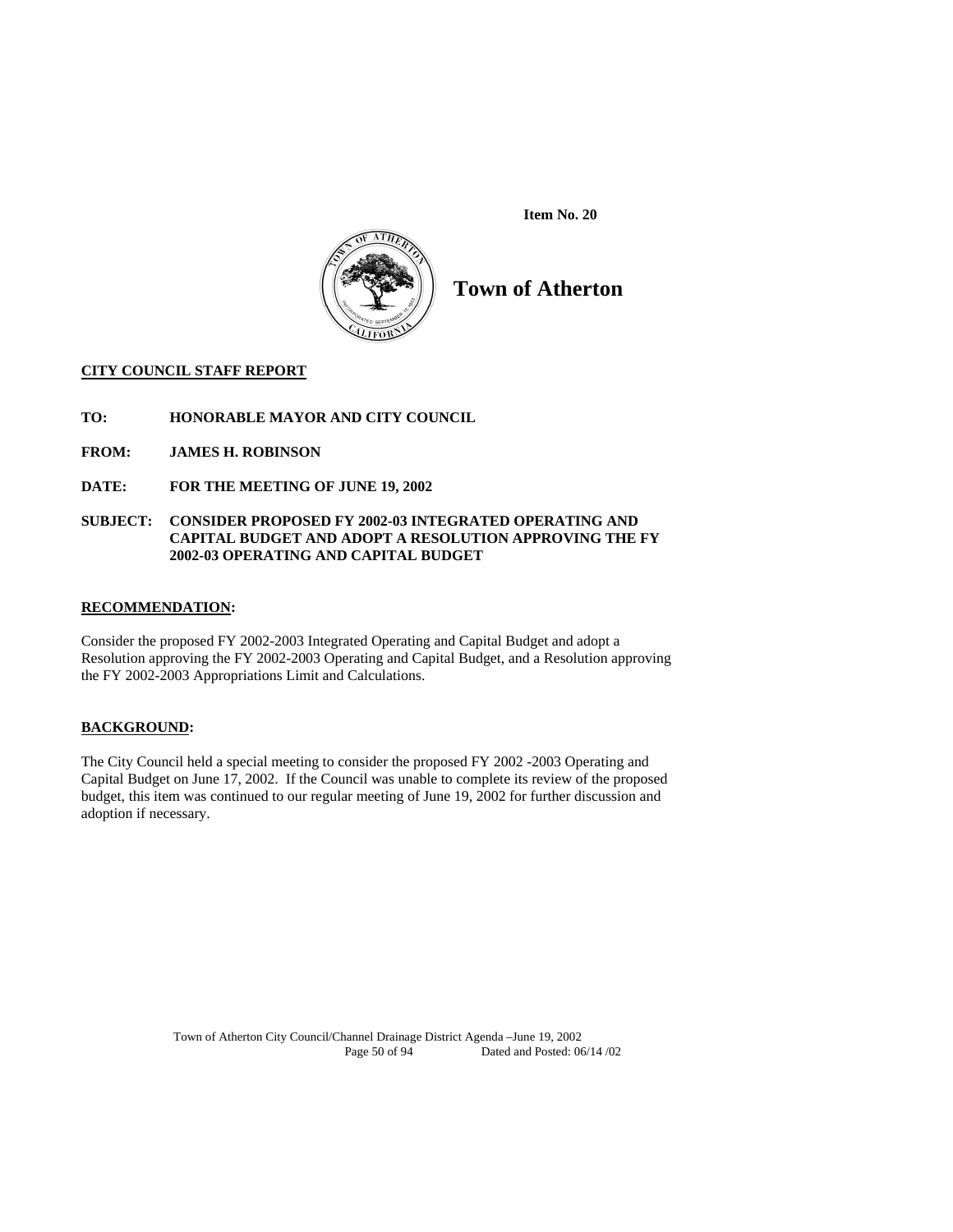#### **RESOLUTION NO.**

### **A RESOLUTION OF THE CITY COUNCIL OF THE TOWN OF ATHERTON ADOPTING THE FISCAL YEAR 2002-2003 OPERATING AND CAPITAL BUDGET**

**WHEREAS,** the City Council of the Town of Atherton set June 17, 2002 at the Town of Atherton City Council Chambers, 94 Ashfield Road, Atherton, California, as the time and place for the public hearing on the adoption of the Fiscal Year 2002-2003 Operating and Capital Budget; and

**WHEREAS,** notice of said hearing was duly given by posting the time and place of said hearing at designated places in accordance with Chapter 2.08 of the Municipal Code of the Town of Atherton; and

**WHEREAS,** said Council held a public hearing on the Proposed Fiscal Year 2002-2003 Operating and Capital Budgets on June 17, 2002; and

**WHEREAS,** it appears to be in the best interest of the citizens of the Town of Atherton that the Fiscal Year 2002-2003 Operating and Capital Budgets be adopted in the format set forth in Exhibit A, attached hereto, and by reference incorporated herein; and

 **WHEREAS,** the budgets were made available for public view at the Town Hall, 91 Ashfield Road, Atherton, California, and the Town Library, 2 Dinkelspiel Station Lane, Atherton, California.

**NOW THEREFORE, BE IT RESOLVED,** that the Fiscal Year 2002-2003 Operating and Capital Budgets totaling \$12,829,988, which include the General Fund Operating Budget and Reserves of \$7,476,379, Other Funds' Operating Budgets of \$1,067,467, and the Capital Budget of \$4,285,962 as set forth in Exhibit A, attached hereto and by reference incorporated herein, be adopted for Fiscal Year 2002-2003.

**BE IT FURTHER RESOLVED,** that the City Clerk of the Town of Atherton is hereby directed to forward a copy of said approved and adopted budget to the County Controller of San Mateo County for filing pursuant to Government Code Section 53901.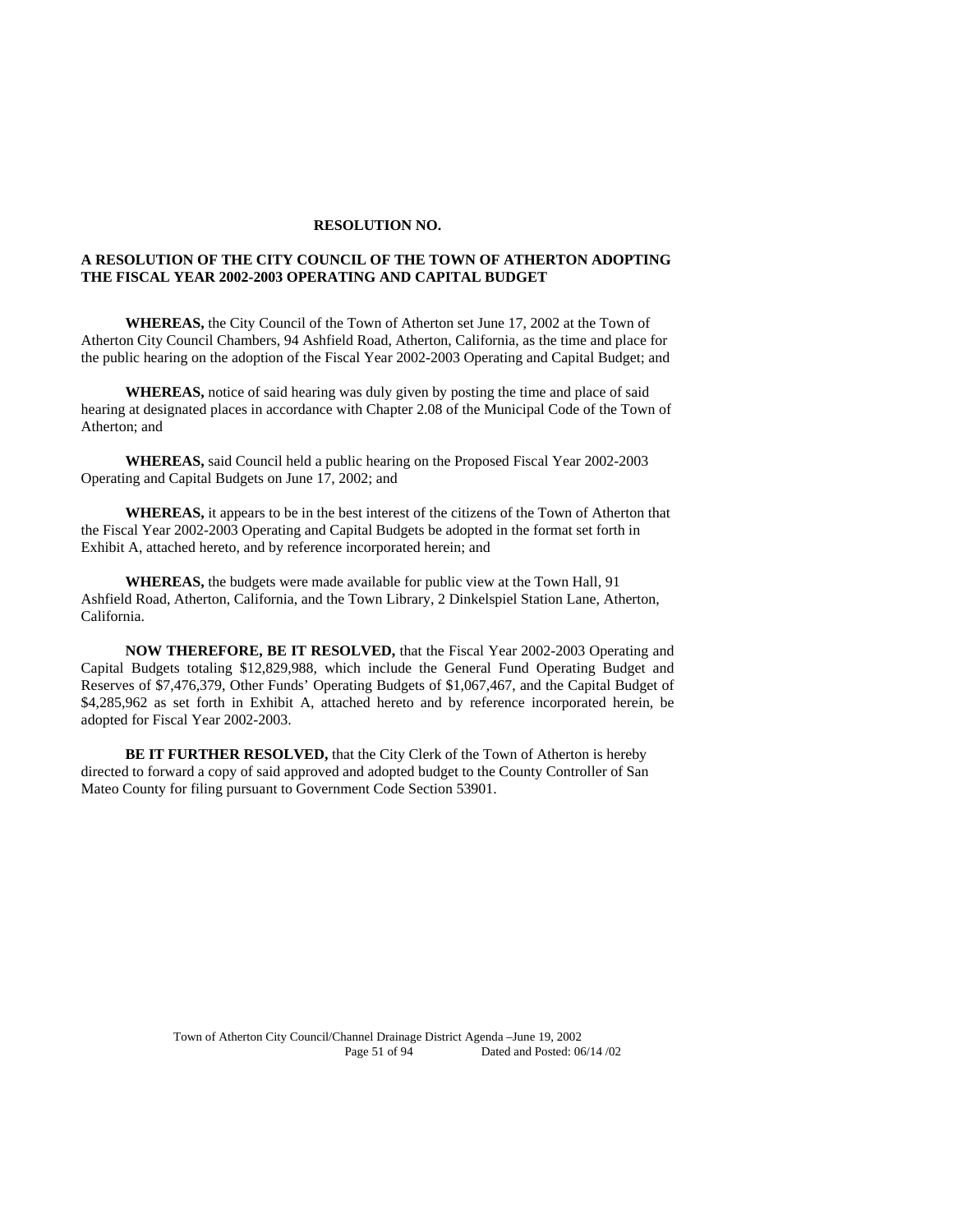\* \* \* \* \* \* \* \* \* \* \* \* \*

\_\_\_\_\_\_\_\_\_\_\_\_\_\_\_\_\_\_\_\_\_

 *I hereby certify that the foregoing resolution was duly and regularly passed and adopted by the City Council of the Town of Atherton at a special meeting thereof held on the \_\_th day of \_\_\_\_ 2002, by the following vote:* 

| AYES:    | Councilmembers: |
|----------|-----------------|
| NOES:    | Councilmembers: |
| ABSENT:  | Councilmembers: |
| ABSTAIN: | Councilmembers: |

 *Alan B. Carlson, Mayor Town of Atherton* 

ATTEST:

*\_\_\_\_\_\_\_\_\_\_\_\_\_\_\_\_\_\_\_\_\_ Sharon Barker, City Clerk* 

Approved to Form

\_\_\_\_\_\_\_\_\_\_\_\_\_\_\_\_\_\_\_\_ Marc Hynes, City Attorney

**I. EXHIBIT "A"**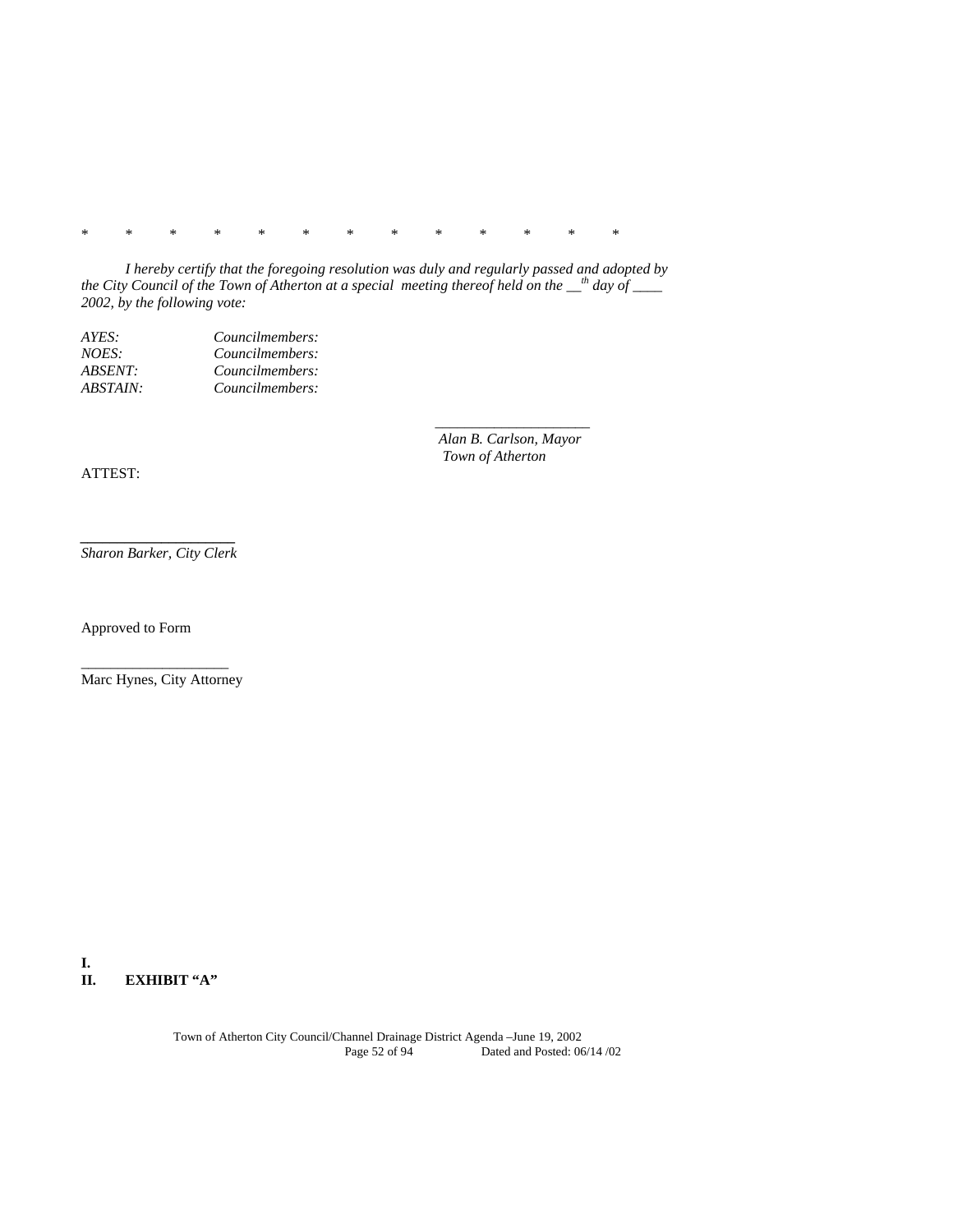## **THE CITY COUNCIL OF THE TOWN OF ATHERTON DOES HEREBY RESOLVE AS FOLLOWS:**

**Section 1:** That an Appropriation-Expenditure Budgeting System entitled Expenditure Control **Budget (ECB) is hereby adopted. The system consists of:** 

- **Present Personnel Policies, Procedures, and Memorandum of Understanding, including salary schedules and benefits, except as hereinafter changed by resolution or ordinance of the City Council.**
- **The Expenditure Control Budget will show overall General Fund and other funds and/or departments.**
- **This system will apply to Operating and Capital Budget Expenditures as intended for use in Fiscal Year 2002-2003.**
- **All encumbered expenditures from the Fiscal Year 2001-2002 Adopted Budget shall be carried forward and re-appropriated in Fiscal Year 2002-2003. Said encumbered expenditures to be reappropriated in Fiscal Year 2002-2003 must be initiated by the Department Heads, recommended by the Finance Director, and approved by the City Manager.**
- **Capital Project Commitments: Capital projects for which funds are appropriated in the budget year shall have those funds restricted for use for that project. Such appropriations will continue to be valid in subsequent fiscal years until the project is completed or the Council takes subsequent action to de-appropriate all or part of the funds originally restricted. If a capital project requires an additional appropriation in excess of 5% of its budget, then City Council approval shall be required.**
- **General Fund Balance: The General Fund will maintain a Reserved Balance of \$ 3.5 million to maintain the City's credit worthiness, and to adequately provide for economic uncertainties, cash flow needs, contingencies, or local disasters.**
- **The City Manager is authorized to make any transfers of Operating Budget appropriation balances between departments and/or programs whenever he deems it necessary to do so in order to carry out the service level objectives and work programs established by the City Council. The City Council will be promptly advised of transfer of operating budget appropriations.**
- **This budget system assumes existing service levels; Council approval will be required for any significant changes involving increased or decreased service levels.**
- **The Department of Finance shall be responsible for constant monitoring of the budget and shall establish and implement appropriate control mechanisms necessary for said purpose after consultation with city staff, and approval by the City Manager.**
- **A monthly financial report shall be prepared by the Finance Director for each department and/or program and/or capital project. Each Department Head shall be accountable for achieving results of his/her organization unit based upon the objectives set for each department by the City Manager and City Council, and shall be evaluated as to their performance in an annual performance appraisal conducted by the City Manager each year.**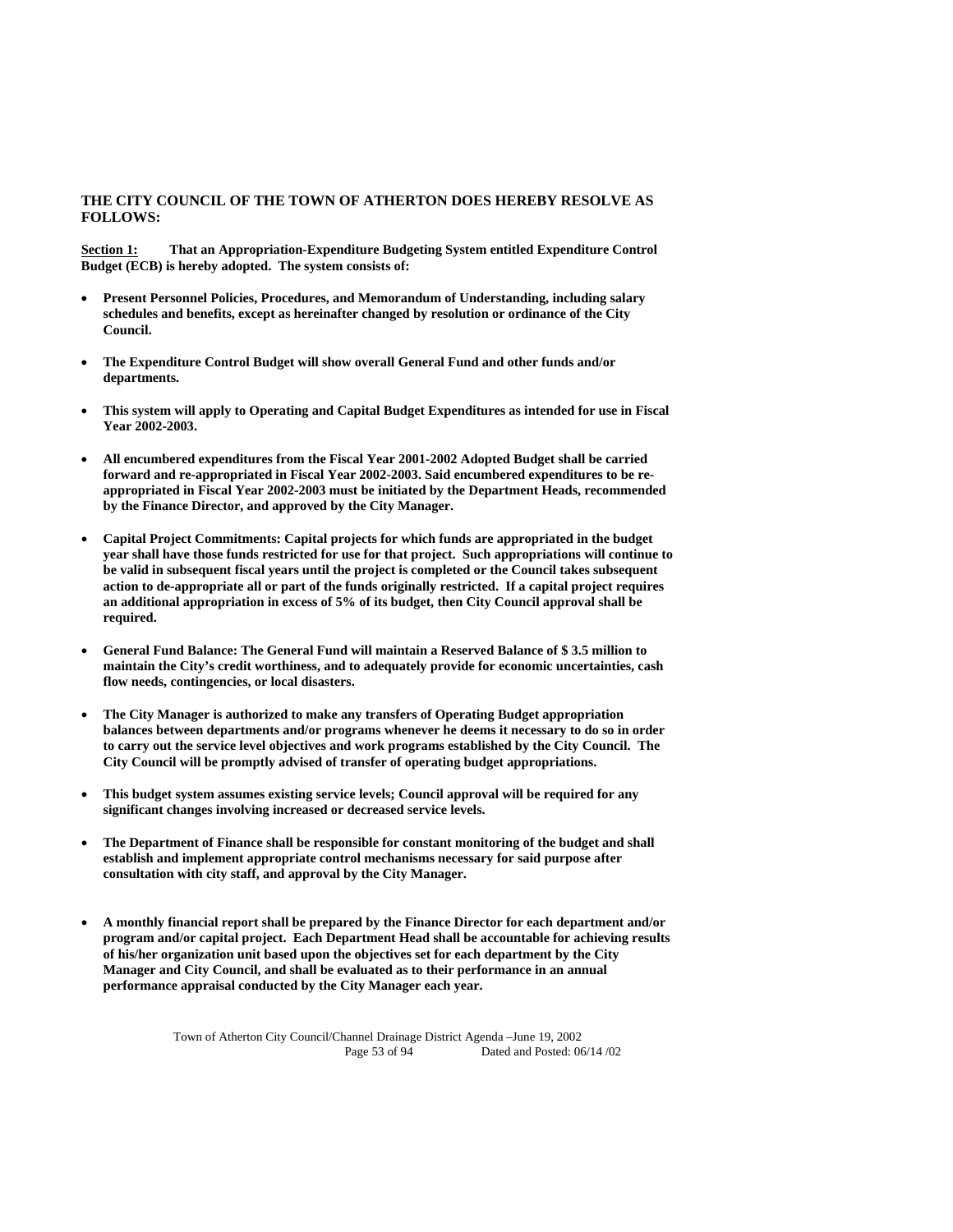**Deflator: A deflator procedure, to be administered by the City Manager, is hereby established for reducing appropriations in the event that projected revenues are reduced due to a reduction in the State subventions or other revenues that may fluctuate downward due to changes in economic conditions. For the 2002-2003 Fiscal Year, if total revenues, as estimated by the City Manager are insufficient, the amount of total Operating Budget appropriations shall be reduced as determined by the City Manager, based on his assessment of total Town needs and consultation with the City Council; no deferral of capital projects will be implemented until discussed with the City Council and staff at a duly called public meeting.** 

**Section 2: The FY 2002-2003 General Fund Operating Budget Programs are hereby adopted, establishing the following projected General Fund Revenue and General Fund Expenditures:** 

## **FY 2002-2003 GENERAL FUND REVENUE ESTIMATES & EXPENDITURE BUDGET**

#### **General Fund Revenues:**

| <b>Property Tax</b>                  | 2,927,487 |
|--------------------------------------|-----------|
| Other Tax                            | 1,137,157 |
| Licenses and Permits                 | 1,407,000 |
| <b>Fines and Forfeitures</b>         | 70,000    |
| From Other Agencies                  | 220,974   |
| <b>Current Service Charges</b>       | 394,868   |
| Use of Money and Property            | 352,400   |
| <b>Other Revenues</b>                | 3,000     |
| <b>Total Revenues:</b>               | 6,512,886 |
| <b>Transfers and Carry-over:</b>     |           |
| Carry-over from 2001-2002 Surplus    | 374,888   |
| Capital Projects Direct Charge       | 150,000   |
| Police on the Street                 | 40,000    |
| <b>Transfer from Parcel Tax</b>      | 554,000   |
| Transfer from Gas Tax                | 100,000   |
| <b>Total Transfers:</b>              | 1,218,888 |
| <b>Total Revenues and Transfers:</b> | 7,731,774 |

#### **General Fund Expenditures:**

| City Council   | 21.650  |
|----------------|---------|
| City Manager   | 476.686 |
| City Attorney  | 182.504 |
| Finance Dept.  | 401.879 |
| Building Dept. | 867.699 |
|                |         |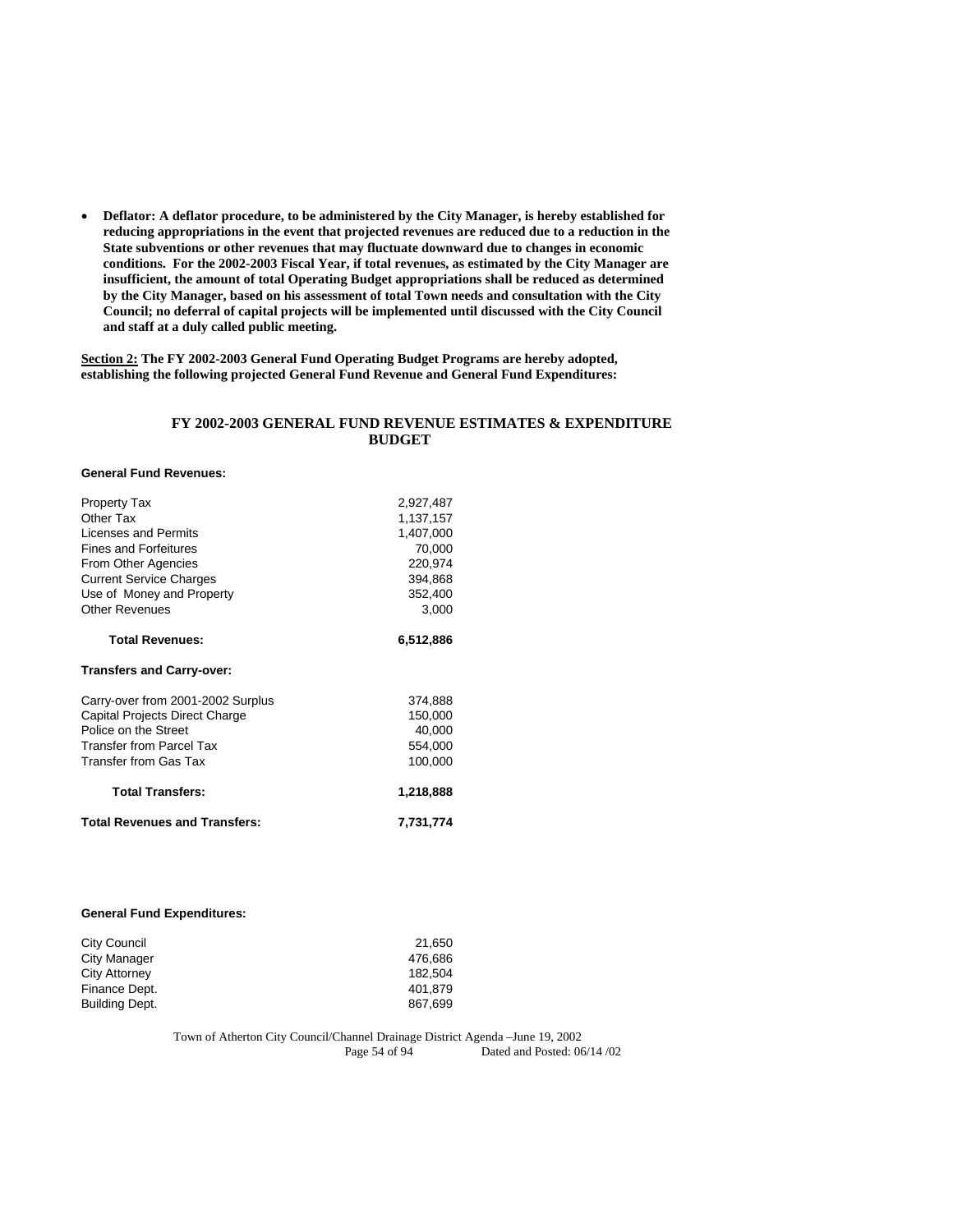| Police Dept.                                      | 3,687,057 |  |
|---------------------------------------------------|-----------|--|
| Public Works Dept.                                | 1.738.904 |  |
| Contingency                                       | 100.000   |  |
| <b>Total Expenditures:</b>                        | 7.476.379 |  |
| <b>Total Expenditures, Transfers and Reserves</b> | 7,476,379 |  |

Section 3: FY 2002-2003 all Funds Operating and Capital Budgets are hereby adopted, establishing the following revenue estimates and expenditure budgets:

# **Revenues & Other Resources:**

| <b>GENERAL FUND</b>                                                                                                                                                                                           | 7,731,774                                                                |
|---------------------------------------------------------------------------------------------------------------------------------------------------------------------------------------------------------------|--------------------------------------------------------------------------|
| <b>SPECIAL REVENUE FUNDS</b><br><b>Transportation Fund</b><br>Parcel Tax Fund<br>Gas Tax Fund<br>Road Construction Impact Fees Fund<br>State COPS Fund<br>Tennis Program Fund<br>Library Special Revenue Fund | 270,000<br>1,570,000<br>200,000<br>400,000<br>100,000<br>9,000<br>20,000 |
| <b>CAPITAL PROJECT FUNDS</b><br>Capital Improvement Fund<br>Storm Drainage Fund<br>Channel Drainage District Fund<br>Middlefield Road Grants Fund<br><b>Facilities Construction Fund</b>                      | 10,000<br>10,000<br>52,280<br>1,200,000<br>22,000                        |
| <b>INTERNAL SERVICES FUND</b><br>Information Technology Fund<br><b>Administrative Services Fund</b><br>Workers Comp Insurance Fund<br>Vehicle Replacement Fund                                                | 91,371<br>406,256<br>110,129<br>39,400                                   |
| <b>TRUST &amp; AGENCY FUND</b><br>Evans Estate Fund (Art Committee)                                                                                                                                           | 116,900                                                                  |
| Total Revenue & Other Resources:                                                                                                                                                                              | 12,359,111                                                               |
| <b>Expenditures &amp; Other Uses:</b>                                                                                                                                                                         |                                                                          |
| <b>GENERAL FUND</b>                                                                                                                                                                                           | 7,476,379                                                                |

| SPECIAL REVENUE FUNDS      |           |
|----------------------------|-----------|
| Parcel Tax Fund            | 1.480.309 |
| <b>Transportation Fund</b> | 273.992   |
| Gas Tax Fund               | 57.203    |
|                            |           |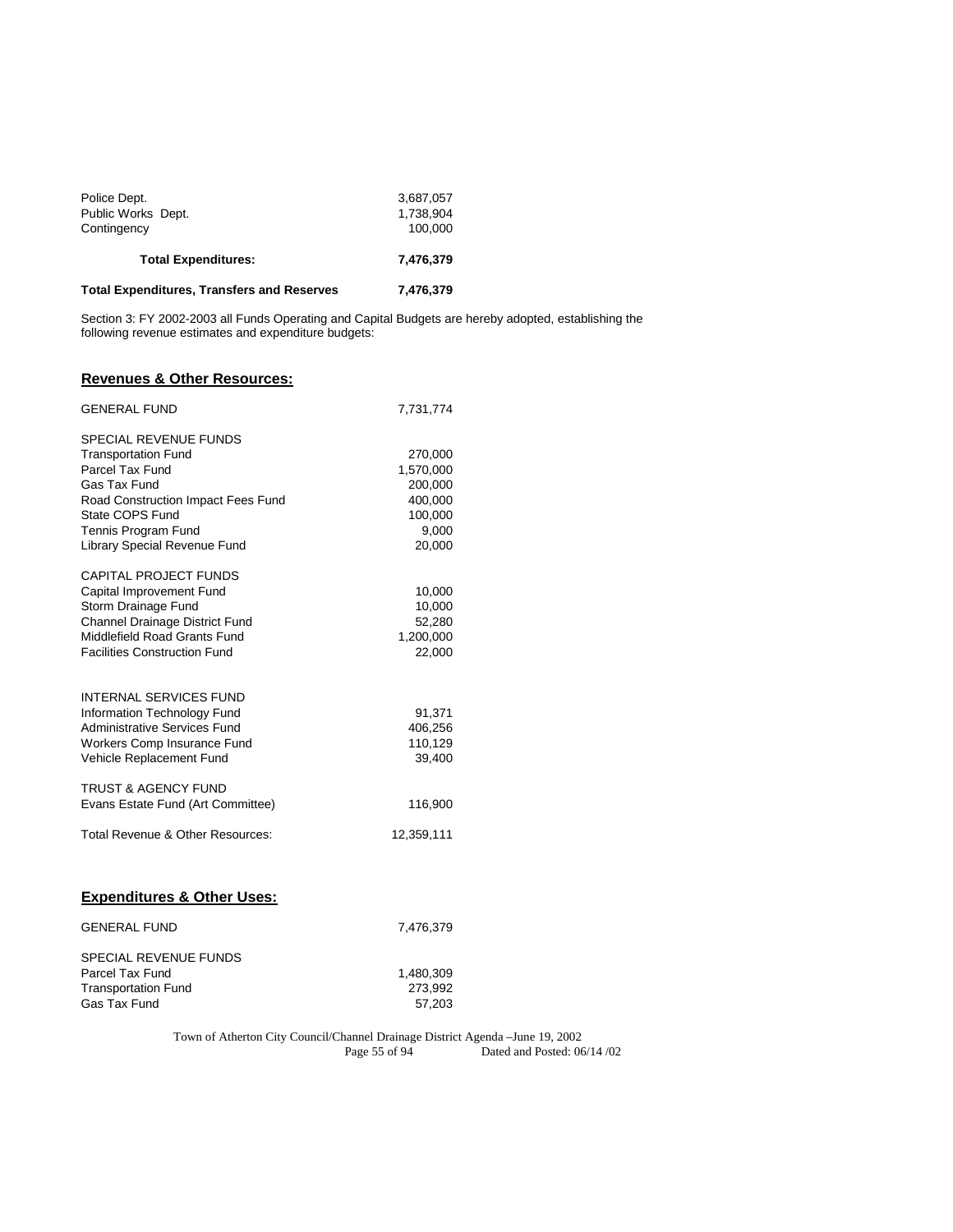| Road Construction Impact Fees Fund<br><b>State COPS Grant</b><br>Police on the Street<br>Tennis Program Fund<br><b>Library Special Revenue</b>                                        | 684,294<br>100,000<br>40,000<br>29,496<br>22,567 |
|---------------------------------------------------------------------------------------------------------------------------------------------------------------------------------------|--------------------------------------------------|
| CAPITAL PROJECT FUNDS<br>Storm Drainage Fund<br><b>Channel Drainage District Fund</b><br><b>Middlefield Road Grants</b><br><b>Facilities Construction Fund</b><br>Capital Improvement | 0<br>90,848<br>1,299,000<br>198,454<br>396,861   |
| <b>INTERNAL SERVICES FUND</b><br>Information Technology Fund<br>Administrative Services Fund<br>Workers Comp Insurance Fund<br>Vehicle Replacement Fund                               | 100,500<br>325,334<br>125,000<br>45,000          |
| TRUST AGENCY FUND<br>Evans Estate Fund (Art Committee)                                                                                                                                | 84,750                                           |
| Total Expenditures & Other Uses:                                                                                                                                                      | 12,829,988                                       |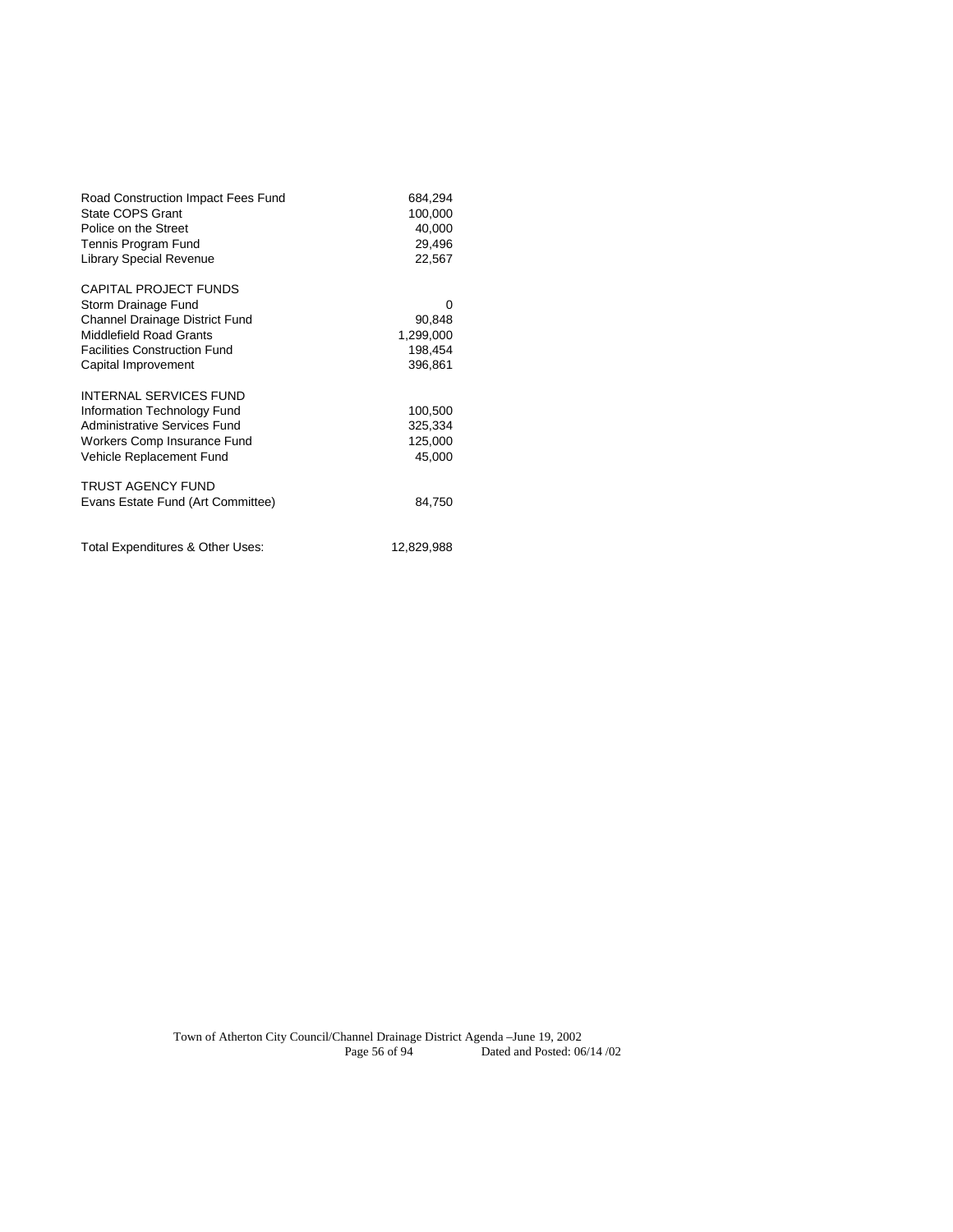#### **RESOLUTION NO. 02-\_\_**

## **A RESOLUTION OF THE CITY COUNCIL OF THE TOWN OF ATHERTON APPROVING APPROPRIATIONS LIMIT AND CALCULATIONS FOR FISCAL YEAR 2002-2003**

**WHEREAS,** the Finance Director has calculated the fiscal year 2002/2003 appropriations limit for the Town of Atherton in accordance with applicable State law; and

**WHEREAS,** the San Mateo County annual percentage change in population is 0.00% and the per capita personal income percentage change over is (1.27)% (noting that both amounts are supplied by the Finance Department, State of California).

**WHEREAS,** the Finance Director has recommended approval of said limit at \$5,474,391 and its calculations.

**NOW, THEREFORE, BE IT RESOLVED** that the City Council of the Town of Atherton does hereby approve the appropriations limit of \$5,474,391 and its calculations as set forth in Attachment 1 through 3, the copies of which are attached hereto.

\* \* \* \* \* \* \* \* \* \* \* \*

*I hereby certify that the foregoing Resolution was duly and regularly passed and adopted by the City Council of the Town of Atherton at a regular meeting thereof held on the \_\_th day of \_\_\_\_, 2002, by the following vote:* 

| AYES:           | COUNCILMEMBERS: |
|-----------------|-----------------|
| <i>NOES:</i>    | COUNCILMEMBERS: |
| <i>ABSENT:</i>  | COUNCILMEMBERS: |
| <i>ABSTAIN:</i> | COUNCILMEMBERS: |

 \_\_\_\_\_\_\_\_\_\_\_\_\_\_\_\_\_\_\_*\_\_\_\_\_*  Alan B. Carlson, Mayor

ATTEST:

Sharon Barker, City Clerk

**\_\_\_\_\_\_\_\_\_\_\_\_\_\_\_\_\_\_\_\_\_\_**

APPROVED TO FORM:

\_\_\_\_\_\_\_\_\_\_\_\_\_\_\_\_\_\_\_\_\_\_\_ Marc Hynes, City Attorney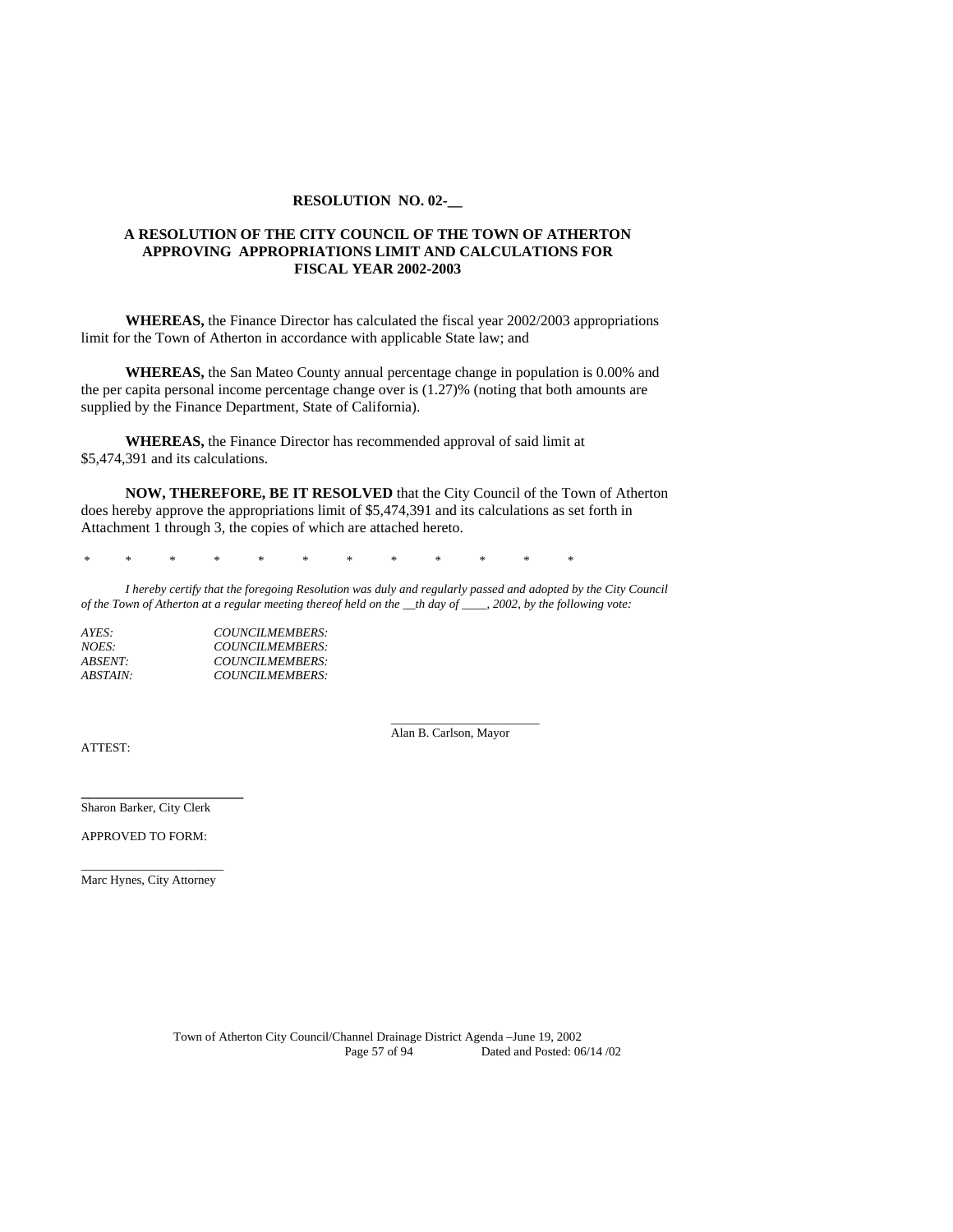#### **ATTACHMENT I**

# **TOWN OF ATHERTON GANN LIMIT COMPUTATION SUMMARY 2002-2003** BUILDING/ENG. PARKS OTHER POLICE TOTAL A. COSTS REASONABLY BORNE 1,050,266 515,278 913,019 3,687,057 6,165,620 B. FEES 1,289,000 268,600 10,000 7,400 1,575,000 C. FEES OVER(UNDER) COSTS 238,734 (246,678) (903,019) (3,679,657) (4,590,620) D. TRANSFER TO RESERVE 0 0 0 0 0 E. AMOUNT TO TAX PROCEEDS 238,734  $\underline{\hspace{1cm}} 238.734$   $\underline{\hspace{1cm}} 0$   $\underline{\hspace{1cm}} 0$   $\underline{\hspace{1cm}} 0$   $\underline{\hspace{1cm}} 238,734$ PROCEEDS OF TAXES 4,449,735 AMOUNT TO TAX PROCEEDS 238,734 TOTAL PROCEEDS OF TAXES 4,688,469 APPROPRIATION SUBJECT TO LIMIT 5,474,391 **AMOUNT OVER / (UNDER) LIMIT** (785,922)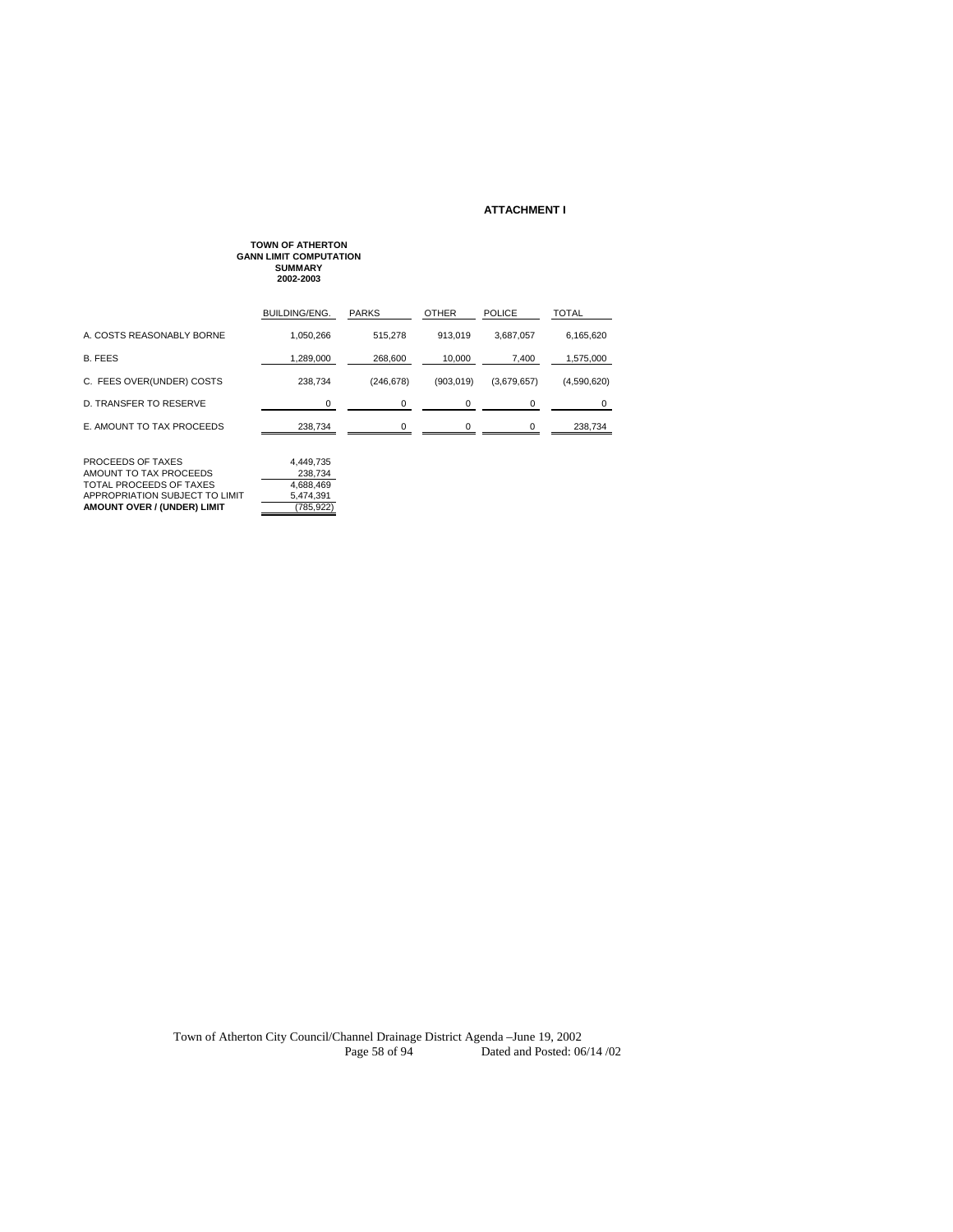#### **ATTACHMENT II**

#### **TOWN OF ATHERTON CALCULATION OF APPROPRIATION SUBJECT TO LIMIT 2002-2003**

| 2001-2002 APPROPRIATIONS SUBJECT TO LIMIT |         |        | 5,544,810 |
|-------------------------------------------|---------|--------|-----------|
| <b>County Population Change</b>           | 0.00    | 1.0000 |           |
| Per Capita Personal Income Change         | $-1.27$ | 0.9873 |           |
| <b>Calculation Factor</b>                 |         | 0.9873 |           |
| Annual Adjustment Increase                |         |        | (70, 419) |
| Parcel Tax Adjustment                     |         |        | 0         |
| <b>Total Adjustments</b>                  |         |        | (70, 419) |
| 2002-2003 APPROPRIATIONS SUBJECT TO LIMIT |         |        | 5.474.391 |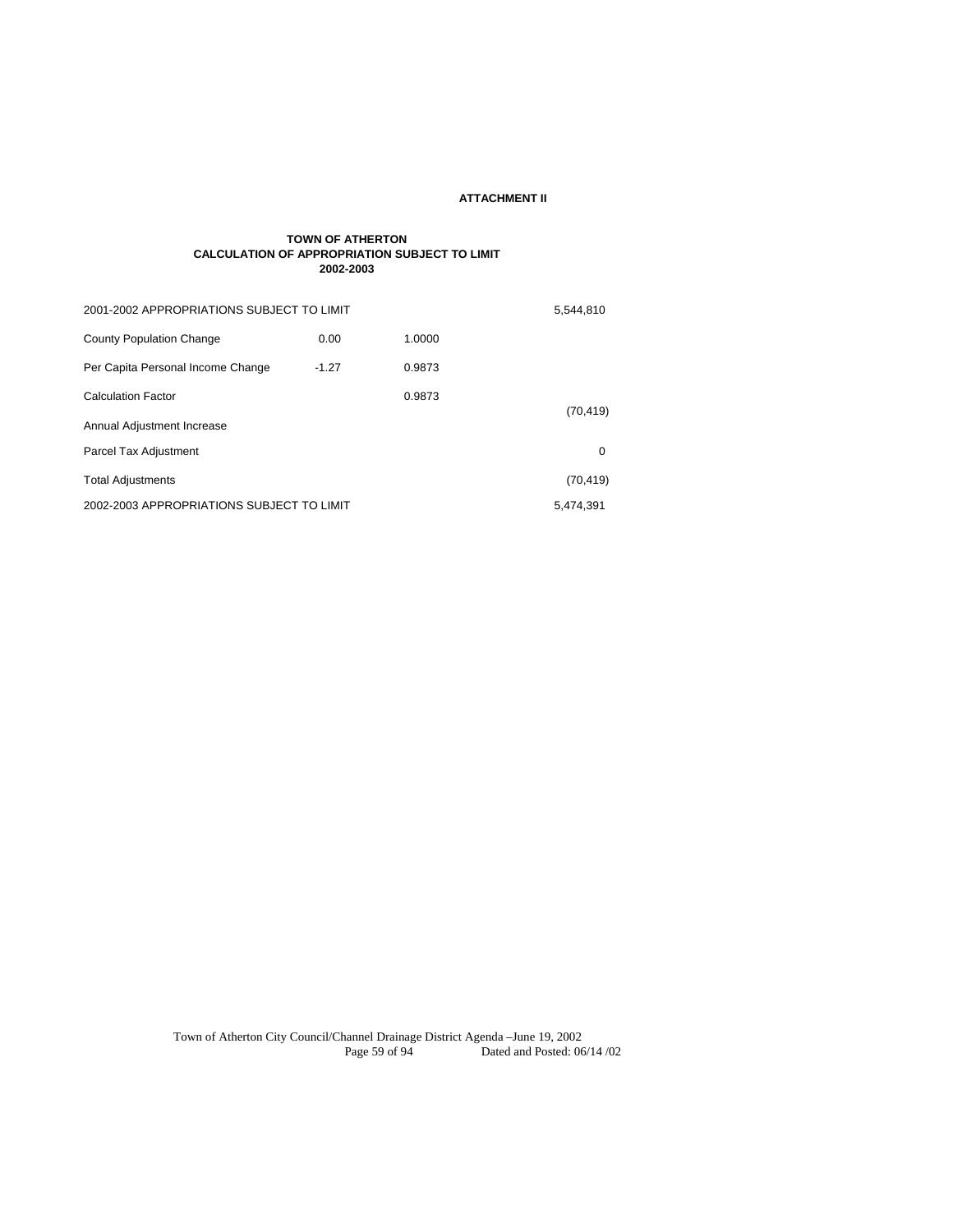# **TOWN OF ATHERTON ATTACHMENT III CALCULATION OF PROCEEDS OF TAXES FY 2002-2003**

|                                                                                                                                                                                                                           | <b>PROCEEDS</b><br>OF TAXES                    | NON-PROCEEDS<br>OF TAXES                        | <b>USER</b><br><b>FEES</b>                                        | <b>TOTAL</b>                                                                |
|---------------------------------------------------------------------------------------------------------------------------------------------------------------------------------------------------------------------------|------------------------------------------------|-------------------------------------------------|-------------------------------------------------------------------|-----------------------------------------------------------------------------|
| <b>10 PROPERTY TAXES</b><br>- SECURED<br>- UNSECURED<br>- SB813 SUPPLEMENTAL<br>- HOPTR<br>- OTHER<br>011 OTHER TAXES                                                                                                     | 2,427,493<br>297,145<br>127,500<br>31,349<br>0 |                                                 |                                                                   | 2,427,493<br>297,145<br>127,500<br>31,349<br>20,000                         |
| - FRANCHISE - PG&E<br>- FRANCHISE - CAL WATER<br>- FRANCHISE - BFI<br>- FRANCHISE - CABLE TV & OTHER<br>- SALES & USE TAXES<br>- PUBLIC SAFETY SALES TAX<br>- REAL PROPERTY TRANSFER                                      | 255,000<br>200,000                             | 115,453<br>53,044<br>81,510<br>52,000<br>80,000 |                                                                   | 115,453<br>53,044<br>81,510<br>52,000<br>255,000<br>80,000<br>200,000       |
| <b>0330 LICENSES AND PERMITS</b><br>- BUSINESS LICENSES<br>- BUILDING PERMITS                                                                                                                                             | 180,000                                        |                                                 | 1,100,000                                                         | 180,000<br>1,100,000                                                        |
| - ENCROACHMENT PERMITS<br>- OTHER LICENSES & PERMITS                                                                                                                                                                      |                                                |                                                 | 125,000<br>0                                                      | 125,000<br>$\mathbf 0$                                                      |
| <b>0340 FINES AND FORFEITURES</b><br>- VEHICLE CODE FINES<br>- OTHER FINES AND FORFEITURES                                                                                                                                |                                                | 45,000<br>25,000                                |                                                                   | 45,000<br>25,000                                                            |
| <b>0350 USE OF MONEY AND PROPERTY</b><br>- INTEREST-GENERAL FUND<br>- INTEREST-TRAFFIC SAFETY<br>- PARKING REVENUE<br>- PROPERTY RENTAL - PLAY SCHOOL<br>- PROPERTY RENTAL - CELLULAR ONE<br>- OTHER                      |                                                | 300,000<br>2,400<br>25,000<br>21,000<br>1,000   |                                                                   | 300,000<br>0<br>2,400<br>25,000<br>21,000<br>1,000                          |
| 0353 HOLBROOK-PALMER PARK<br>- SOCIAL FEES<br>- MEETING FEES<br>- FOOD SERVICE<br>- SUPERVISORY FEES<br>- LIABILITY INSURANCE FEE<br>- EQUIPMENT RENTAL<br>- CLASS FEES<br>- TENNIS CLASSES<br>- FOUNDATION REIMBURSEMENT |                                                | 0                                               | 160,000<br>75,000<br>0<br>20,000<br>1,600<br>3,000<br>0<br>0<br>0 | 160,000<br>75,000<br>0<br>20,000<br>1,600<br>3,000<br>0<br>$\mathbf 0$<br>0 |
| 0360 REVENUE FROM OTHER AGENCIES<br>- MOTOR VEHICLE LICENSE FEE                                                                                                                                                           | 380,000                                        |                                                 |                                                                   | 380,000                                                                     |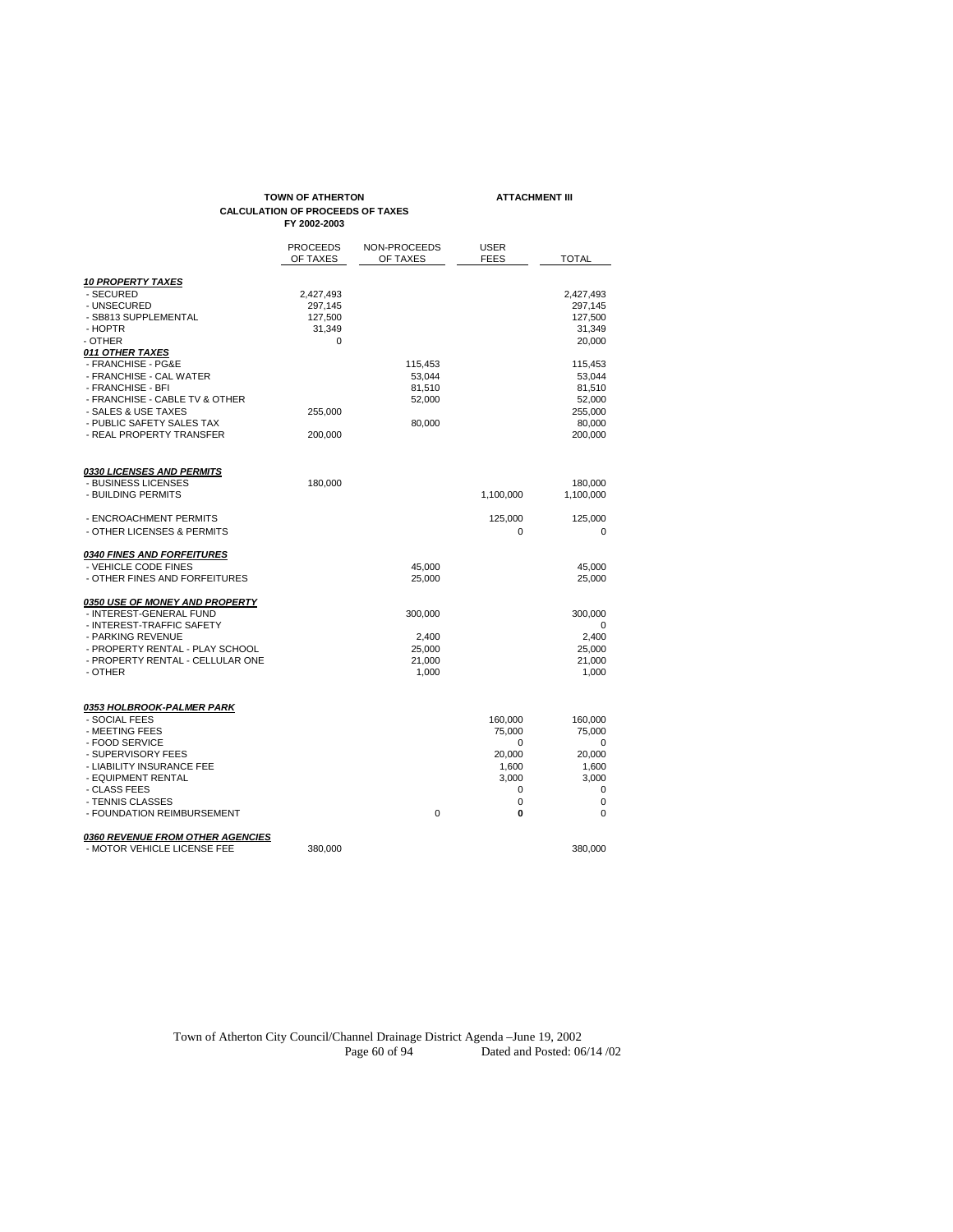# TOWN OF ATHERTON<br>CALCULATION OF PROCEEDS OF TAXES<br>FY 2002-03

|                                                                                | <b>PROCEEDS</b><br>OF TAXES | NON-PROCEEDS<br>OF TAXES | <b>USER</b><br><b>FEES</b>  | <b>TOTAL</b>        |
|--------------------------------------------------------------------------------|-----------------------------|--------------------------|-----------------------------|---------------------|
| 0370 CURRENT SERVICES<br>- ELECTIONS PROCESSING FEE<br>- DOCUMENT/RESEARCH FEE |                             | 0                        | $\mathbf 0$                 | 0<br>0              |
| - MICROFILM                                                                    |                             |                          | $\Omega$                    | 0                   |
| - PHOTOCOPY FEE<br>- ALARM MONITORING FEE                                      |                             |                          | 10,000<br>1,000             | 10,000<br>1,000     |
| - FALSE ALARM FINES                                                            |                             |                          | 4,000                       | 4,000               |
| - VEHICLE RELEASE                                                              |                             |                          | 2,000                       | 2,000               |
| - POLICE REPORT<br>- FINGERPRINTING FEE                                        |                             |                          | <sup>0</sup><br>$\mathbf 0$ | 0<br>0              |
| - SPECIAL SERVICES - POLICE                                                    |                             |                          | 1,400                       | 1.400               |
| - ZONING, PLANNING & SUBDIVISION FEES                                          |                             |                          | 42,000                      | 42,000              |
| - USE AND OCCUPANCY FEE<br>- APPLICATION FEE                                   |                             |                          | $\mathbf 0$<br>22,000       | 0<br>22,000         |
| - INSPECTION FEE                                                               |                             |                          | 0                           | 0                   |
| - ENGINEERING PLANNING FEE                                                     |                             |                          | 0                           | 0                   |
| - SALES OF DOCUMENTS<br>- SALES OF EQUIPMENT                                   |                             | 1,000                    | 0                           | 0<br>1,000          |
| - POST OFFICE                                                                  |                             | 52,000                   |                             | 52,000              |
| - OTHER SERVICES                                                               |                             |                          | $\mathbf 0$                 | 0                   |
| - SMIP (EARTHQUAKES)                                                           |                             |                          | 0                           | 0                   |
| - DONATIONS - SPECIAL GIFTS<br>- PG&E UTILITIES                                |                             | 0<br>0                   |                             | 0<br>0              |
| 0380 MISCELLANEOUS REVENUE                                                     |                             | 3,000                    |                             | 3,000               |
| 0390 REIMBURSEMENTS                                                            |                             |                          |                             |                     |
| <b>BOOKING FEES</b>                                                            |                             | 16,000                   |                             | 16,000              |
| - PERS EQUITY DISTRIBUTION<br>- POST                                           |                             | 31,000                   |                             | 0<br>31,000         |
| - ERAF                                                                         |                             | 0                        |                             | O                   |
| - OTHER                                                                        |                             | 49,000                   |                             | 49,000              |
| TOTAL GENERAL FUND                                                             | 3,898,487                   | 953,407                  | 1,567,000                   | 6,418,895           |
| <b>OTHER</b>                                                                   |                             |                          |                             |                     |
| PROPERTY TAX - SPECIAL TAX                                                     | 1,570,000                   |                          |                             | 1,570,000           |
| SALES TAX - TRANSPORTATION<br>INTEREST - TRANSPORTATION                        |                             | 270,000<br>0             |                             | 270,000<br>O        |
| GAS TAX - 2105                                                                 |                             | 200,000                  |                             | 200,000             |
| <b>ROAD IMPACT FEES</b>                                                        | 400,000                     |                          |                             | 400,000             |
| <b>DRAINAGE FUNDS</b><br>MIDDLEFIELD ROAD GRANTS                               | 62,280                      | 1,200,000                |                             | 62,280<br>1,200,000 |
| <b>STATE COPS</b>                                                              |                             | 100,000                  |                             | 100,000             |
| <b>TENNIS</b>                                                                  |                             |                          | 9,000                       | 9,000               |
| PARK IMPROVEMENTS                                                              |                             | 0                        |                             | 0<br>0              |
| <b>PARK GRANTS</b>                                                             |                             | 89,910                   |                             | 89.910              |
| CAPITAL IMPR.                                                                  | 10,000                      |                          |                             | 10,000              |
| <b>TOTAL OTHER REVENUES</b>                                                    | 2,042,280                   | 1,859,910                | 9.000                       | 3,911,190           |
| TOTAL REVENUES W/O INTEREST                                                    | 5,940,767                   | 2,813,317                | 1,576,000                   | 10,330,085          |
| <b>LESS EXCLUSIONS</b>                                                         |                             |                          |                             |                     |
| - CAPITAL OUTLAY                                                               | 1,701,451                   | 2,584,511                |                             | 4,285,962           |
| - FEDERAL / STATE MANDATES                                                     | 0                           |                          | 0                           | 0                   |
| <b>NET REVENUES</b>                                                            | 4.239.316                   | 228.806                  | 1,576,000                   | 6,044,123           |
|                                                                                | 70.1%                       | 3.8%                     | 26.1%                       | 100.0%              |
| <b>INTEREST</b>                                                                | 210,418                     | 11,357                   | 78,225                      | 300,000             |
| <b>TOTAL REVENUES</b>                                                          | 4,449,735                   | 240,163                  | 1,654,225                   | 6,344,123           |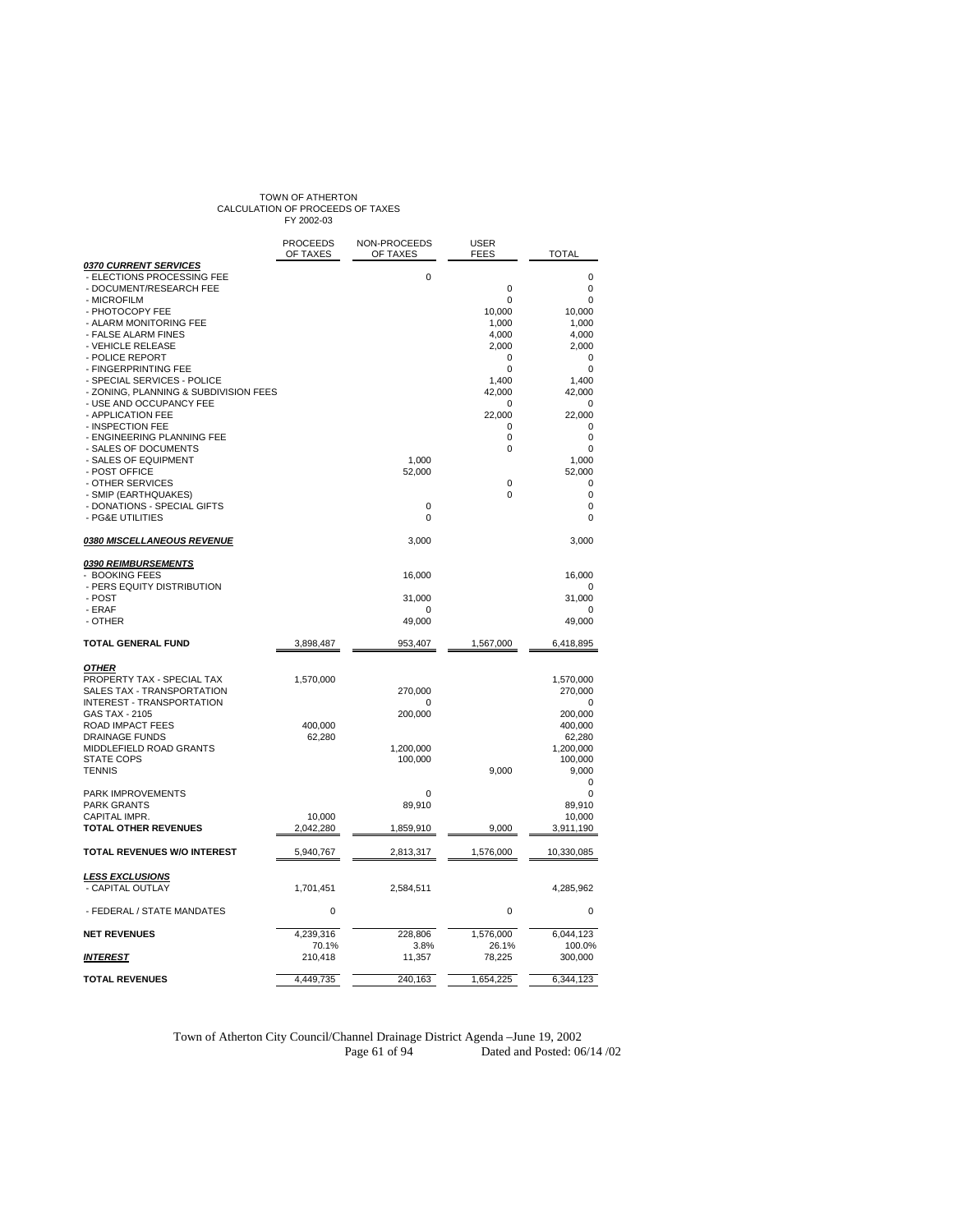**Item No. 21** 



**Town of Atherton** 

# **CITY COUNCIL STAFF REPORT**

- **TO: HONORABLE MAYOR AND CITY COUNCIL**
- **FROM: JAMES H. ROBINSON, CITY MANAGER**
- **DATE: FOR THE MEETING OF JUNE 19, 2002**
- **SUBJECT: SET DATE FOR PUBLIC HEARING FOR ADOPTION OF RESOLUTION ESTABLISHING A SPECIAL TAX FOR MUNICIPAL SERVICES FOR FY 2002-03**

## **RECOMMENDATION:**

It is recommended that the City Council set a date for a special meeting to conduct a Public Hearing for adoption of a resolution establishing a Special Tax for Municipal Services for FY 2002- 2003.

## **BACKGROUND:**

The Town of Atherton Municipal Code requires that the Special Tax for Services be considered and approved following the adoption of the Town Budget. It also requires a 15 day notice requirement prior to consideration of a resolution establishing a Special Tax for Services. Unfortunately the July 17, 2002 City Council meeting will be two days past the County's deadline to adopt the resolution establishing a special tax. Staff would recommend that the City Council hold a special meeting prior to the established deadline and consider adoption of a resolution establishing a Special Tax for Municipal Services for FY 2002-2003.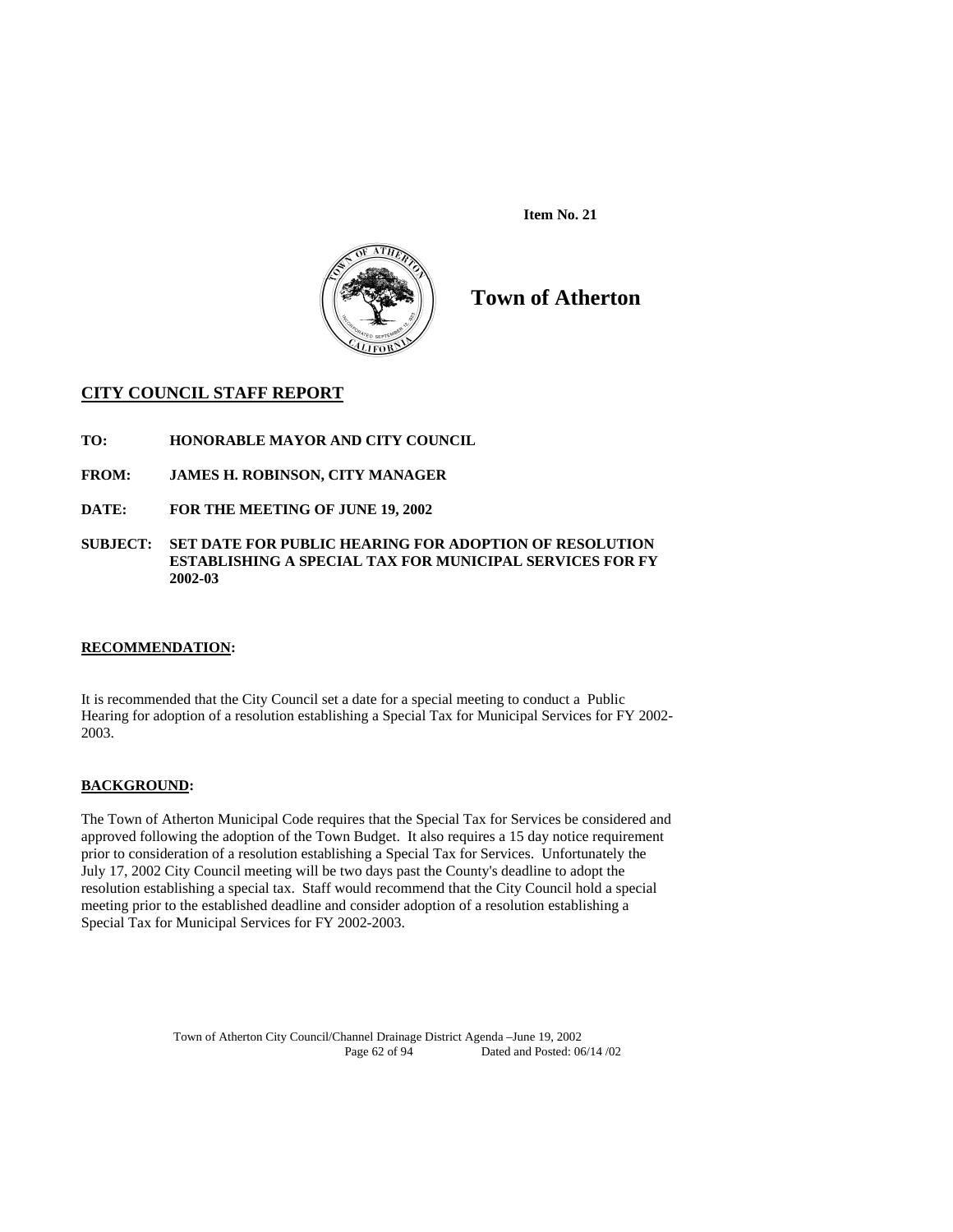**Item No. 22** 



# **Town of Atherton**

# **CITY COUNCIL STAFF REPORT**

# **TO: HONORABLE MAYOR AND CITY COUNCIL JAMES H. ROBINSON, CITY MANAGER**

**FROM: SHARON BARKER, CITY CLERK** 

**DATE: FOR THE COUNCIL MEETING OF JUNE 19, 2002** 

# **SUBJECT: ADOPTION OF RESOLUTION PERTAINING TO THE NOVEMBER 5, 2002, GENERAL MUNICIPAL ELECTION**

# **RECOMMENDATION:**

1) Adopt Resolution No. 02-\_\_ calling for and giving notice of a General Municipal Election to be held on Tuesday, November 5, 2002 for three (3) members of the Atherton City Council, requesting the services of the County Registrar of Voters, requesting consolidation of elections, and requiring candidates to pay the prorated cost of publication and distribution of the Statement of Qualifications and specifying the length of the Statement, and 2) authorize the Mayor to sign the service agreement with the County Elections Officer.

# **INTRODUCTION:**

Three terms of the Atherton City Council will expire in November, 2002. It is therefore necessary to take action to begin the General Municipal Election process. The nomination period opens Monday, July 15, 2002, and closes at 5:00 p.m. on Friday, August 9, 2002, unless an incumbent does not file. In the event an incumbent does not file by 5:00 p.m. on August 9, the filing period will be extended to 5:00 p.m. on Wednesday, August 14, 2002.

# **ANALYSIS:**

The attached resolution calls for the election, requests the services of the County Clerk/Registrar of Voters to conduct the election, and requests consolidation of the general municipal election with the statewide election to be held on November 5, 2002. The County Clerk will verify signatures on all nomination papers submitted, monitor polling places, canvass the returns and report results of said election. The resolution also establishes a deposit requirement in the amount of \$400 for candidates wishing to file a Statement of Qualifications, and sets the length of the statements at 200 words.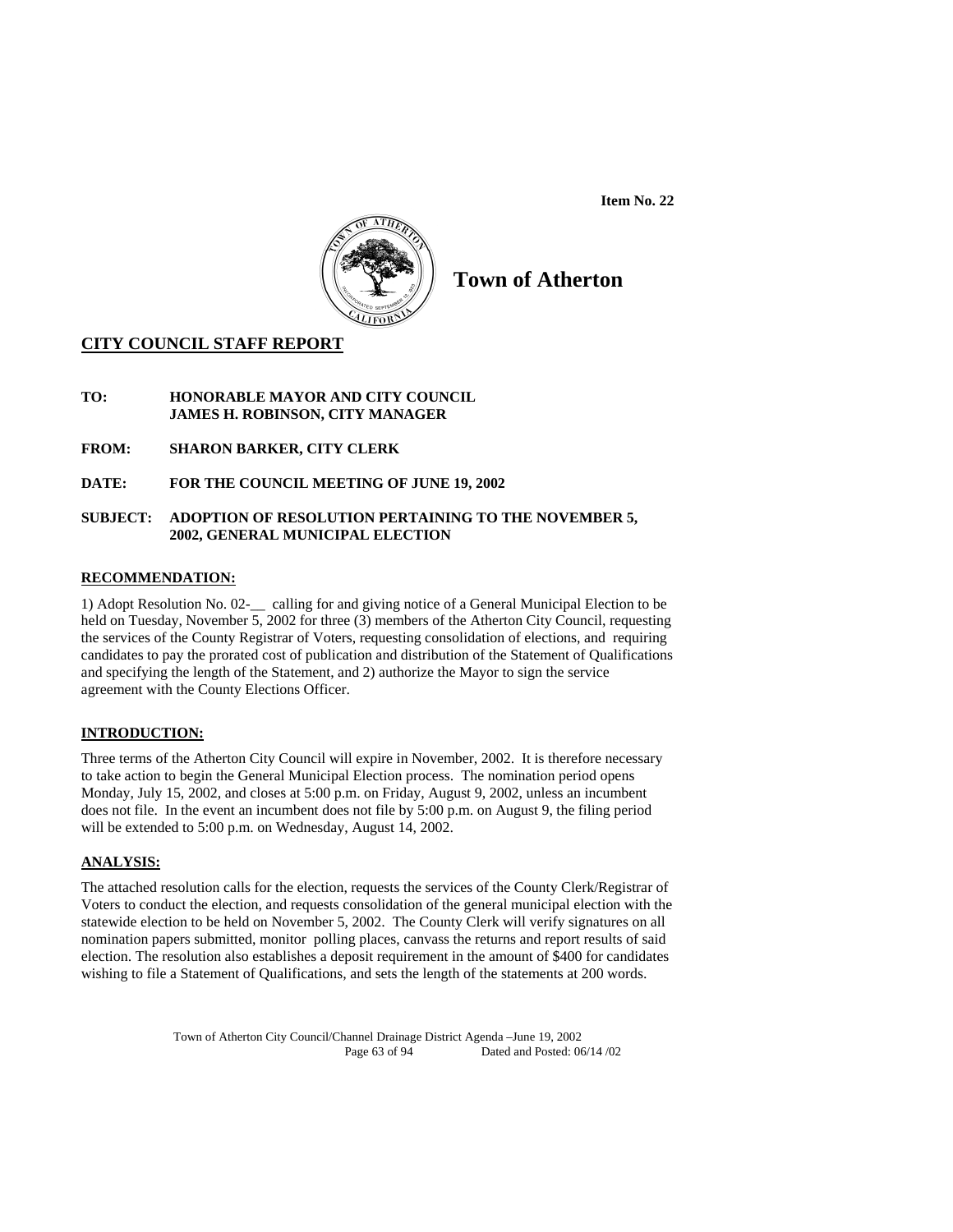The City Clerk is authorized to publish a notice of election and perform other duties as necessary in relation to the election.

# **FISCAL IMPACT:**

An estimated cost of \$5,000 is included in the proposed Fiscal Year 2002/03 City Clerk's budget.

Respectfully submitted: Approved by:

Sharon Barker Jim Robinson City Clerk City Manager

Attachment: Resolution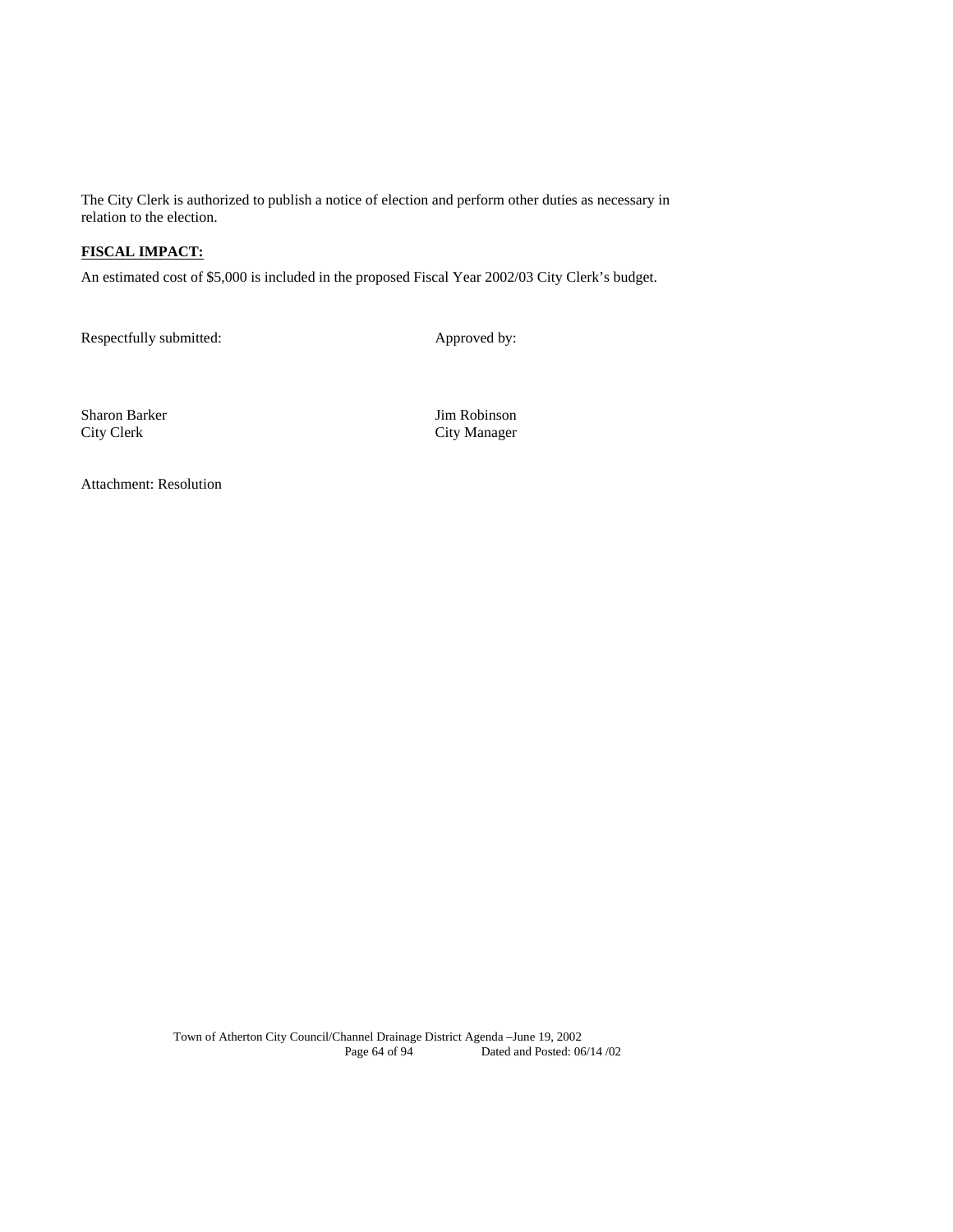#### **RESOLUTION NO. 02-\_\_**

## **A RESOLUTION OF THE CITY COUNCIL OF THE TOWN OF ATHERTON CALLING AND GIVING NOTICE OF A GENERAL MUNICIPAL ELECTION TO BE HELD ON TUESDAY, NOVEMBER 5, 2002 FOR THE ELECTION OF CERTAIN OFFICERS (THREE MEMBERS OF THE CITY COUNCIL), REQUESTING THE SERVICES OF THE REGISTRAR OF VOTERS, REQUESTING CONSOLIDATION OF ELECTIONS, AND REQUIRING PAYMENT OF PRORATED COSTS OF CANDIDATES' STATEMENTS**

 **WHEREAS,** under provisions of the laws relating to general law cities in the State of California, a General Municipal Election shall be held on November 5, 2002, for the election of Municipal Officers.

**NOW, THEREFORE, IT IS HEREBY RESOLVED** by the City Council of the Town of Atherton that:

 1. A general municipal election is hereby called to be held in and for the Town of Atherton on Tuesday, November 5, 2002, for the purpose of electing three (3) Council Members, each for a full term of four (4) years.

 2. Pursuant to Elections Code Section 10002, the City Council hereby requests the Board of Supervisors of the County of San Mateo to make available the services of the County Clerk as County Elections Official for the purpose of performing the usual services necessary in the conduct of the consolidated general municipal election, including the provision of election supplies and voters' pamphlets.

3. Pursuant to the requirements of Section 10403 of the Elections Code, the City Council hereby requests the Board of Supervisors of the County of San Mateo to order the consolidation of the general municipal election to be conducted within the boundaries of the Town of Atherton on November 5, 2002. The City Council further consents to and orders the consolidation of the general municipal election hereby called with the elections in public districts to be held the same day. Upon consolidation, the consolidated election shall be held and conducted, election officers appointed, voting precincts designated, ballots printed, polls opened at 7:00 a.m. and closed at 8:00 p.m., ballots counted and returned, returns canvassed, and all other proceedings in connection with the election shall be regulated and done by the County Clerk of the County of San Mateo in accordance with the provisions of law regulating the elections so consolidated.

4. The City Clerk is hereby authorized and directed to publish a notice of the general municipal election within the time and in the manner specified in Elections Code Section 12101, and to take all steps as required by law to hold the general municipal election above.

5. Pursuant to Section 13307 of the Elections Code, each candidate may prepare a candidate's Statement of Qualifications not to exceed two hundred (200) words in length, on an appropriate form provided by the City Clerk. The City Council hereby determines to levy against each candidate who requests that a candidate's Statement of Qualifications be included in the voters' pamphlet, the actual prorated costs of printing, handling, and translating the candidates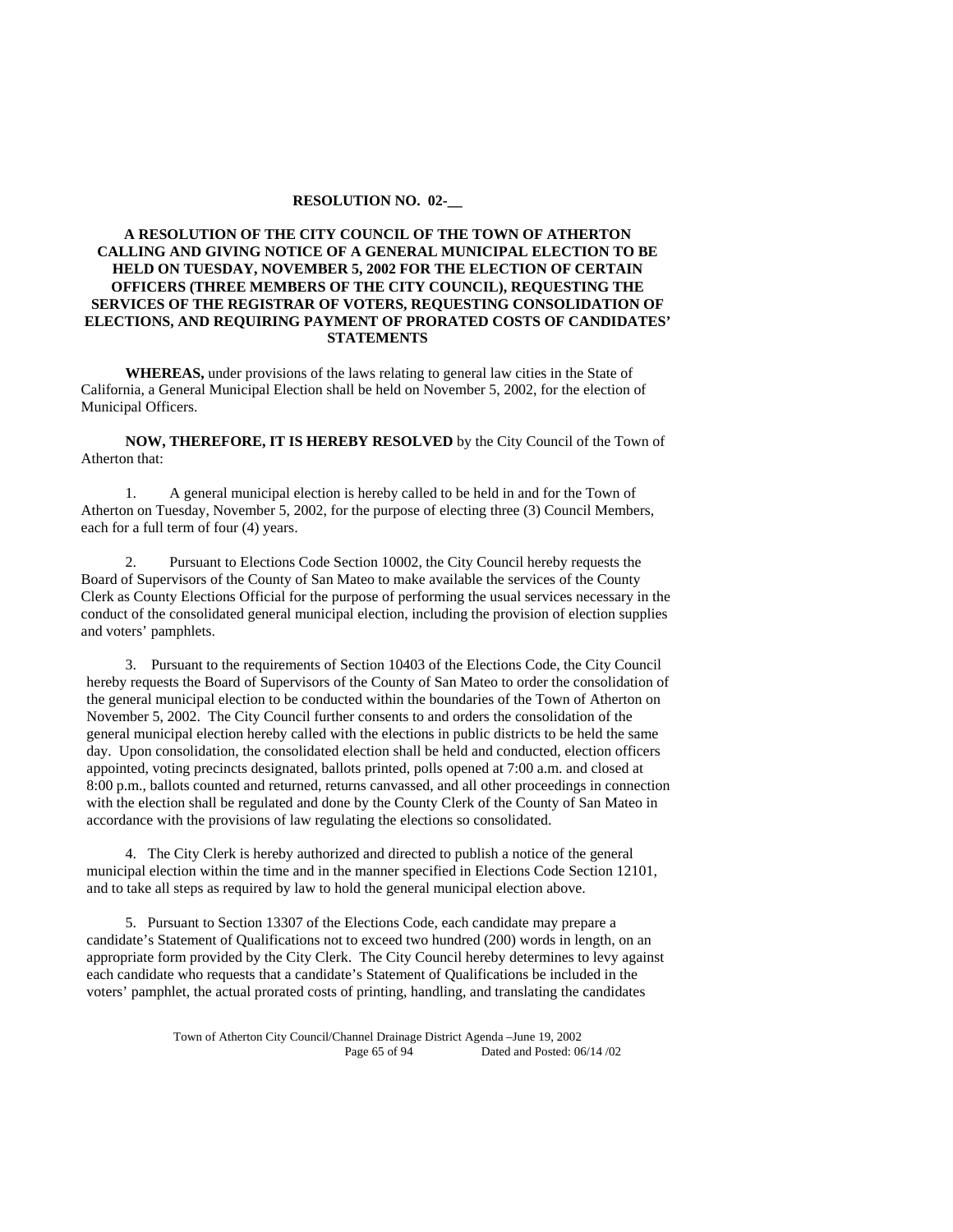statement. The City Clerk shall provide written notice to such effect with each set of nomination papers issued and shall collect a deposit in the amount of \$400.00 at the time the candidate's statement is filed.

6. The City Clerk is hereby authorized and directed to file a certified copy of this resolution with the Board of Supervisors of the County of San Mateo and with the County Clerk of the County of San Mateo.

\* \* \* \* \* \* \* \* \* \* \* \* \* \*  $*$  \* \* \*

*I HEREBY CERTIFY that the foregoing Resolution was duly and regularly passed and adopted at a regular meeting of the City Council of the Town of Atherton held on the \_\_\_ day of \_\_\_\_\_\_\_, 2002, by the following vote:* 

 $\overline{\phantom{a}}$  , and the contract of the contract of the contract of the contract of the contract of the contract of the contract of the contract of the contract of the contract of the contract of the contract of the contrac

| Aves:    | Councilmembers: |  |  |
|----------|-----------------|--|--|
| Noes:    | Councilmembers: |  |  |
| Absent:  | Councilmembers: |  |  |
| Abstain: | Councilmembers: |  |  |

 Alan B. Carlson, Mayor Town of Atherton

ATTEST:

\_\_\_\_\_\_\_\_\_\_\_\_\_\_\_\_\_\_\_\_\_\_\_ Sharon Barker, City Clerk

Approved as to Form:

\_\_\_\_\_\_\_\_\_\_\_\_\_\_\_\_\_\_\_\_\_\_\_\_\_\_ Marc G. Hynes, City Attorney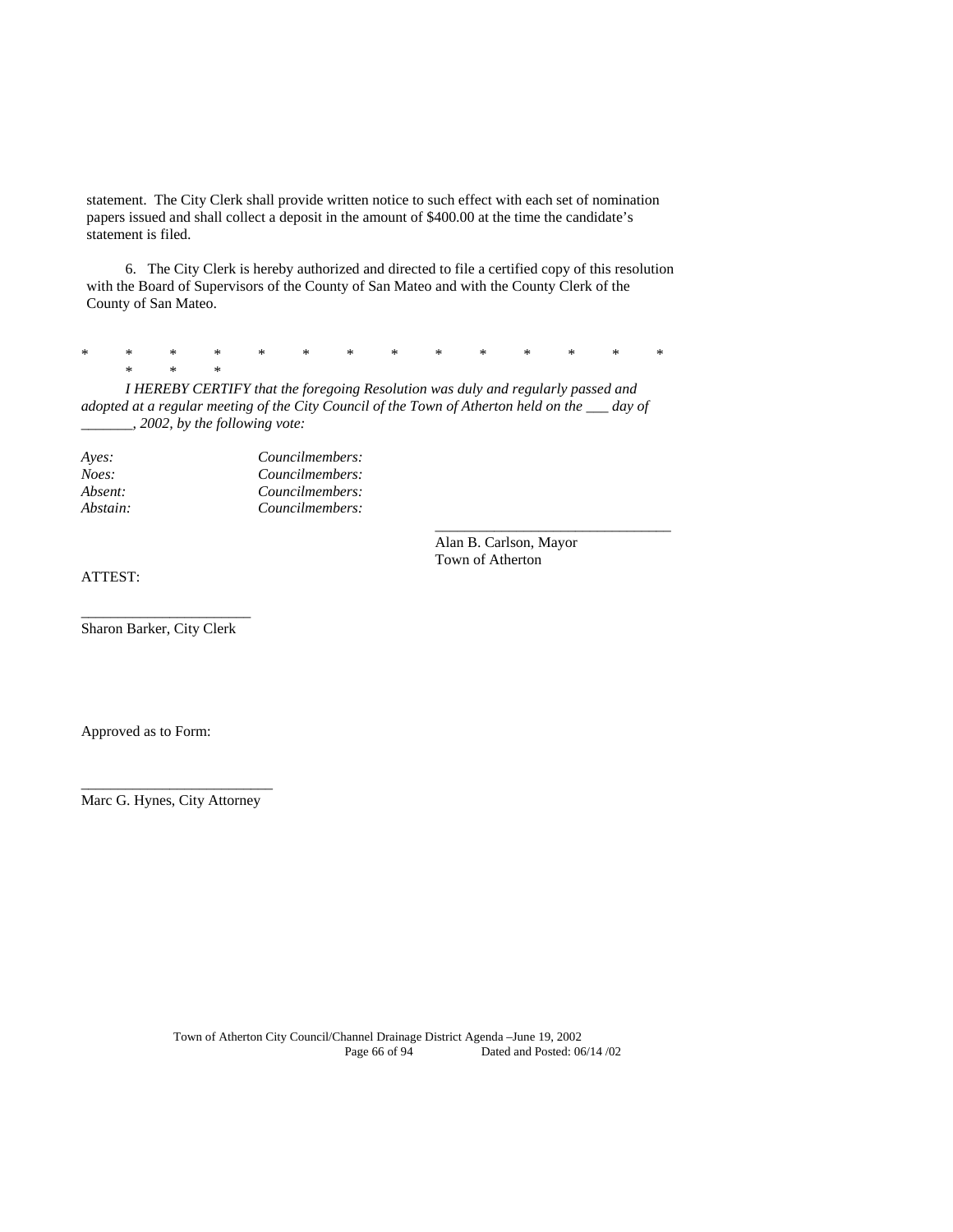**Item No. 23** 



# **Town of Atherton**

# **CITY COUNCIL STAFF REPORT**

**TO: HONORABLE MAYOR AND CITY COUNCIL** 

**FROM: MARC G. HYNES, CITY ATTORNEY** 

**DATE: CITY COUNCIL MEETING OF JUNE 19, 2002** 

# **SUBJECT: CITY COUNCIL RULES OF PROCEDURE**

Attached is a version of the Rules of Procedure showing only in strike-out. those items which were deleted during the discussion of the rules at the last City Council meeting. Added language discussed at the meeting is shown in **bold**. Other revisions and/or deletions which appeared in the previous attachment have all been made and appear in final form.

Your attention is invited to a new Section 4.8 regarding Proclamations. Section 12.3 contains my efforts at re-writing the provisions regarding precedence of motions.

Upon review of the Rules of Procedure as they now appear, if the Council deems it appropriate, they are recommended for adoption.

Respectfully,

*Marc G. Hynes*\_\_\_\_\_\_\_\_\_\_\_\_\_ Marc G. Hynes

Attachment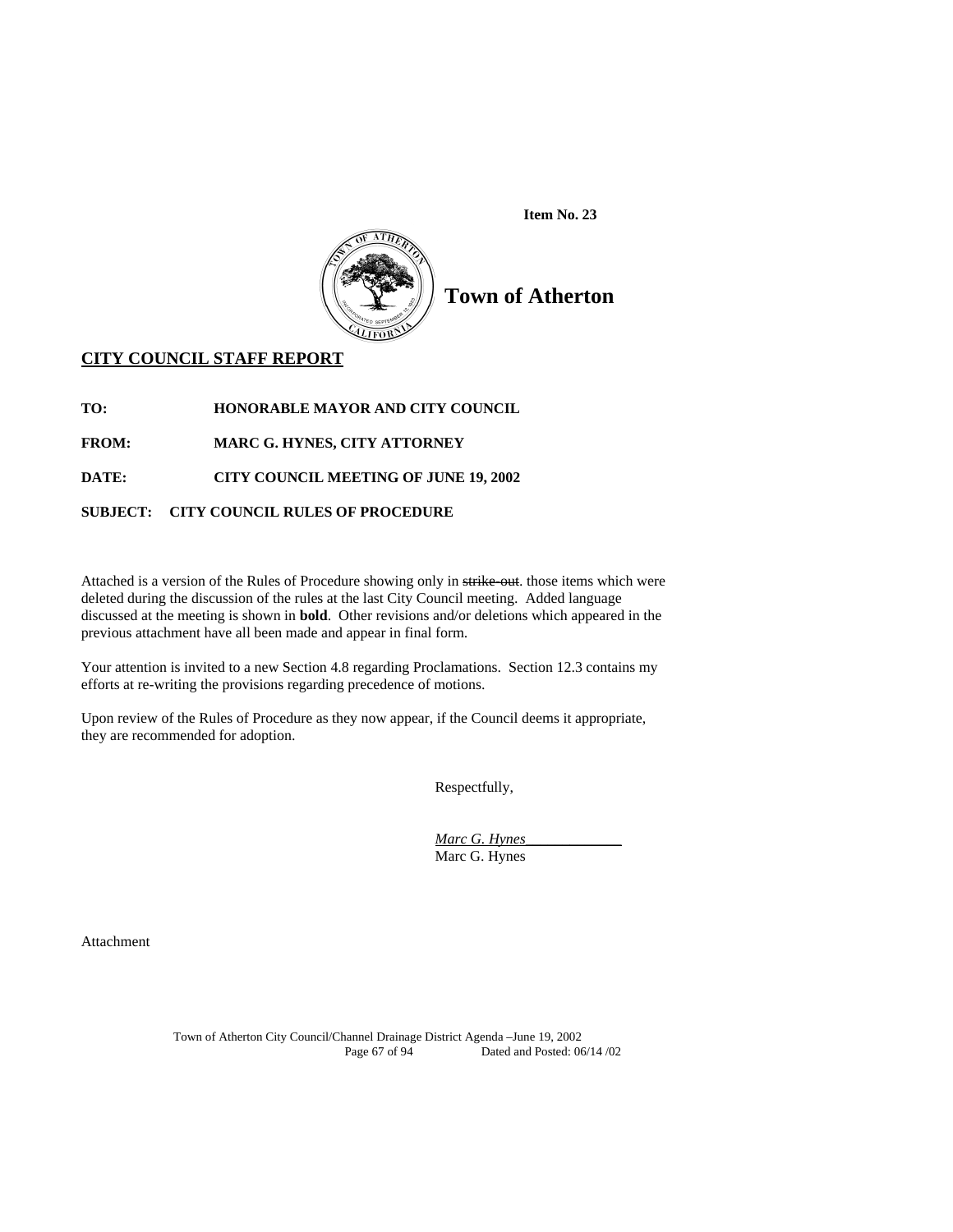# **RULES OF PROCEDURE**

# **1. Authority**

 As provided by California Government Code Section 36813, the City Council establishes these Rules of Procedure for the conduct of meetings. The following Rules shall be in effect upon their adoption by the City Council and until such time as they are amended or new rules adopted in the manner provided by these Rules.

# **2. General Rules**

2.1 Public Meetings All meetings (except closed sessions as provided by State law) of the Council shall be open to the public.

Meeting Dates/Times Regular meetings will be held on the third Wednesday of each month. Adjourned regular or special meetings may be called by the Mayor or a majority of the Council. All regular meetings will convene at 7:00 p.m. unless noticed at a different time by publishing a notice and/or posting a notice in at least three conspicuous places as required by Section 5.3..

 2.3 Quorum Three members of the Council shall constitute a quorum necessary to transact business. In the event a quorum is not in attendance, those attending will be named in the minutes, and they shall adjourn the meeting to a later set time. If no one is present, the Clerk shall adjourn the meeting to a later date and post notice of that fact pursuant to Government Code Section 36811.

 2.4 Compelling Attendance Members must request **notify** the Presiding Officer to issue for the issuance of an "excused absence" when they are unable to attend which shall be granted. The member may notify the City Manager or City Clerk if the Presiding Officer is not available and the City Manager or City Clerk will notify the Presiding Officer of the request; or it will be noted in the minutes as an unexcused absence. In the event of perpetual absence by members, the Council may adjourn from day to day to compel attendance under the penalties prescribed by law. The seat of a member with two or more consecutive unexcused absences **from regular council**  meetings shall be vacated pursuant to Government Code Section 36513(b).

2.5 Minutes of Proceedings An account of all public proceedings of the City Council shall be recorded by the City Clerk and entered into official minute books of the Council. These minutes shall be available to the public following approval by the Council.

2.6 Right of Floor Any member desiring to speak shall first be recognized by the Mayor and shall, with the exception of Public Comments, confine any remarks to the subject under consideration.

 2.7 Rules of Order Except in cases of conflict with these Rules, Robert's Rules of Order shall be used as a non-binding guide to govern the proceedings of this Council.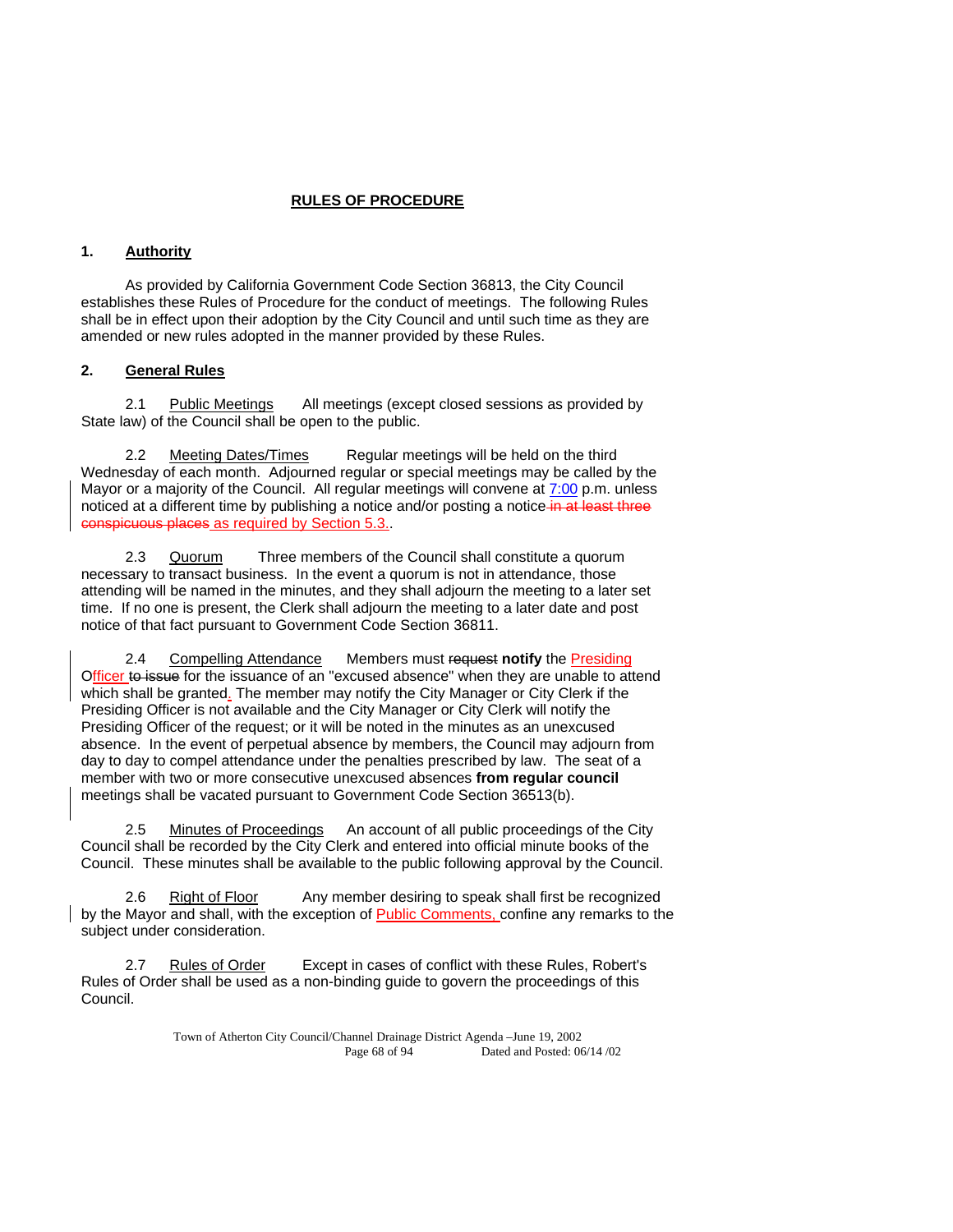2.8 City Manager The City Manager shall attend all meetings of the Council unless excused, and in the City Manager's absence, a designee shall substitute. The City Manager may make recommendations and shall have the right to take part in all discussions of the Council, but shall have no vote.

 2.9 City Attorney The City Attorney shall attend all meetings of the Council unless excused, and in the City Attorney's absence, a designee shall substitute. The City Attorney, upon request of the City Council or authorized representatives, shall give opinions, either written or oral, on questions of law and shall act as the Council's parliamentarian.

2.10 City Clerk The City Clerk shall attend all meetings of the Council unless excused, and in the City Clerk's absence, the Deputy City Clerk shall substitute. The City Clerk shall record, prepare and maintain the official record of the Council and perform other related duties as prescribed by the Council and/or City Manager.

 2.11 Department Heads/Employees Department Heads/Employees, as described by the City Manager or requested by the Council, shall attend Council meetings.

# **3. Types of Meetings**

3.1. Regular Meetings Unless otherwise designated by the The Council, the Council shall meet in the City Council Chambers for all regular meetings. The regular meetings shall begin at 7:30 7:00 p.m. on the third Wednesday of each month, unless otherwise specified by posted notice. If the meeting date should fall on a legal holiday, the Council shall meet at a time and date so designated by the Council.

3.2 Adjourned Meetings Any meeting of the City Council may be adjourned to a later date, place, and time provided no adjournment is for a longer period than the next regularly scheduled meeting.

 3.3 Special Meetings Special meetings may be called by the Mayor or by a majority of the Councilmembers. The call for a special meeting must specify the day, hour, and place and shall specify the subject(s) to be considered.  $\overline{+}$ Twenty-four hours notice must be given prior to the meetings. Only matters specified in the notice may be discussed at special meetings. Notice shall be posted as required by law.

3.4 Closed Session Meetings Closed sessions, formerly referred to as Executive Sessions, may be held in accordance with the provisions of the Brown Act (Government Code Section 54954.5).

3.5 Study Session Minutes The Council may meet informally in Study Sessions called by the Mayor or the majority of Councilmembers. Study Sessions are open to the public and are meetings for purposes of the Brown Act. Council may not take any formal action at study session meetings. Meeting notice requirements are contained in Section 2.2.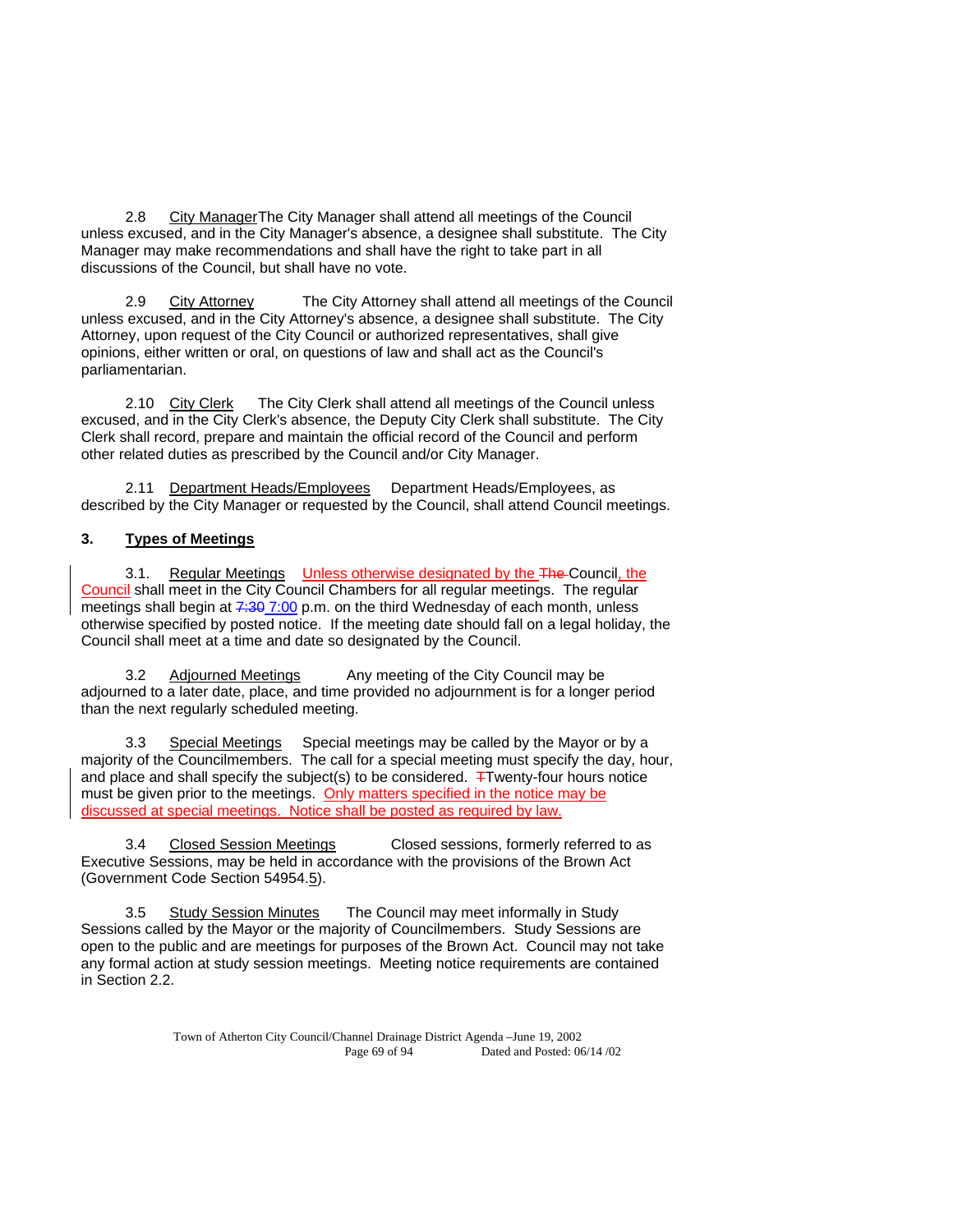3.6 Media Attendance All meetings (except Closed Sessions) of the City Council and Commissions shall be open to the media, and may be recorded by tape, radio, television, and photography, provided such recordings do not interfere with orderly conduct of the meetings.

# **4. Mayor - Duties**

 4.1 Mayor The Mayor is elected by members of the Council for a one-year period. and shall not serve more than two No member shall serve as Mayor for consecutive terms. consecutive one-year terms. The City Council shall meet at least annually to choose one of its members as  $m$ Mayor. The selection of the Mayor and Vice Mayor shall take place at the regular November Council meeting of each year.

4.2 Vice Mayor The Vice Mayor shall be selected annually by a Council majority vote. No member shall serve as Vice-Mayor for consecutive terms.

Presiding Officer The Mayor, if present, shall preside. In the Mayor's absence, the Vice Mayor shall preside. In the absence of both, the Councilmembers present shall elect a temporary Presiding Officer.

4.4 Call to Order The Mayor or Vice Mayor shall call the meeting to order at the hour appointed. In the absence of both, the meeting shall be called to order by the City Clerk and those Councilmembers present shall proceed to elect a temporary Presiding Officer.

 4.5 Preservation of Order The Mayor **Presiding Officer** shall preserve strict order and decorum, shall prevent verbal attacks on Councilmembers, staff, and/or citizens, and confine debate to the item under discussion.

 4.6 Point of Order The Mayor **Presiding Officer** shall determine all points of order, subject to the right of any member to appeal **to the entire Council**. If an appeal is taken, the question shall be, "Shall the decision of the Mayor **Presiding Officer** be sustained?"

 4.7 Motion to be Stated The Mayor **Presiding Officer** shall state all motions submitted for a vote and announce the result. A roll call vote shall be taken upon ordinance, resolution, and at the request of any member.

 **4.8 Mayor Proclamations. Mayor Proclamations will be issued at the discretion of the Mayor for various purposes including:** 

- **A. Recognizing individuals and organizations whose contributions and achievements have community-wide significance;**
- **B. Calling public attention to a significant community event, service or program;**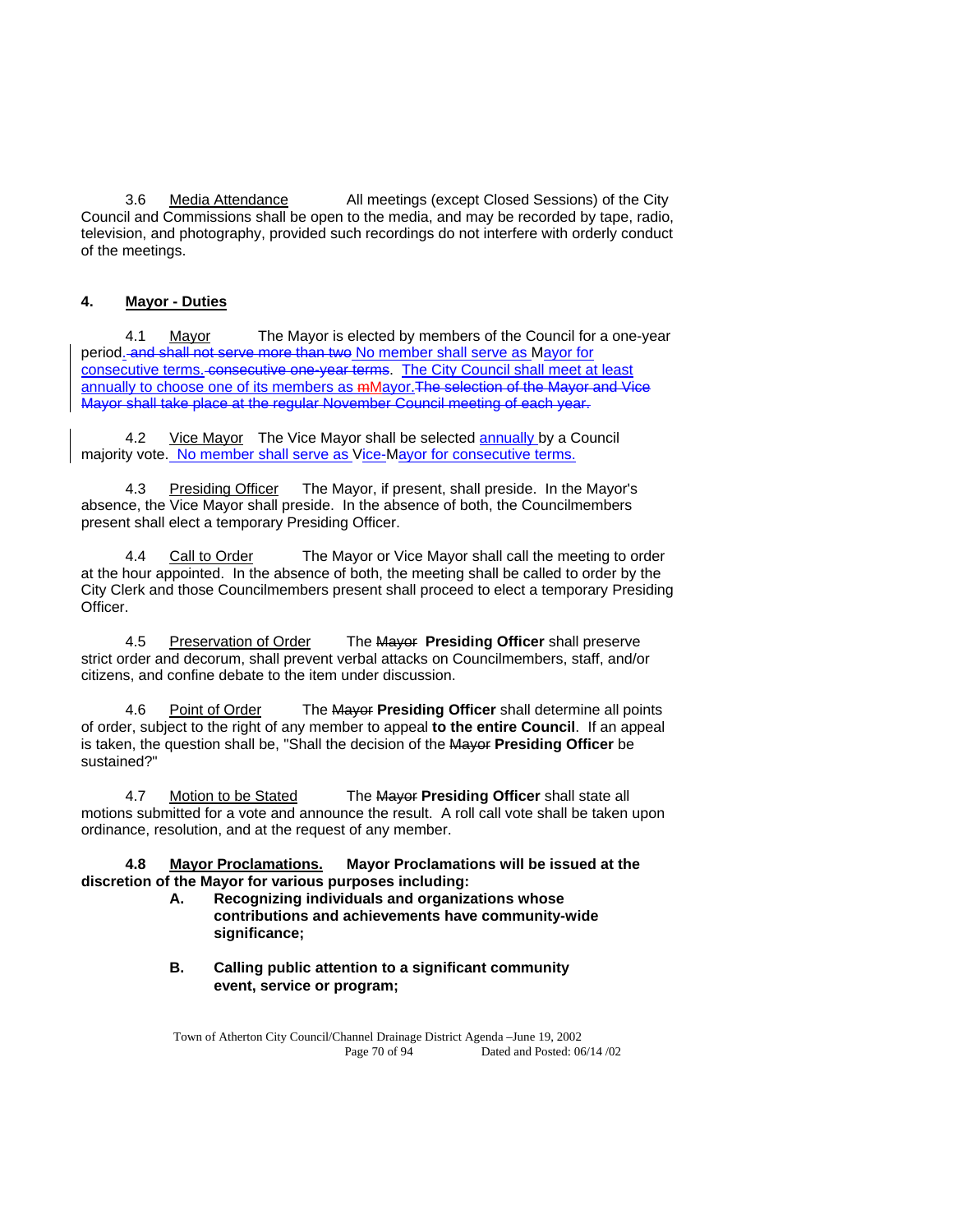**C. Highlighting a special period of observance, celebration, or recognition for community, regional, state, or national occasions.** 

 **Mayor Proclamations do not need formal Council action or approval and individual Councilmembers can request through the Mayor that proclamations be issued. All public requests for proclamations should be directed to the City Manager or Mayor for review.** 

 **It will be at the discretion of the Mayor to determine whether it is appropriate to present the proclamation at a Council meeting.** 

 **Proclamations will be issued to recognize legitimate and significant community achievements, contributions, and occasions. These forms of recognition are not intended for partisan, commercial or narrow individual purposes which are inconsistent with the overall policies of the City Council.** 

# **5. Order/Preparation of Agenda**

5.1 Order of Business

|     | Call to Order, Pledge of Allegiance, Roll Call  |
|-----|-------------------------------------------------|
| 2.  | <b>Presentations</b>                            |
| 3.  | <b>Council Reports</b>                          |
|     | <b>Public Comments</b>                          |
| 5.  | <b>Staff Reports</b>                            |
| 6.  | <b>Community Organization Roundtable Report</b> |
| 7.  | <b>Consent Agenda</b>                           |
| 8.  | <b>Regular Agenda/Public Hearings</b>           |
| 9.  | <b>Public comments</b>                          |
| 10. | Adjournment                                     |

 5.2 Agenda Preparation The agenda shall be prepared in accordance with the preparation procedure as directed by the City Manager. The agenda shall be delivered to the Mayor, Councilmembers, and Library after 5:00 p.m. on the Friday preceding the Wednesday meeting. Council materials are available for public review at the Library the Saturday, and at the City Administrative Office beginning on the Monday, before the regular Wednesday Council meeting.

 5.3 Agenda Posting The City Clerk shall post an agenda at least 72 hours before a regular meeting at the following locations: (a) Atherton Town Offices, 91 Ashfield Road (lobby); (b) Atherton Branch Library, 2 Dinkelspiel Lane; (c) Atherton Train Station Bulletin Board; (d) Rosewood @ Green Oaks Bulletin Board; (e) Atherton @ Selby Lane Bulletin Board, (f) Town Council Chambers, 94 Ashfield Road. The agenda shall specify the time, date, and location of the meeting and contain a brief description and proposed action of each item of business to be transacted or discussed at the meeting.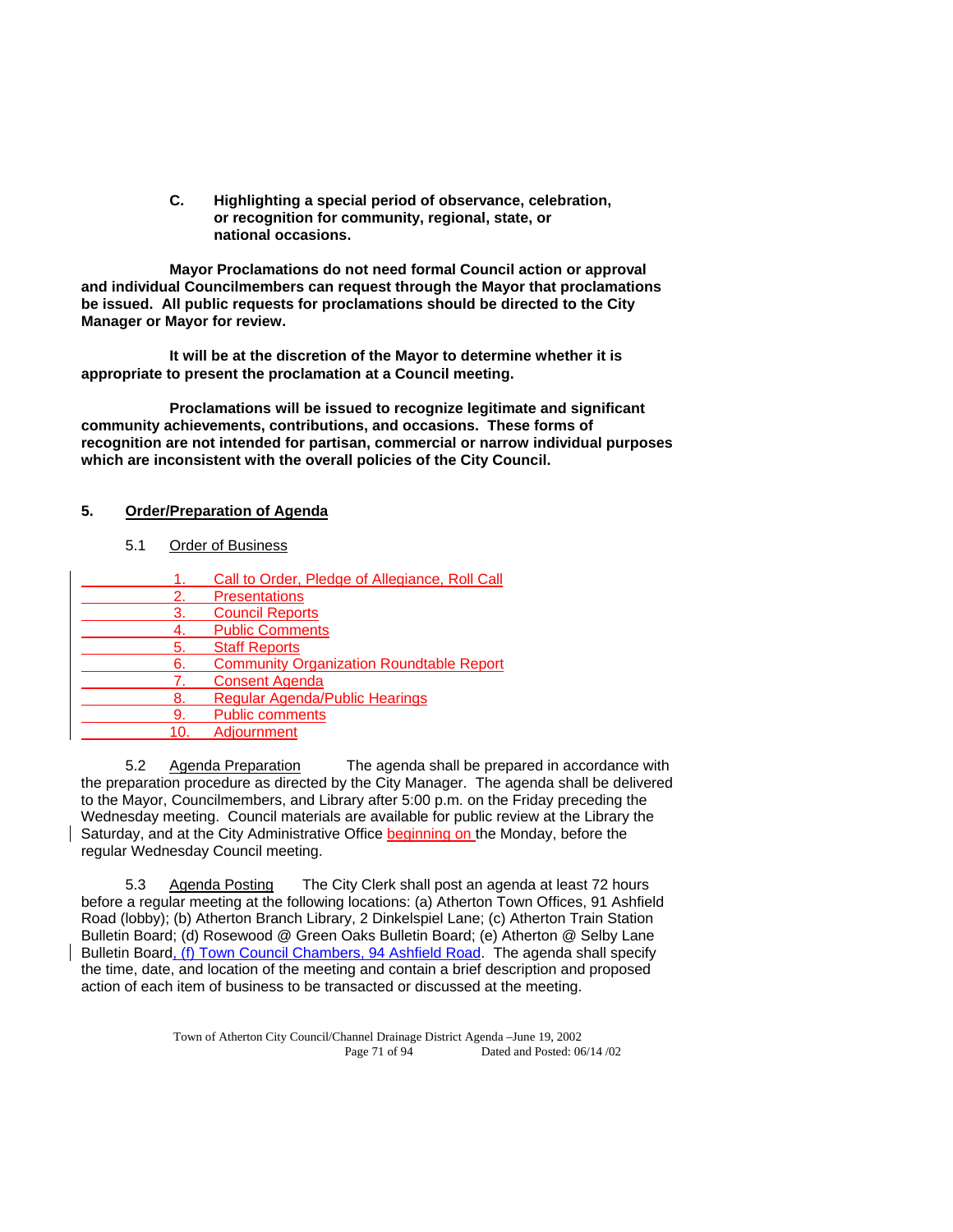5.4 Minutes Unless requested by Council, minutes may be approved without reading if the City Clerk previously furnished a copy to each member and the Library.

Section 5.5 Public Comments (See also Citizens' Rights, Section 6) During Public Comments, any person may address the Council, provided that the item (1) is of interest to the public and is within the subject matter jurisdiction of the Council and (2) is not otherwise on the agenda.

Section 5.6 Consent Agenda Items listed under the Consent Agenda are those items staff believes will not require Council discussion and are routine in content. Also listed under the Consent Agenda are resolutions confirming action from a previous meeting which are brought back for approval of form rather than approval of action. Items may be removed **by any** Councilmember for separate discussion for clarification and/or upon request by any member of the public who wishes to speak on that item.

5.7 Regular Agenda/Public Hearings Items requiring a public hearing will be noticed as required by law.

5.8 Actions Limited to Posted Agenda The City Council shall not take action on any item not appearing on the posted agenda except under the conditions permitted by Government Code Section 54954.2 (Brown Act).

# **6. Citizens' Rights**

- 6.1 Addressing the Council
- (1) Any person may address the Council on the following portions of the agenda:
	- (4a) Public Comments, as provided in Section 5.5.
	- (b) Public hearings, as provided in Sections 8.1 and following.
	- (c) If **When** invited by the Mayor, all other portions of the agenda prior to the vote, it any, being taken.
- (2) The following shall apply:

 (a) Each person addressing the Council shall step to the podium and give their name and address (optional) for the record.

(b) A time limit may be imposed by the Council on each speaker

 depending on the subject matter. (Exception: See "Public Hearing Procedures" under Section 8.1 and following.)

 (c) All remarks shall be directed to the Mayor and Council as a body and not to any particular member.

(d) No person, other than members of the Council and the

 person having the floor, shall be permitted to enter into the discussion.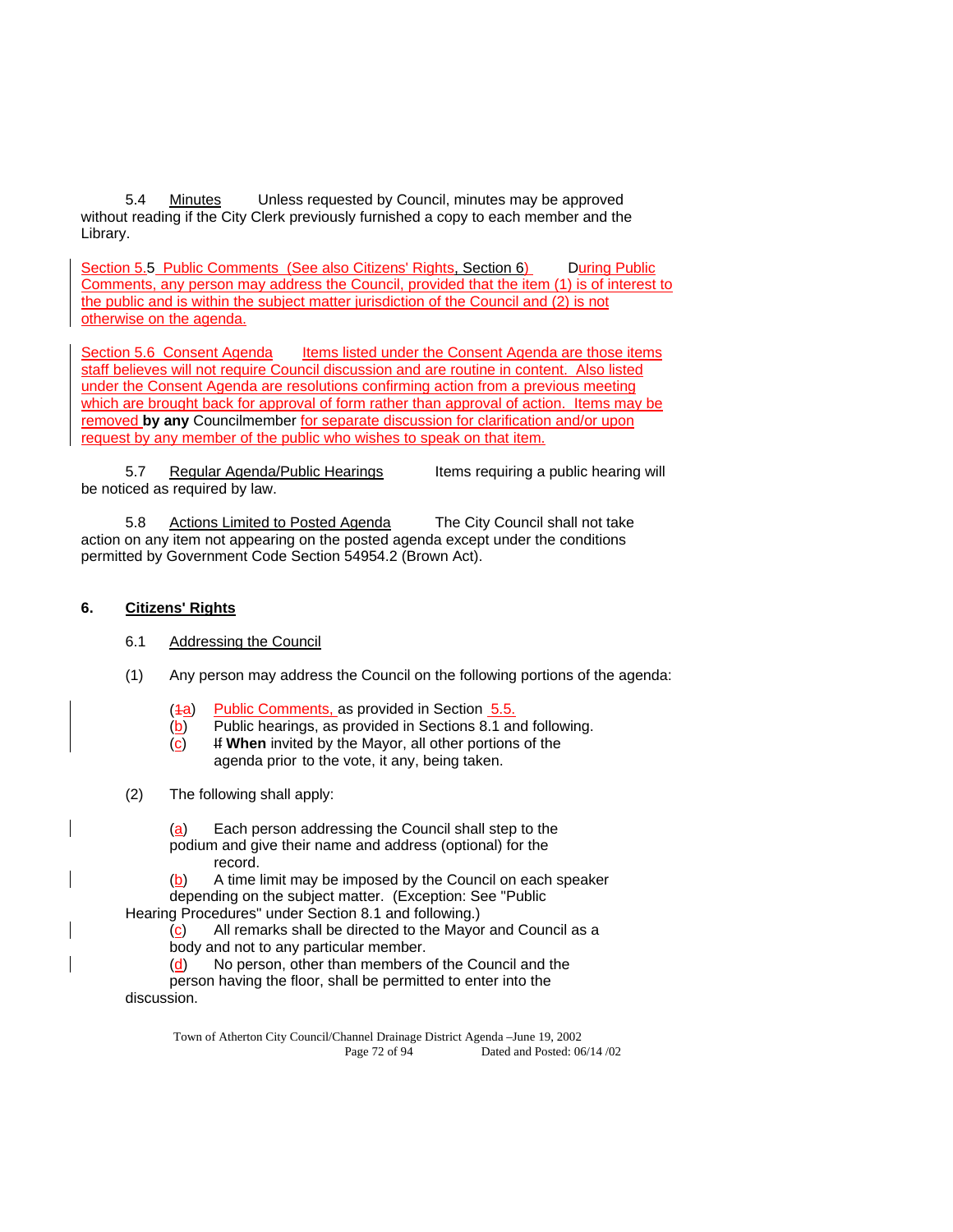(e) No question shall be asked of Councilmembers except through the Mayor.

 6.2 Personal and Slanderous Remarks Any person making personal, impertinent, or slanderous remarks, or who becomes boisterous may be requested by the Mayor to leave the meeting. The Mayor shall discourage demonstrations before the Council, such as applauding or "booing". Upon instructions by the Mayor, a Sergeant-at-Arms may be called for the purpose of removing any person who, in the Mayor's judgment, has violated the rules of conduct and has disrupted the meeting. The Mayor appoints a person to fulfill the responsibilities of the Sergeant-at-Arms at the beginning of each meeting if he/she deems it to be necessary.

6.3 Reading of Protests Interested persons, or their representatives, may address the Council for the reading of protests, petitions or communications relating to the matter under consideration if a majority of the Council agree that the person should be heard.

 6.4 Written Communications Any citizen may submit written comments to the Council through the City Clerk or City Manager's office and request that Council receive copies in the agenda packet provided such written comments are received four business days before the scheduled Council meeting. Written comments can be filed with the City Clerk or City Manager's office up to the time of the meeting and distributed to the Council at the meeting.

 6.5 Printed Materials Printed materials contained in the agenda packet will be available upon request after the meeting is adjourned. There may be a copy charge, based on the Town's current copy fee, if printing is necessary. If the action taken requires retyping, the document will be available in Town Hall the next business day, as soon as the retyping is complete.

## **7. Ordinances, Resolutions and Contracts**

 7.1 Document Preparation All ordinances and resolutions shall be approved by the City Attorney. No ordinance shall be prepared for presentation to the Council unless ordered by a majority vote of the Council or prepared by the City Attorney on the City Attorney's own initiative.

 7.2 Document Approval All ordinances, resolutions, and contracts shall, before being placed on the agenda, be approved as to form and legality by the City Attorney. Additionally, all these documents shall be reviewed by the City Manager.

 7.3 Ordinance Introduction/Adoption Except as to urgency ordinances, unless a member requests a full reading, a proposed ordinance will be introduced by the reading of the title only. Ordinances introduced by first reading shall not be adopted within five days of the introduction or at other than regular Council meetings. If the ordinance carries an emergency clause, introduction and adoption may occur at the same meeting.

> Town of Atherton City Council/Channel Drainage District Agenda –June 19, 2002 Page 73 of 94 Dated and Posted: 06/14 /02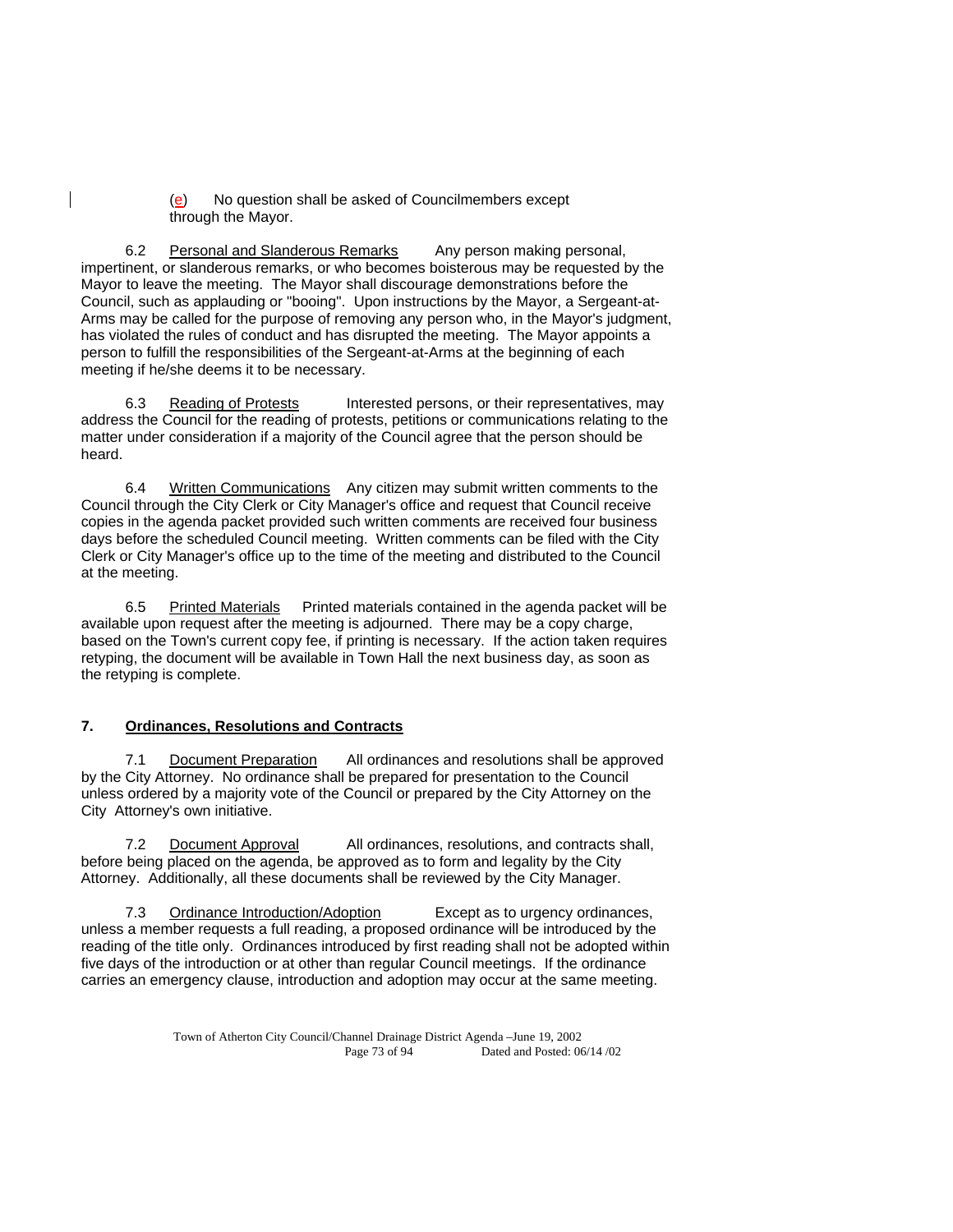7.4 Majority Vote Required An affirmative vote of at least a majority of a quorum of the Council shall be necessary to adopt an ordinance. Urgency (emergency) ordinances must be adopted by the affirmative vote of at least four members of the Council. Resolutions, motions, and any other matters may be adopted by the majority present.

 7.5 Ordinance Preservation Following adoption of an ordinance, the City Clerk will assign a number to the ordinance, and post according to law. The ordinance shall be filed and preserved in the City Clerk's office.

## **8. Procedures Regarding Public Hearings**

8.1 Introduction Mayor announces subject of the public hearing.

## 8.2 Staff and Written Material Presentation

 1. Staff summary report and other written material included in the agenda packed is received and filed. Written comments not in the agenda packet (e.g. protests, etc.) are noted for the record.

 2. Written material not in the agenda packet, if any, is received and filed.

3. Staff report, if any, is presented by staff member.

- 4. Staff responds to Councilmember questions.
- 5. Mayor declares the public hearing open.

## 8.3 Public Comment

 1. Purpose is to provide opportunity to concerned members in the audience who wish to testify in support or opposition to the matter being heard.

- 2. Mayor instructs members of the audience: (a) speak from the podium; (b) to give their name and address (optional) before speaking; (c) a time limit for each speaker may be designated; and (d) that repetition should be avoided.
- 3. The applicant/representative will normally speak first.
- 4. Questions by speakers will be noted prior to Council deliberation.
- 5. Mayor declares the public hearing closed.
- 8.4 Council Deliberations
- 1. After the Mayor has determined that no other member of the

Town of Atherton City Council/Channel Drainage District Agenda –June 19, 2002 Page 74 of 94 Dated and Posted: 06/14 /02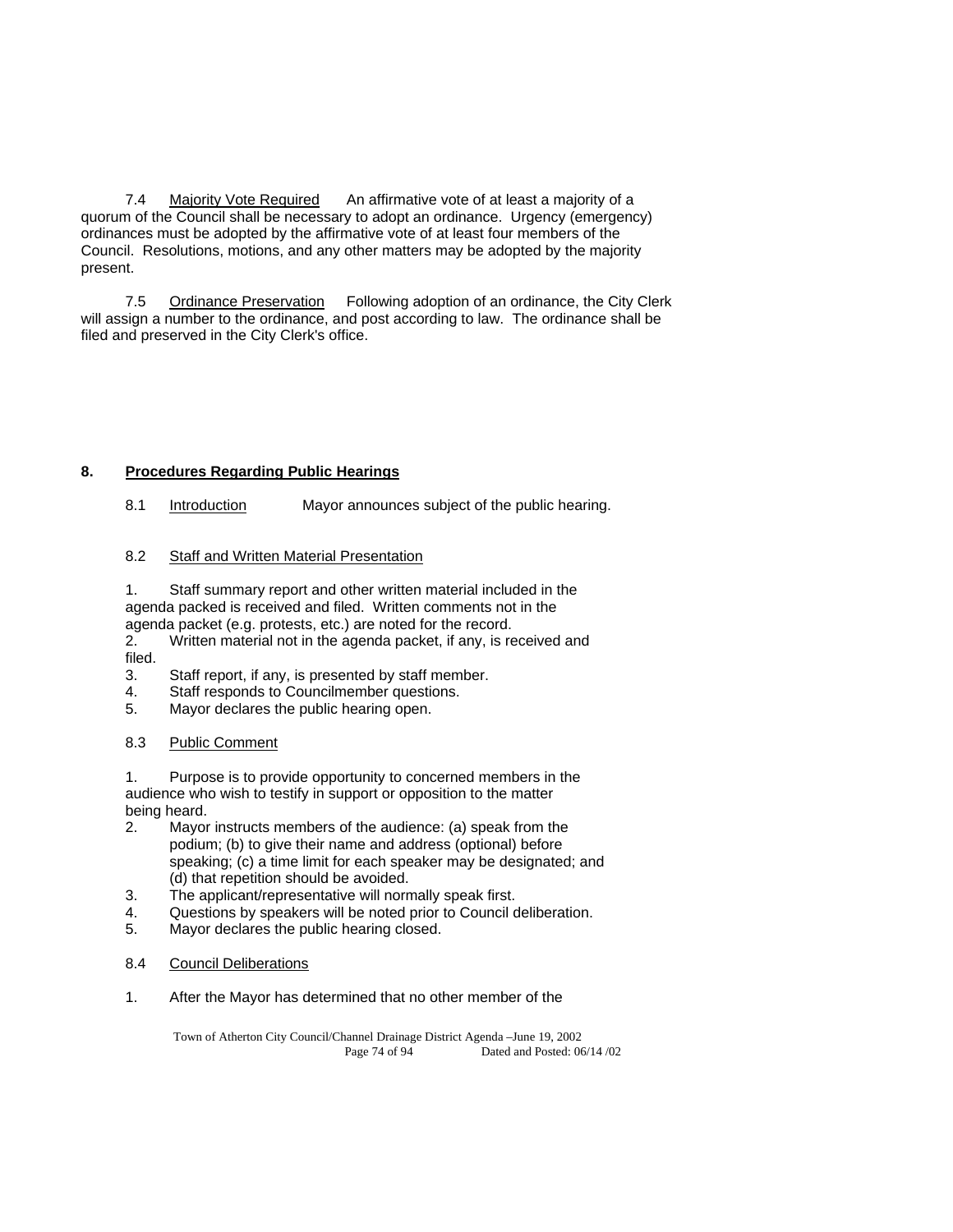audience wishes to speak, the matter is returned to the City \ Council for deliberation.

- 2. The Council may ask questions of speakers for clarification.
- 3. The Council makes a motion and debates.
- 8.5 Council Action

 1. Council may, at this time, **may re-open and** continue the open public hearing.

> (a) This should be done if any additional information is requested (e.g. a staff report).

 (b) Continuing a public hearing to a specific date does not require additional notice.

- 2. Council may:
	- (a) Close the public hearing and Vote on the item;
	- (b) Offer amendments or substitute motions **and re-open the hearing** allowing additional public comment;
	- (c) Close the public hearing and Continue the matter to a later date for a decision. (Note: no additional reports or testimony may be received after the hearing has been closed).

## **9. Commissions and Committees**

9.1 Mayor/Council Committee At the regular meeting in December, the Mayor shall appoint Councilmembers to serve on various committees which require a Council representative.

 9.2 Citizen Commissions and Committees Commissions and Committees shall be created/appointed in accordance with the Atherton Municipal Code.

9.3 Subcommittees of City Council Any subcommittee or committee of the Council shall be subject to the same rules of procedure as the City Council. Each subcommittee is comprised of two Councilmembers appointed by the Mayor, and is staffed by the appropriate staff members. The standing Council subcommittees are:

> **(1) Transportation Committee, which meets quarterly, the second Tuesday on the Tuesday two weeks prior to the Council meeting, at 4:30 6:00 p.m., in Council Chambers, 94 Ashfield Road, Atherton.**

 (2) General Plan Committee Water Management Committee, which meets quarterly, at

> Town of Atherton City Council/Channel Drainage District Agenda –June 19, 2002 Page 75 of 94 Dated and Posted: 06/14 /02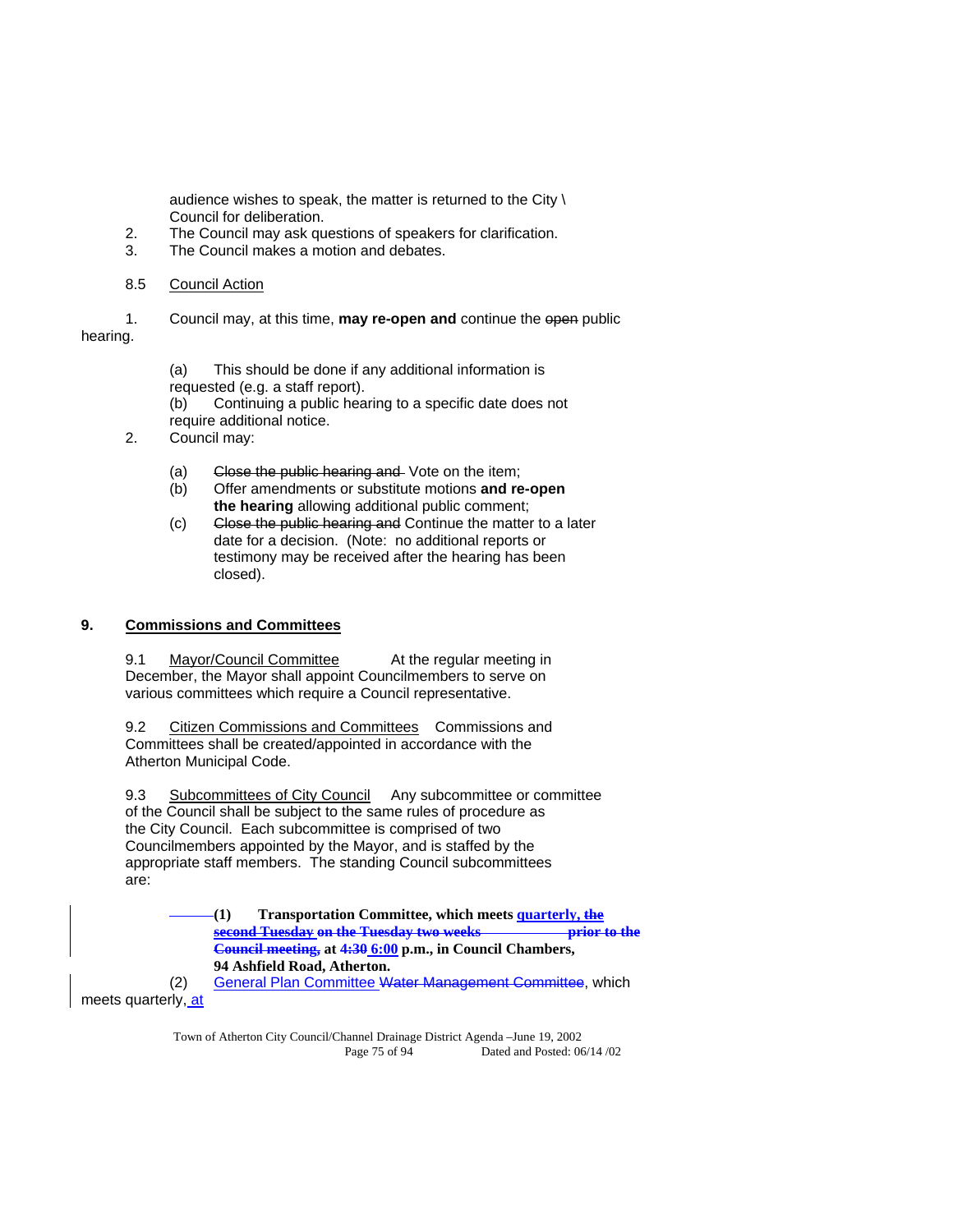| (3)         | 6:00 p.m. in Council Chambers, 94 Ashfield Road, Atherton.<br>Waste Reduction and Recycling Committee Personnel Committee, |  |  |  |  |  |  |
|-------------|----------------------------------------------------------------------------------------------------------------------------|--|--|--|--|--|--|
| which meets |                                                                                                                            |  |  |  |  |  |  |
|             | and November<br>quarterlyeach February, May, August                                                                        |  |  |  |  |  |  |
|             | on the first Wednesday of the month at 4:30 p.m.,<br><b>City Manager's Office,</b>                                         |  |  |  |  |  |  |
|             | in the Administrative Offices, 91 Ashfield Road,                                                                           |  |  |  |  |  |  |
|             | Atherton.                                                                                                                  |  |  |  |  |  |  |
| (4)         | Budget and Finance Committee, which meets on an as-                                                                        |  |  |  |  |  |  |
|             | needed basiseach February, May,<br><del>August and</del>                                                                   |  |  |  |  |  |  |
|             | November, on the second Wednesday of the month at<br>8:15 a.m., City                                                       |  |  |  |  |  |  |
|             | Manager's Office, in the Administrative Offices, 91 Ashfield                                                               |  |  |  |  |  |  |
|             | Road. Atherton.                                                                                                            |  |  |  |  |  |  |
| (5)         | Atherton Channel Drainage District Committee, which meets on<br>Formatted: Bullets and Numbering                           |  |  |  |  |  |  |
|             | an as-needed basis in the Council Chambers, 94 Ashfield                                                                    |  |  |  |  |  |  |
|             | Road, Atherton.                                                                                                            |  |  |  |  |  |  |
| (6)         | Buildings and Facilities Committee which meets on an as-                                                                   |  |  |  |  |  |  |
|             | needed basis in the Administrative Offices,                                                                                |  |  |  |  |  |  |
|             | 91 Ashfield Road., Atherton.                                                                                               |  |  |  |  |  |  |
|             | Screening Committee which meets on an as-needed basis in<br><b>Formatted: Bullets and Numbering</b>                        |  |  |  |  |  |  |
|             | the Administrative Offices, 91 Ashfield Road., Atherton.                                                                   |  |  |  |  |  |  |
|             |                                                                                                                            |  |  |  |  |  |  |

## **10. Suspension and Amendment of These Rules**

### 10.1 Suspension Any provision of these rules not already governed by the City **Atherton Municipal** Code may be temporarily suspended by a majority vote by the Council.

 10.2 Amendment These rules may be amended by additions or deletions or new rules adopted by a majority vote of the Council provided the proposed amendment or new rules are introduced into the record at a prior Council meeting.

## **11. Miscellaneous Rules**

11.1 Roll Call Votes Upon demand by any Councilmember, made before the "Nays" are called for, a roll call vote shall be taken on the motion before the Council. The Mayor's name shall be called last with other members' names called at random by the City Clerk. Members shall not give explanations for their vote during roll call.

11.2 Silence During a collective vote ("Ayes", "Nays" or "Abstain"), silence by any member denotes an affirmative vote.

## 11.3 Continuance of an Item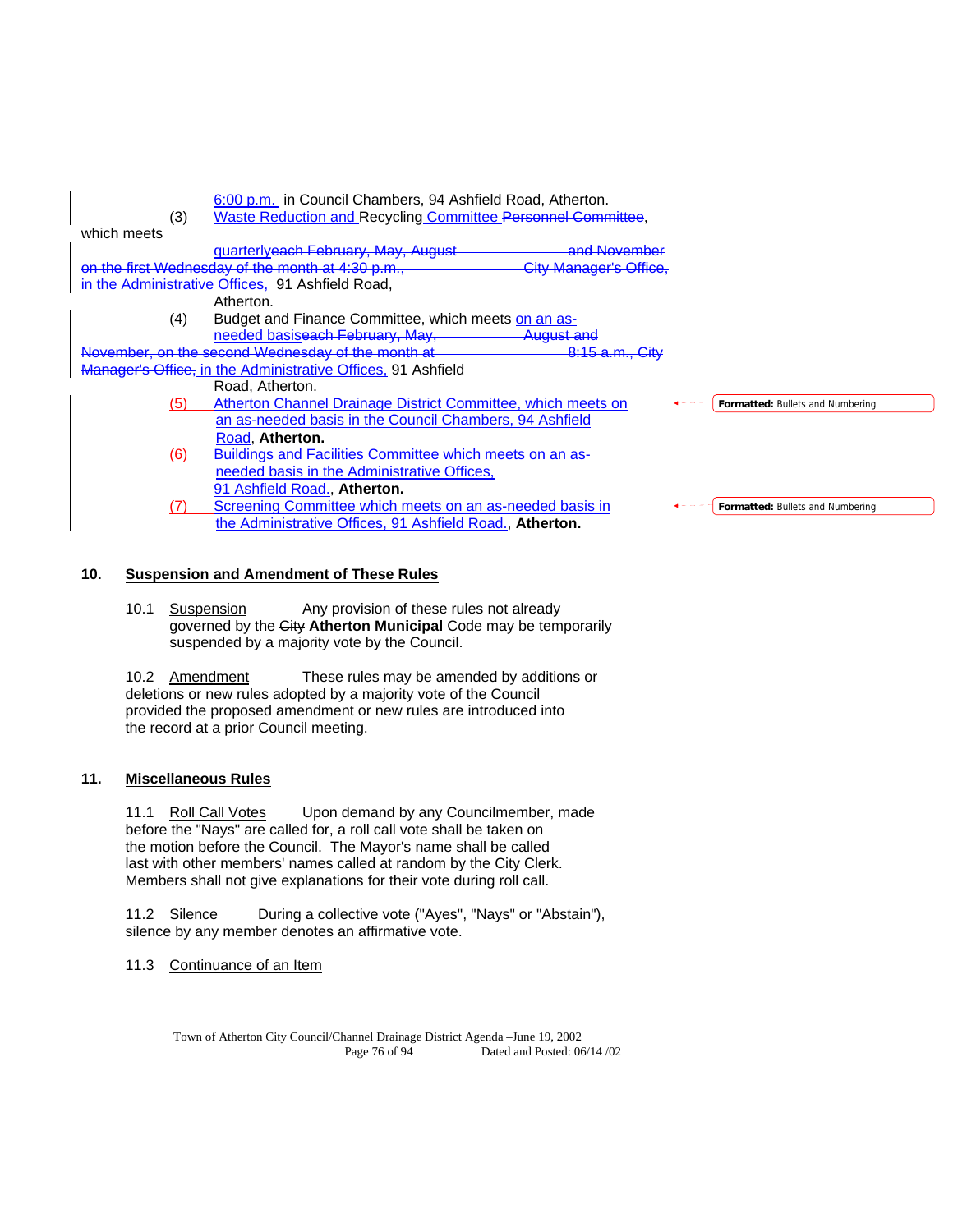1. Continuance by a Councilmember: Any Councilmember may, with the consent of the Council, continue an item (not subject to a deadline) to the next agreed upon meeting. If the Councilmember will not be in attendance at the meeting, the Councilmember's

 request to continue an item should be personally conveyed to the Mayor or City Manager prior to the meeting.

 2. Continuances Requested by Someone Not a Councilmember: Anyone may request a continuance of an item by the Council. A request for a subsequent continuance may be granted by vote of the Council only if it finds that (1) the need for the continuance was

beyond the control of the person requesting it, and (2) the need for the continuance arose after (a) the date of the notice of public hearing was published if the item is subject to a public hearing, or (b) the time the Council agenda was posted for items not subject to a public hearing.

11.4 Personal Privilege The right of a Councilmember to address the Council on a question of personal privilege shall be limited to cases in which the integrity, character, or motives of the Councilmember is in question, or where the welfare of the Council is concerned. The Councilmember may not interrupt the speaker, however, until recognized by the Mayor

11.5 Protests Any member shall have the right to enter into public record reasons for dissent or **protest** against any action carried by the majority.

 11.6 Motion to Reconsider A motion to reconsider any action taken by the Council may be made in accordance with the following:

 1. The motion must be made by a member of the prevailing side, although it may be seconded by any Councilmember.

 2. The motion must be made prior to the adjournment of the meeting at which the original action was taken.

 3. The motion is debatable and has precedence over a pending motion.

### **12. Rules of Debate**

12.1 Mayor as Presiding Officer The Mayor may move, second, and debate from the Chair, and shall not be deprived of any rights and privileges of a Councilmember.

12.2 Appeals Any ruling of the Mayor may be appealed at the request of a Councilmember. The Mayor shall call for a roll call vote to determine if the ruling is upheld.

 12.3 Precedence of Motions When a motion is before the Council, no **other** motion shall be entertained **addressed** except **for the** 

Town of Atherton City Council/Channel Drainage District Agenda –June 19, 2002 Page 77 of 94 Dated and Posted: 06/14 /02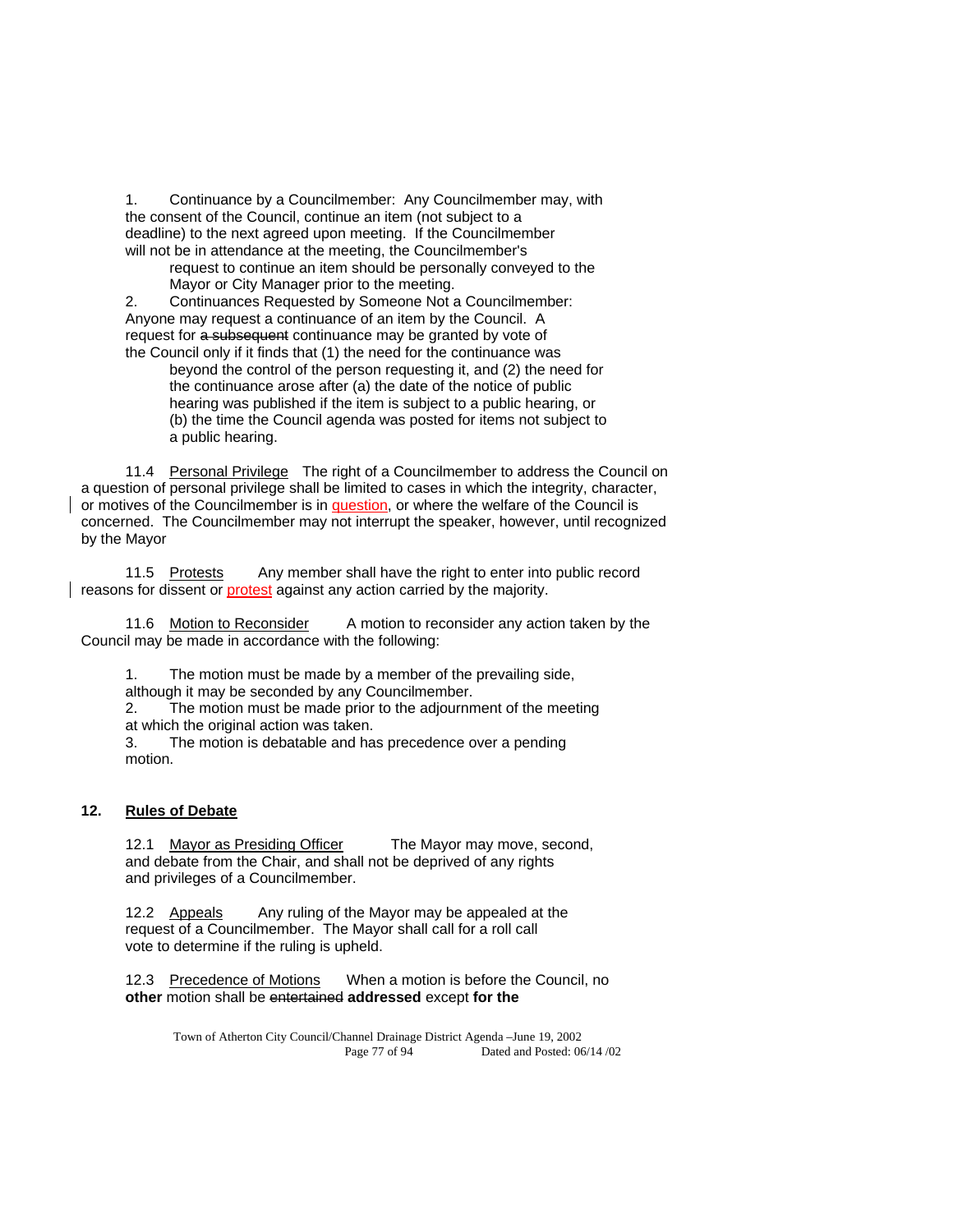#### **following:**

- **-- Motion to Amend**
- -- **Motion to Postpone**
- -- **Motion to Table**
- **1. A Motion to Amend may be debated on the subject of the amendment. An amendment which modifies the motion to amend is proper. If the intent of the Motion to Amend is changed by the amendment, a substitute Motion to Amend should be made. Amendments are voted on first. Upon the completion of these votes, the original motion as amended is voted upon. A motion may be amended more than once. Each amendment to a motion is voted on separately. There shall be only one motion to amend on the floor at any one time.**
- **2. A Motion to Postpone. Adoption of a Motion to Postpone ends discussion of the matter which is postponed. A Motion to Postpone an item to a definite time is debatable. The motion also may be amended. Debate and the subject of the amendment must relate to the propriety of postponement and/or the time set for the postponement.**
- **3. A Motion to Table results in temporarily passing by the item which is the subject of the motion. An item which has been tabled may be returned to the agenda at any time before the adjournment of the next regular meeting. If the item has not been taken from the table by that time, the item is deemed rejected.**

 Motion to Amend (debatable only as it relates to the amendment): An amendment which modifies the motion is in order, however, a substitute motion is in order if the intent is changed. Amendments are voted on first, main motion vote is last. A motion may be amended more than once with each amendment being voted on separately. There shall only be one amending motion on the floor an any one time.

 Motion to Postpone: If such a motion is adopted, the principal question is lost. Motion to postpone to a definite time is subject to debate and amendment as it relates to propriety of the postponement and time set.

 --Motion to Table (Undebatable and not subject to purpose of a motion to table is to temporarily bypass the item. If a motion to table is adopted, subject to applicable agenda requirements, the item may be taken from the table at any time prior to the adjournment of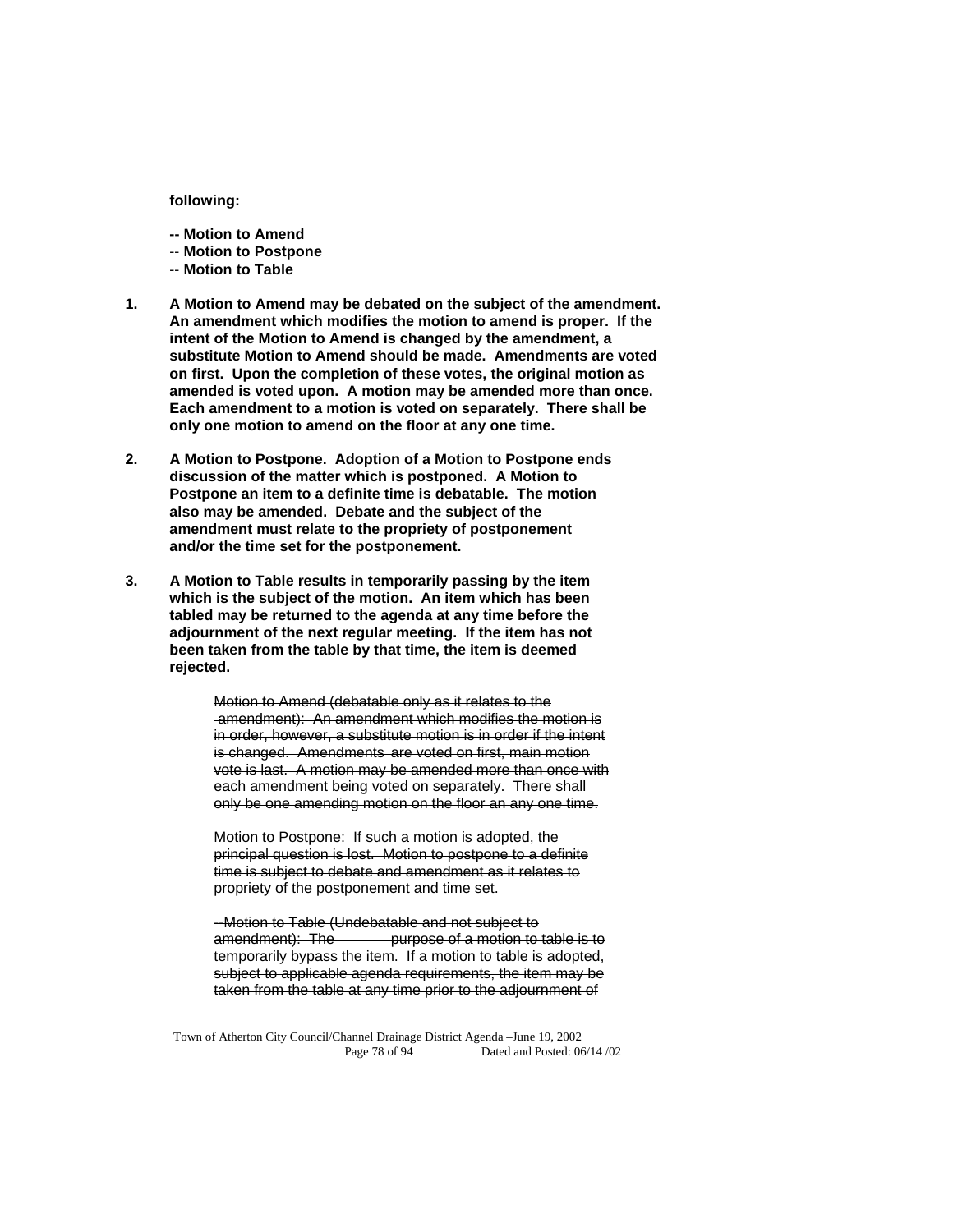the next regular meeting. If the item is not taken from the table in the time specified, the business of the item is killed.

APPROVED AS TO FORM:

\_\_\_\_\_\_\_\_\_\_\_\_\_\_\_\_\_\_\_\_\_\_\_\_\_ Marc G. Hynes, City Attorney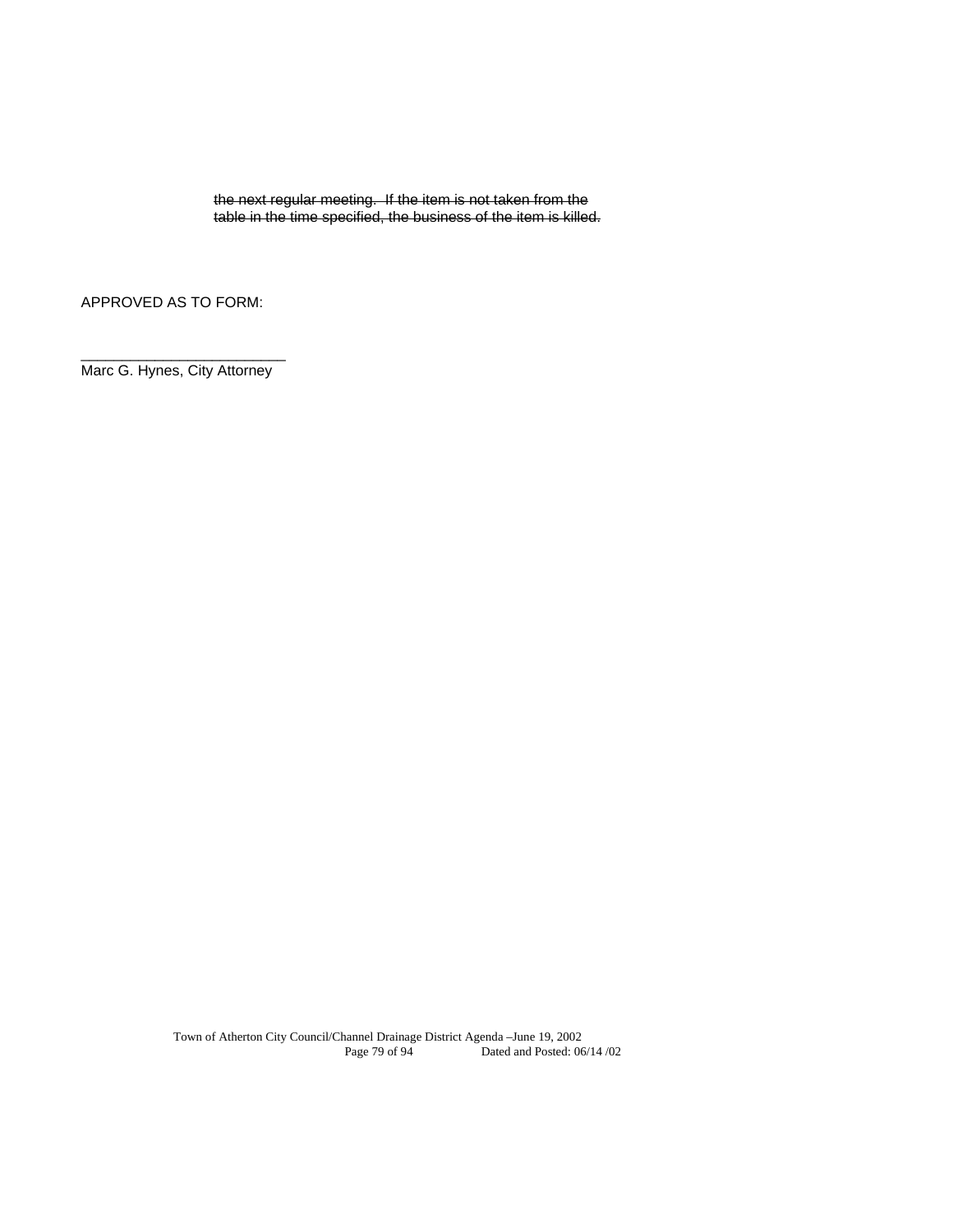Item No. 24



# **Town of Atherton**

## **CITY COUNCIL STAFF REPORT**

**TO: HONORABLE MAYOR AND CITY COUNCIL** 

**FROM: JAMES H. ROBINSON, CITY MANAGER** 

**DATE: FOR THE MEETING OF JUNE 19, 2002** 

## **SUBJECT: UPDATE ON ESTABLISHED CITY COUNCIL GOALS**

### **RECOMMENDATION:**

It is recommended that the City Council review and accept the status report on goals/objectives previously identified and prioritized.

### **BACKGROUND:**

The City Council had previously been asked to prioritize potential goals and objectives identified by Council Members and staff. The attached list represents the composite ranking by the City Council of identified goals/objectives. Those objectives that received a highest composite score were identified as top priorities. Listed below is each identified goal/objective and the progress to date. Staff has also identified any additional action required by the City Council in order to accomplish these goals.

1. ESTABLISH A STRATEGY FOR THE ATHERTON CHANNEL - UPGRADE, REPAIRS AND LONG TERM MAINTENANCE .

 The City Council has established an Atherton Drainage Channel Subcommittee of the City Council comprised of Vice Mayor Janz and Council Member Kathy McKeithen. The Committee has been holding monthly meetings since March of 2002. The Committee has toured the Atherton Drainage Channel and reviewed minutes and previous actions of the Atherton Drainage Channel to date. The Committee has also attempted to identify and review any funding sources, and has held meetings with Supervisor Rich Gordon and other County staff regarding the Atherton Drainage Channel.

 Staff has also identified several projects along the Channel and included them within the draft four year Capital Improvement Program.

> Town of Atherton City Council/Channel Drainage District Agenda –June 19, 2002 Dated and Posted: 06/14 /02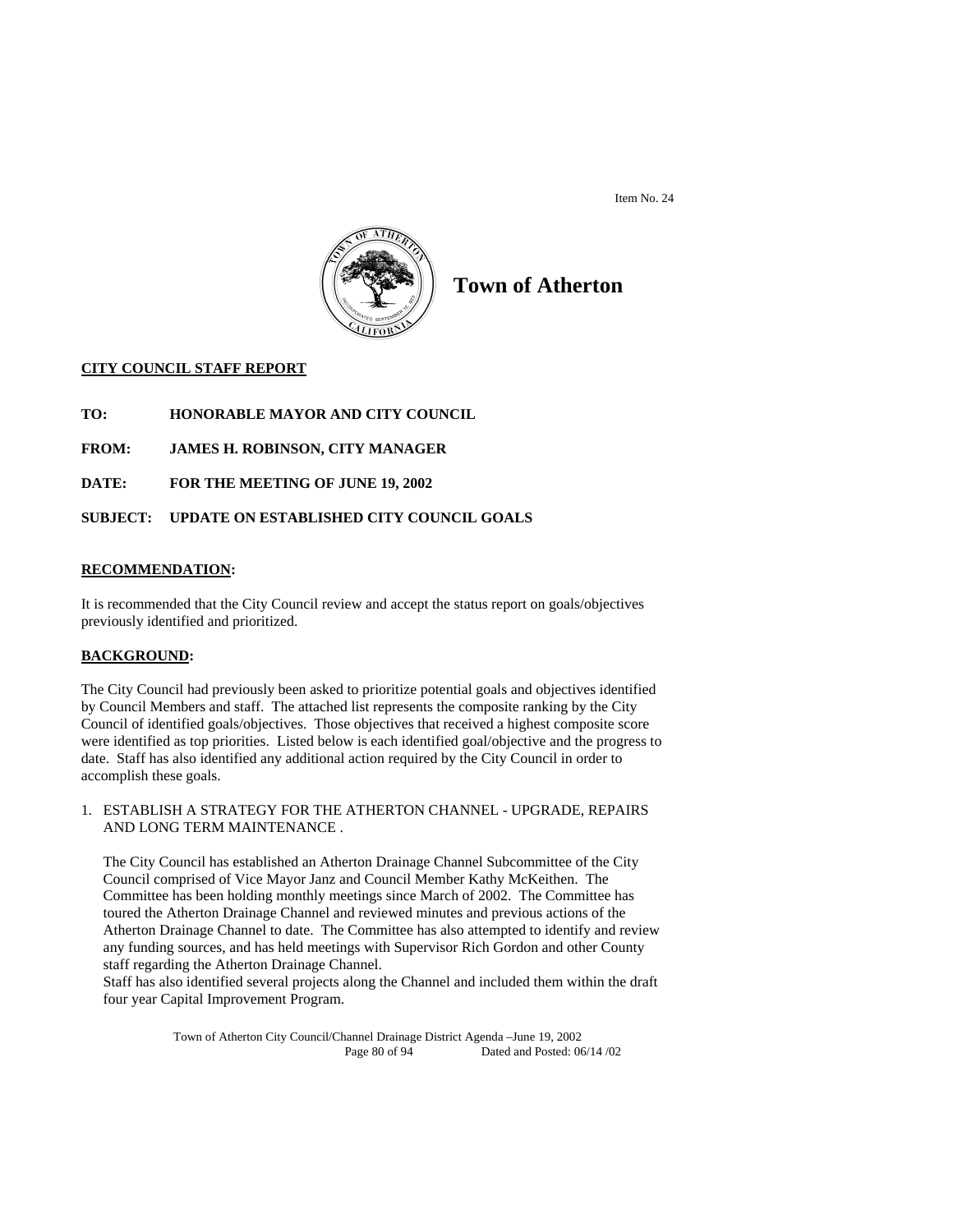The next meeting of the Atherton Drainage Channel Meeting will be held on July 1, 2002.

### 2. ESTABLISH OBJECTIVES AND IDENTIFY FUNDING SOURCES FOR EL CAMINO REAL AND OTHER LOCAL DRAINAGE IMPROVEMENTS.

 It was suggested that this goal be separated from the Atherton Drainage Channel Subcommittee. Staff will be meeting with Caltrans to discuss any cooperative approach to dealing with drainage issues identified with El Camino Real and adjoining streets.

### 3. COMPLETE VALPARAISO STUDY AND IMPLEMENT APPROPRIATE RECOMMENDATIONS:

 Two public meetings were held this spring to receive input from both Atherton and Menlo Park residents regarding the study of traffic/pedestrian issues along Valparaiso. Members of the Council Transportation Committee attended these meetings and reported to the whole Council on citizen comments and concerns. In addition, a consultant (DKS) was hired and will complete a draft report in July 2002. Sacred Heart School is conducting its own internal traffic/circulation study and plans to submit a report to the Atherton Planning Commission in September. The Atherton Transportation/Traffic Committee will review the results of the Valparaiso study this summer.

#### 4. HOUSING ELEMENT

A Draft Housing Element was submitted November 9, 2002. Comments were received on January 11, 2002 from Kathy Creswell of HCD. Staff and Vice Mayor Jim Janz met with Cathy Creswell and Paul Dirksen of HCD to obtain direction concerning preparation of a response to HCD 's comments. Neal Martin has since prepared responses to the HCD comments to be included in the Draft Housing Element Plan. In May Neal Martin submitted comments to Paul Dirksen of HCD for his informal review prior to proceeding with the Planning Commission and City Council hearing process. It is anticipated that there will be a General Plan Committee review in late July with the Public Hearing process to begin in August of 2002. If all proceeds as scheduled we expect adoption to occur at the November or December City Council Meeting.

#### 5. DEVELOP A LONG TERM FINANCIAL PLAN

 The Finance and Facilities Council Committee is currently reviewing the next steps for developing a Long Term Financial Plan. The Committee has been instrumental in working with the Finance Director and City Manager in developing Financial projections which will be included within the draft budget for Fiscal Year 2002-2003. Financial projections include estimates through the FY 2004-2005. Also included within the Draft Budget is a Capital Improvement Program that has focused on Streets, Drainage, and Facilities needs over the next four years.

 In the longer term the Town of Atherton will need to evaluate the Town's reliance on the Parcel Tax to support operations and maintain an on-going capital improvements program to

Town of Atherton City Council/Channel Drainage District Agenda –June 19, 2002 Page 81 of 94 Dated and Posted: 06/14 /02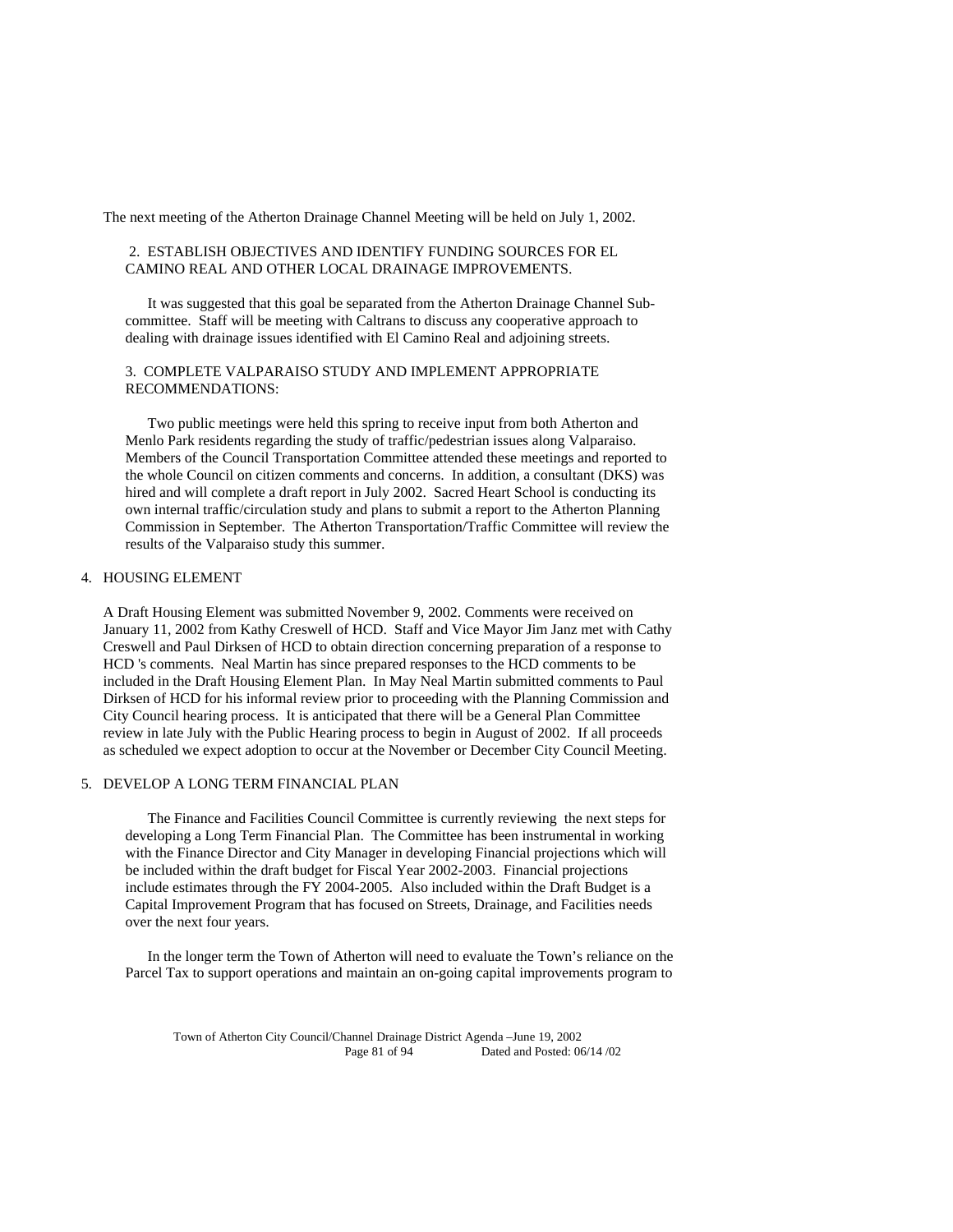ensure the rehabilitation and preservation of our infrastructure. Our Town's streets, drainage and park facilities/buildings are our greatest assets.

### 6. REVIEW AND REVISE STRATEGIC PARK AND RECREATION PLAN

 The Town of Atherton just completed a survey of its residents regarding Holbrook-Palmer Park. The Park and Recreation Commission has met several times to review the results of the survey and has presented its general conclusions to the City Council. Their comments as summarized by the Commission include the following

- A. There is a general satisfaction with the Park as it is now configured, maintained and operated.
- B. There is considerable resistance to additional facilities in the Park, particularly if they are at the expense of open space.
- C. There is support for additional community-wide events in the Park, such as theatrical, musical, artistic or speakers of public interest. (The June 2 event, Jazz in the Meadow, is an excellent example of this type of event.)
- D. Additional restroom facilities are supported.
- E. A fix-up of the tennis courts, with utilization by the residents at either a nominal fee or for free, seems to have support.

 With the results of the Survey now available, the Park and Recreation Commission has begun the process of evaluating the existing Strategic Plan. The Park and Recreation Commission will consider the Strategic Plan at its meeting in July. As stated in their comments to the City Council, " the Park and Recreation Commission intends to utilize the results of this survey, the findings of its August 30, 2001 report to the City Council, and additional sources of public input to produce a new five year Strategic Plan for the Park. The Commission hopes to present that plan to the Council in the Fall of 2002."

#### 7. ESTABLISH STRATEGY FOR MAINTAINING THE FULL STAFFING OF THE POLICE DEPARTMENT THAT CURRENTLY EXISTS:

The Police Chief has worked on the development of the following strategies to maintain full staffing in the Police Department:

- A. Developed a Recruitment Brochure which discusses the attributes of the Town, and additional specialty positions that we can offer as a small agency.
- B. A team of 4 police personnel were sent to San Diego for the annual Community Policing Training.
- C. New police motorcycles were purchased with input from the Traffic Team on the make and model of the new bikes.
- D. Each fiscal year, all full-time employees are asked to develop two goals and strategies to work on in addition to their typical duties. Officers choose things such as education in

Town of Atherton City Council/Channel Drainage District Agenda –June 19, 2002 Page 82 of 94 Dated and Posted: 06/14 /02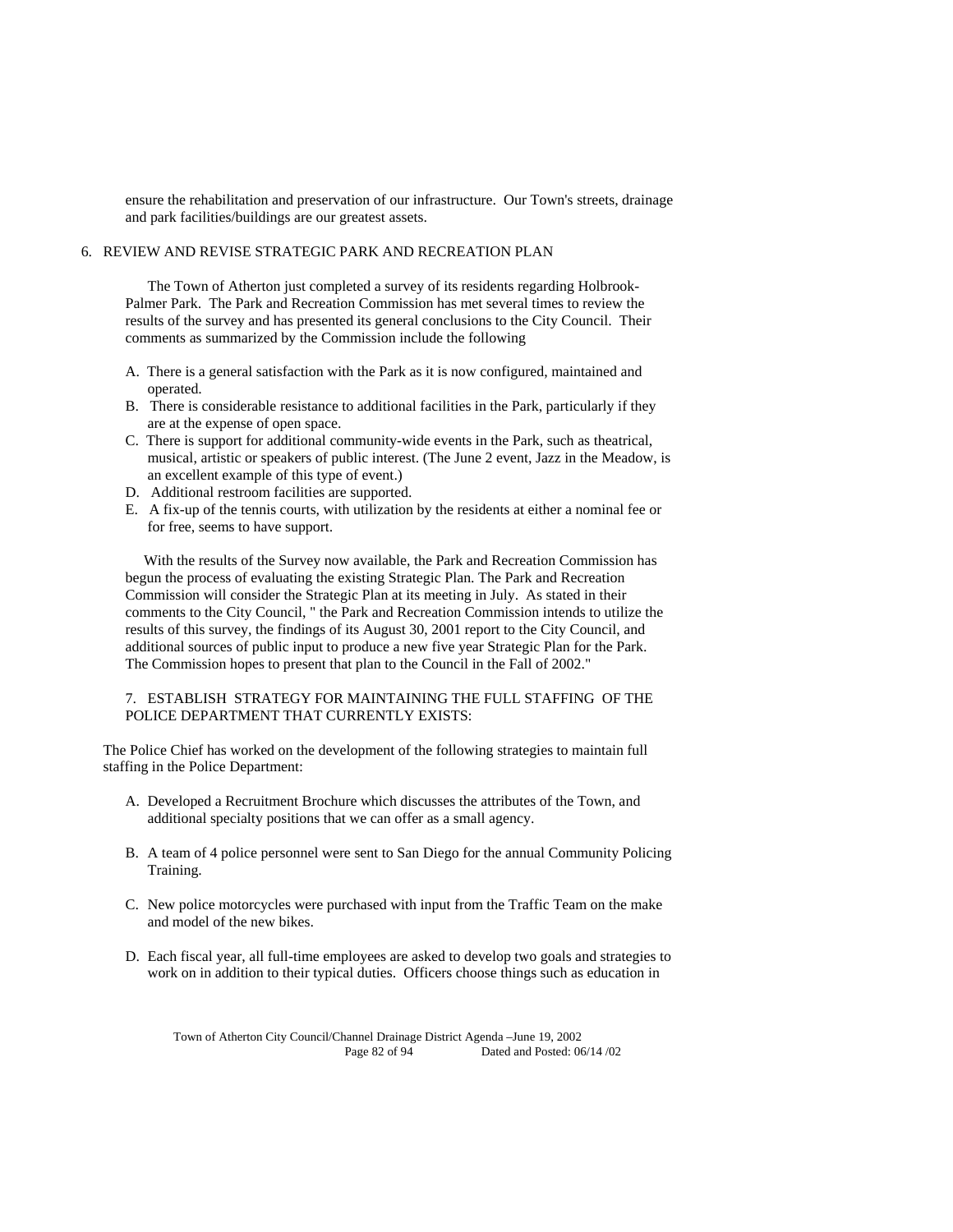the elementary schools, specific schools and training, or organization of an area in the Police Department.

- E. By opening up specialty assignments such as Bike Patrol, Vehicle Theft Task Force, Narcotics Task Force, Acting Sergeant, School Resource Officer, R.E.A.C.T. Task Force, and Evidence Technicians for civilian personnel, motivation, work product and the ability to get along with others have increased dramatically over the last 2 years.
- F. Contagious disease and exposure control is a serious factor of police work. To show the officers we take an interest in their health and well-being, 10 officers have been through the one year long series of Hepatitis B shots.
- G. Annual department meetings are conducted for all personnel; two sessions of 16-hour inhouse training are required for all police personnel; a department photograph hangs in the front lobby.
- H. The Chief has an open door policy and is accessible to all police personnel to speak about any issue. To keep abreast of all police matters, the Chief on occasion works nightshift, patrols the streets, and attends briefings.

### 8. COMPLETE A NEEDS ASSESSMENT FOR TOWN FACILITIES:

 It is suggested that as a part of the Strategic Plan development, the Park and Recreation Commission should evaluate facilities and recommend any improvements to Park facilities. The Draft CIP includes numerous improvements within Holbrook-Palmer Park. These projects were discussed with and approved by the Park and Recreation Commission. Other projects may be identified through the development of a strategic plan.

 Proposed Town Facilities projects within the Draft CIP plan for FY 2002-2003 include the following.

- A. Completion of the Main House Elevator/lift
- B. Wedding/Play Path Landscape Screen
- C. Pavilion Exterior Renovation
- D. Carriage House Exterior Renovation
- E. Park Restroom Expansion (Adjoining existing restrooms near playground)
- F. Tennis Court Pavement Upgrading
- G. Water Tower Structural and Exterior Renovation (Partially funded by Town, balance by Foundation)
- H. Parking Lot Patching and Sealing (at Holbrook-Palmer Park)

 Other Facilities Projects within the Draft Capital Improvement Program for FY 2002- 2003 include the following:

- A. Town Hall Entry and Restroom Improvements
- B. Post Office Ergonomic Improvements

C. Town Home Repairs

Town of Atherton City Council/Channel Drainage District Agenda –June 19, 2002 Page 83 of 94 Dated and Posted: 06/14 /02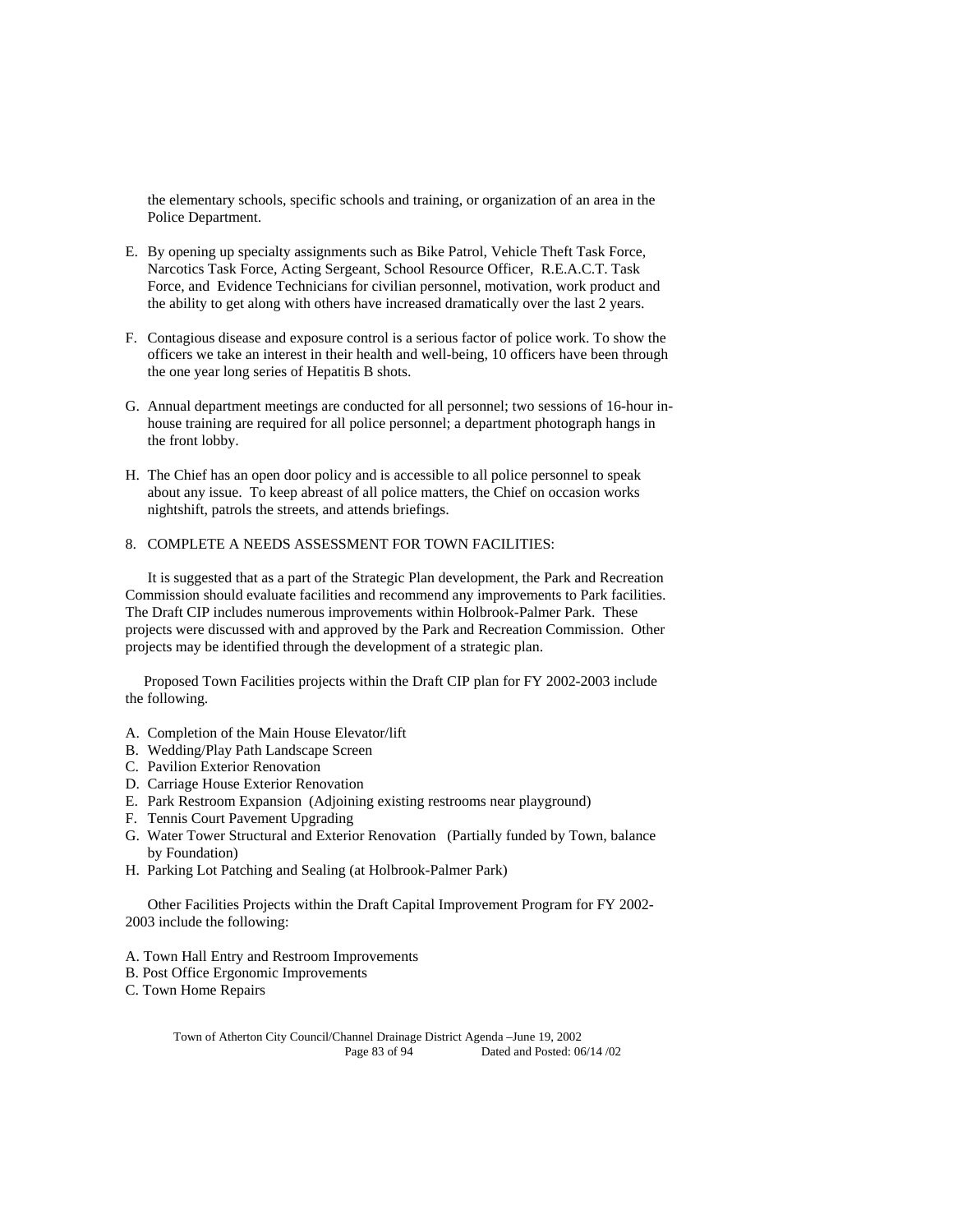D. Library Roof and HVAC Improvements (Funded totally by Library Donor Funds).

E. Street Corporation Yard Remodel.

F. Police Equipment Storage Building

 The Facilities Committee and staff are also reviewing the long term space needs for Administration, Police, and Building /Planning and Public Works. At this point in time work will be done in-house but it is possible that the Facilities Committee would need some assistance to develop a schematic plan and complete a preliminary space analysis. Facilities Funds have been allocated within the draft CIP to complete these tasks.

9. MAINTENANCE AND POSSIBLE IMPROVEMENTS TO TOWN HOME AND LANDSCAPING.

 Some minor improvements have been identified for the Town Home. Funds have been included in the draft CIP to complete some of these deferred maintenance items within the Town Home.

### 10. ESTABLISH A POLICY FOR TOWN-WIDE STREET STRIPING IMPROVEMENTS

 The Transportation and Traffic Committee have previously discussed the need for a comprehensive street striping plan for all public streets within the Town of Atherton. A plan is being developed by staff and will be presented to the Transportation/Traffic at their meeting in July for consideration and possible approval.

## OTHER PROJECTS IDENTIFIED AND THEIR STATUS:

11. GENERAL PLAN (REVIEW AND UPDATE IN PROGRESS)

12. UPDATE ATHERTON RESIDENT HANDBOOK (COMPLETED AND MAILED)

13. REVIEW AND REVISE COMMISSION AND COMMITTEE MEMBER HANDBOOK (DEFERRED)

14. REVIEW AND REVISE CITY COUNCIL RULES AND PROCEDURES (COMPLETED)

15. DEVELOP A STRATEGIC PLAN FOR THE TOWN'S COMPUTER AND INFO TECH NEEDS (IN PROGRESS)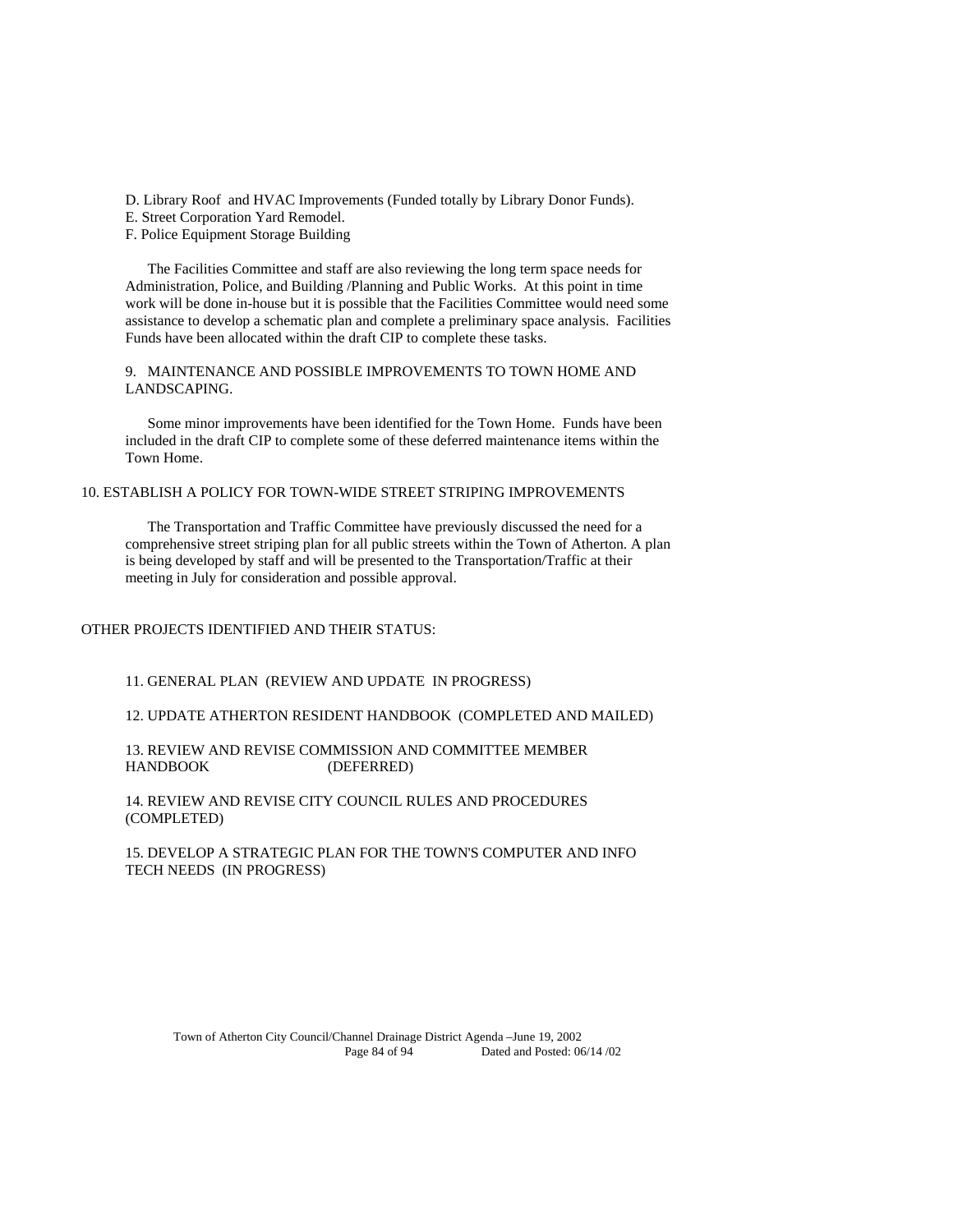**Item No. 25** 



**Town of Atherton**

## **CITY COUNCIL STAFF REPORT**

- **TO: HONORABLE MAYOR AND CITY COUNCIL**
- **FROM: JAMES H. ROBINSON, CITY MANAGER**
- **DATE: FOR THE MEETING OF JUNE 19, 2002**

### **SUBJECT: APPROVAL OF LETTER REGARDING PROPOSED SKATE PARK IN FLOOD PARK, CITY OF MENLO PARK**

### **RECOMMENDATION**

It is recommended that the City Council review and authorize the Mayor to sign the attached draft letter to the City of Menlo Park regarding the position of the Atherton City Council with respect to the proposed Skate Park in Flood Park.

## **BACKGROUND**

At the City Council meeting of May  $15<sup>th</sup>$ , the City Council considered a staff report on the proposal to build a Skate Park in Flood Park, which is in the City of Menlo Park. On May  $11<sup>th</sup>$ , Menlo Park held a public meeting in Flood Park regarding the proposal. Several Atherton residents attended the meeting and voiced their concerns with the potential noise and traffic impacts. The City of Menlo Park has indicated that they are still in the preliminary stages of discussion on this project. The project, if approved, would require a Joint Use Agreement between Menlo Park and the County of San Mateo since the Park is in the City of Menlo Park but is operated by the County. Menlo Park staff have indicated that they are meeting with the County on June  $19<sup>th</sup>$ . Information provided by Menlo Park as a result of that meeting will be presented to the Council at tonight's meeting.

At the City Council meeting of May  $15<sup>th</sup>$ , the City Council directed staff to return with a draft letter to Menlo Park on this issue, stating the City Council's position on the Skate Park, with a copy of the letter to the County. Staff has prepared the attached draft letter for Council's review.

> Town of Atherton City Council/Channel Drainage District Agenda –June 19, 2002 Dated and Posted: 06/14 /02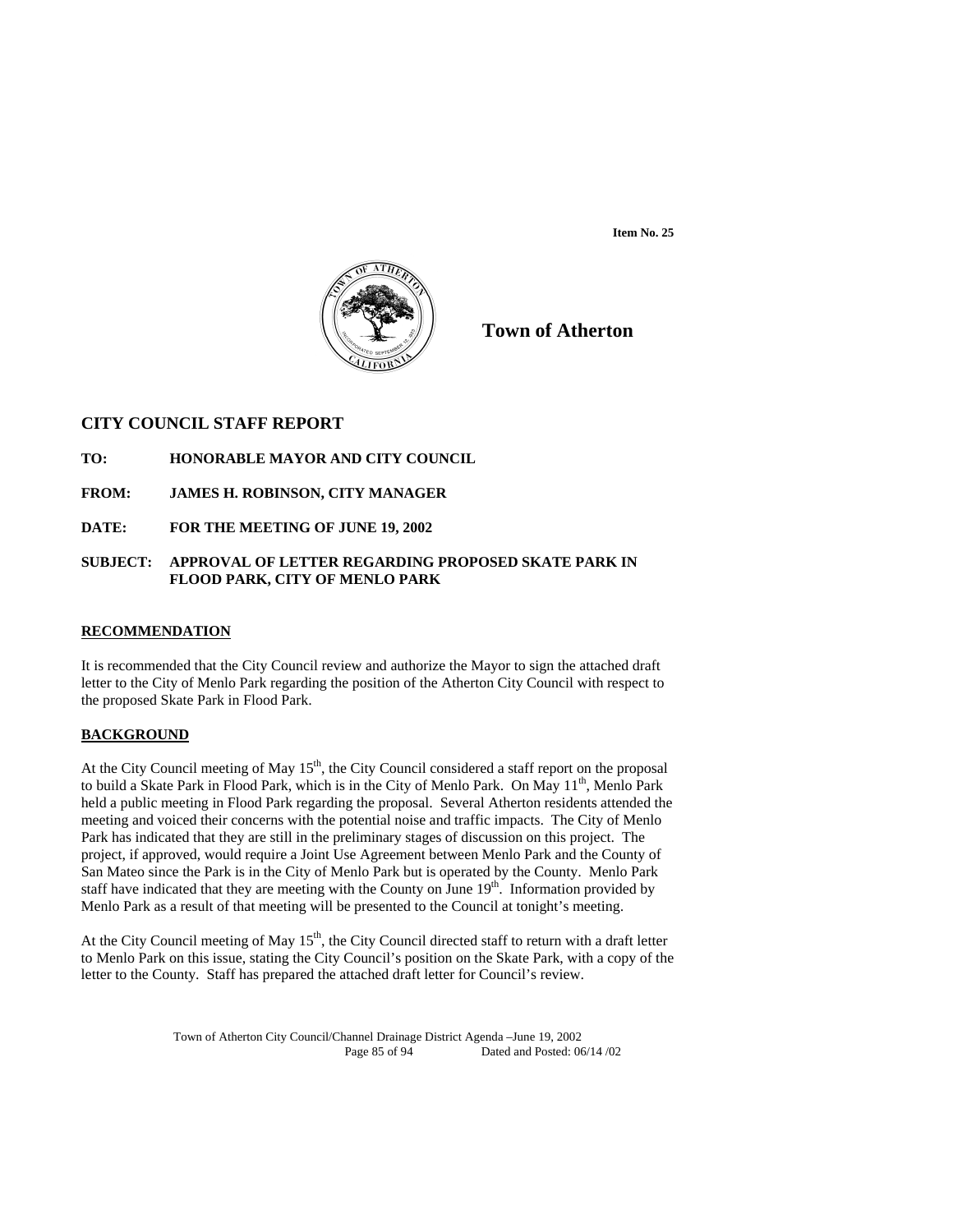

June 20, 2002

Mayor Stephen M. Schmidt and Members of the City Council City of Menlo Park 701 Laurel Street Menlo Park, California 94025

## **SUBJECT: Proposal to Build a Skate Park in Flood Park**

Dear Mayor Schmidt and Members of the City Council:

At its June 19, 2002 meeting, the Atherton City Council approved the following position regarding the proposal by the City of Menlo Park to construct a Skate Park in Flood Park:

**\_\_\_\_\_\_\_\_\_\_\_\_\_\_\_\_\_\_\_\_\_\_\_\_\_\_\_\_\_\_\_\_\_\_\_\_\_\_\_\_\_\_\_\_\_\_\_\_\_\_\_\_\_\_\_\_\_\_\_\_\_\_\_\_\_\_\_\_\_\_\_\_\_\_\_\_\_\_\_\_\_\_**

- Residents in the Lindenwood area have expressed that the potential for additional noise generated by this activity is a concern. Potential noise could not only be generated by the act of skateboarding and/or skating at the park, but also by the additional park patrons attracted to this recreation.
- We would support a more central location for a skate park within Menlo Park which would be closer to public transit. Such a location would appear to attract more youth, many of whom utilize public transit for recreational activities. We suggest that alternate park locations be considered, which could be more convenient for the potential patrons of this recreational amenity.
- Additional vehicles traveling to and from the park could create more of a traffic hazard on Bay Road. Another safety concern is for the skate park patrons, the majority of whom are youth, who may not have access to a vehicle and may choose to use their skateboards and/or skates to travel from their home, school, or public transit stop to the park. This could mean more youth pedestrian traffic on the busy thoroughfare of Bay Road.

We would like to request that the Town of Atherton be kept informed of any further developments on this proposal, including meetings, public hearings, and other forums related to the progress of the skate park proposal.

> Town of Atherton City Council/Channel Drainage District Agenda –June 19, 2002 Dated and Posted: 06/14 /02

**Alan B. Carlson, Mayor Town of Atherton** 

 **91 Ashfield Road Atherton, California 94027 Phone: (650) 752-0500 Fax: (650) 688-6528**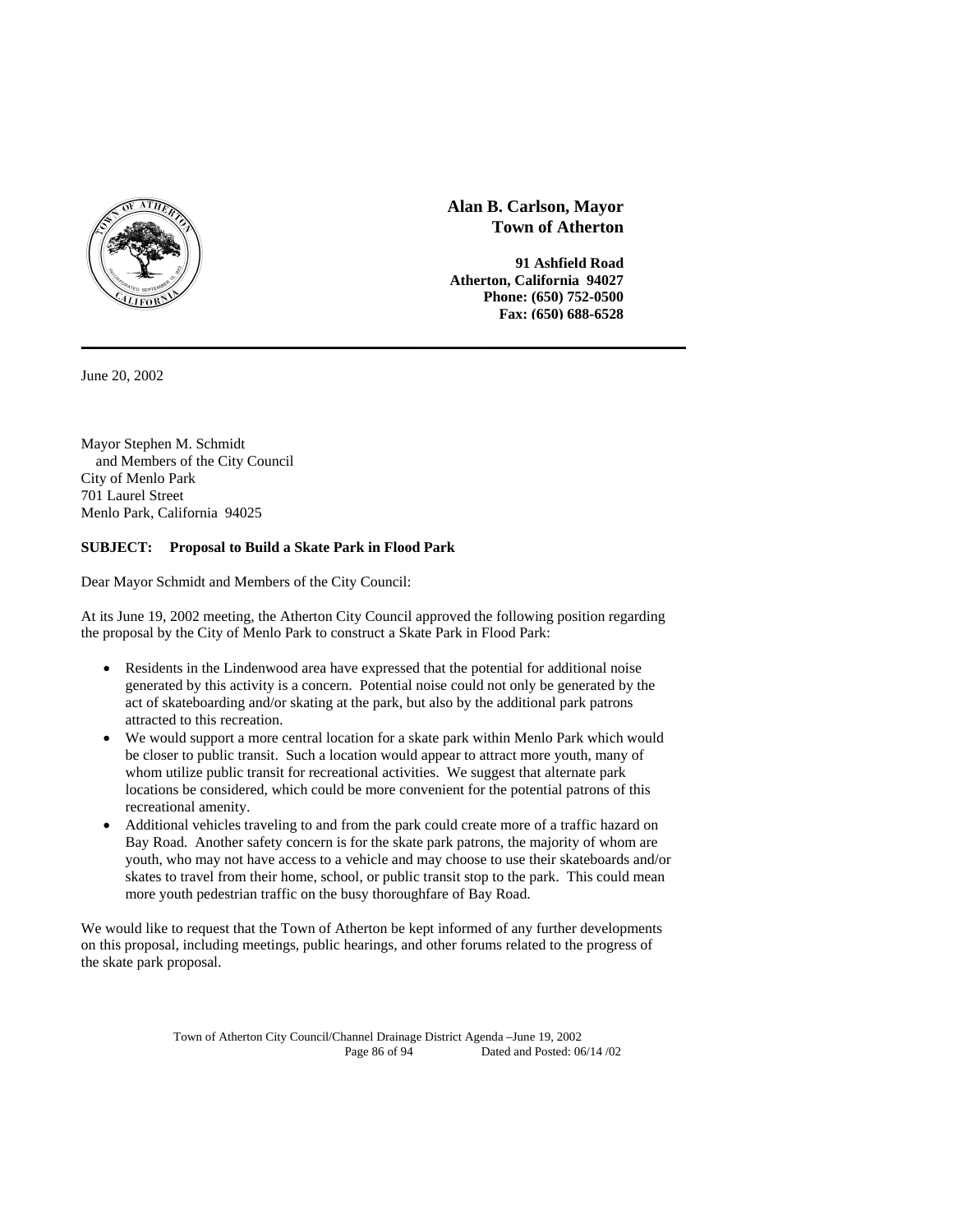City of Menlo Park Skate Park Proposal June 20, 2002 Page 2

Thank you for your consideration. We look forward to working with you and your staff on this proposal. We are also copying this letter to the San Mateo County Board of Supervisors, since it is our understanding that this park is operated by the County.

The Atherton City Council may be contacted through Jim Robinson, Atherton City Manager, at 752-0500.

Sincerely,

Alan B. Carlson Mayor

cc: San Mateo County Board of Supervisors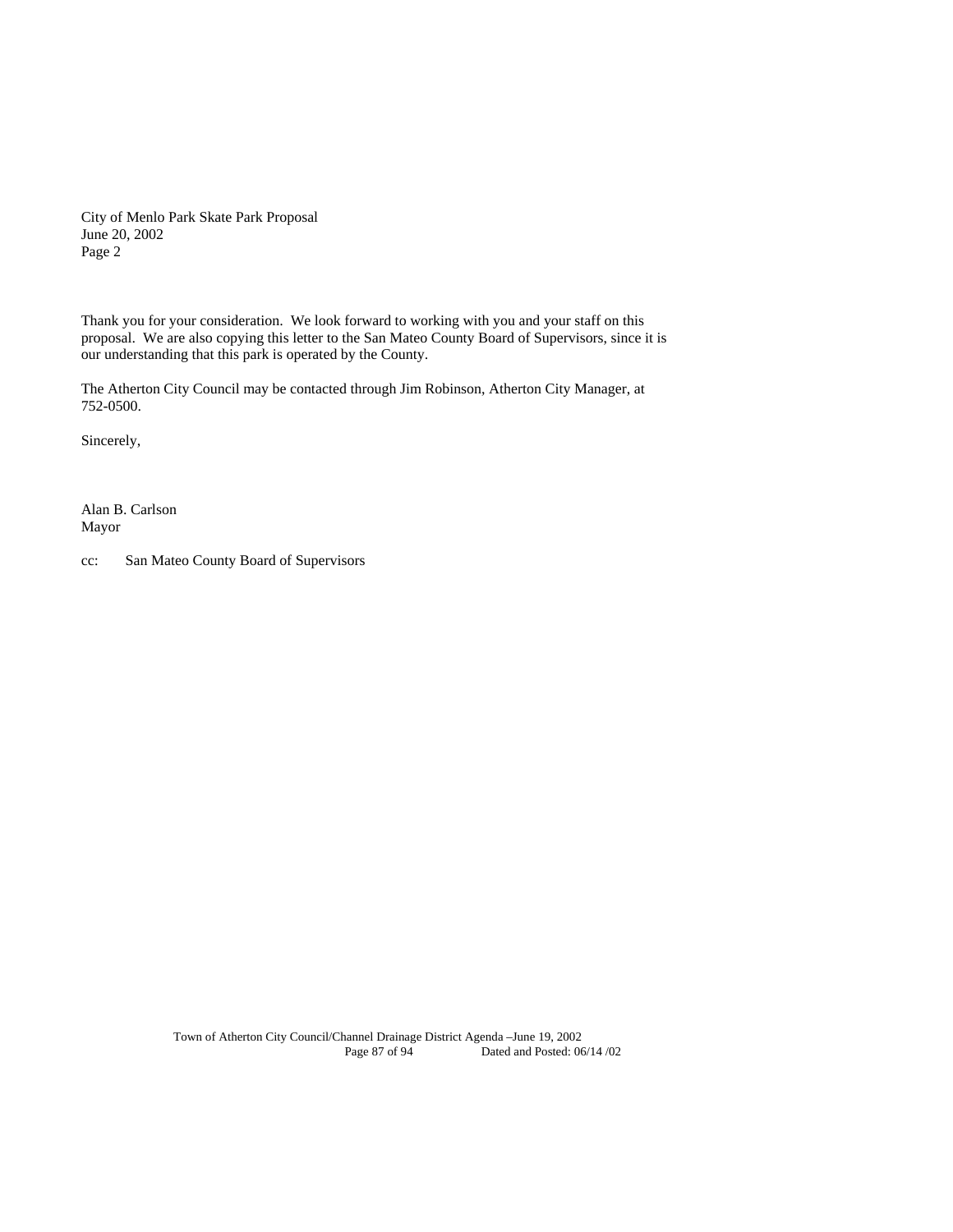#### **ORDINANCE NO. 514**

### **AN URGENCY ORDINANCE OF THE TOWN OF ATHERTON ADDING REGULATIONS PERTAINING TO CONSTRUCTION ACTIVITIES IN CHAPTER 15.40 OF THE ATHERTON MUNICIPAL CODE AND AMENDING CHAPTER 8.16 OF THE ATHERTON MUNICIPAL CODE PERTAINING TO NOISE CONTROL**

**\_\_\_\_\_\_\_\_\_\_\_\_\_\_\_\_\_\_\_\_\_\_\_\_\_\_\_\_\_\_\_\_\_\_\_\_\_\_\_\_\_\_\_\_\_\_\_\_\_\_\_\_\_\_\_\_\_\_\_\_\_\_\_\_\_\_\_\_\_\_\_\_\_\_\_\_\_\_** 

The City Council of the Town of Atherton, California, makes the following findings and declarations:

**WHEREAS,** the Atherton General Plan seeks to maintain the Town of Atherton as "a rural residential area" and it is the policy of the Town to protect the peace, health and safety of its citizens from the adverse effects of the business of construction and/or remodeling of existing properties in the Town of Atherton and particularly to provide respite and relief on a regular basis from the dirt, congestion, litter, noise, vibrations, and air pollution which have been experienced from said construction activities, it being recognized that regulation of these activities is especially difficult on weekends and Holidays during which time Town Building Inspectors are not normally available to monitor such activities, and

**WHEREAS,** the City Council desires to exercise its police power in order to secure to the residents of the Town of Atherton an opportunity to enjoy weekends and Holidays as a time of relative quiet, seclusion, and clean air so as to make the area a sanctuary for its people, and

**WHEREAS,** the City Council further finds that the increasing intensity of the business of construction and remodeling of properties in the Town has resulted in significant disruption to the residents of the Town, including, but not limited to, their inability to enter and leave their own properties and enjoy the use of their properties because of commercial traffic related to construction activities particularly on weekends, as well as daily, adverse impacts on air quality from idling engines of delivery vehicles being unloaded at construction sites. Accordingly, the City Council finds that the public health, safety and welfare require the immediate enactment of regulations regulating construction activities as described;

**NOW, THEREFORE,** the City Council of the Town of Atherton, California, does hereby ordain as follows:

## **SECTION 1.**

Chapter 15.40 of the Atherton Municipal Code is hereby amended by adding thereto the following new sections 15.40.100 through 15.40.160 to read as follows:

 **"Sections:** 

Town of Atherton City Council/Channel Drainage District Agenda –June 19, 2002 Page 88 of 94 Dated and Posted: 06/14 /02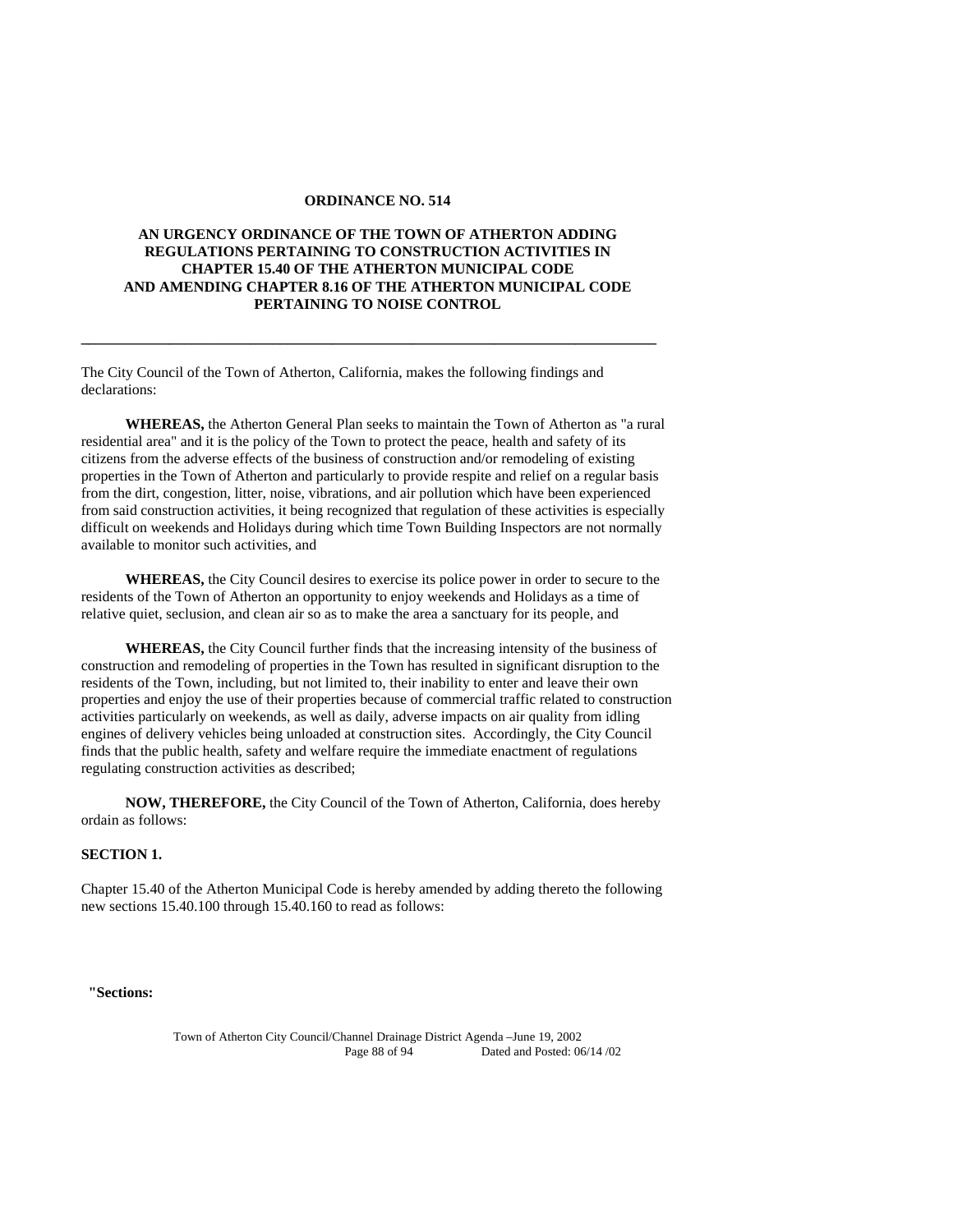| 15.40.100 | <b>Site Regulations - Community Impacts - Purpose.</b> |
|-----------|--------------------------------------------------------|
| 15.40.110 | Definitions.                                           |
| 15.40.120 | <b>Time Limits.</b>                                    |
| 15.40.130 | Dirt - Debris - Litter.                                |
| 15.40.140 | <b>Operation of Vehicles - Deliveries.</b>             |
| 15.40.150 | <b>Regulations of Traffic.</b>                         |
| 15.40.160 | Violations.                                            |
|           |                                                        |

#### **15.40.100 Site Regulations - Community Impacts - Purpose.**

The purpose of this Ordinance is to protect the peace, health and safety of the citizens of the Town and to secure those persons on a regular basis, including weekends and holidays, a reasonable degree of relief from traffic congestion, dirt, litter and air pollution resulting from construction activities and the delivery of construction supplies and materials as defined below.

#### **15.40.110 Definitions.**

As used in this chapter:

A. Except as otherwise provided in this chapter, "Construction" means the act or process of building, including, but not limited to landscape installation, site preparation, alteration, repair, remodeling, assembly, erection, or similar action, of buildings, structures, pavement, flat work and other works including the use of power equipment in connection with activities therewith.

B. "Delivery" means delivery of building materials or equipment to any construction project.

C. "Holidays" shall mean and include those days declared as legal Holidays by the Governor of the State of California and as set forth in Government Code section 6700 with the exception of subsections(d), (f), (j), (k), (n) and (o) and further including the fourth Thursday in November.

 D. "Vehicle" means any device by which any person or property may be propelled, moved or drawn upon a highway or street or private property.

### **15.40.120 Time Limits.**

(a) Except as otherwise provided in this Chapter, construction and delivery shall be prohibited on any property within the Town of Atherton between the hours of 5 p.m. in the evening and 8 a.m. of the following day, Monday through Friday.

(b) Construction and delivery shall be prohibited on any property within the Town of Atherton on Saturday, Sunday and any holiday.

(c) Residents/Property Owners when they are personally undertaking construction activities to maintain or improve their property on Saturdays, Sundays or Holidays between the hours of 10 a.m.

> Town of Atherton City Council/Channel Drainage District Agenda –June 19, 2002 Page 89 of 94 Dated and Posted: 06/14 /02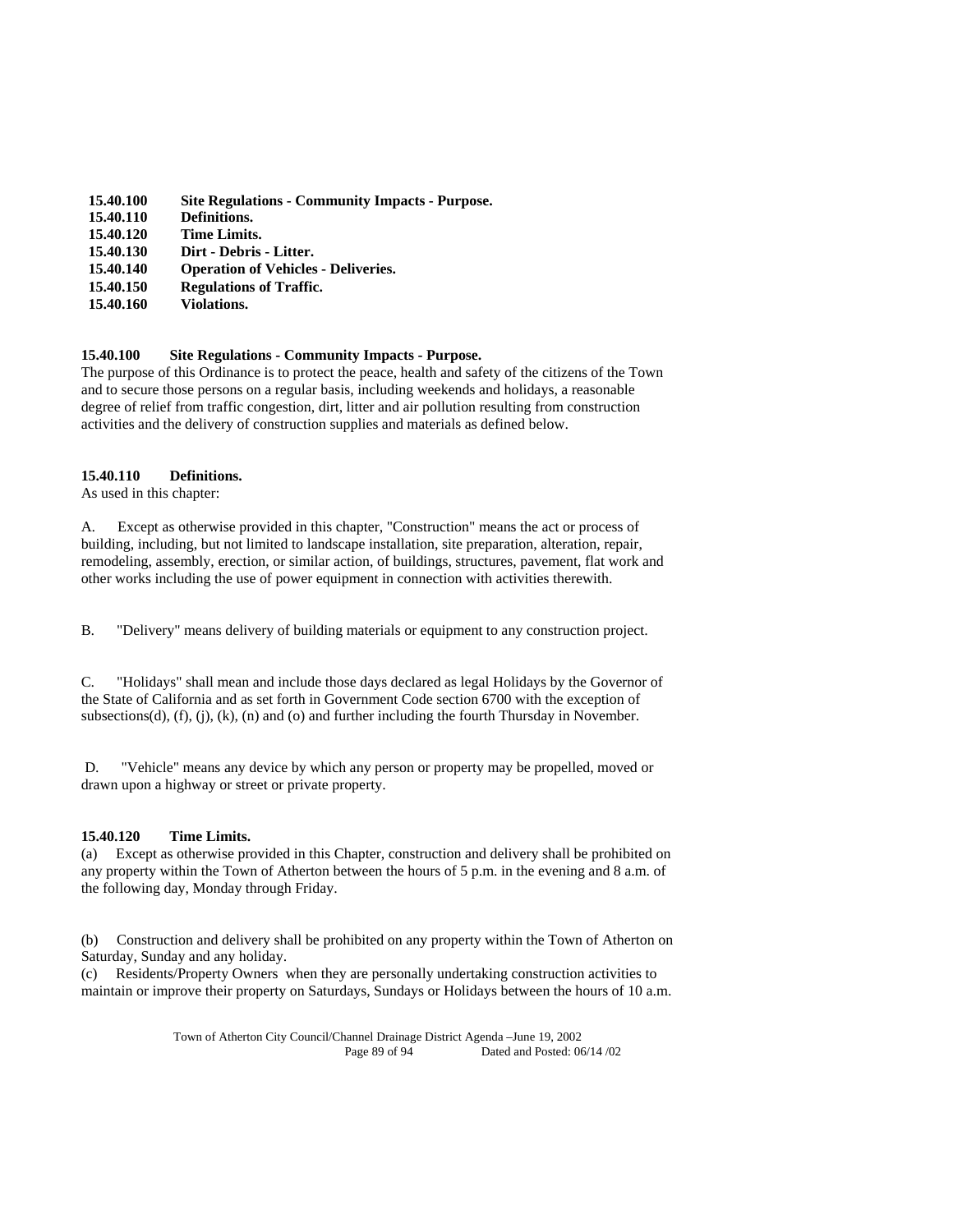and 5 p.m. are exempted from the foregoing prohibitions. Such activities are restricted to the use of hand and power tools only.

(d) Emergency construction required for the immediate protection of persons and property including, but not limited to, plumbing, electrical and roof repairs is exempt from the foregoing prohibitions

### **15.40.130 Dirt - Debris - Litter.**

 It shall be the responsibility of the owner of any property located within the Town of Atherton for any construction project on any property within the Town to maintain all adjacent public and private property clean and free of dirt, debris and litter resulting from construction activities upon the Owner's property.

#### **15.40.140 Operation of Vehicles - Deliveries.**

 Vehicles engaged in the delivery of supplies and materials to construction projects shall be unloaded on the construction site whenever possible. The engines of delivery vehicles shall be shut off upon arriving at the site and shall remain shut off during the time materials are being unloaded from the vehicle unless the operation of the engine is required to unload the vehicle.

#### **15.40.150 Regulation of Traffic**

 It shall be the responsibility of the owner of any property located within the Town of Atherton for any construction project on any property within the Town to keep adjacent roads and streets open for travel by the public, adjacent property owner, their visitors and guests at all reasonable times. For purposes of this ordinance, blockage of a street or road exceeding (5) five minutes shall be considered to be a violation of this provision

#### **15.40.160 Violations**

 A violation of this ordinance is a misdemeanor and shall be punished as provided in Section 1.20.040.

## **SECTION 2.**

Chapter 8.16 of the Town of Atherton Municipal Code is hereby amended by revising Section 8.16.050 thereof to read as follows:

"8.16.050 Special provisions and exceptions.

 The basic noise regulation specified in Section 8.16.030 may be exceeded without permit in any instances listed below. At all other times, noise from illicit activities shall not exceed the basic noise regulation established in Section 8.16.030:

A. Construction.

Town of Atherton City Council/Channel Drainage District Agenda –June 19, 2002 Page 90 of 94 Dated and Posted: 06/14 /02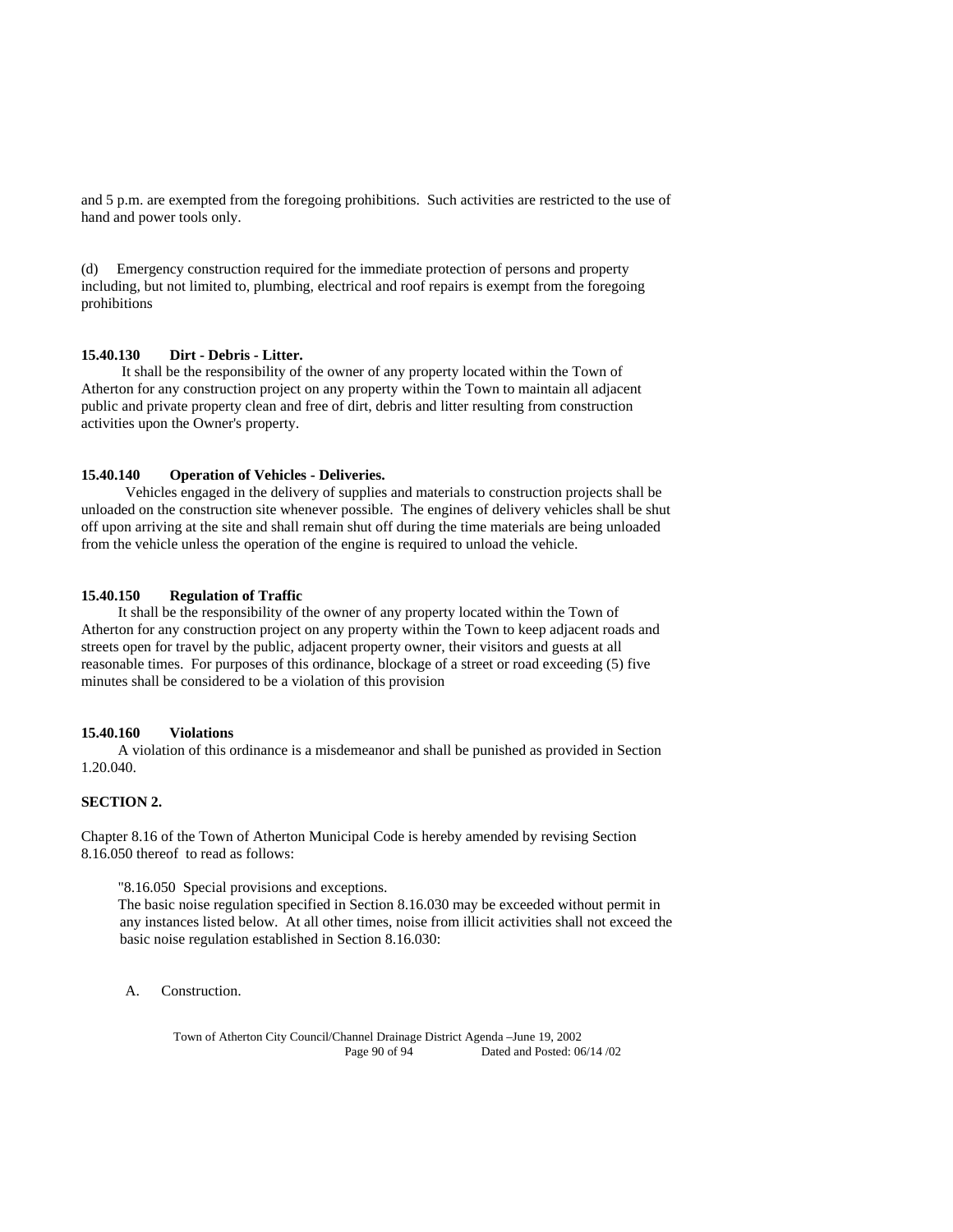- 1. Construction and delivery are exempt from the basic noise regulation during the times and on the days when construction activities are allowed pursuant to the terms and provisions of Chapter 15.40.
- 2. Residents/Property Owners when personally operating equipment are exempt from the basic noise regulation when they are personally undertaking construction activities to maintain or improve their property on Saturdays, Sundays, or holidays between the hours of 10:00 a.m. and 5:00 p.m. Such activities are restricted to the use of hand and power tools only.
- 3. At all times loud and raucous noise emanating from any construction or delivery site, whether in the form of broadcast or amplified music or any other form, which is audible on any property other than the property from which it emanates, is prohibited.

Except as amended, all other terms and provisions of Section 18.16.050 continue to remain in effect.

## **SECTION 3.**

The City Council finds and declares that the public peace, safety and welfare require adoption of this ordinance as an urgency measure based upon the findings set out in the recitals which are incorporated here in full by this reference.

### **SECTION 4.**

The City Council hereby declares it would have passed this ordinance sentence by sentence, paragraph by paragraph, and section by section, and does hereby declare that the provisions are severable and, if for any reason any sentence, paragraph, or section of this ordinance shall be held invalid, such decision shall not affect the validity of the remaining parts of this ordinance.

### **SECTION 5.**

This ordinance shall be posted on the official bulletin boards of the Town of Atherton and shall take effect and be in force as an urgency ordinance immediately upon its adoption, however, the provisions shall not be operative until July 15, 2000.

|  |  |  |  |  | * * * * * * * * * * * * * * |  |
|--|--|--|--|--|-----------------------------|--|
|  |  |  |  |  |                             |  |

*The foregoing ordinance was introduced and adopted as an urgency ordinance at a special meeting of the City Council of the Town of Atherton held on June 27, 2000, and adopted at a regular* 

> Town of Atherton City Council/Channel Drainage District Agenda –June 19, 2002 Dated and Posted: 06/14 /02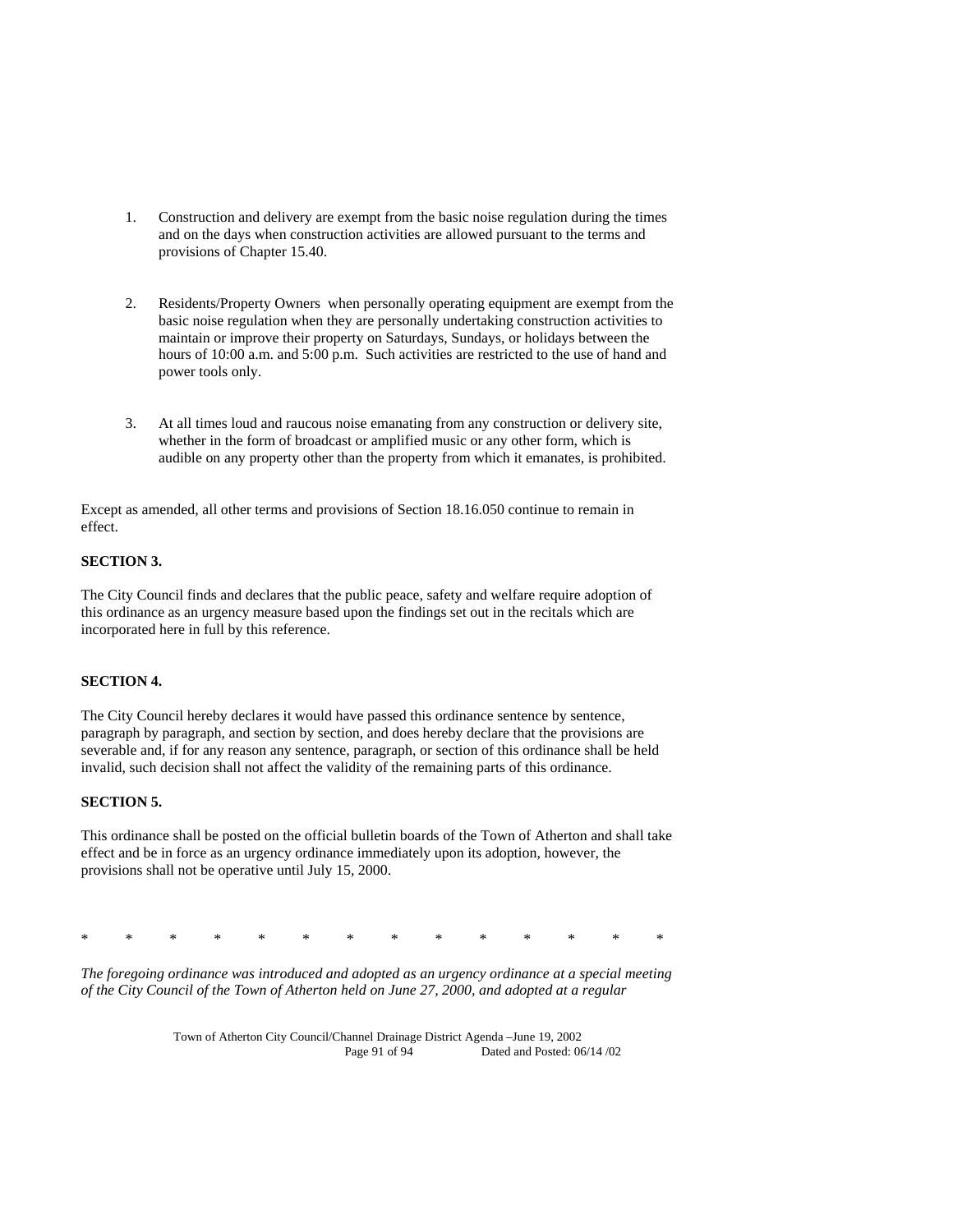*meeting of the City Council of the Town of Atherton held on July 19, 2000, by the following roll vote, to wit:* 

- AYES: 4 COUNCILMEMBERS: Carlson, Conwell, Fisher, Chapman
- NOES: 0 COUNCILMEMBERS:
- ABSENT: 1 COUNCILMEMBERS: Dudley
- ABSTAIN: 0 COUNCILMEMBERS:

 /*s/Nanette F. Chapman* Nanette F. Chapman Mayor

ATTEST:

*/s/ Sharon Barker* Sharon Barker, City Clerk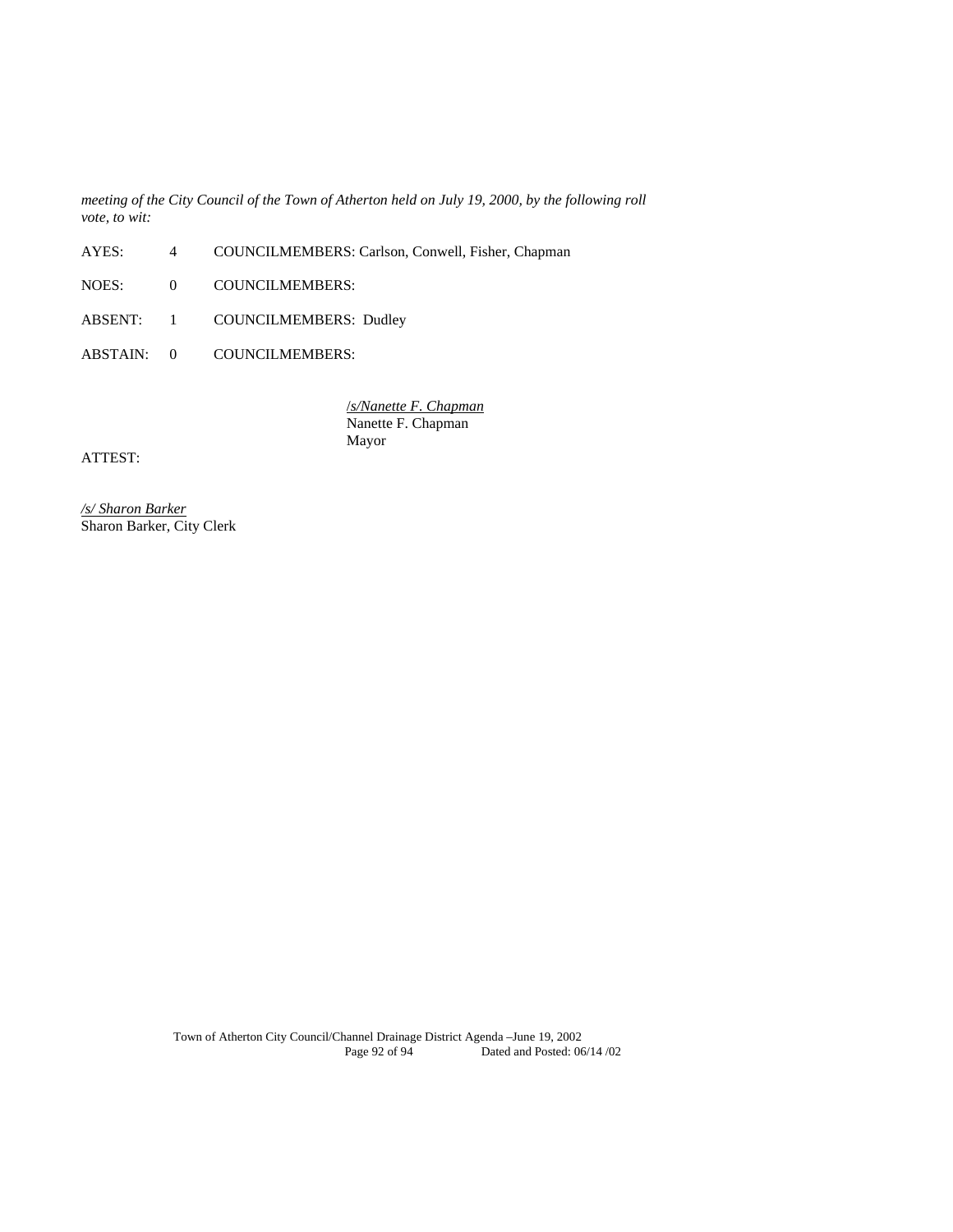#### **ORDINANCE NO. 526**

## **AN ORDINANCE OF THE CITY COUNCIL OF THE TOWN OF ATHERTON AMENDING CHAPTER 15.40, CONSTRUCTION REGULATIONS, OF THE ATHERTON MUNICIPAL CODE REGARDING RETRIEVAL OF MATERIALS AND EQUIPMENT**

\_\_\_\_\_\_\_\_\_\_\_\_\_\_\_\_\_\_\_\_\_\_\_\_\_\_\_\_\_\_\_\_\_\_\_\_\_\_\_\_\_\_\_\_\_\_\_\_\_\_\_\_\_\_\_\_\_\_\_\_\_\_\_\_\_\_\_\_\_\_\_\_\_\_\_

The City Council of the Town of Atherton does ordain as follows:

**SECTION 1:** Section 15.40.110 of the Atherton Municipal Code as amended to add a new subparagraph (D) entitled "Pickup" and to renumber existing paragraph D as Paragraph E:

 D. "Pickup" means pickup or retrieval of building materials or equipment from any construction project.

follows:

**SECTION 2:** Subsection 15.40.120 Time Limits is hereby amended to read as

"15.40.120 Time limits.

 "A. Except as otherwise provided in this chapter, construction, pickup and delivery shall be prohibited on any property within the town between the hours of five p.m. in the evening and eight a.m. of the following day, Monday through Friday.

**SECTION 3:** Subsection 15.40.120 Time Limits is hereby amended to read as

follows:

"15.40.120 Time limits.

 "B. Construction, pickup and delivery shall be prohibited on any property within the town on Saturday, Sunday and any holiday.

 **SECTION 4.** Subsection 15.40.140 Operation of vehicles - Deliveries is hereby amended to read as follows:

"15.40.140 Operation of vehicles –Pickups and Deliveries.

 Vehicles engaged in the delivery or pickup of supplies, equipment and materials to construction projects shall be loaded and unloaded on the construction site whenever possible. The engines of delivery and pickup vehicles shall be shut off upon arriving at the site and shall remain shut off during the time supplies, materials and equipment are being loaded onto or unloaded from the vehicle unless the operation of the engine is required to load or unload the vehicle.

**SECTION 5:** That the City Council hereby declares that it would have passed this Ordinance sentence by sentence, paragraph by paragraph, and section by section, and does hereby declare that any provisions of this Ordinance are severable and, if for any reason any sentence, paragraph or section of this Ordinance shall be held invalid, such decision shall not affect the validity of the remaining parts of this Ordinance.

> Town of Atherton City Council/Channel Drainage District Agenda –June 19, 2002 Dated and Posted: 06/14 /02